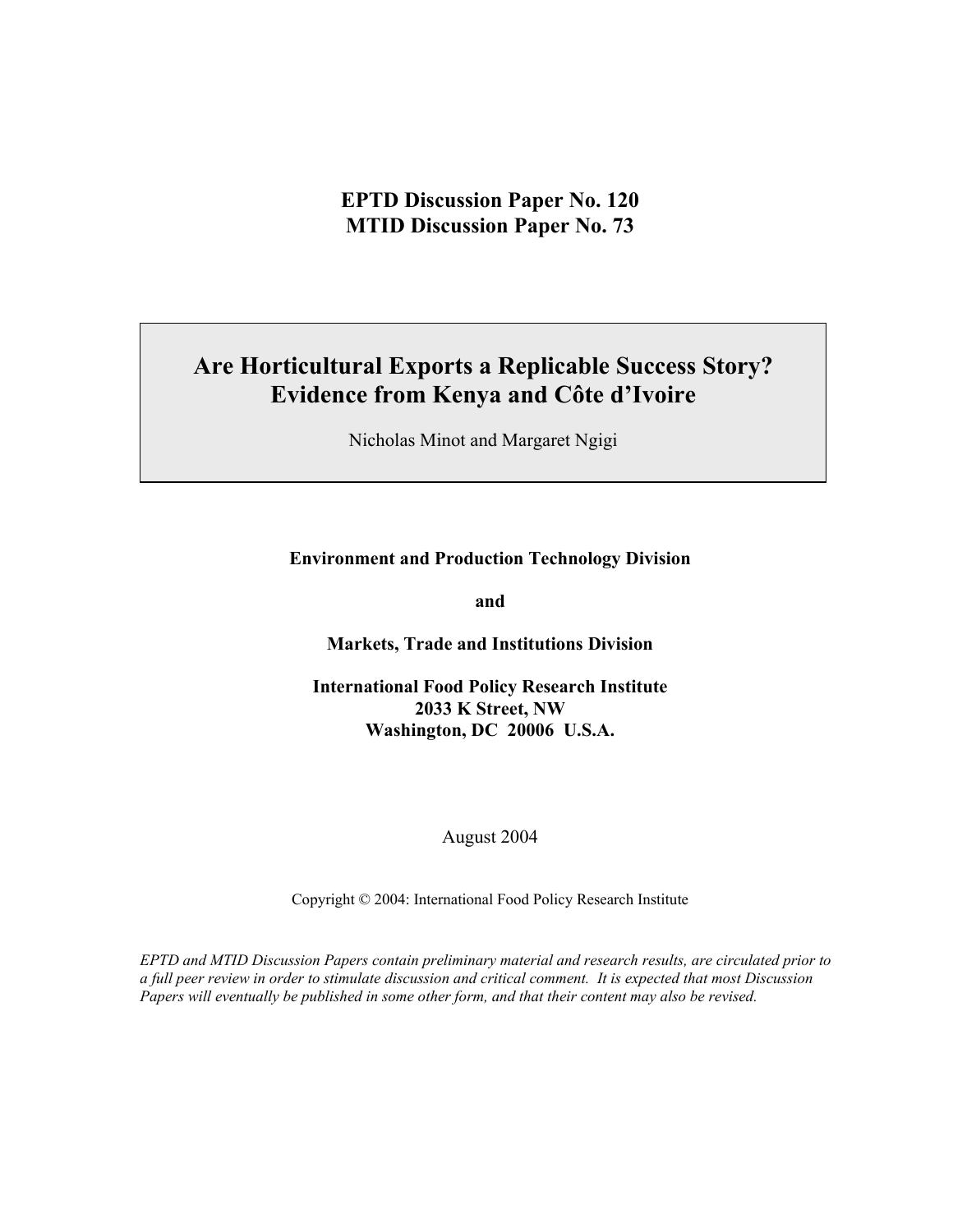#### **ABSTRACT**

Kenyan horticultural exports are often cited as a success story in African agriculture. Fruit and vegetable exports from Côte d'Ivoire have received less attention, but the export value is similar to that of Kenya. This paper focuses on three questions. First, do the horticultural sectors of Kenya and Côte d'Ivoire constitute valid success stories? Second, what factors have contributed to the success (or lack thereof)? And third, to what degree can the success be replicated in other African countries?

The paper finds that Kenyan horticultural exports are indeed a success story: horticulture has become the third largest earner of foreign exchange, more than half the exports are produced by smallholders, and smallholders gain from producing for the export market. At the same time, the total number of smallholders producing for export is relatively small, and trends in European retailing may shift the advantage to larger producers. Côte d'Ivoire is not as clearly a success story because the most of the exports are produced on large industrial estates and because growth has been uneven. Ivorian exports rely on preferential access to European markets relative to Latin American exporters, raising doubts about sustainability.

Factors in the growth and success of horticultural exports include a realistic exchange rate, stable policies, a good investment climate, competitive international transport connections, institutional, and social links with markets in Europe, and continual experimentation with the market institutions to link farmers and exporters. Smallholder participation is encouraged by farmer training and extension schemes, investment in smallscale irrigation, and assistance in establishing links with exporters.

Many of the lessons of Kenyan horticulture can be applied elsewhere in Africa. Indeed, Kenya faces increasing competition from neighboring countries trying to replicate its success. At the same time, market institutions take time to develop, and demand constraints probably prevent other African countries from achieving the same level of success as Kenya.

Keywords: horticulture, exports, Kenya, Côte d'Ivoire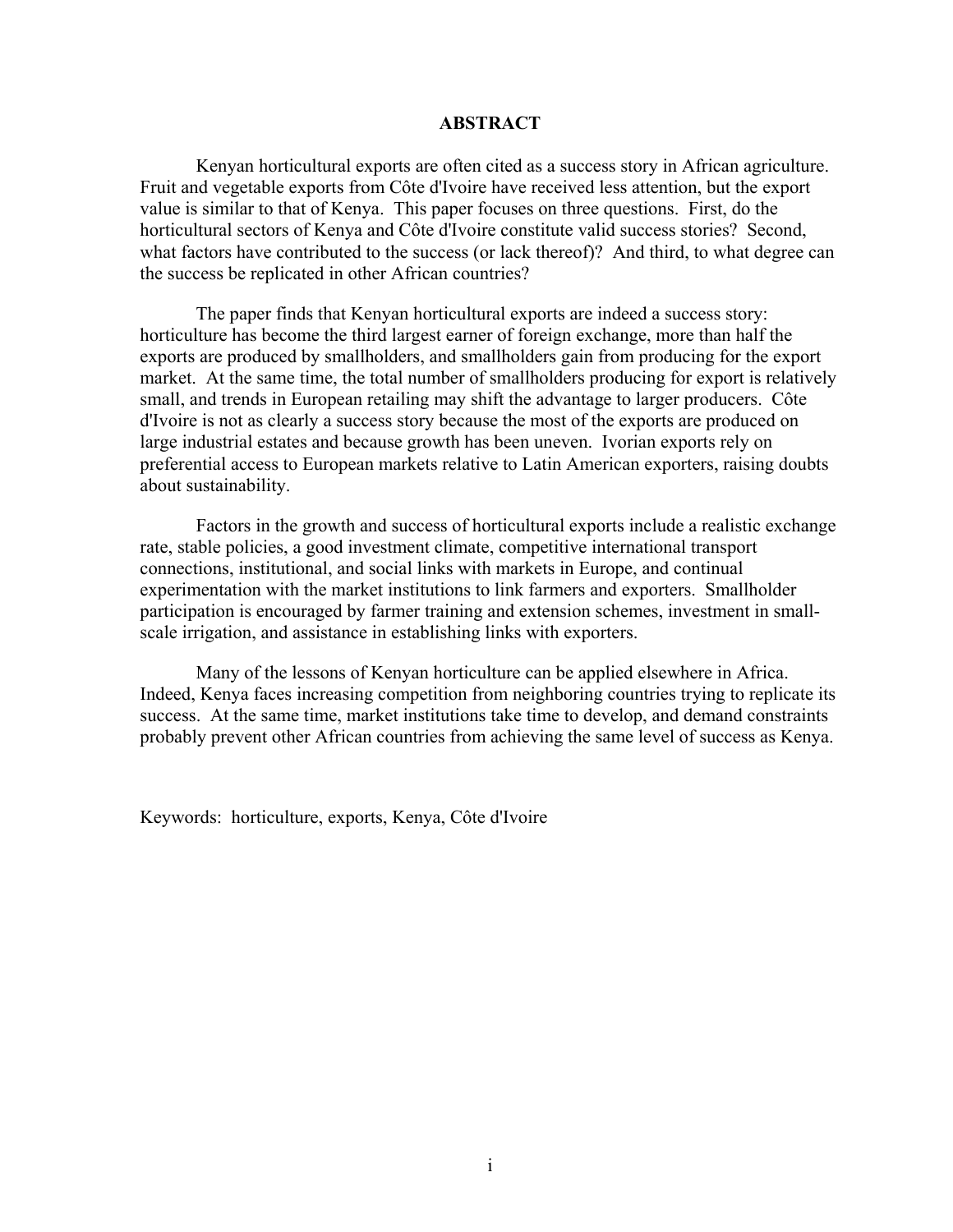## **TABLE OF CONTENTS**

| 1. Introduction                                   | $\mathbf{1}$    |
|---------------------------------------------------|-----------------|
| 2. Historical Background of Kenyan Horticulture   | $5\overline{)}$ |
| 3. Fruit and Vegetable Production                 | 23              |
| 4. Characteristics of Fruit and Vegetable Growers | 32              |
| 5. Fruit and Vegetable Marketing                  | 60              |
| 6. Comparison with Côte D'Ivoire                  | 72              |
| 7. Conclusions                                    | 81              |
| References                                        | 97              |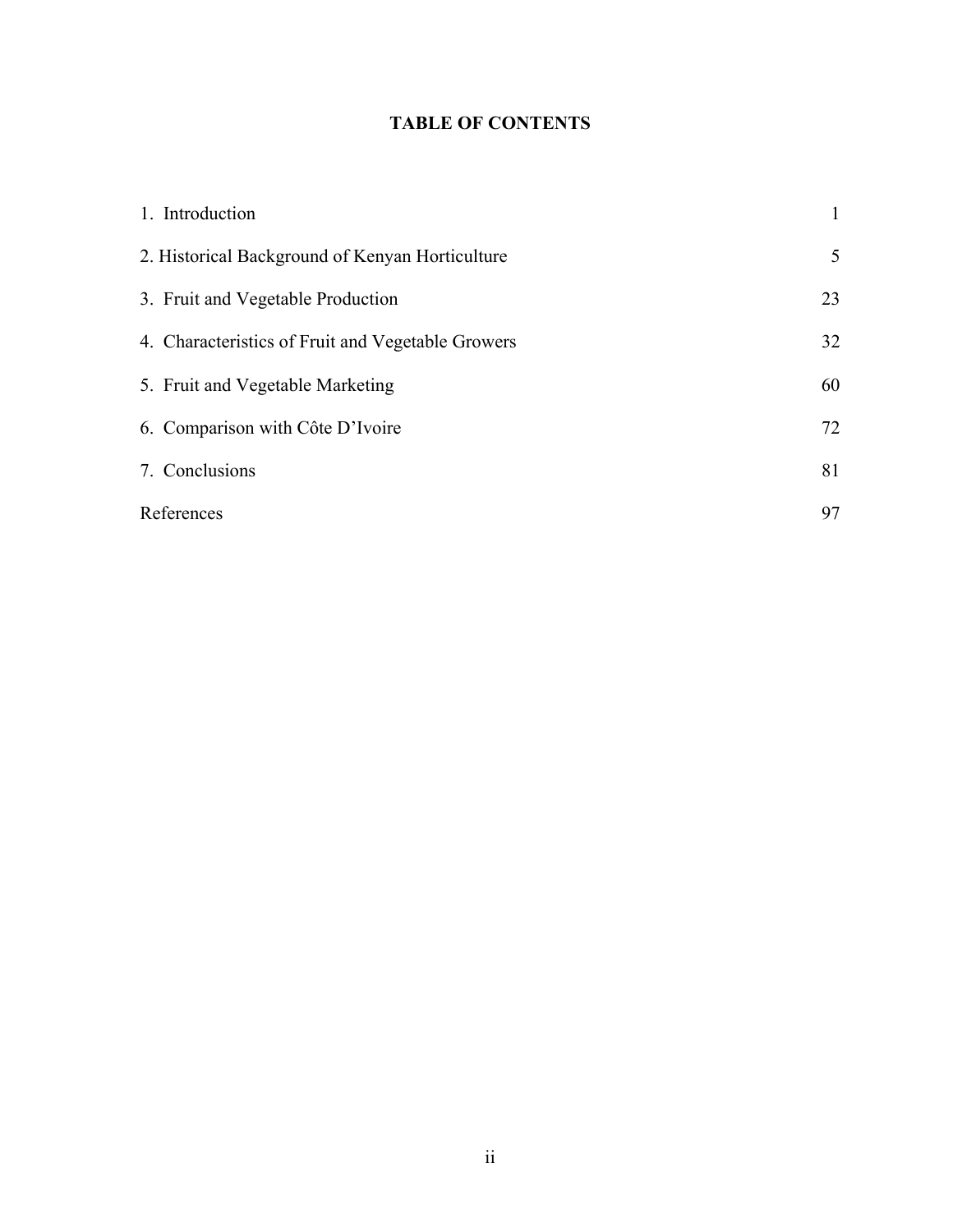## ARE HORTICULTURAL EXPORTS A REPLICABLE SUCCESS STORY? EVIDENCE FROM KENYA AND CÔTE D'IVOIRE

Nicholas Minot<sup>1</sup> and Margaret Ngigi<sup>2</sup>

## **1. INTRODUCTION**

In a recent survey in which experts were asked to identify successes in African agriculture, horticultural exports were the third most common commodity-specific citation. About half of the respondents who listed horticulture mentioned Kenya by name (Gabre-Madhin and Haggblade 2001). It is not difficult to see why Kenyan horticulture is considered a success story. First, the sector has grown significantly over the past several decades (Figure 1). The fruit and vegetable exports from Kenya have increased four-fold in constant dollar terms since 1974, reaching US\$ 167 million in 2000. In fact, horticulture has become the third largest source of foreign exchange after tourism and tea<sup>3</sup>. Second, small farmers have participated significantly in the growth of the sector. It is estimated that about half of Kenyan horticultural exports are produced by smallholders. Although less welldocumented, fruit and vegetable exports in Côte d'Ivoire have also expanded rapidly, rising 4.4 percent annually over the 1990s to match the value of Kenyan fruit and vegetable exports. Smallholders have also played an important role in exports from Côte d'Ivoire. After South Africa, Kenya and Côte d'Ivoire are the largest fruit and vegetable exporters in sub-Saharan African.

 $\overline{a}$ 

<sup>&</sup>lt;sup>1</sup> Research Fellow in the Markets and Structural Studies Division, International Food Policy Research Institute, Washington, D.C. Email: n.minot@cgiar.org.

 $2^{2}$  Lecturer, Department of Agricultural Economics and Agribusiness Management, Egerton University, Njoro, Kenya. Email: ngigim@yahoo.com.

<sup>&</sup>lt;sup>3</sup> Coffee and tea have been the main export commodities of Kenya for decades. However, as a result of recent declines in world coffee prices, the export revenue from horticulture passed that of coffee in 2000 (FAOStat 2002).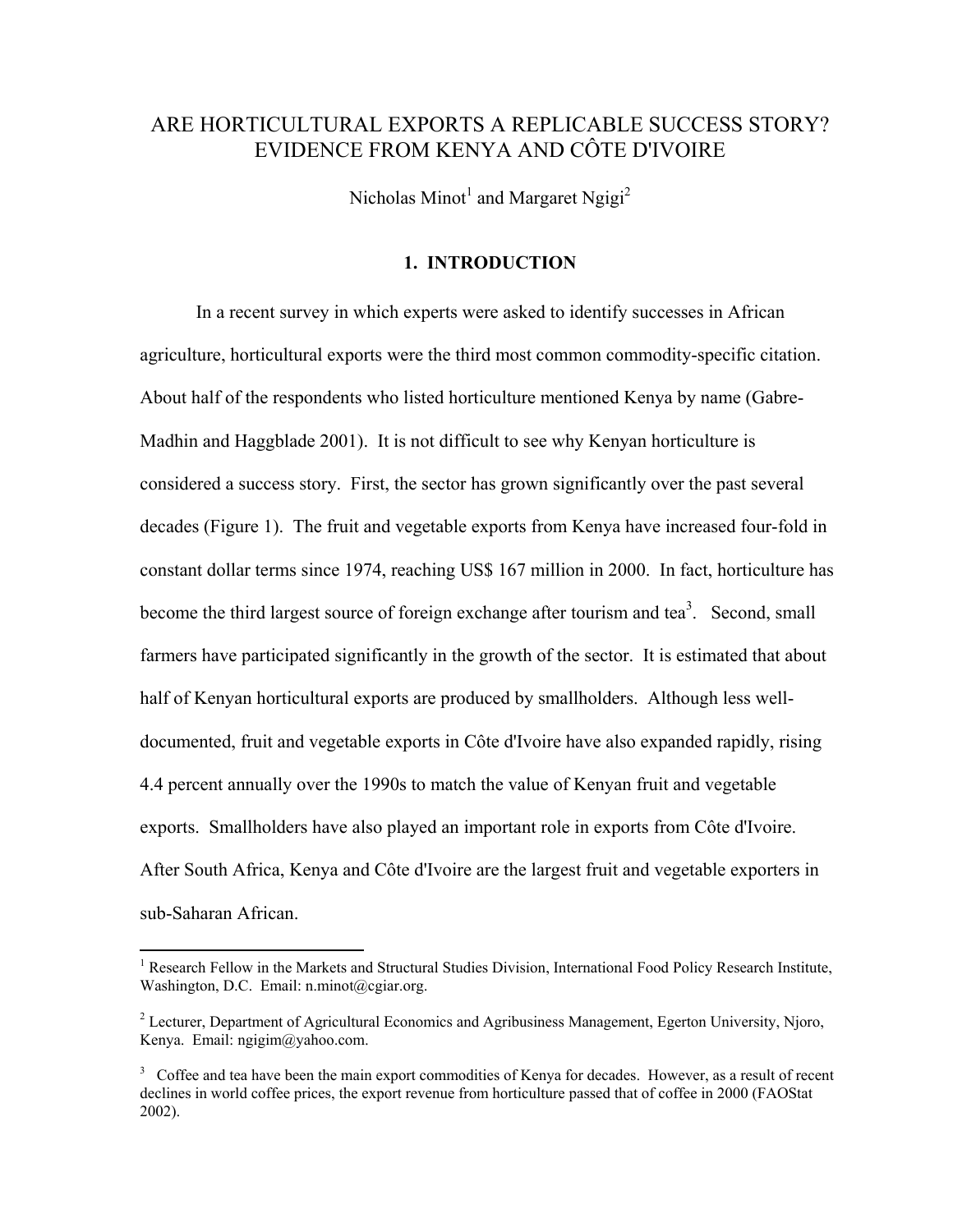

**Figure 1--Value of Kenyan fruit and vegetable exports and share of agricultural export revenue** 

Source: FAOStat for agricultural statistics and U.S. Department of Commerce for U.S. consumer price index.

This paper uses the cases of Kenya and Côte d'Ivoire to examine the question of whether horticultural exports represent a replicable success story. This question can be divided into three parts:

- Do the horticultural sectors of Kenya and Côte d'Ivoire constitute valid success stories in terms of its sustainability and their impact on rural incomes and poverty?
- What factors have contributed to the success (or lack thereof) in the horticultural sector?
- To what degree can the positive aspects of horticultural sector be replicated in other African countries?

In spite of the rapid growth of the horticultural sector in Kenya, the answer to the first question is not obvious. First, some observers see a trend toward consolidation, in which small farmers are gradually being squeezed out of the lucrative export market for horticulture. The argument is that increasing concentration in European retail markets and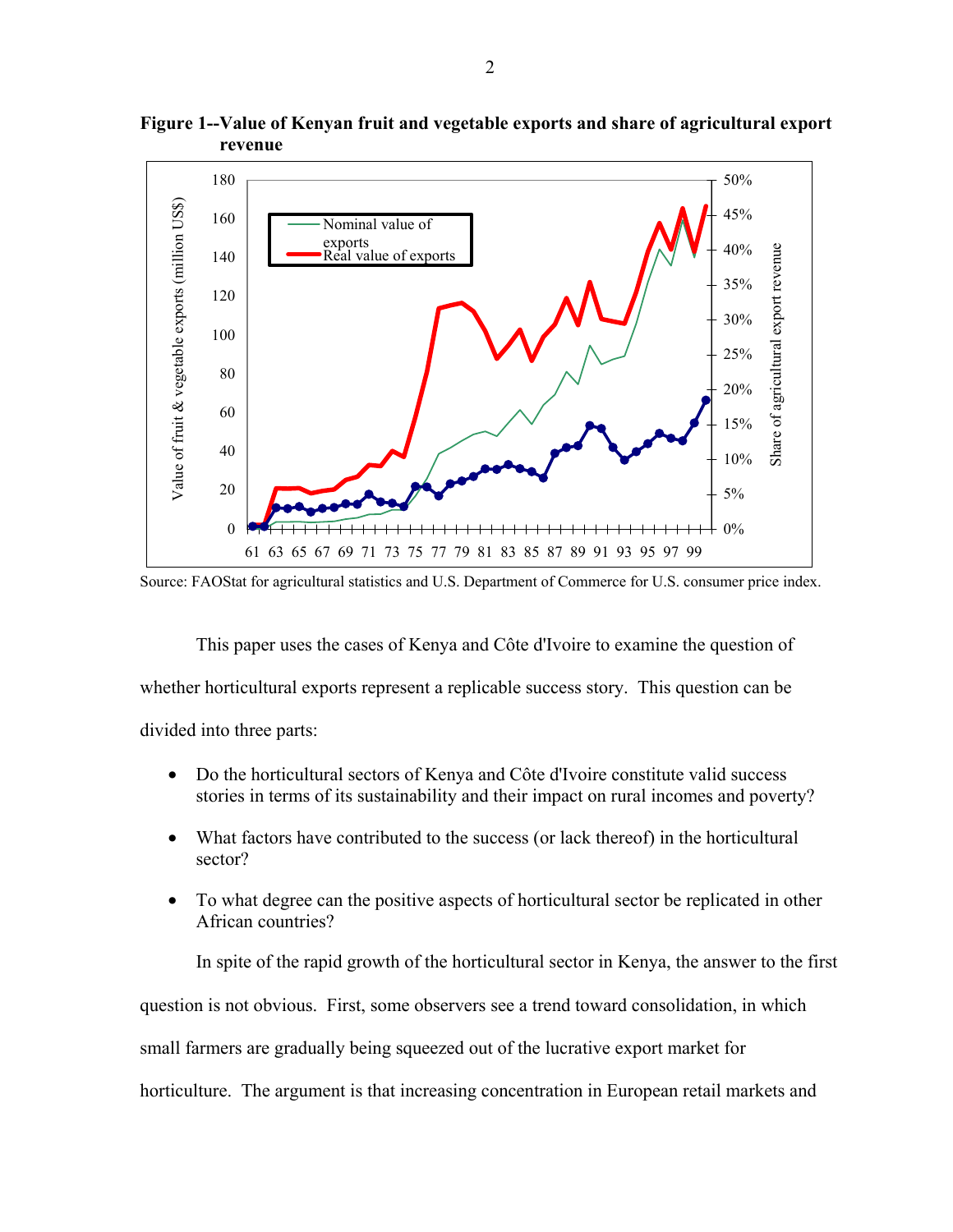rising concern over the environmental and labor conditions at the farm-level are pushing exporters to work with larger farmers, who can more easily document their production practices (Dolan et al. 1999). Second, it is not clear whether trade liberalization under the World Trade Organization will benefit African horticultural exporters, by further opening European markets, or hurt them by eroding some of the preferential access to the European market that they currently enjoy (Stevens and Kennan 1999). And third, the fact that small farmers produce most of the exported fruits and vegetables certainly suggests a povertyreducing impact, but it is difficult to make any definitive statement without better information on the number of beneficiaries, the characteristics of the growers, and the size of the gains.

Even if we assume, for the moment, that the horticultural sectors in Kenya and Côte d'Ivoire are success stories in terms of growth, poverty impact, and sustainability, an important question is whether there are lessons that can be applied to other African countries interested in helping small farmers participate in profitable export markets for horticultural goods. In other words, are the factors behind their success related to public policy and investment that other countries can emulate? Or is the success based on historical, climatic, and geographic factors that cannot be replicated elsewhere? To answer these questions, it is necessary to understand the historical development of horticulture. We are particularly interested in the role of policy, the regulatory environment, and public investment in facilitating the growth of the sector over time.

This paper discusses the case of Kenya in some detail because it is the most widely recognized success story in horticulture, because the growth of its horticultural sector in Kenya is well documented, and because we have access to recent household data that shed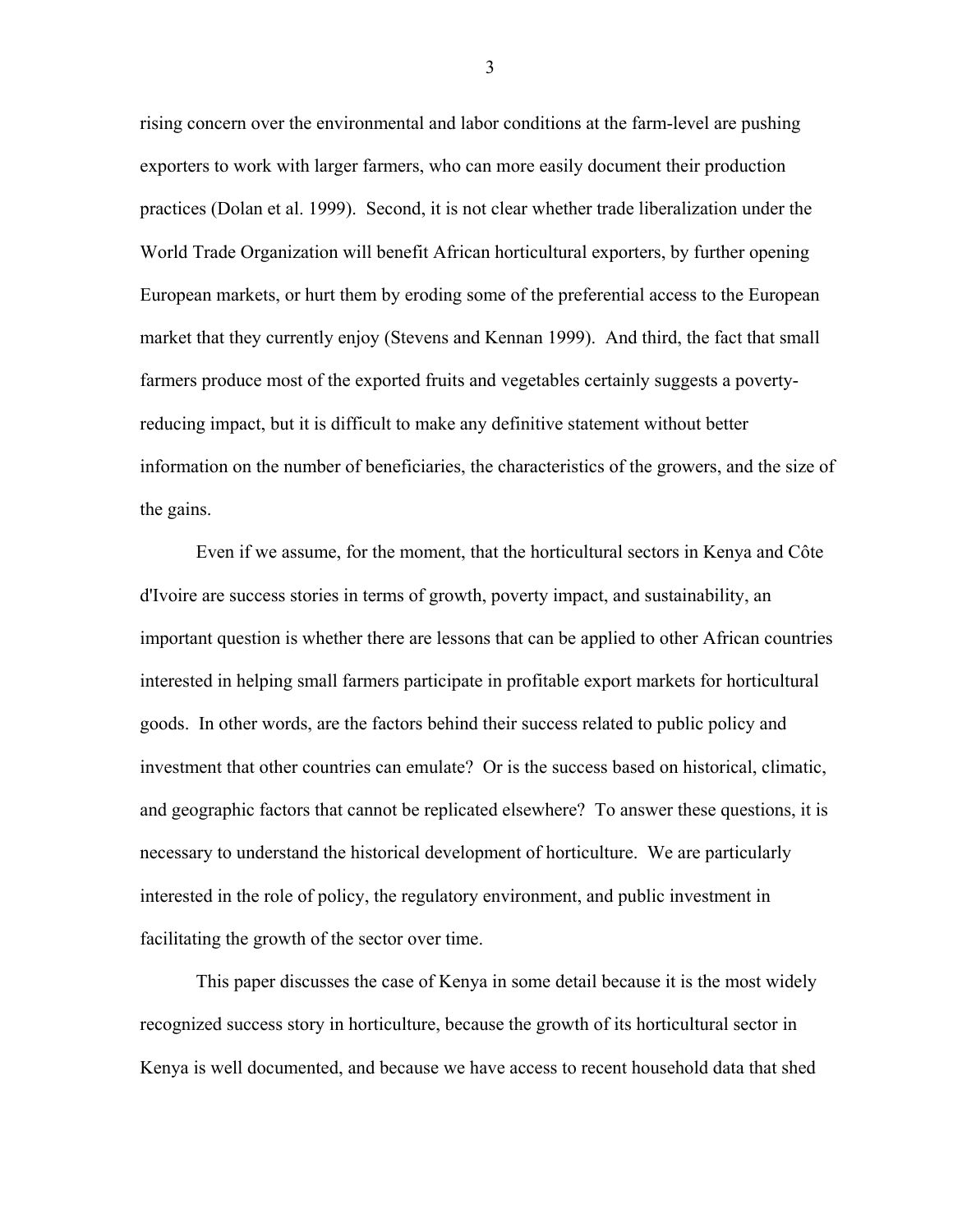light on the characteristics of horticultural growers in Kenya. The case of Côte d'Ivoire is discussed more briefly, mainly to provide a basis of comparison with the Kenyan case. Some of the similarities between the two countries serve to reinforce the assessment of factors behind success, while the contrasts demonstrate the diversity of experience across countries.

Horticulture is generally defined to include fruits, vegetables, flowers, and ornamental plants. In this report, we focus on the fruit and vegetable sector. Although cutflower exports account for about half of Kenyan horticultural exports (see Table 1) and are growing rapidly in Côte d'Ivoire, the cut-flower sector is dominated by large-scale capitalintensive operations<sup>4</sup>.

| Year | Fruits | Vegetable | Cut-flowers | Total  |
|------|--------|-----------|-------------|--------|
| 1992 | 358    | 909       | 1,247       | 2,512  |
| 1993 | 489    | 1,700     | 2,482       | 4,672  |
| 1994 | 536    | 1,797     | 2,637       | 4,971  |
| 1995 | 617    | 2,204     | 3,642       | 6,464  |
| 1996 | 769    | 2,577     | 4,366       | 7,701  |
| 1997 | 805    | 3,116     | 4,887       | 8,809  |
| 1998 | 819    | 4,052     | 4,856       | 9,728  |
| 1999 | 1,256  | 5,713     | 7,235       | 14,204 |
| 2000 | 1,098  | 5,293     | 7,165       | 13,557 |

**Table 1--Export values for fresh fruits, vegetable, and cut-flowers 1992-1999 (Million Kshs)**

Source: HCDA.

Thus, the fruit and vegetable sector is a more promising topic to understand the challenges of involving (and keeping) smallholders in an expanding export sector. Definitions of "fruits" and vegetablesî also vary. The statistical database of the Food and Agriculture Organization (FAO) uses a broad definition that includes nuts (including cashew nuts), legumes, starchy root crops, and sugar crops such as sugarcane. Other studies focus narrowly on fresh fruits and vegetables. In this study, we exclude nuts, legumes, starchy root crops, and sugar crops,

 4 Kimenye (1995) reports that just 10 percent of Kenyan flower production for export is carried out by smallholders.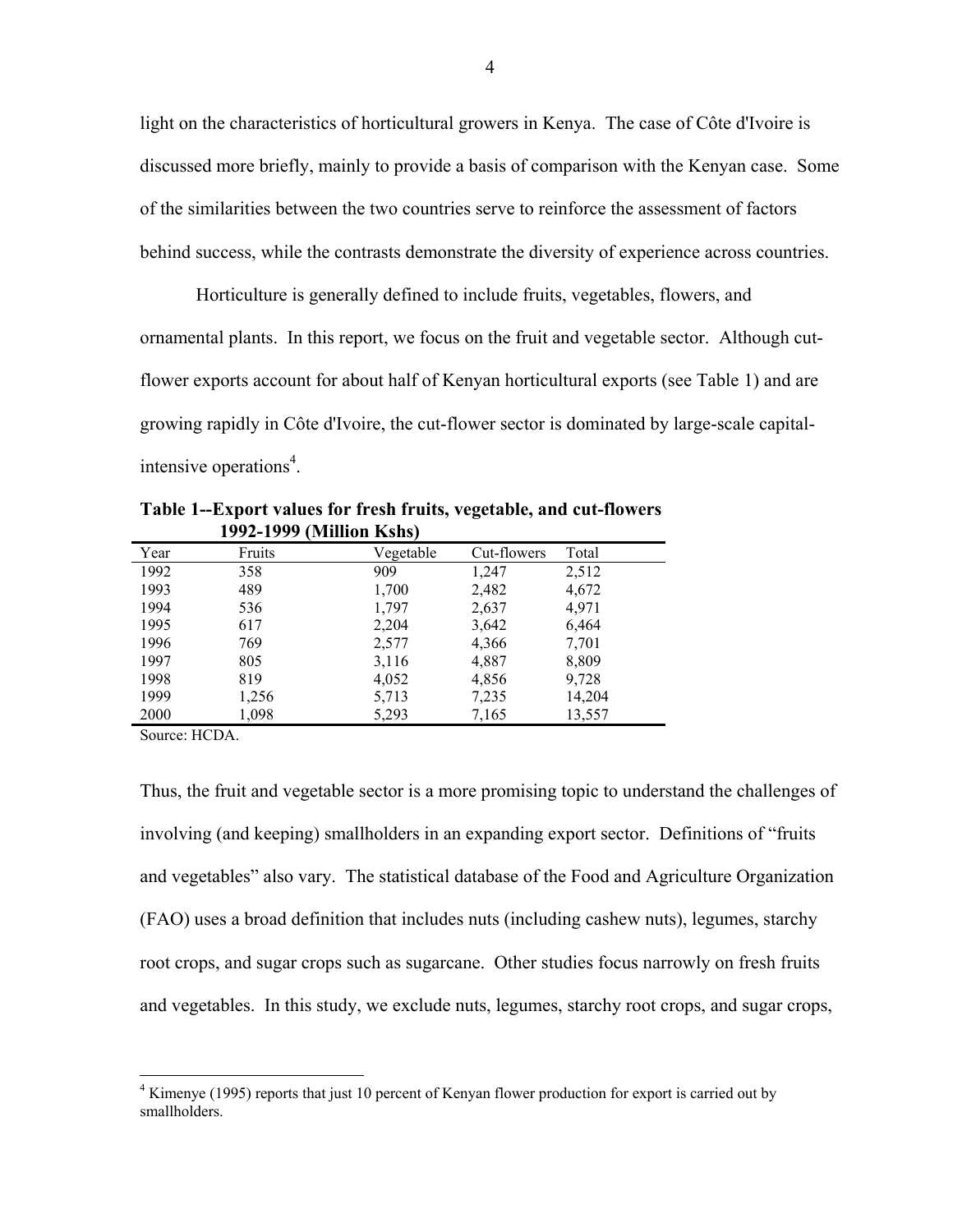but include both fresh and processed fruits and vegetables. Nonetheless, because we use data from various sources, some discrepancies in definitions are unavoidable.

The paper is divided into seven sections. Section 2 examines the historical background of horticultural development in Kenya, attempting to identify the driving forces behind the growth of this sector. In Section 3, we examine the economics of horticultural production and marketing in order to assess the impact of horticultural on the livelihoods of growers. Section 4 examines the characteristics of fruit and vegetable growers, using survey data and case study interviews. Section 5 summarizes the channels used in marketing fruits and vegetables in Kenya. Section 6 examines the fruit and vegetable export sector in Côte d'Ivoire in order to provide a point of comparison with the Kenyan case study. And Section 7 summarizes the results and draws some lessons for policy.

### **2. HISTORICAL BACKGROUND OF KENYAN HORTICULTURE**

The growth of the Kenyan fruit and vegetable sector has not been a smooth, continuous process. Rather, the sector has expanded in fits and starts, with numerous changes in the commodity mix, the role of the state, the types of marketing institutions, and the characteristics of the participating farmers. Any division of this complex process is somewhat arbitrary, but for the purposes of presentation it is useful to divide the evolution of the sector into five periods: the pre-war colonial period, the post-war colonial period, the early independence period, from 1974 to 1990, and since 1990.

### PRE-WAR COLONIAL PERIOD

Kenya was made a protectorate of Great Britain in 1895 and a British colony in 1920. Kenya's commercial horticultural production started taking root during this period.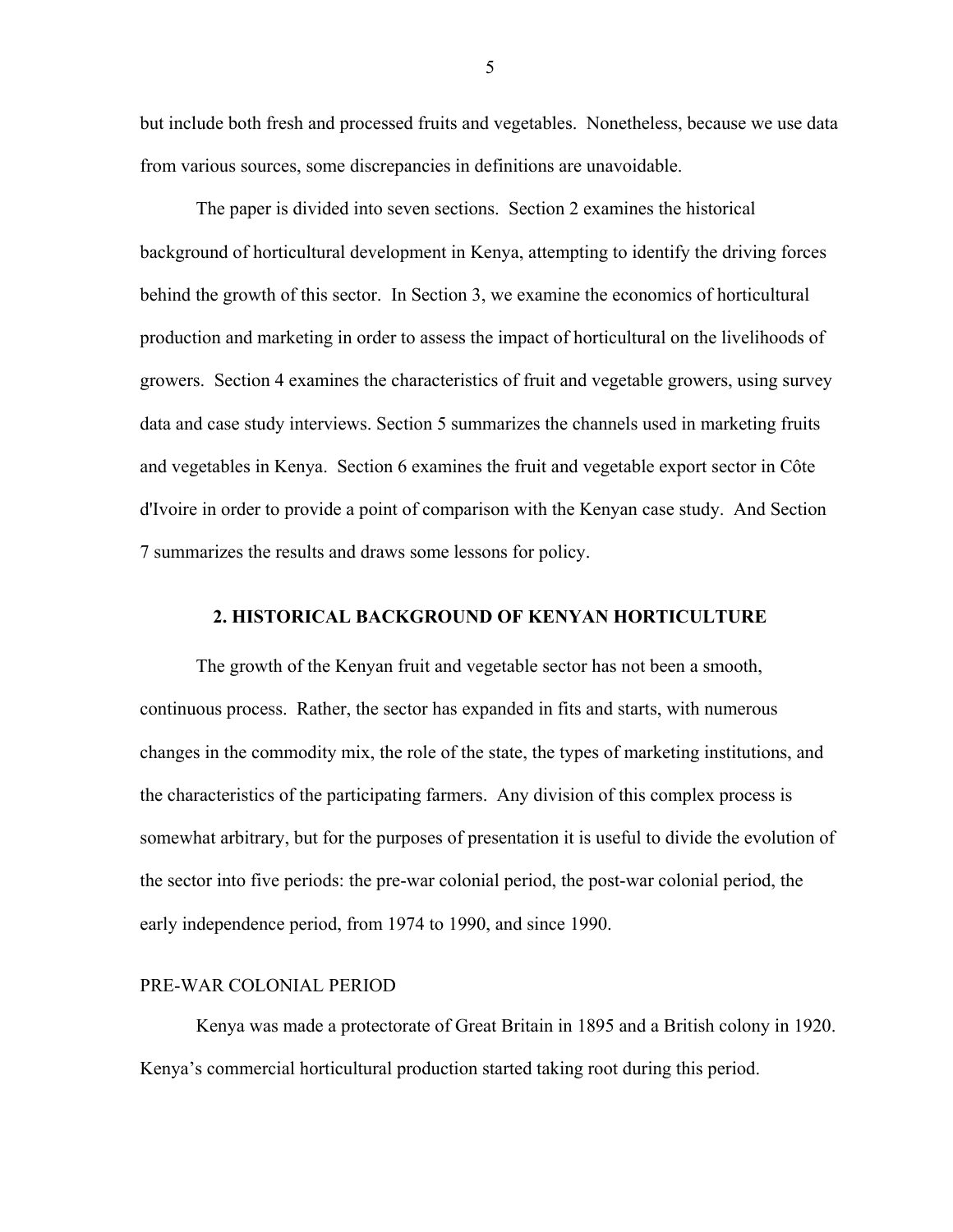According to Hill (1956), the Imperial British East African Company was experimenting with temperate fruits and vegetables as early as 1893. In 1901, colonial white settler farmers founded the East African Agricultural and Horticultural Society (presently the Agricultural Society of Kenya). At the same time, Indians recruited to construct the Kenya-Uganda railway had introduced Asian vegetables<sup>5</sup>, which today accounts for about 10% of the total volume of the country's fresh horticultural exports.

The beginnings of Kenyaís formal horticultural research activity also traces to the period. According to M'Ribu et. al (1993), the colonial government was, by 1911 experimenting with tropical fruits at Matuga along the Indian coast (this later became the Matuga Agricultural Research Station). Later in 1920, a second experimental site for tropical fruits was established close to where the National Agricultural Laboratories is currently located. In 1931, the Department of Agriculture embarked on a plant introduction service to facilitate the adoption of and expansion of area planted with crops developed in the experimental stations.

According to Martin (1973, cited in Jaffee 1995), trade in small quantities of vegetables and tropical fruits already existed along the coast with Arab and Indian traders exporting the produce to Zanzibar. In the 1930s, low commodity prices motivated some European farmers to grow passion fruit. Four small factories were constructed to produce passion fruit juice for export to South Africa and Australia. A Passion Fruit Board was created by the colonial authorities to provide technical assistance and regulate trade. However, the quantities were modest, and both production and processing collapsed with the disruption of trade during World War II (Jaffee 1994).

<sup>&</sup>lt;sup>5</sup> "Asian vegetables" include eggplant, chillis, *dudhi, karela*, okra, and other vegetables used widely in South Asian cooking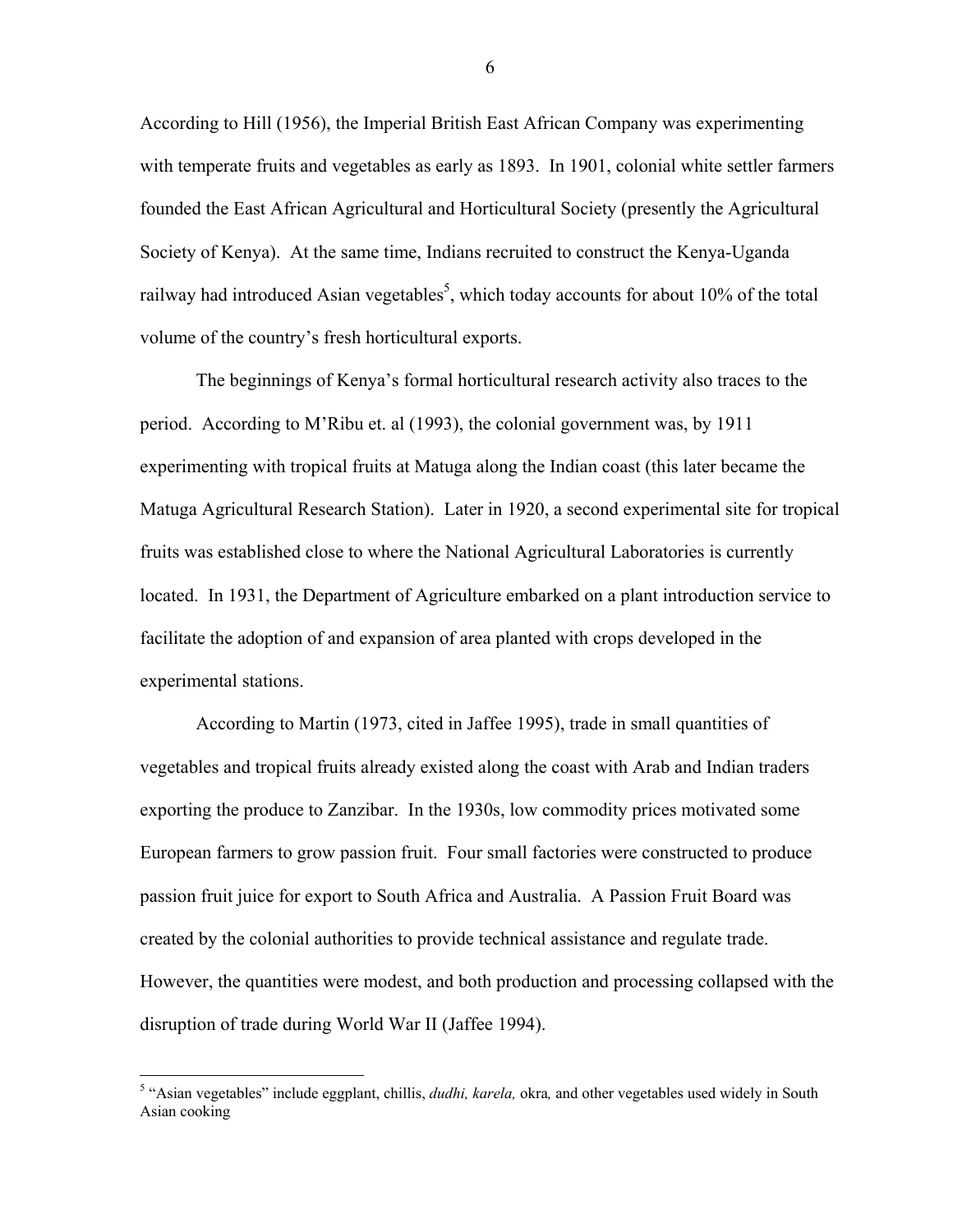Thus, the roots of the commercial horticultural sector were established during this period. Lack of official attention to marketing of horticultural produce resulted in a situation in which any impetus for expanding the production or commercialization of horticulture came from the private sector. However, given the limited domestic market and the high costs of transportation to external markets, it is debatable whether more supportive policies and public investment would have stimulated more rapid development of the sector.

#### POST-1940 COLONIAL PERIOD

World War II stimulated the development of horticultural production and processing in two ways. First, regular trade flows were disrupted by hostilities, reducing the availability of imported horticultural goods. Wartime regulations meant tight controls on imports, particularly on commodities not considered essential to the economy. As a result, domestic producers and processors benefited from a larger domestic market, even if consumers were paying higher prices for the goods.

Second, faced with high wartime-demands, especially for provisions to the Allied forces in North Africa and Middle East, the authorities launched a project to produce dehydrated vegetables. As part of this project, dehydration factories were constructed in Kerogoya and Karatina. Some of the raw materials were supplied by large "nuclear estates" managed by the processors. Much of the raw material supplies, however, was sourced from small-scale African farmers in the surrounding areas. To boost production, irrigation schemes were developed in swampy areas for collective farming by African. These farmers were organized to supply potatoes, cabbage, carrots, and other vegetables to the factories. They were given improved seed, technical assistance, and a guaranteed market for their output. In spite of initial problems, the project eventually expanded to process 22,000 tons of produce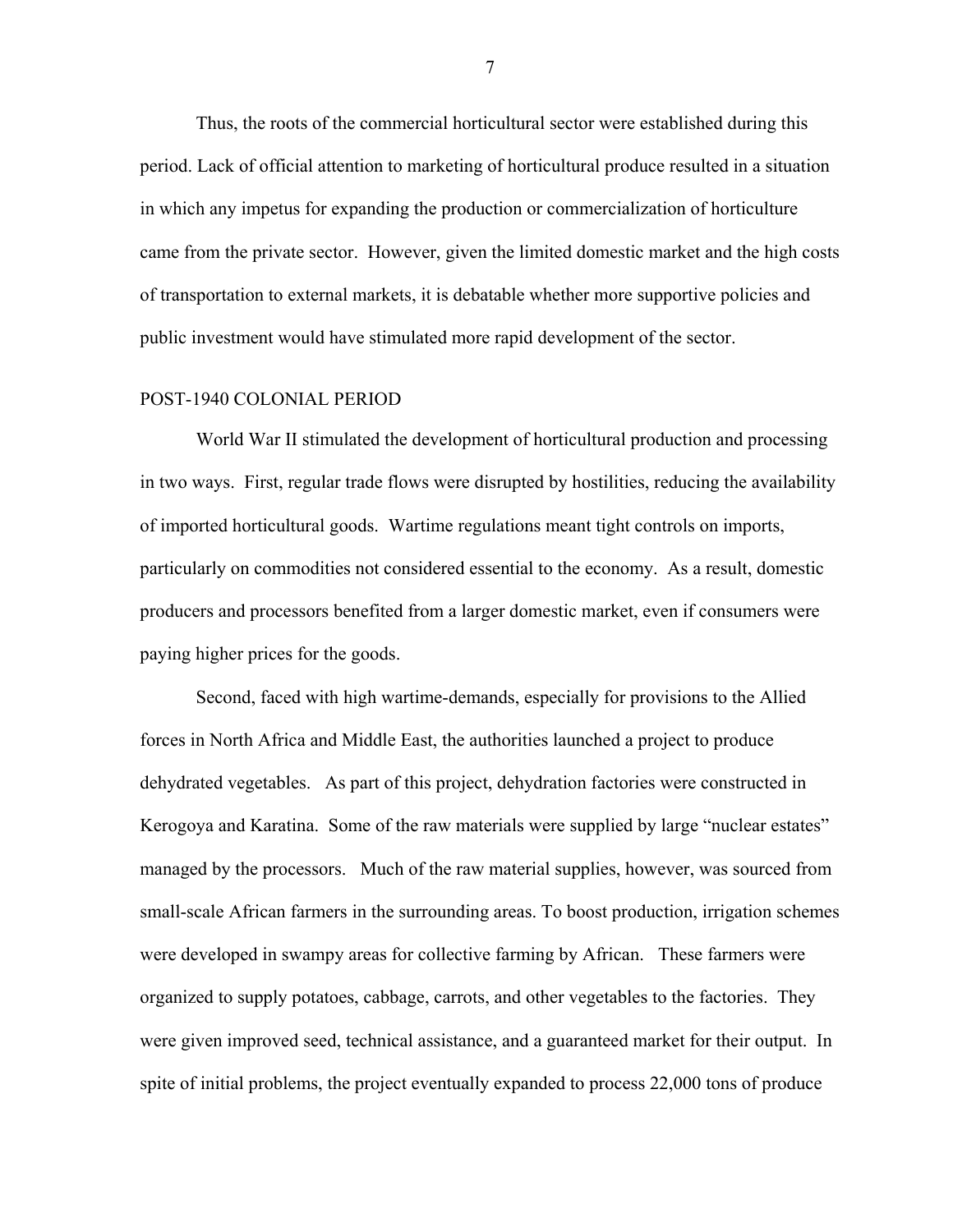sourced from 13,500 small-scale farmers. After the war, the demand for dehydrated vegetables by the military dried up. Although there was some consideration of the option of maintaining the two factories, there was opposition from settlers who had established their own canneries during the war. By 1947, both plants were dismantled.

As Jaffee (1995) notes, the scheme was relatively short-lived, but was a pioneering effort in several ways. It demonstrated that African farmers could be mobilized for commercial agricultural production of new crops if inputs, technical assistance, and a stable market could be provided. This model was later adopted in various cash-crop programs such as the one implemented by the Kenya Tea Development Authority. In addition, it represented one of the earliest large-scale irrigation schemes, again serving as an example to be followed later, most notably in the Mwea Irrigation Scheme.

This period also saw the expansion of experimental works started in the previous period. By 1946, experimentation with tropical zone fruits had expanded to Tigoni (now the location of the Potato Research Centre), Molo and Kitale agricultural research stations and in 1955, the Perkerra Irrigation Research Station started work on hot season fruits and vegetables. The National Horticultural Research Center was started in 1957 at Thika.

In the late 1940s, two British companies built pineapple-canning factories in Kenya to supply the United Kingdom. When they started operations, both factories sourced their raw material from large-scale settler farms. In 1954, the Swynnerton Plan called for government assistance to increase the participation of smallholders in the production of cash crops such as coffee and tea. Part of this plan was to increase the role of smallholders in supplying raw materials to the pineapple processing plants. Smallholders were subsequently provided with planting materials, technical assistance, and a guaranteed market. Early efforts suffered a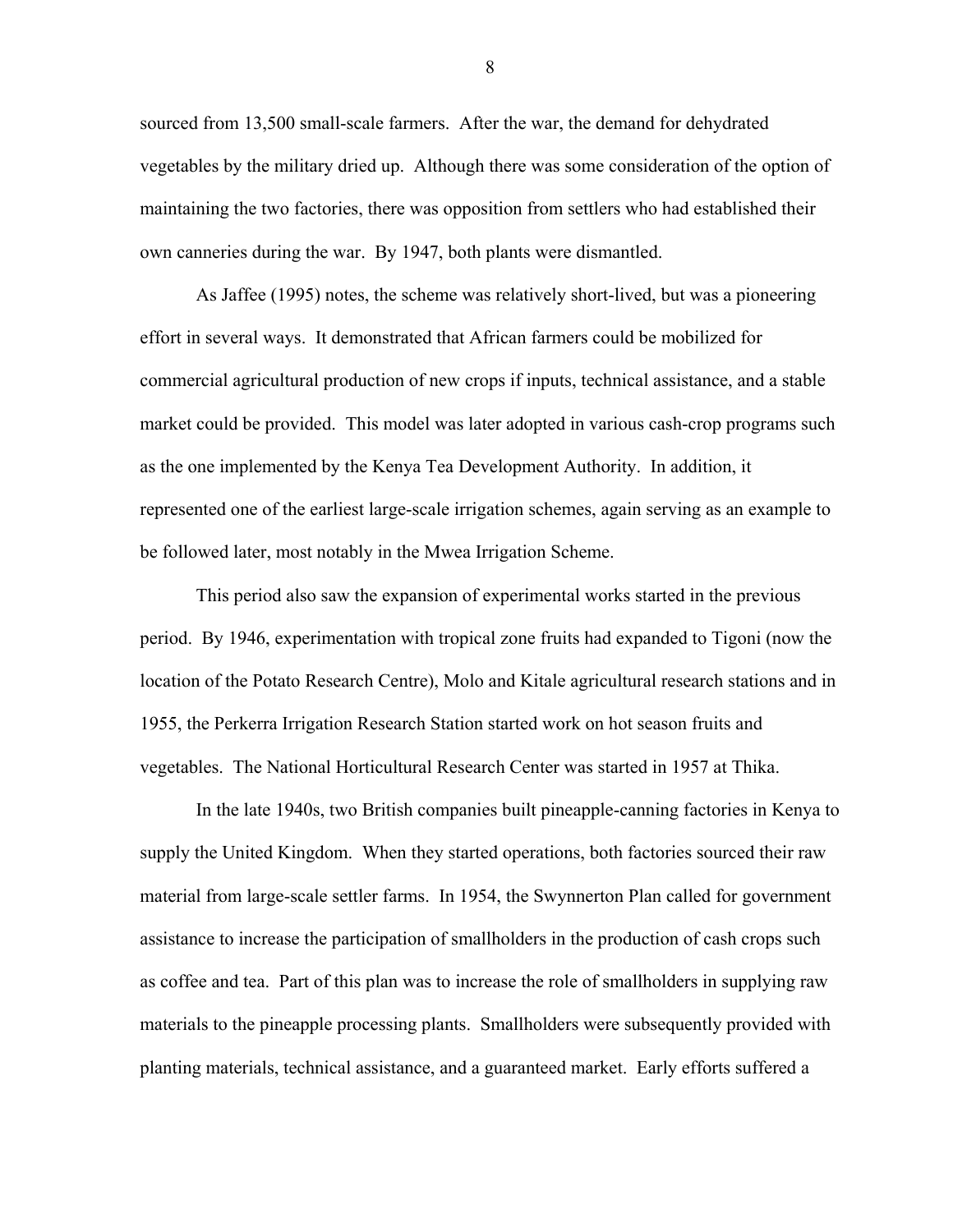number of serious problems including under-staffing, production in inappropriate zones, and violence associated with the independence movement. In spite of these problems, smallholders accounted for 75 percent of the supply of pineapples to these factories by the early 1960s (Winter-Nelson 1995; Kimenye 1995; Jaffee 1994).

Thus, during the post-war colonial period, horticultural development was still very limited. At independence, in 1963, fruit and vegetable exports were just US\$ 3.8 million (or US\$ 19 million in 1995 dollars), representing less than 3 percent of agricultural exports (see (Figure 1). Nonetheless, the wartime dehydrated vegetable scheme demonstrated the feasibility of engaging smallholders in commercial horticultural production, given the right institutional support. And the Swynnerton Plan provided further support for the concept of smallholder production of commercial crops, even if the implementation was plagued with difficulties.

#### EARLY INDEPENDENCE

Independence brought three significant changes to the horticultural sector in Kenya. First, the new government came into power giving higher priority to improving conditions for the African majority. A land reform program was launched in which the government purchased most of the land farmed by Europeans (particularly in the western highlands) and distributed it to tens of thousands of African smallholders. Because of the relatively good soils and location of this region, this program expanded the opportunities for smallholder to become involved in horticulture and other forms of commercial agriculture. Furthermore, social considerations weighed heavily in public investment and regulatory decisions. A series of state enterprises were created (some from analogous colonial organizations) to implement the development goals of the government.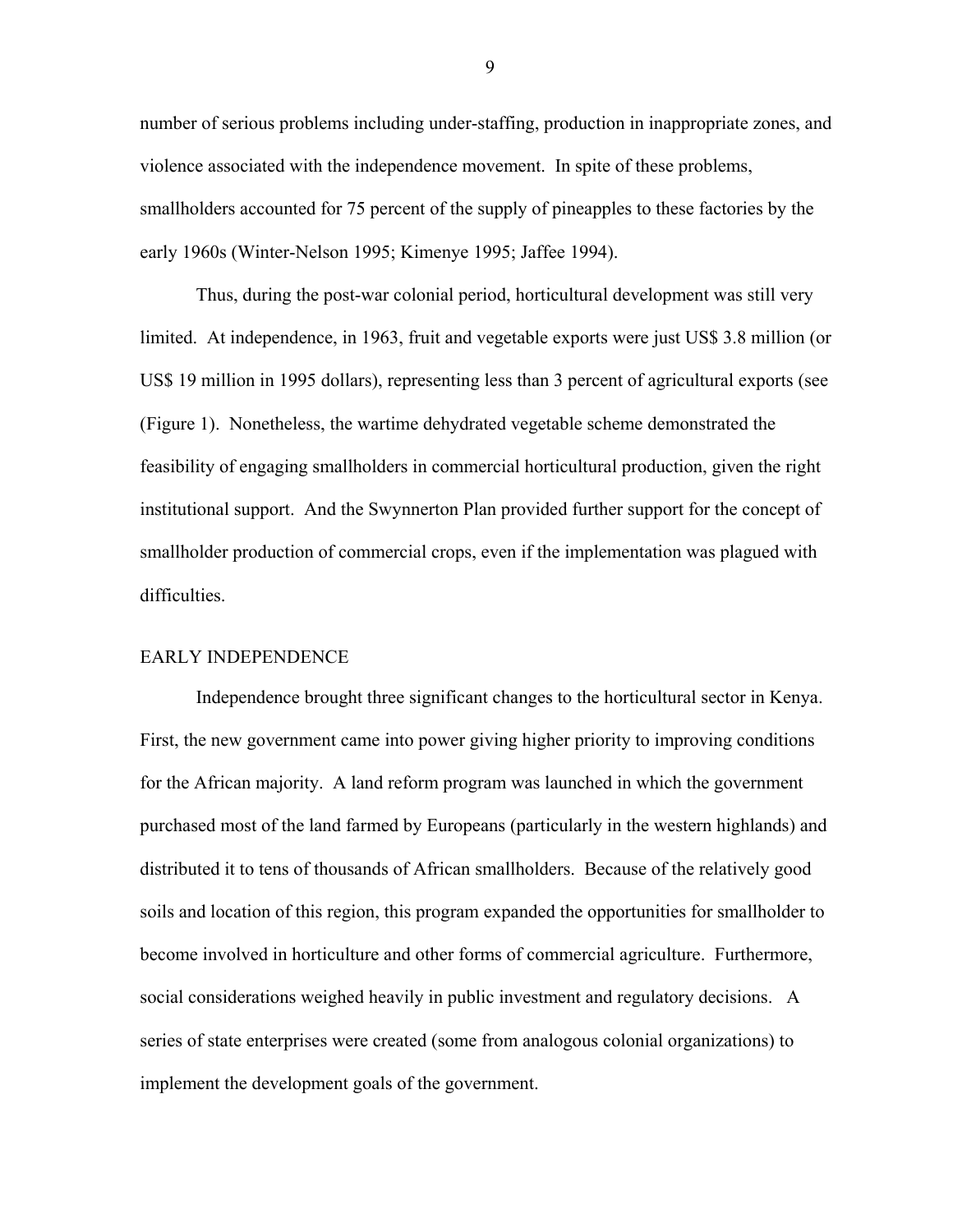The second change was the creation of the Horticultural Crops Development Authority (HCDA) in 1967. Although the marketing boards for other crops generally played a direct role in buying and selling agricultural commodities, often with a legal monopoly on marketing, the HCDA played a more facilitative role, attempting to coordinate various participants in the industry<sup>6</sup>. This was partly a matter of practical necessity, since HCDA had limited staff and resources. Even with a larger budget and staff, however, state enterprises rarely have the agility and skills necessary to deal with the diversity of the sector and the perishability of the product. Several researchers have noted that the fact that the HCDA did not attempt to directly manage and control horticultural trade probably allowed the sector to develop more rapidly (Kimenye 1995; Djikstra 1997; and Harris et. al 2000).

The third change in the post-independence period is the growth of international investment in the Kenyan horticultural sector. The most important example of this was the entry of Del Monte into the Kenyan pineapple sector. In 1965, one of the two pineapple factories, Kenya Packers, came under the control of Del Monte (then called the California Packing Corporation), the largest fruit processor in the world. Although Del Monte invested in the factory and applied its technical and marketing expertise, the sector grew slowly and remained only marginally viable. According to Del Monte:

In spite of a Government-sponsored drive to encourage quality pineapple production by smallholders, it soon became clear that these smallholders could not provide the necessary quantities on a regular basis to keep the canning plant consistently and profitably in operation. Many outgrowers chose instead to sell their crop to the local fresh fruit market

 $\overline{a}$ 

<sup>6</sup> Initially, the HCDA was given a legal monopoly on onion exports, but this proved unsuccessful and was abandonned in 1986.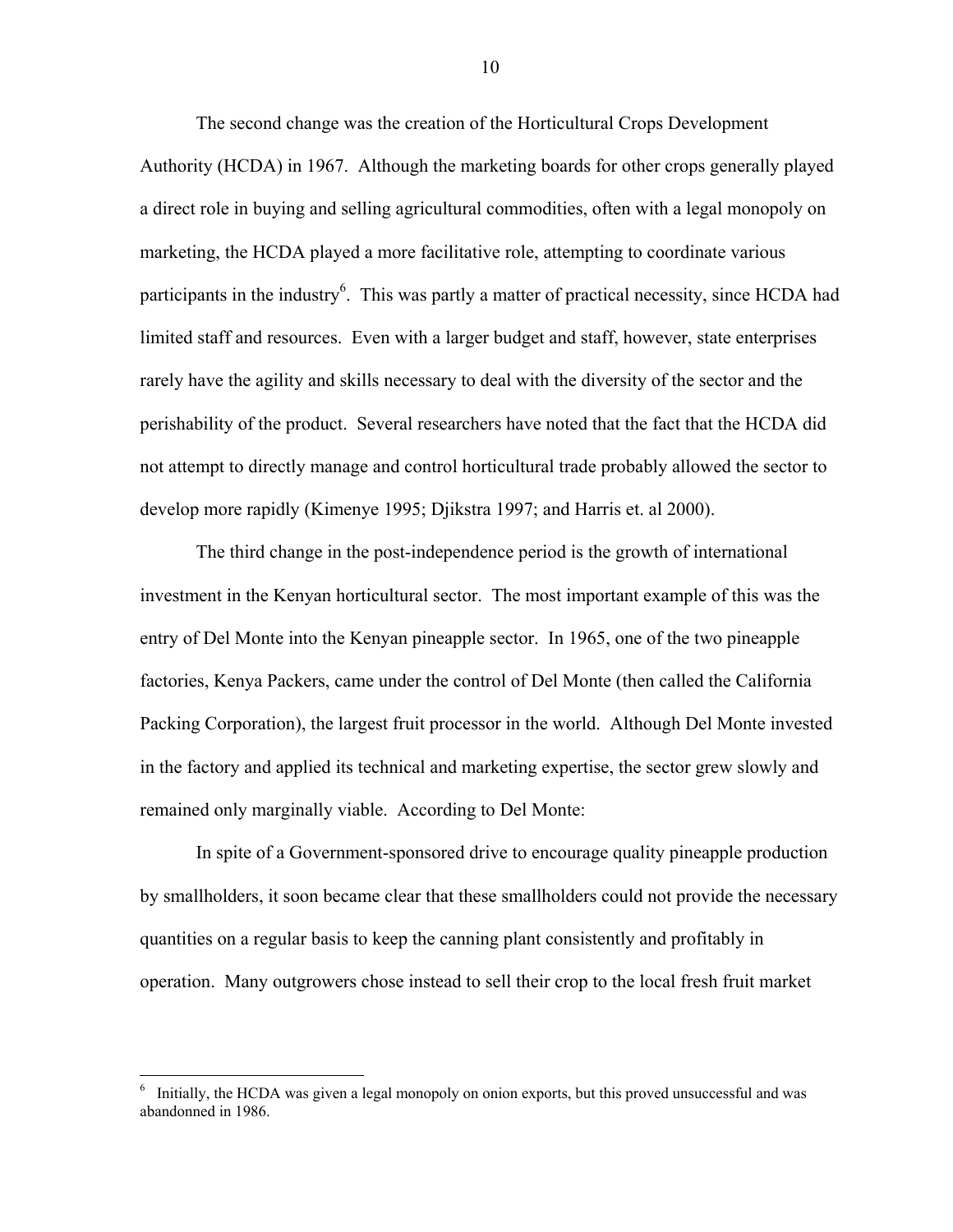where they could fetch better prices, while much of the locally grown fruit was not of a quality suited to the demands of Del Monte's stringent standards (Del Monte, 1988).

In 1968, Del Monte arranged to lease 9000 hectares of land from the government to develop a nucleus estate to produce pineapple for the factory. This would insulate Del Monte from changes in pineapple supply due to farmers selling on the fresh market or switching to coffee when world prices were high. Furthermore, mechanization and hormone applications allow the estate to spread production over much of the year, keeping the plant in operation longer. The capacity of the processing plant and the nucleus estate were expanded over time and, by 1974, purchases from smallholder outgrowers was discontinued.

In addition to Del Monte, other international companies came to invest in Kenya. A joint venture was formed between Cottees, an Australian firm, and a government parastatal. Kenya Fruit Processing (KFP) developed processing facilities and tried to stimulate local production. The Horticultural Crop Development Authority (HCDA) assisted by providing seedlings, sprayers, chemicals, and other inputs on credit. By the early 1970s, KFP was one of the largest exporters of passion fruit juice in the world (Jaffee 1995).

Not all of the foreign investment projects were successful. A joint venture between a British company and a Kenyan parastatal established a vegetable dehydration plant in Kinangop, a cool, highland area with a new smallholder settlement scheme but relatively low agricultural potential. The government's interest in the scheme was to provide a marketing outlet for resettlement farmers in Kinangop, while the foreign partners were attempting to develop a viable commercial operation. Conflicts between these two objectives occurred often and by 1968, the company was close to bankruptcy. The government purchased the plant and paid off debts to protect the interests of smallholders in the area, but the factory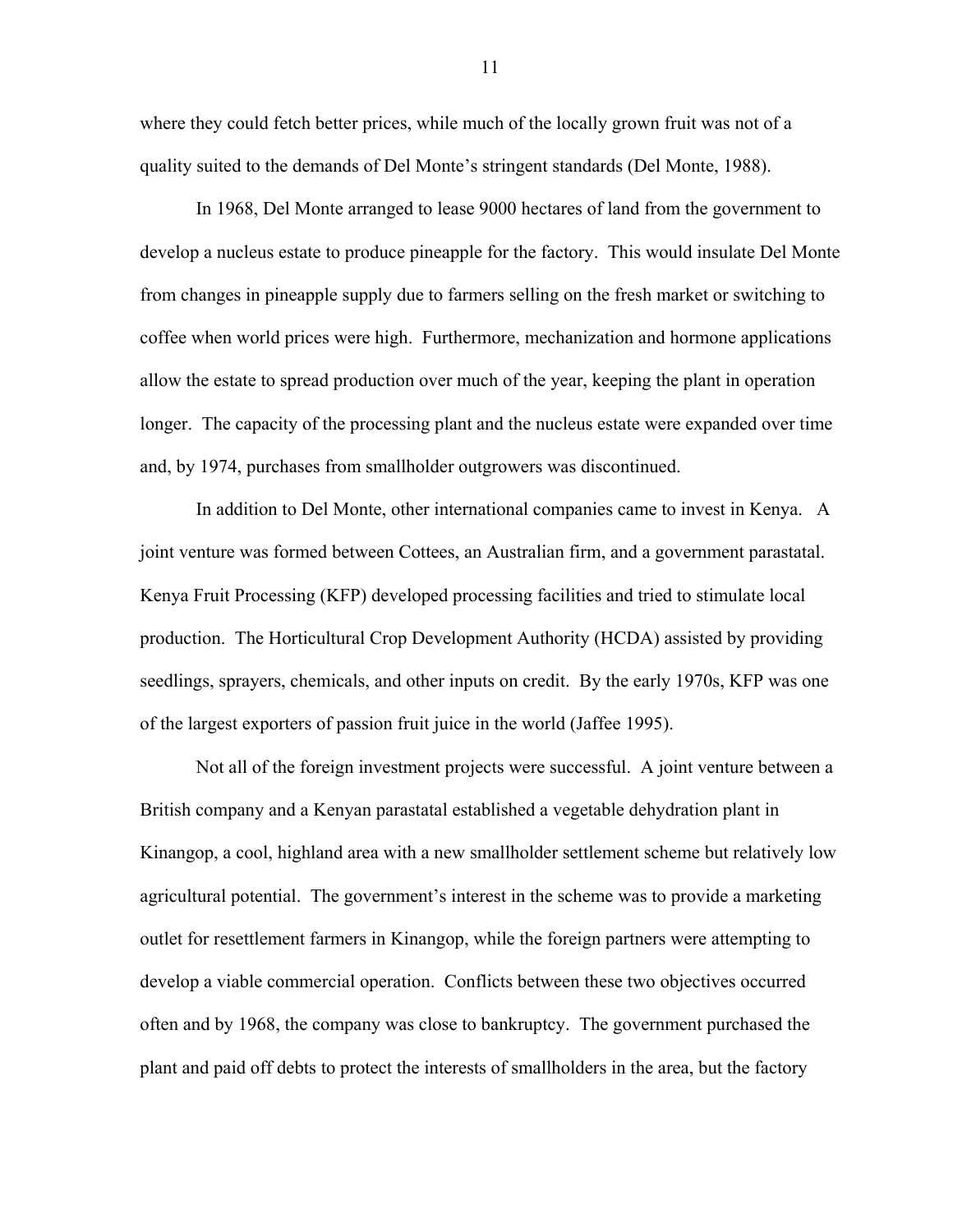continued to incur losses. In 1973, a new joint venture with a German firm was implemented with a more commercial orientation. The scheme did well in the mid-1970s, but eventually closed in 1982. The international market for dehydrated vegetables had contracted, while the local market for fresh vegetables had expanded and resulted in significant "leakage" that the company could not control.

Thus, the early independence period was characterized by more active support for the incorporation of smallholders in commercial agriculture, the formation of the Horticultural Crops Development Authority, and increasing investment in horticulture, including international investment. The processing sector was dominated by joint ventures between foreign companies and state enterprises, often working toward different objectives. Between 1963 and 1974, fruit and vegetable exports grew from US\$ 3.8 million to US\$ 10 million, representing a growth rate of 4.4 percent per year in real terms. The contribution of fruits and vegetables to total agricultural exports remained at slightly less than 3 percent because other agricultural exports grew at a similar rate (see Figure 1).

#### TAKE-OFF (1974-1990)

Starting around 1974, Kenyan fruit and vegetable production and exports began to grow more rapidly. Overall, fruit and vegetable exports rose to US\$ 95 million in 1990 or 8.0 percent per year in real terms over the period 1974-90. The importance of fruit and vegetable exports in overall agricultural exports increased dramatically during this period. Whereas fruits and vegetables accounted for about 3 percent of agricultural export earnings in the 1960s and early 1970s, by 1990 its contribution had reached 14 percent (see Figure 1).

In the mid-1970s, this growth was driven by investments that increased the capacity of the Kenyan pineapple processing industry, led by Del Monte. Between 1974 and 1977,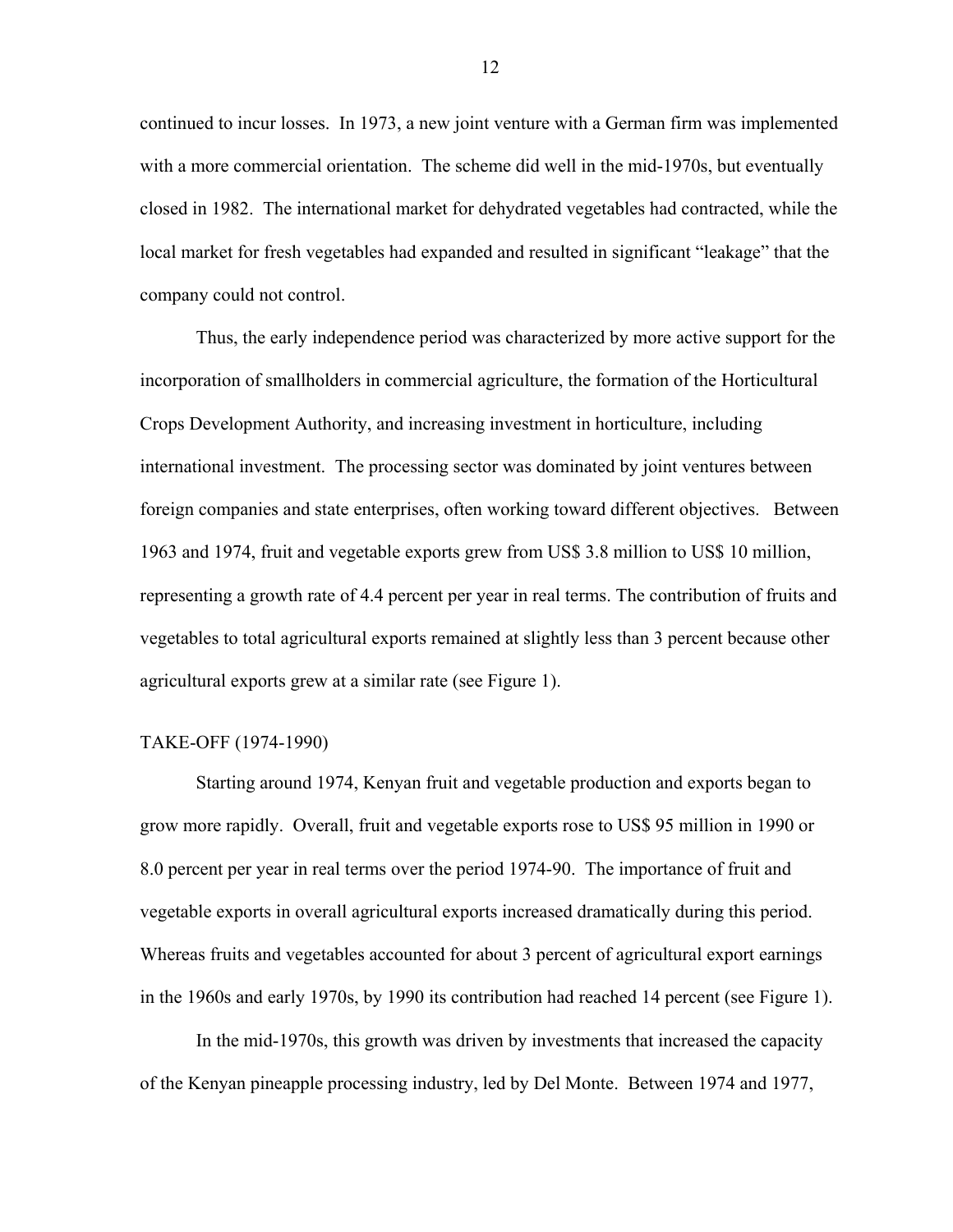pineapple product exports grew more than six-fold, so that, by 1977, they accounted for 65 percent of Kenyan fruit and vegetable exports. In contrast, the growth in the late 1970s and 1980s was driven by the growth in exports of fresh vegetables and, to a lesser degree, fresh fruit (see Figure 2). The diversification into fruits and vegetables was partly motivated by world commodity prices. After peaking in 1977, coffee and tea prices fells sharply in the following years, forcing many farmers to look for alternative income-generating crops.



**Figure 2--Trends in the composition of Kenyan fruit and vegetable exports** 

Source: FAOStat for agricultural statistics and U.S. Department of Commerce for U.S. consumer price index.

At the same time, export demand for vegetables grew in the 1970s as an indirect effect of the expulsion of the South Asian community from Uganda under the regime of Idi Amin. Many of these refugees resettled in the United Kingdom, contributing to the growing Asian community there and a demand for Asian vegetables. Kenya offered several advantages as a source to meet the growing demand for Asian vegetables. It could supply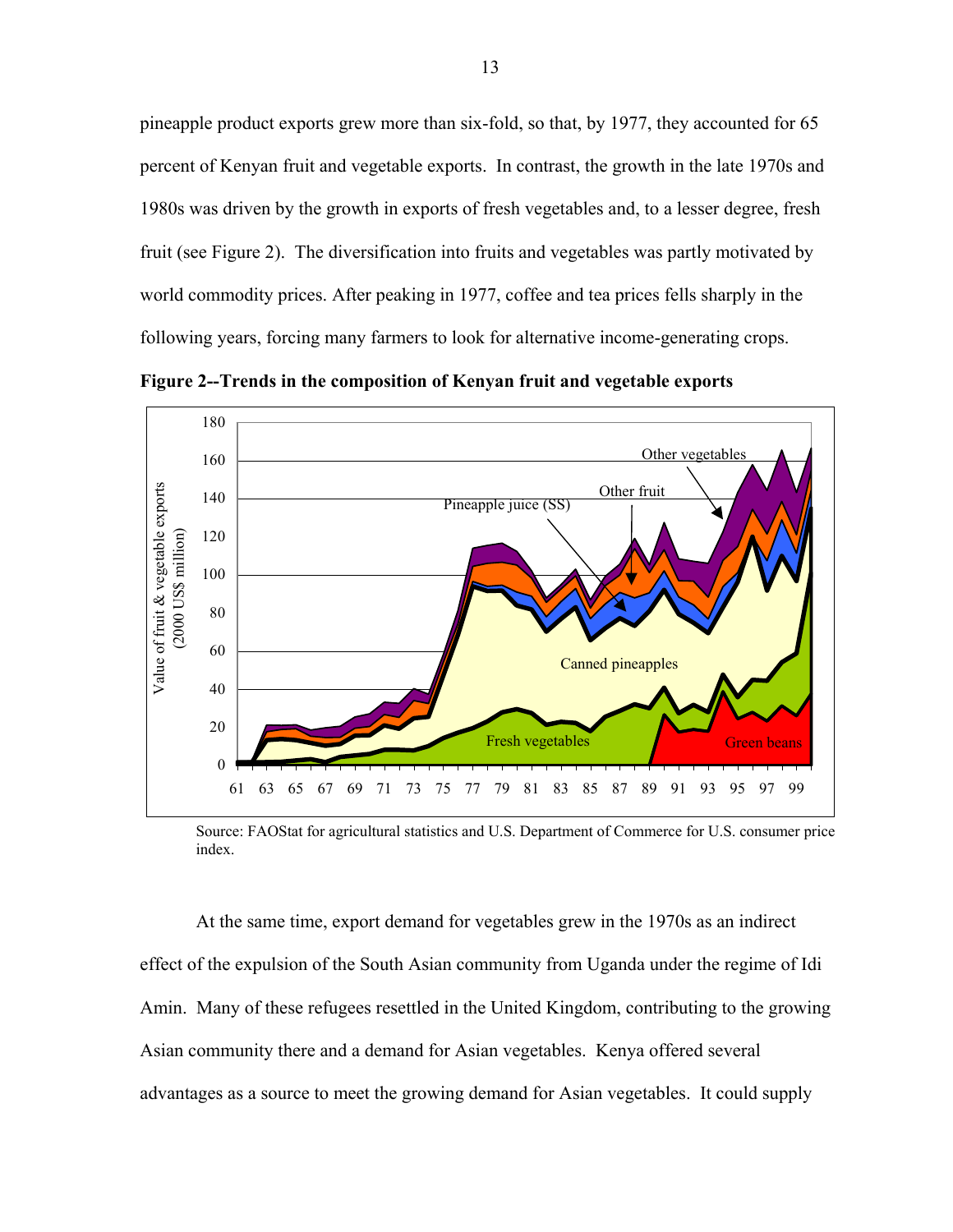Asian vegetables throughout the year instead of on a seasonal basis. In addition, Kenyan smallholders already had experience growing Asian vegetables for the local Asian community. In fact, there were small exports of Asian vegetables to the UK as early as 1952 (Kimenye 1995). And finally, the presence of an Asian community in Kenya meant that there were family and social ties between Asian traders in London and those in Nairobi, reducing the risk and transaction costs in expanding this trade (Djikstra 1997).

Another factor in the growth of fresh fruit and vegetable production is the growth in the Kenyan tourism industry. By 1980, Kenya was receiving 372 thousand international tourists per year, more than any other African country after South Africa (World Bank 2002). Although canned goods can be transported by ship from Africa to Europe, fresh produce generally must generally be air-freighted<sup>7</sup>. When export volumes were too small to justify a charter cargo jet, the cargo capacity of passenger jets provided a means of air-freighting Kenyan produce to Europe (later, as volume increased, cargo jets were used more widely). In addition, the tourism industry increased the demand for high-quality fruits and vegetables by hotels and restaurants, giving Kenyan farmers more experience in horticultural production and an outlet for produce not meeting export standards. Thus, the horticultural sector in Kenya has benefited from the development of Nairobi as a regional hub and as an important tourism destination.

The growth in Kenyan horticultural exports is also linked to the increasing involvement of smallholders in the sector. In the early 1970s, no more than several hundred smallholders were producing for the fresh fruit and vegetable export market, accounting for just 10-20 percent of the total volume. As mentioned above, low international prices for

1

 $<sup>7</sup>$  A major exception is bananas and pineapple. As discussed in Section 6, Côte d'Ivoire exports bananas and</sup> fresh pineapple to Europe on specially-designed refrigerated ships. In fact, bananas are transported from Latin America to Europe by ship.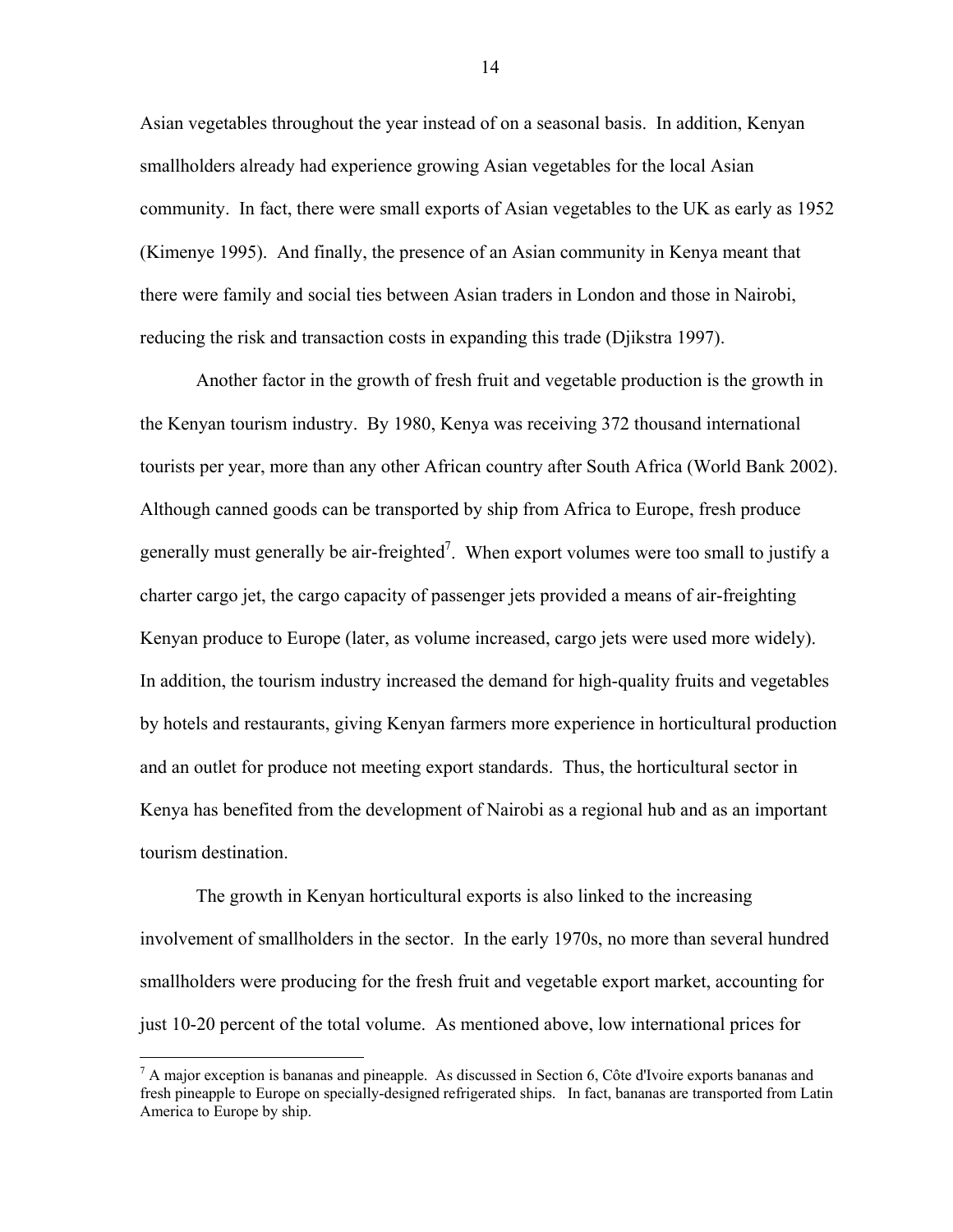coffee and tea made it economical to involve smallholders in export horticulture. Coffee prices boomed again in the 1980s, but by then many smallholders had acquired skills in horticultural production. At least as important, exporters began to recognize the potential of smallholder to meet the growing European demand. By the mid-1980s, Jaffee (1995) estimates that there were 13-16 thousand smallholders involved in growing fresh produce for export. They accounted for 40-65 percent of the supplies of French beans, Asian vegetables, mango, avocado, and passion fruit for export.

The learning process required to organize smallholder production for export is illustrated by the history of Yatta. Yatta has an irrigation scheme built in the 1950s and a resettlement community dating from the 1960s. Vegetable marketing was limited, however, until the road connecting it to Nairobi was paved in 1980. Yatta farmers formed a self-help group to find a reliable market for their vegetables. The group linked up with Kenya Horticultural Exports, one of the largest fresh vegetable exporters. Initially KHE contracted the group to provide vegetables, supplying seed and inputs on credit. The system worked until other buyers began entering the region and "poaching" the output committed to KHE, allowing farmers to avoid repayment of loans. Drought and non-repayment caused the collapse of the input supply system, but KHE continues to buy from the region, competing with many other traders (Jaffee 1995). The export of fresh vegetables other than French beans was US\$ 63 million in 2000 (see Table 2). Although, it is difficult to document, much of these exports are thought to be Asian vegetables.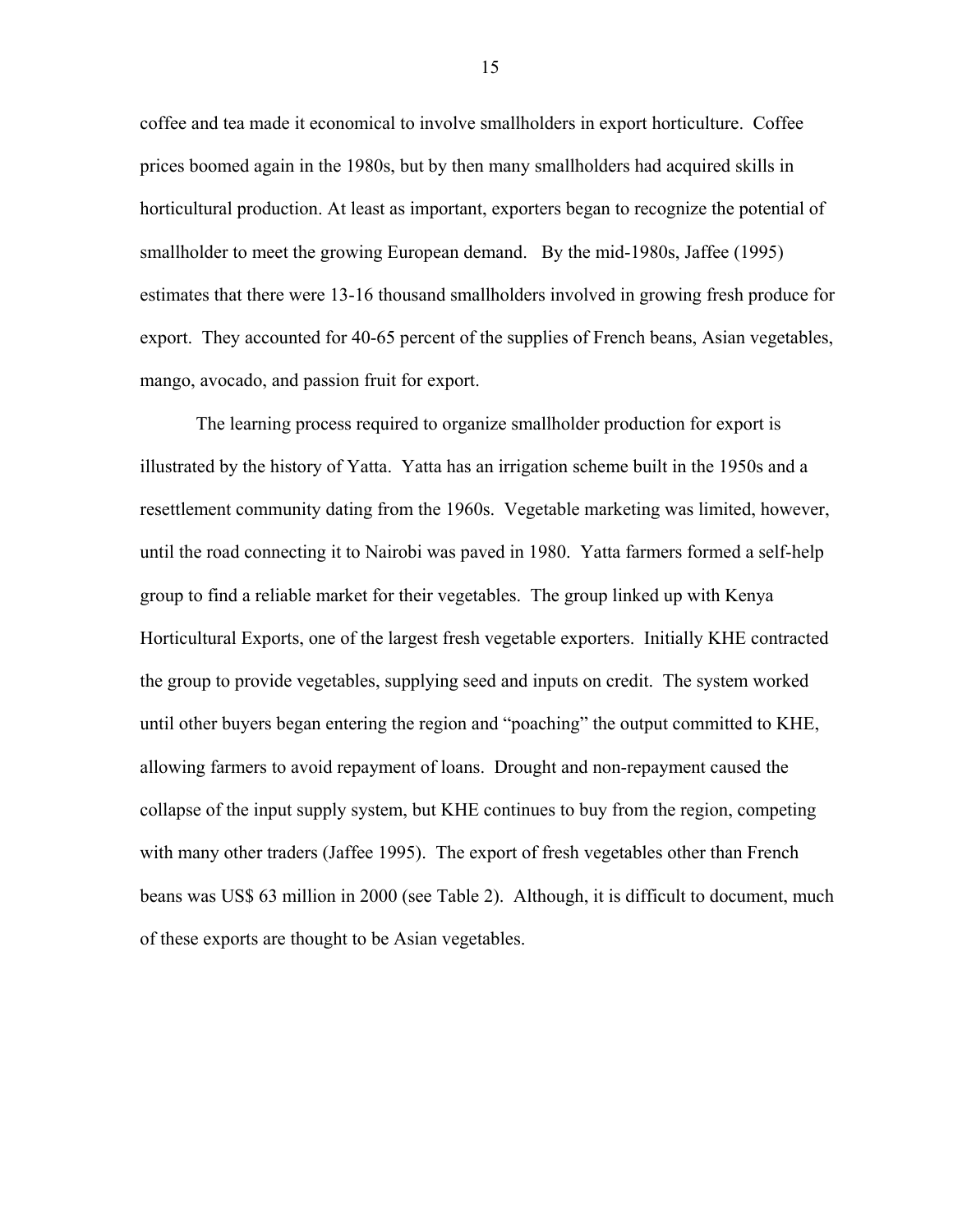| Type of Fruits<br>$(1000$ US\$)<br>Percent<br>100.0<br>53,569<br>Fruits<br>Canned pineapples<br>33,383<br>62.3 |                 |       |      |
|----------------------------------------------------------------------------------------------------------------|-----------------|-------|------|
|                                                                                                                |                 |       |      |
|                                                                                                                |                 |       |      |
|                                                                                                                |                 |       |      |
|                                                                                                                | Pineapple juice | 9,853 | 18.4 |
| Fruit tropical fresh<br>5,153<br>9.6                                                                           |                 |       |      |
| 4.8<br>2,556<br>Mangoes                                                                                        |                 |       |      |
| 821<br>Prepared fruit<br>1.5                                                                                   |                 |       |      |
| Fresh fruit<br>595<br>1.1                                                                                      |                 |       |      |
| 0.8<br>Fruit juice<br>448                                                                                      |                 |       |      |
| 0.5<br>Pineapples<br>255                                                                                       |                 |       |      |
| 0.2<br>Apples<br>125                                                                                           |                 |       |      |
| Citrus<br>0.2<br>102                                                                                           |                 |       |      |
| 0.5<br>Others<br>278                                                                                           |                 |       |      |
| 100.0<br>Vegetables<br>113,100                                                                                 |                 |       |      |
| 56.4<br>Fresh vegetables<br>63,827                                                                             |                 |       |      |
| Green beans<br>33.2<br>37,584                                                                                  |                 |       |      |
| 9.3<br>Prepared vegetables<br>10,495                                                                           |                 |       |      |
| 0.4<br>504<br>Frozen vegetables                                                                                |                 |       |      |
| 0.2<br>276<br>Green peas                                                                                       |                 |       |      |
| 0.2<br>Leeks & other alliac. veg<br>183                                                                        |                 |       |      |
| 155<br>0.1<br>Cabbages                                                                                         |                 |       |      |
| Others<br>76<br>0.0                                                                                            |                 |       |      |
| Total<br>166,669                                                                                               |                 |       |      |

**Table 2--Composition of Kenyan exports of fruits and vegetables (2000)**

Source: FAO Stat.

.

Smallholders also play an important role in growing French beans for export. Fresh and canned French beans have become one of the most important horticultural exports from Kenya. Although Kenya has long exported French beans to Europe, the volume began to increase in the 1970s. Initially, exports were limited to the winter-spring months when European producers cannot supply. However, the advantages of lower labor and land costs, combined with the rising need for suppliers that can provide produce throughout the year resulted in a shift toward sourcing French beans and other vegetables in North Africa and sub-Saharan Africa. This growth was the result of continuous experimentation by farmers and traders with alternative institutional arrangements. Jaffee (1995) describes the tumultuous history of Njoro Canners and Hortiequip as they tried alternative institutional arrangements to provide inputs on credit, obtain reliable high-quality supplies, and ensure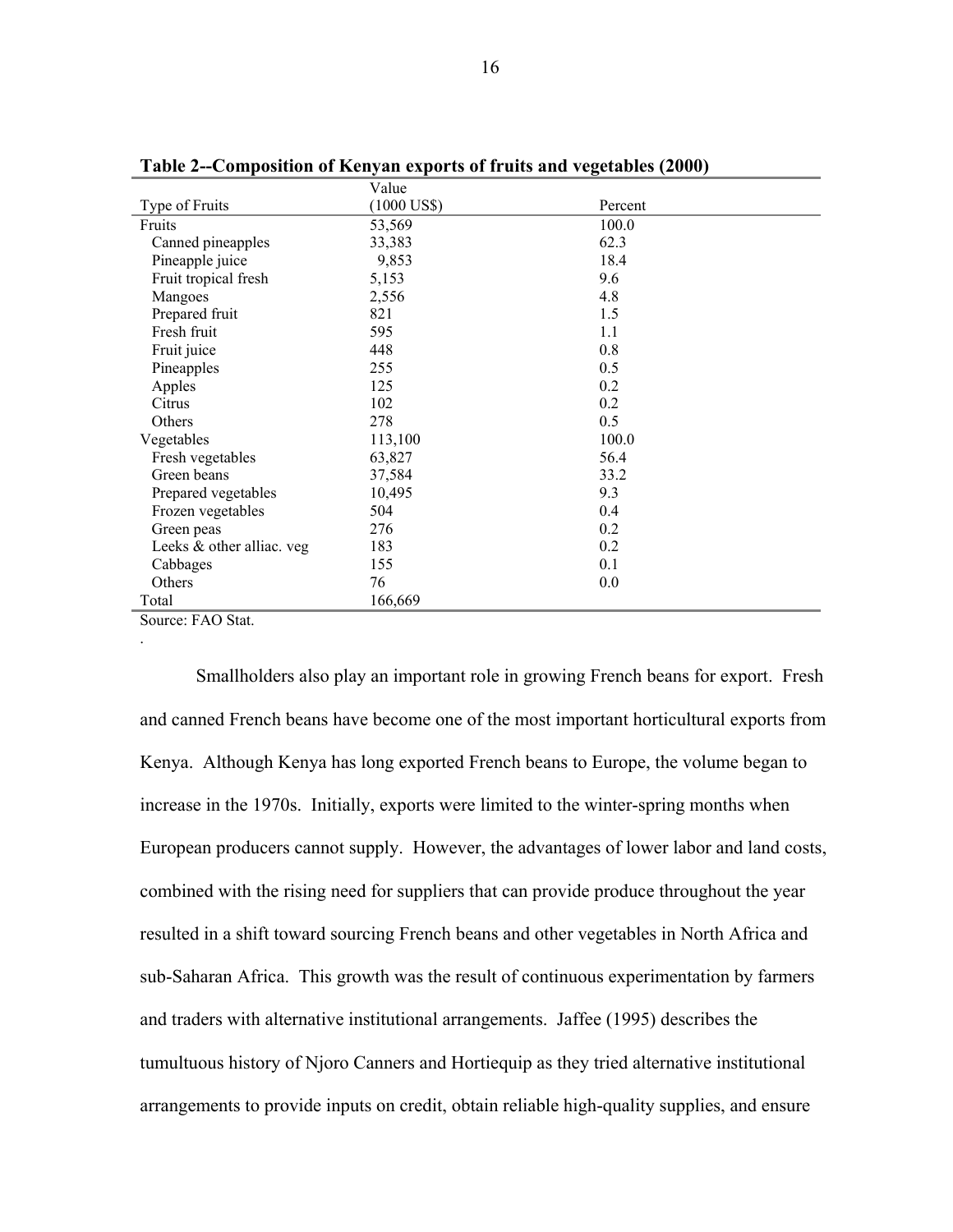repayment of loans. At its peak, in 1990, this scheme had 24 thousand contracted smallholder farmers growing French beans and other vegetables.

Not all fruit and vegetable production for export is grown by smallholders, however. Del Monte had been expanding its nucleus estate pineapple capacity for some years when, in 1974, it stopped purchasing pineapples from smallholders and began relying entirely on its own production. Technological change in production and increasing international competition were encouraging larger-scale operations and vertically integrated producerprocessor operations. According to Jaffee (1994), the trend toward large-scale production of pineapple was occurring in other exporting countries such as the Philippines, Thailand, and Taiwan. Del Monte canned pineapple exports increased by a factor of five between 1974 and 1977, reaching 45 thousand metric tons. Currently, Kenya exports US\$ 33 million in canned pineapple, making it the most important horticultural export. In addition, pineapple juice exports are in the range of US\$ 10 million, making them the fifth largest horticultural export (see Table 2).

Thus, this period was characterized by impressive growth in the production and export of fruits and vegetables, particularly pineapples, Asian vegetables, and French beans. By 1988, Kenya was the main supplier of fresh and chilled vegetables to the 12 countries then in the European Union (Dolan et al 1999).

## NEW CHALLENGES (1990 TO THE PRESENT)

According to the FAO, the growth of Kenyan fruit and vegetable exports slowed in the 1990s. The export value rose from US\$ 95 million in 1990 to US\$ 167 million in 2000, representing an annual growth rate of 2.7 percent in real terms. Similarly, its share in overall agricultural exports remained in the range of 10-15 percent, though it rose to 18 percent in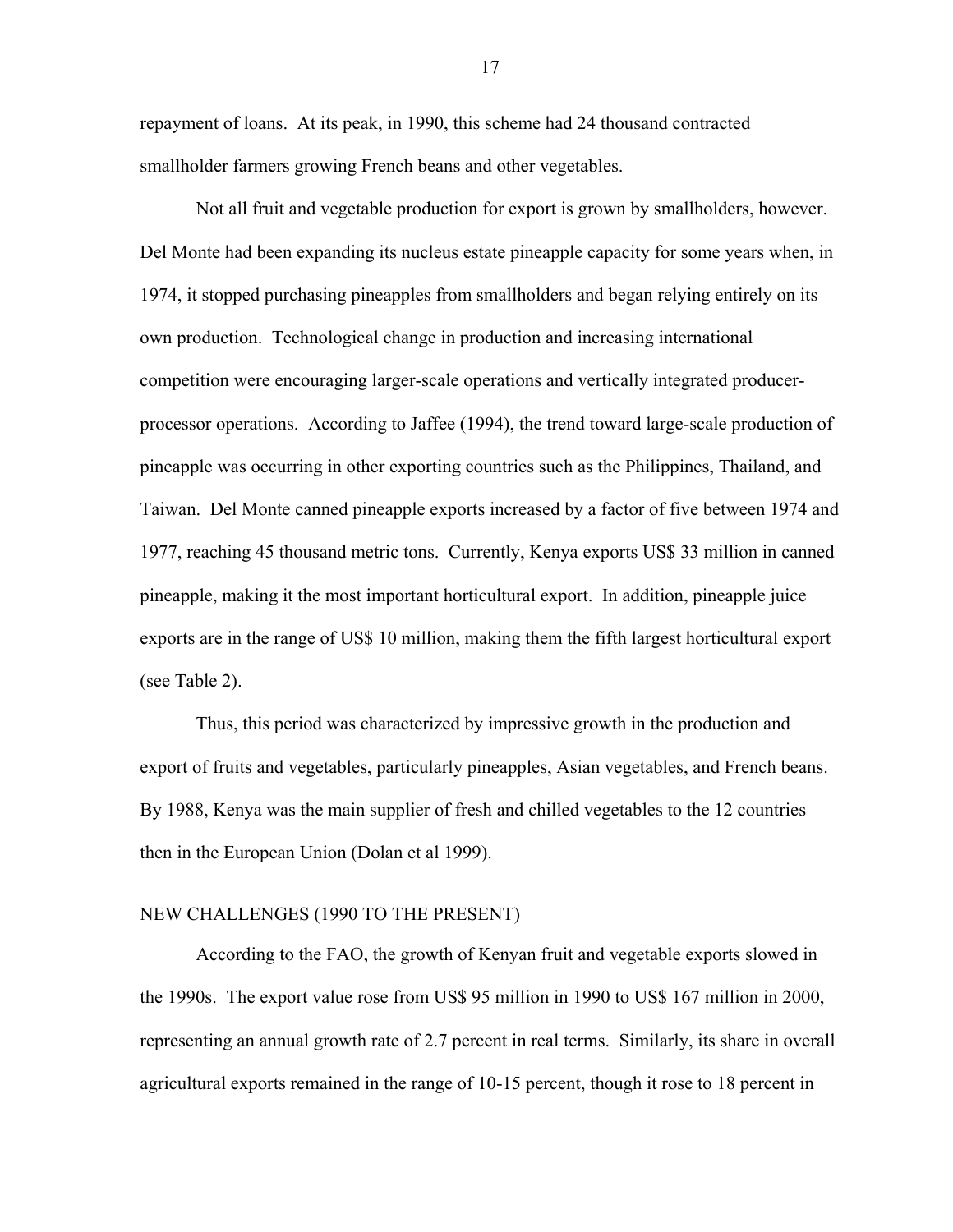2000 (see Figure 1). On the other hand, statistics from the Horticultural Crop Development Authority (HCDA) show strong growth, at least in volume, during the 1990s (see Tables 4 and 1). The discrepancy may be related to different definitions of horticulture. The FAO

| Year        | <b>Fruits</b> | Vegetable | $Cut-$  | <b>Total</b> |
|-------------|---------------|-----------|---------|--------------|
|             |               |           | flowers |              |
| 1992        | 11,232        | 26,323    | 19,806  | 57,363       |
| 1993        | 11,697        | 26,765    | 23,635  | 62,119       |
| 1994        | 13,079        | 26,878    | 25,121  | 65,178       |
| 1995        | 13,865        | 32,126    | 29,373  | 71,758       |
| 1996        | 16,869        | 32,742    | 35,212  | 84,523       |
| 1997        | 17,450        | 30,880    | 35,850  | 84,180       |
| 1998        | 11,350        | 36,800    | 30,220  | 78,370       |
| 1999        | 15,595        | 46,377    | 36,992  | 98,964       |
| 2000        | 14,669        | 43,400    | 36,480  | 94,550       |
| Annual      |               |           |         |              |
| growth rate | 3.4%          | $6.4\%$   | $9.0\%$ | 6.4%         |

**Table 4--Export volumes for fresh fruits, vegetables, and cut-flower 1992-2000** 

Source: HCDA.

data refer to fresh and processed fruit and vegetables exports, while the HCDA figures include cut flowers, which have grown rapidly, and exclude processed fruits and vegetables, which have declined in the 1990s. The difference may also reflect changes in the composition of horticultural exports or declining prices.

Although revenue growth has slowed, fruit and vegetable exports have become more diversified. The importance of canned pineapple in fruit and vegetable export revenue fell from 40 percent in 1990 to 20 percent in 2000 (see Figure 2). This is partly due to the decline in canned pineapple exports (under pressure from Thailand and other exporters) and partly due to the expansion in fresh fruit and vegetable exports over this period. Although French beans, Asian vegetables, canned pineapple, and avocados dominate exports, Kenya now exports 30 different fruits and 27 vegetables (Thiru 2000). In spite of increased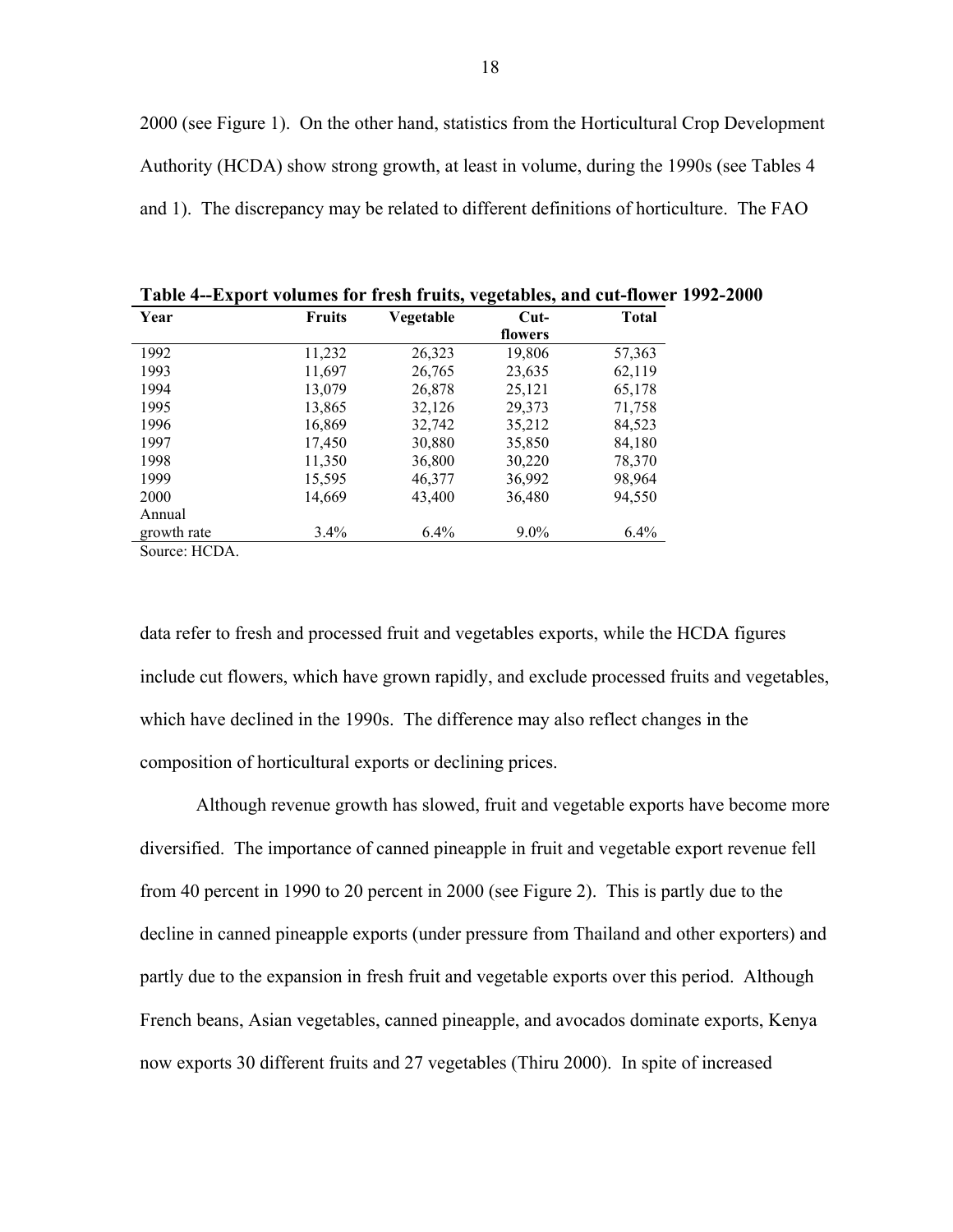competition from Côte d'Ivoire, Morocco, Zimbabwe, South Africa, and Cameroon, Kenya continues to be the most important supplier of vegetables to the European Union.

 Nonetheless, Kenya and other horticultural exporters face new challenges related to changes in the structure of consumer demand and to the transformation of the food retail market in Europe. Kenya's ability to maintain and strengthen its role in horticultural exports will depend on its ability to adapt constructively to these changes.

*Rise of supermarkets* In 1989, 33 percent of the fresh fruits and vegetables in the United Kingdom were sold by supermarkets. By 1997, this share had increased to around 70 percent (Evans 1999). Furthermore, even among supermarkets, chains have increased their market share. According to Dolan et al (1999), UK supermarket chains increased their market share in fresh fruits and vegetables from 63 percent in 1994 to 76 percent in 1997. This trend is also occurring in continental Europe. Increasingly, these supermarket chains are bypassing wholesalers to negotiate directly with exporters in Kenya and other countries. This creates a more direct link between consumer demand in the importing countries and producers in the exporting countries. In the interest of protecting their reputation, these supermarket chains are imposing new restrictions and even organizing production in developing countries. The managing director of Homegrown (Kenya) Ltd, one of the largest horticultural exporters, stated that "Rarely [does] Homegrown grow anything unless a supermarket has programmed it." (Evans 1999?).

*Increasing concern over food safety.* European consumers are increasingly aware of the health consequences of pesticide residues. Even consumers who are not part of the growing "organic food" movement (which is stronger in Europe than in the United States) are increasingly wary of agricultural chemicals. In 1990, the U.K passed the Food Safety Act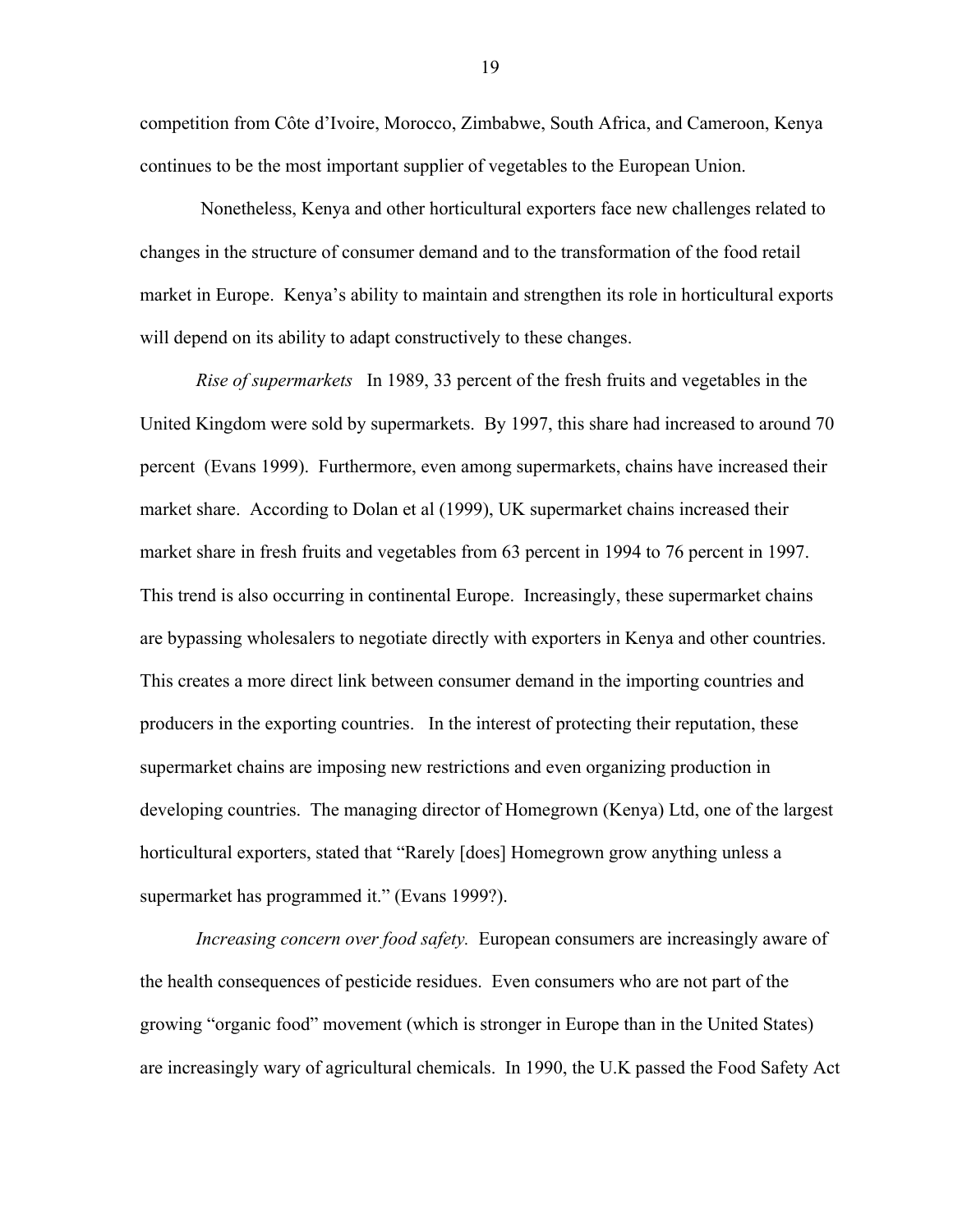which obliged food retailers to demonstrate "due diligence" to ensure that the food they sell is safe. In practice, this means that supermarkets have become much more involved in imposing requirements on how food is produced throughout the commodity supply chain, even to the degree of monitoring and controlling horticultural production in developing countries (Dolan et al 1999). Minimum residue levels (MRLs) of pesticides have become a focal point for this concern. The Fresh Produce Exporters Association (FPEAK) has produced a 31-page Code of Practice for growers (FPEAK 1999). The Code covers employment practices, agro-chemical application procedures, land use guidelines, and so on. The last two pages provide a 14-step documentation procedure for ensuring the traceability of produce being handled by the exporter. This is an important step in establishing a common set of standards regarding safe handling of fresh fruits and vegetables and disseminating the information. However, some aspects of the Code imply significant costs and there are currently no enforcement mechanisms.

*Increasing demand for convenience.* European consumers, like those in other industrialized countries, are demanding some forms of prepared fresh fruits and vegetables. This preparation can includes washing, peeling, cutting, packaging in small units, pre-mixed vegetables, and so on. Because these activities are labor-intensive, they raise the opportunity for adding value in the exporting country.

*Competition from other suppliers.* Kenya horticulture currently enjoys duty-free access to European markets as a result of the LomÈ Agreement, which was recently renewed for the period 2000-2005. Trade liberalization will, therefore, probably erode this preferential access. An analysis by Stevens and Kennan (1999) indicates that Kenya may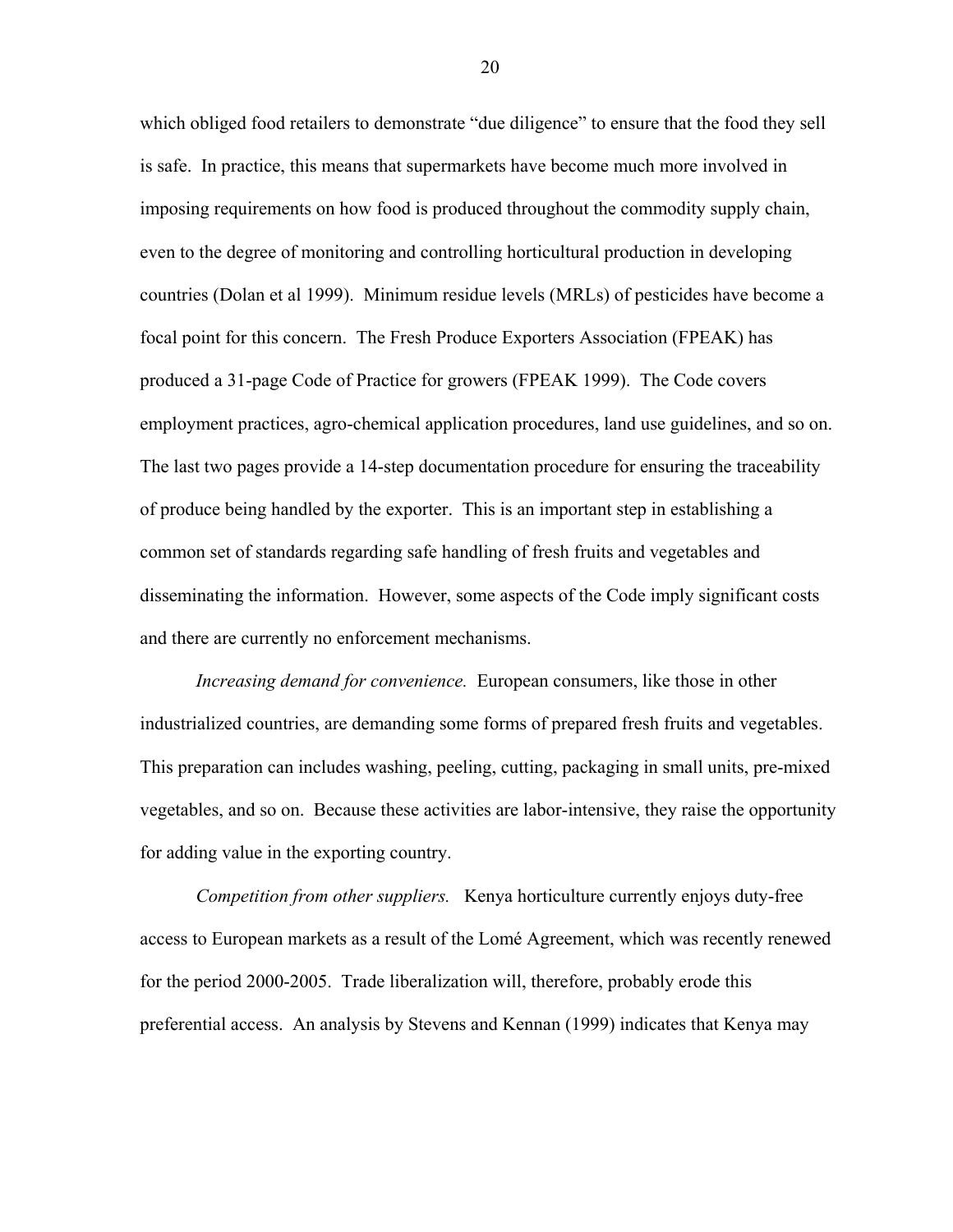eventually face greater competition from Egypt, South Africa, Chile, Brazil, and Thailand if the EU liberalizes imports.

Even without trade liberalization, horticultural markets are highly competitive subject to rapid shifts in export competitiveness. Jaffee (1995) describes the turbulent history of attempts to expand exports of dehydrated vegetables, passion fruit juice, and pineapple products, including several bankruptcies and government buy-outs. Kenya lost the European fresh pineapple market to Côte d'Ivoire in the 1980s, it was squeezed out of avocado exports to Europe by the higher quality of Israeli and South African products, and it lost the European market for courgettes, sweet peppers, and other temperate vegetables by European and Mediterranean suppliers. Yet it has shown resilience in finding new markets and expanding its exports of French beans, Asian vegetables, and cut flowers. This experience suggests that it would be difficult for the government to "pick winners" in order to target assistance toward crops with high potential. Export comparative advantage evolves continuously in response to changes in markets, technology, and other competitors. A better strategy would be to provide infrastructure and other public goods and facilitate investment in general, allowing private firms to test the competitiveness of each sector.

How have these trends affected the participation of smallholders in Kenya's fruit and vegetable export sector? There is some concern that the expanding role of supermarkets and the increasing importance of food safety certification will result in consolidation of the fruit and vegetable export sector since only the larger exporters can provide the reputation, documentation, and volume that supermarkets are now demanding. Furthermore, these shifts may lead to consolidation in horticultural production for export. It is much easier for a supermarket or an exporter to verify that proper production practices are being followed on a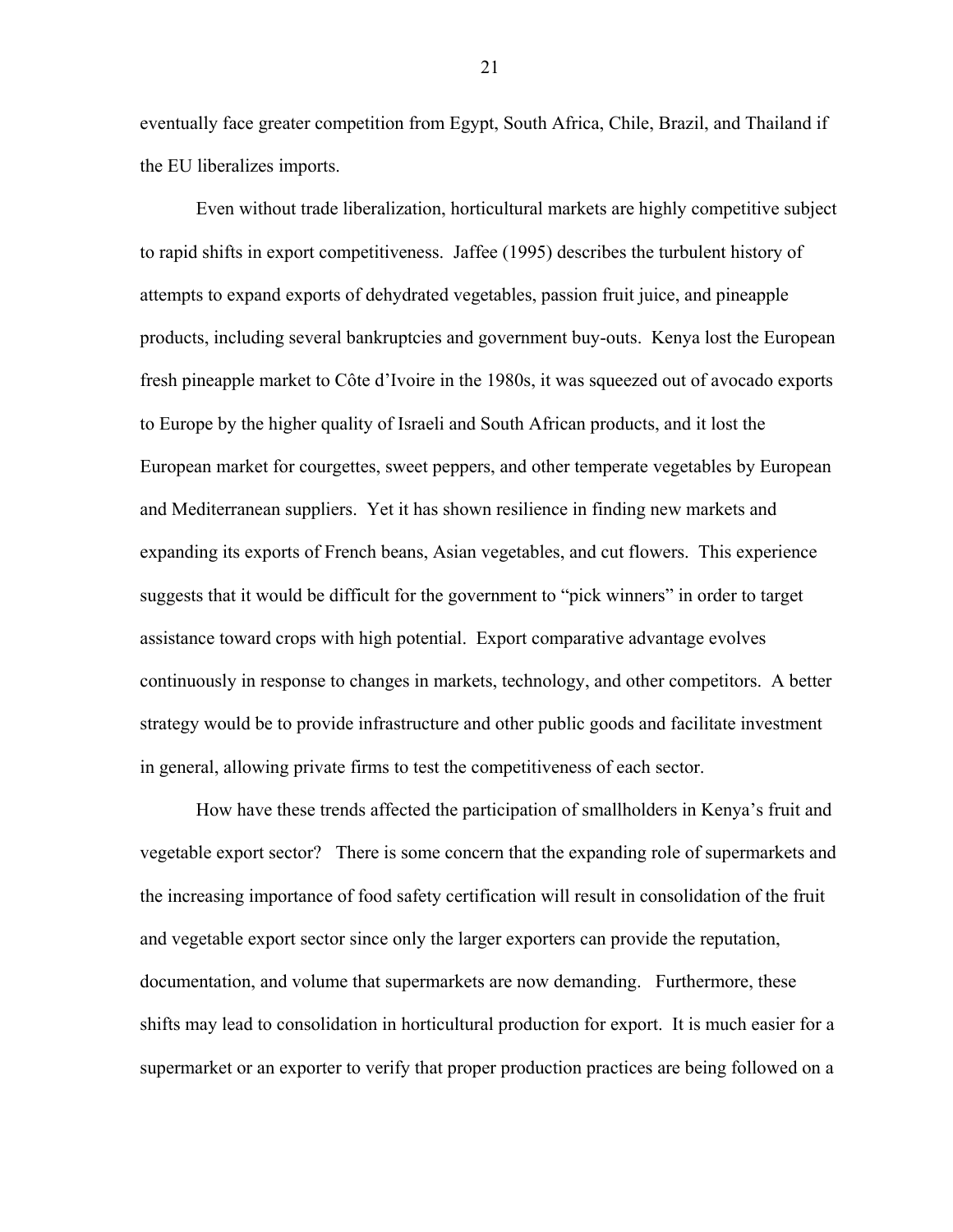handful of medium- and large-scale farms than it is to monitor 100 or 200 small-scale growers. The concept of "traceability" has risen in prominence. Only if a given lot of produce can be traced back to its original producer can the producer be held accountable for problems with quality or pesticide residues (see Dolan et al 1999 and Dolan and Humphrey 2000).

Estimates from the early 1990s suggest that over half of the export fruit and vegetable production was supplied by smallholders (see Kimenye 1995 and Jaffee 1995). More recently, the Horticultural Crops Development Authority estimated that 40 percent of exported fruit and 70 percent of exported vegetables are produced by smallholders (Harris et al 2001). Given the greater importance of vegetable exports, this implies that 55-60 percent of fruit and vegetable exports are still produced by smallholders. Dolan and Humphreys (2000) make the case that smallholders are being squeezed out of export production because of the difficulty of ensuring compliance with food safety and quality requirements imposed by supermarkets and other buyers. They argue that these requirements are leading exporters to grow their own produce or purchase from large-scale commercial farms. According to their interviews with four leading exporters, just 18 percent of vegetables for export come from smallholders.

On the other hand, these four large exporters are probably not typical of other exporters. Furthermore, exporters may wish to under-report the share of their production that comes from smallholders to satisfy European buyers who are suspicious of smallholder quality control (Harris et al 2001). Jaffee (2003) interviewed several dozen exporters and estimates that smallholders account for 27 percent of exported fresh vegetables and 85 percent of exported fresh fruit, for an average of 47 percent of fresh fruit and vegetable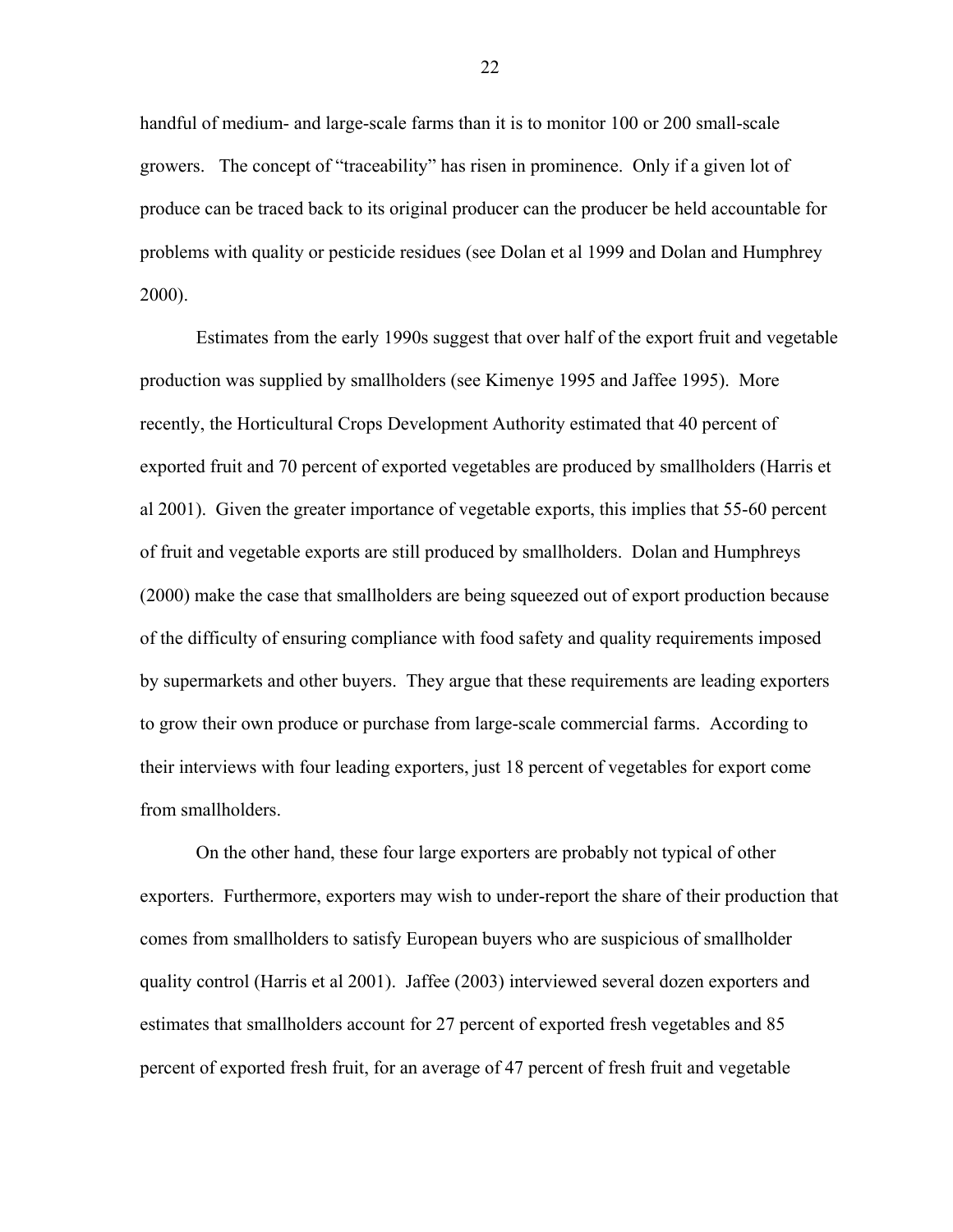exports $\delta$ . He points out that, although the dominance of U.K. supermarkets has increased, about 60 percent of the Kenyan fresh fruit and vegetable exports are sold to U.K. wholesalers and other European countries which have much less strict food safety and quality requirements.

#### **3. FRUIT AND VEGETABLE PRODUCTION**

Fruits and vegetables in Kenare grown on a wide range of different types of conditions, from small farms with less than two hectares using family labor to large-scale commercial farms with over 100 hectares and advanced technology. This section describes some of the main patterns found in Kenyan fruit and vegetable production based on findings from previous studies, case studies drawn from our own farmer interviews, and the results of the 2000 Rural Household Survey (RHS). The 2000 RHS was carried out by Egerton College, Tegemeo Institute, and Michigan State University. The sample included 1512 rural households designed to be representative of the agricultural regions of Kenya $\degree$ . The RHS collected information on crop production and marketing, the use of inputs, access to credit, income, and farmer decision-making regarding maize marketing and storage. The income section gathered information on income from livestock operations, non-farm household enterprises, and wages. For our analysis, we focus on the 1482 households (98 percent) who were involved in crop production.

 $\overline{a}$ 

<sup>8</sup> Neither Dolan and Humphry (2000) nor Jaffee (2003) provide the definitions used to classify farms as small, medium, or large, but Ngigi (2002) defines smallholders as those farming 1-2 acres (0.2-0.4 hectares) in highrainfall zones and 5-10 acres (2-4 hectares) in semi-arid zones (Ngigi 2002).

<sup>&</sup>lt;sup>9</sup> The sampling design excluded arid and semi-arid areas used primarily for extensive grazing. It appears that the sample was designed to include large-scale commercial farms since the largest farm in the sample has 82 hectares. Even so, the small number of observations for large-scale farms (there are eight farms with more than 20 hectares) makes it difficult to draw reliable conclusions regarding these farms from the survey data.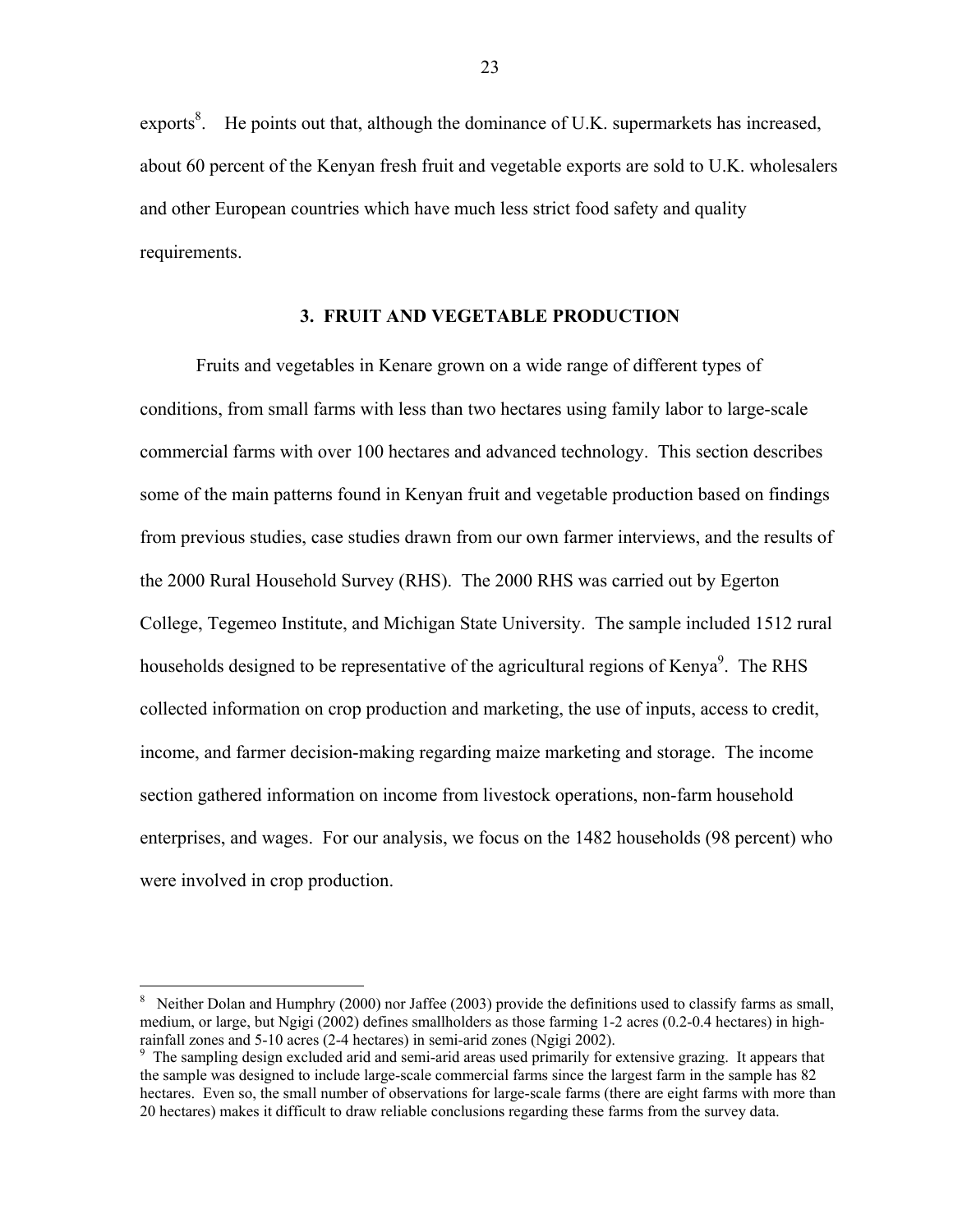#### PRODUCTION TECHNOLOGY

*Land* As mentioned above, fruits and vegetables in Kenya are grown on everything from tiny garden plots of 50  $m<sup>2</sup>$  to industrial plantations covering hundreds of hectares. The size of the farms varies across crops depending partly on the economies of scale in production and processing. Pineapples for canning are grown by Del Monte on vertically integrated pineapple plantations covering 4,000 hectares (Del Monte, 1988). The vertical integration allows Del Monte to stagger production using plant hormones, thus providing a steady supply of pineapples for processing. In contrast, mango and avocado exports are produced largely by smallholders. Jaffee (2003) reports that large-scale commercial growers have not been able to compete with smallholders who have lower labor costs and greater motivation to provide careful husbandry.

French beans are grown by both small and large farms. ECI (2001) distinguishes three categories of French bean grower. Large commercial farms have 50-100 hectares and grow various types of vegetables for export using hired labor and modern technology. They are either owned by exporters or have formal contracts with large exporters. Small- and medium-scale contract growers may have as little as 0.25 hectares of French beans, but the exporter provides seed and sometimes chemicals on credit. They hire about 15 laborers per hectare of French beans planted. The third category is independent smallholders who have 1- 5 hectares but only plant a fraction of this with French beans. Without a contract, they use less purchased inputs, often recycle seed, and sell at lower prices due to differences in quality and/or variety.

One survey of farmers on a main road near Nairobi found that growers of horticultural export crops had owned an average of 2.7 hectares, compared to 1.2 hectares for other farmers in the vicinity (McCulloch and Ota 2003). Similar results are found in the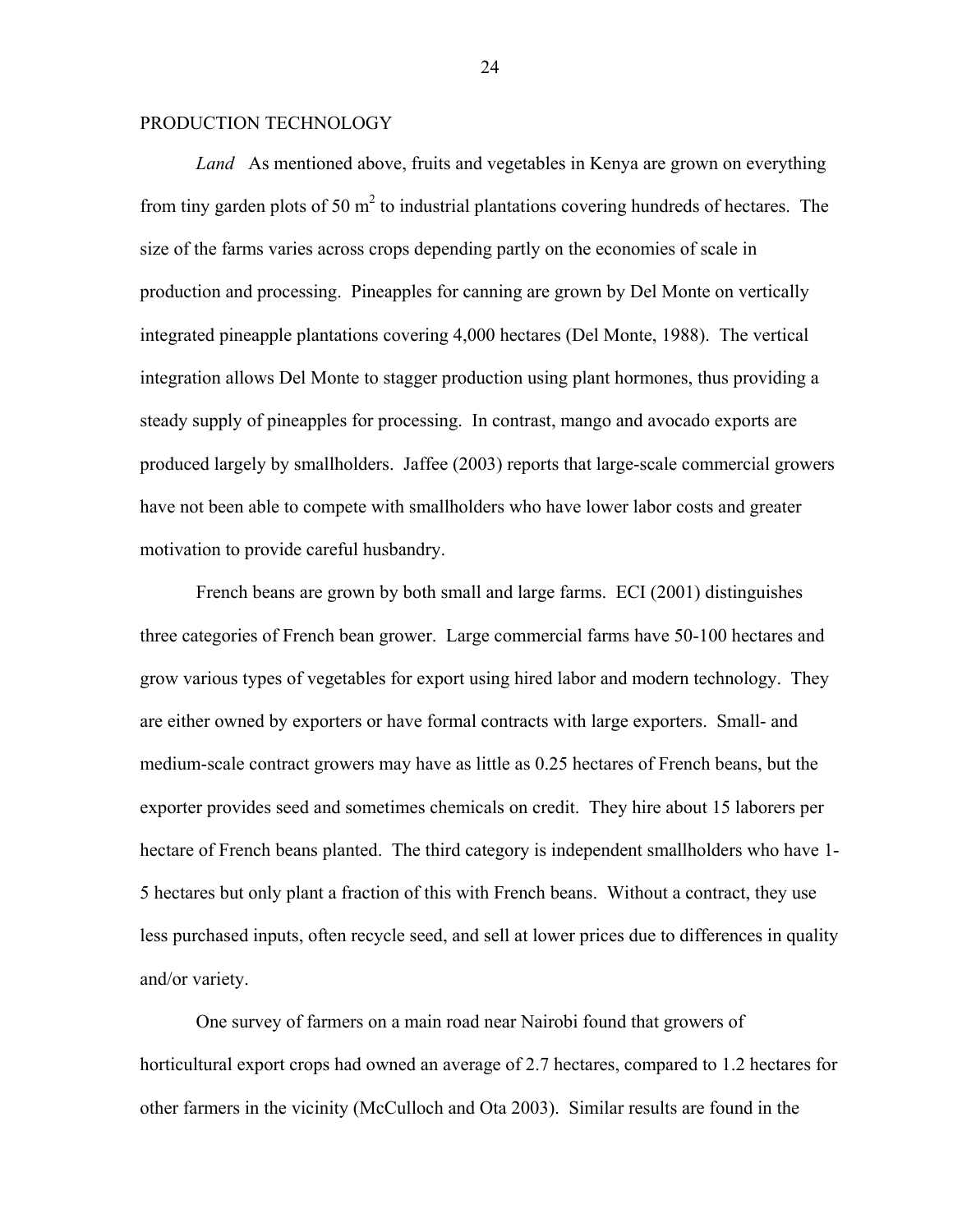Rural Household Survey: French bean growers had an average of 2.9 hectares, of which 0.8 hectares were planted with French beans. Three-quarters of the French bean growers had less than three hectares of land and 86 percent planted less than one hectare of beans, but one farmer planted more than 10 hectares of French beans.

*Irrigation* An estimated 84 thousand hectares of Kenyan crop land are irrigated, representing about two percent of the total. Six large-scale public irrigation schemes account for 10 thousand hectares, most of which are devoted to rice and cotton production. These schemes are operated by the National Irrigation Board which supplies inputs, dictates cropping decisions, and controls the marketing of the output of the tenant farmers. The irrigated area under these large-scale schemes has remained stagnant over the last 30 years, and all have suffered problems of dependence on government subsidies, declining government services, and farmer complaints. Indeed, two of the six schemes are essentially non-operational, while the largest one, the Mwea Irrigation Scheme, faced a tenant rebellion in 1998 in which farmers refused to deliver their rice to the NIB*<sup>10</sup>*. The near collapse of the rice input delivery system has prompted many farmers in the Scheme to turn to horticulture (Ngigi 2002; Kabutha and Mutero 2002; Onjala 2001).

Another 40 thousand hectares are irrigated by large-scale private farms growing highvalue crops such as flowers and horticulture for export. These farms use boreholds and water pumps, often distributing the water by drip irrigation.

 $\overline{a}$ 

<sup>&</sup>lt;sup>10</sup> The Mwea Irrigation Scheme (MIS) is the largest public irrigation scheme in Kenya, covering almost 6000 hectares and supporting 3000 families. Farmers in the scheme are tenants and are obliged to grow rice, following production methods specified by the National Irrigation Board (NIB). Horticultural production has developed both inside and outside the MIS, sometimes using water diverted from the canals. In 1998-99, the tenants rebelled against the NIB, refusing to sell their rice to the NIB and demanding better prices and more flexibility. The services provided by the NIB to rice farmers have deteriorated, and many farmers have turned to horticulture (Onjala 2001; Nguyo et al 2002).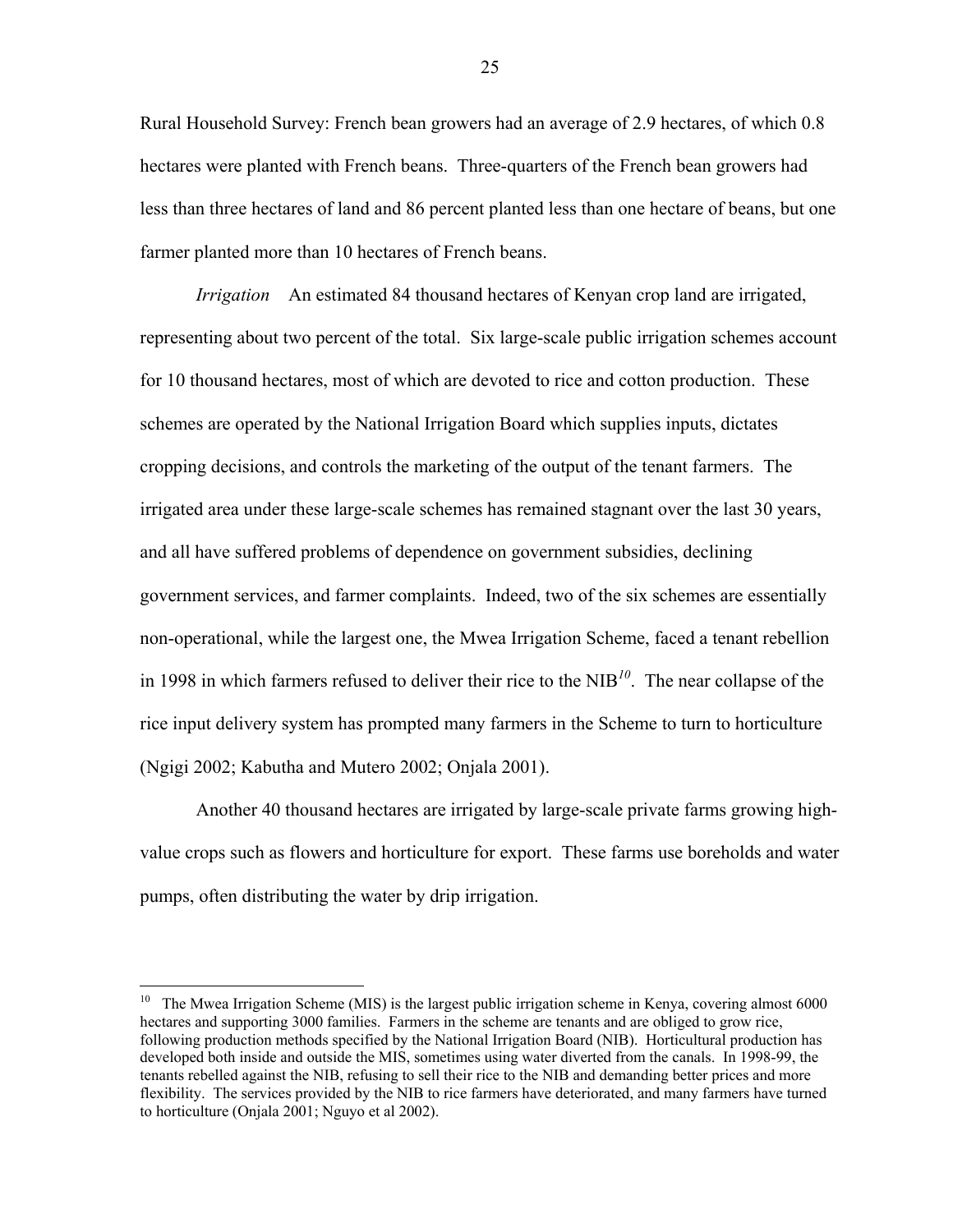Finally, about 35 thousand hectares are under small-scale irrigation schemes. Although this categories includes some schemes supported by the government, the fastest growing category is farmer-organized smallholder irrigation systems in which a group of farmers share the cost of a pump and/or the distribution system. In this system, only a small part of each farm, such as 0.25-0.50 hectares, is irrigated for high-value production, while maize and other staple foods are grown on the rest of the farm (Ngigi 2002).

The rapid growth of smallholder irrigation systems has been accompanied by new irrigation technologies. Small-scale drip irrigation systems have been introduced by missionaries, improved by the Kenya Agricultural Research Institute, and disseminated by local non-governmental organizations including the Fresh Produce Exporters Association of Kenya (FPEAK). These range from a bucket system to cover 15 m2, a drum system to irrigate 75 m2, and an "eight-acre" system to irrigate  $450$  m2. In addition, several types of pedal (treadle) irrigation pumps costing less than US\$ 80 have been introduced. ApproTEC, a local non-governmental organization, reports that 24 thousand of these pumps are being used by smallholders in Kenya and Tanzania, mainly for production of vegetables and other high-value crops (ApproTEC 2003; Sijali and Okumu 2002).

According to the 2000 Rural Household Survey, described above, 12 percent of the 1498 farmers interviewed owned any irrigation equipment and 2 percent reported owning a water pump. Since 94 percent of Kenyan crop farmers grow at least some fruits and vegetables, it is clear that many farmers grow fruits and vegetables under rainfed conditions. Irrigation is, however, much more common among commercial vegetable growers, particularly among large-scale growers and those supplying export markets. For example, according to the RHS, half of the farmers growing French beans own irrigation equipment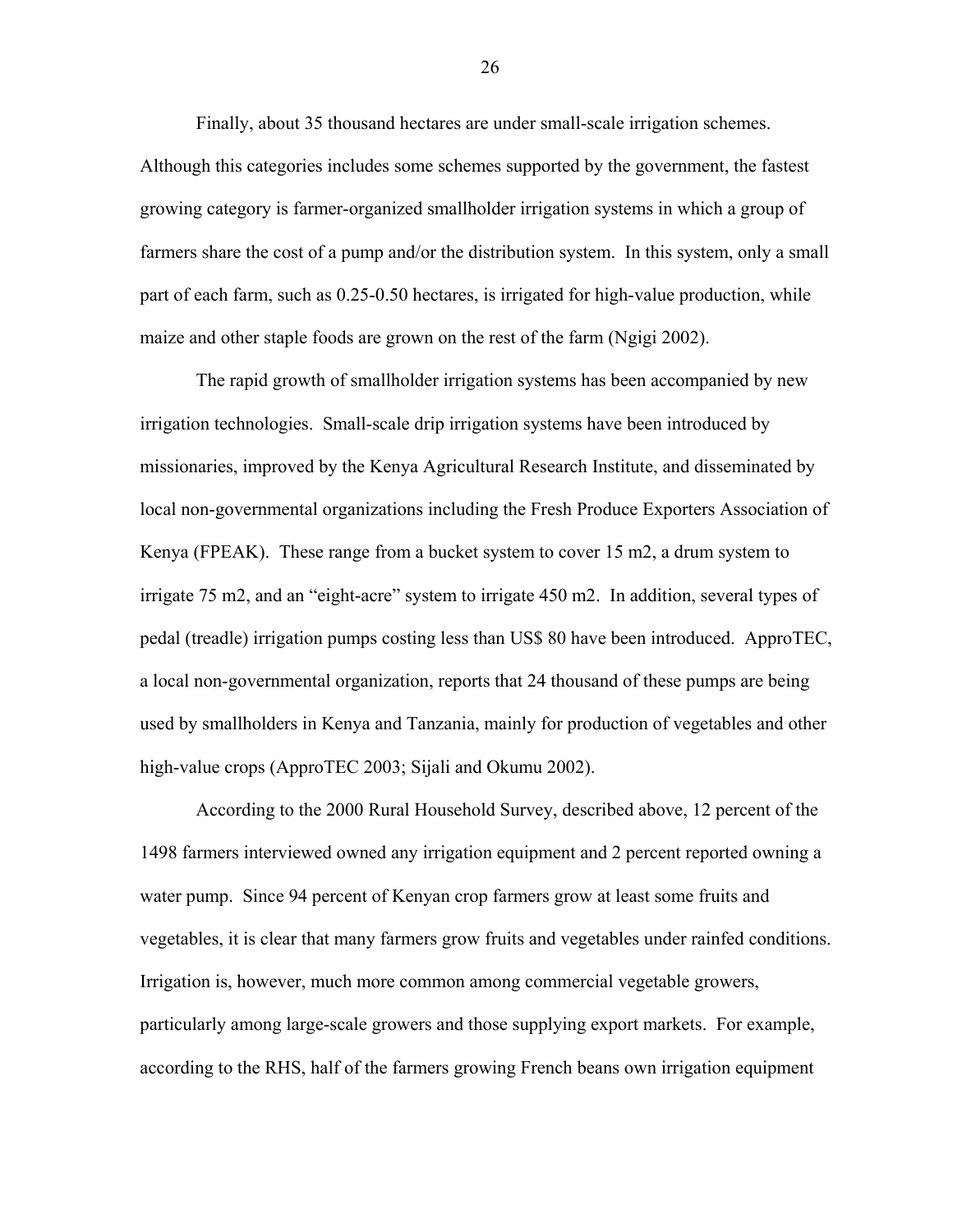compared to just 10 percent among other farmers. In their survey of 120 farmers along the Nairobi-Meru road (an area of very good market access), McCulloch and Ota (2003) find that 90 percent of smallholder growers of horticultural export crops had irrigation, compared to just 36 percent of non-horticultural producers. Without irrigation, smallholders are not able to produce a steady supply of vegetables throughout the year, making them less interesting to full-time exporters. Instead, they sell their output to traders for domestic sales or to briefcase (seasonal) exporters.

*Seed* The use of purchased seed varies across crops, depending on the quality and cost of purchased seed as well as the ease of saving seed from the previous harvest. Large commercial horticultural producers almost always use purchased seed or planting material, as do many small and medium contract growers. The use of purchased seed is less common among independent smallholders. Kimenye (1995) reports that imported vegetable seed is expensive for smallholders, while locally-produced seeds are of poor quality. She reports that lack of access to high-quality seed is an important constraint to smallholders.

Kenya has over a dozen seed companies, including both local and international companies. Among the international seed companies represented in Kenya are Pioneer, Panaar, Monsanto, and Seminis. The Kenya Seed Company is one of the largest and bestknown African seed companies, having fostered the dissemination of hybrid maize seed in Kenya in the 1960s and 1970s. Formed as a private company in 1956, it became partly government-owned after independence, though it operates much like a private company. In 1979, the company purchased another seed company specializing in horticultural and flower seed. Today, it sells over 100 varieties of vegetables, legumes, and root crops under the name Simlaw (Kenya Seed Company 2003). The largest vendor of French bean seed is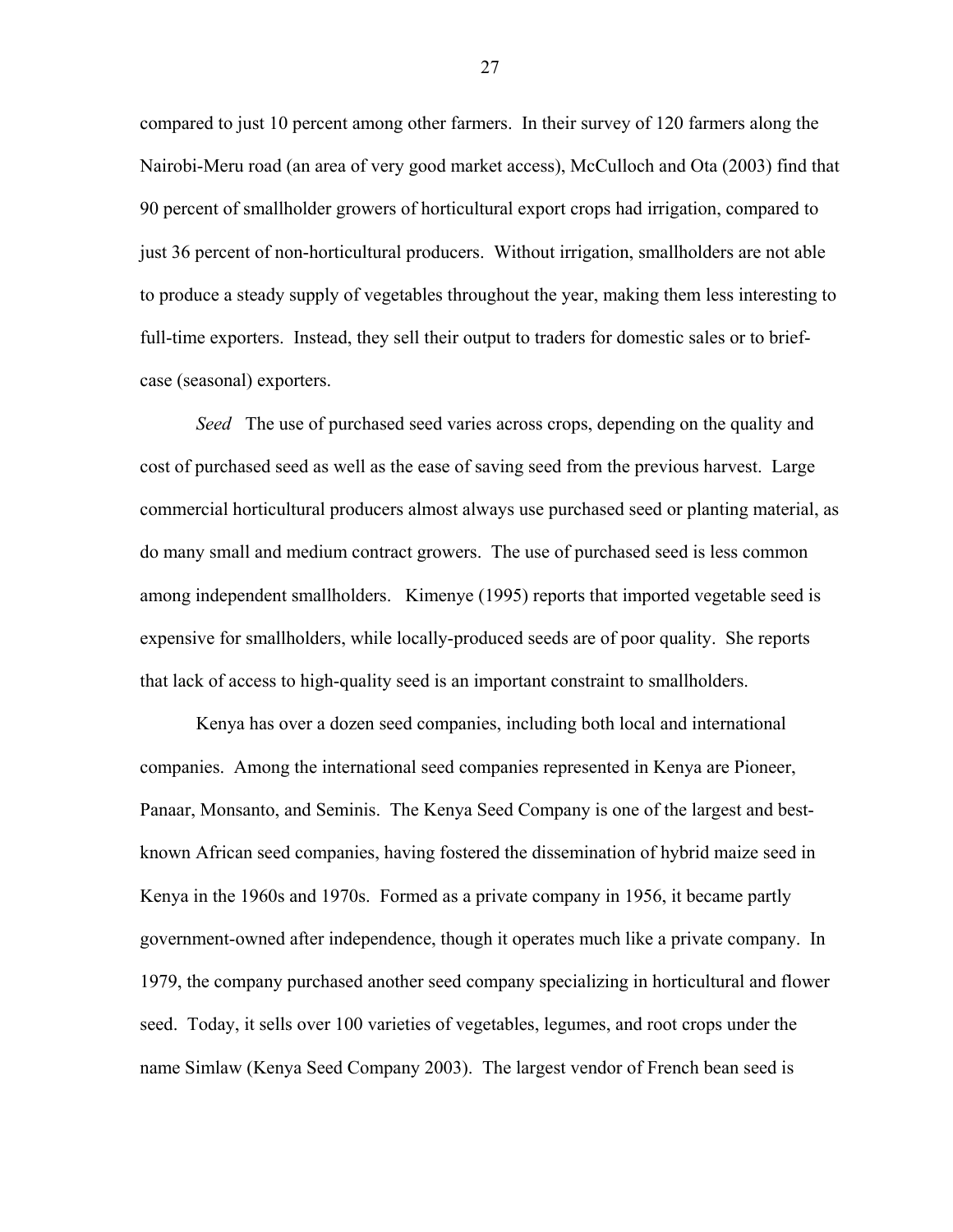Regina Seeds, a subsidiary of Seminis, the largest supplier of fruit and vegetable seed in the world. Regina distributes imported French bean seed and does not produce any locally. It is estimated that 70 percent of the vegetable seed sold in Kenya is imported, the remaining 30 percent being produced locally (Regina Seeds 2003)

## ECONOMICS OF HORTICULTURAL PRODUCTION

In order to examine the impact of horticultural production on farm income, it is useful to examine the gross margins of fruit and vegetable production relative to the most common alternative. The gross margin is defined as the value of output minus the cost of variable purchased inputs such as seed, fertilizer, pesticides, and hired labor (the implicit cost of family labor and land are not deducted).

In this section, we provide a gross margin analysis of French bean production and maize-bean intercropping. French beans are one of the most important horticultural exports produced by smallholders, and maize-bean intercropping was chosen as the basis of comparison because it is the most common cropping system in Kenya and one used by less commercially-oriented farmers $^{11}$ .

Table 5 shows the calculation of gross margins for maize-bean intercropping in Kirinyaga District. Each hectare produces Ksh 21,600 of maize and Ksh 19,200 of beans, so the total value of output is Ksh 40,800 per hectare per season (about US\$ 510/ha)<sup>12</sup>. After subtracting the costs of land preparation, seed, fertilizer, and labor, the gross margin is Ksh 13,060 per hectare per season (US\$ 163/ha). Kenyan farmers can often produce two maizebean crops per year, one in the long rainy season (March-July) and one starting in the short

<u>.</u>

<sup>&</sup>lt;sup>11</sup> It should be noted that maize-bean intercropping is also used by many commercially-oriented horticultural smallholders. Very few Kenyan smallholders are specialized in horticulture to the point of not growing some maize for own consumption.

 $12$  The exchange rate was about 80 Ksh per U.S. dollar when these data were collected.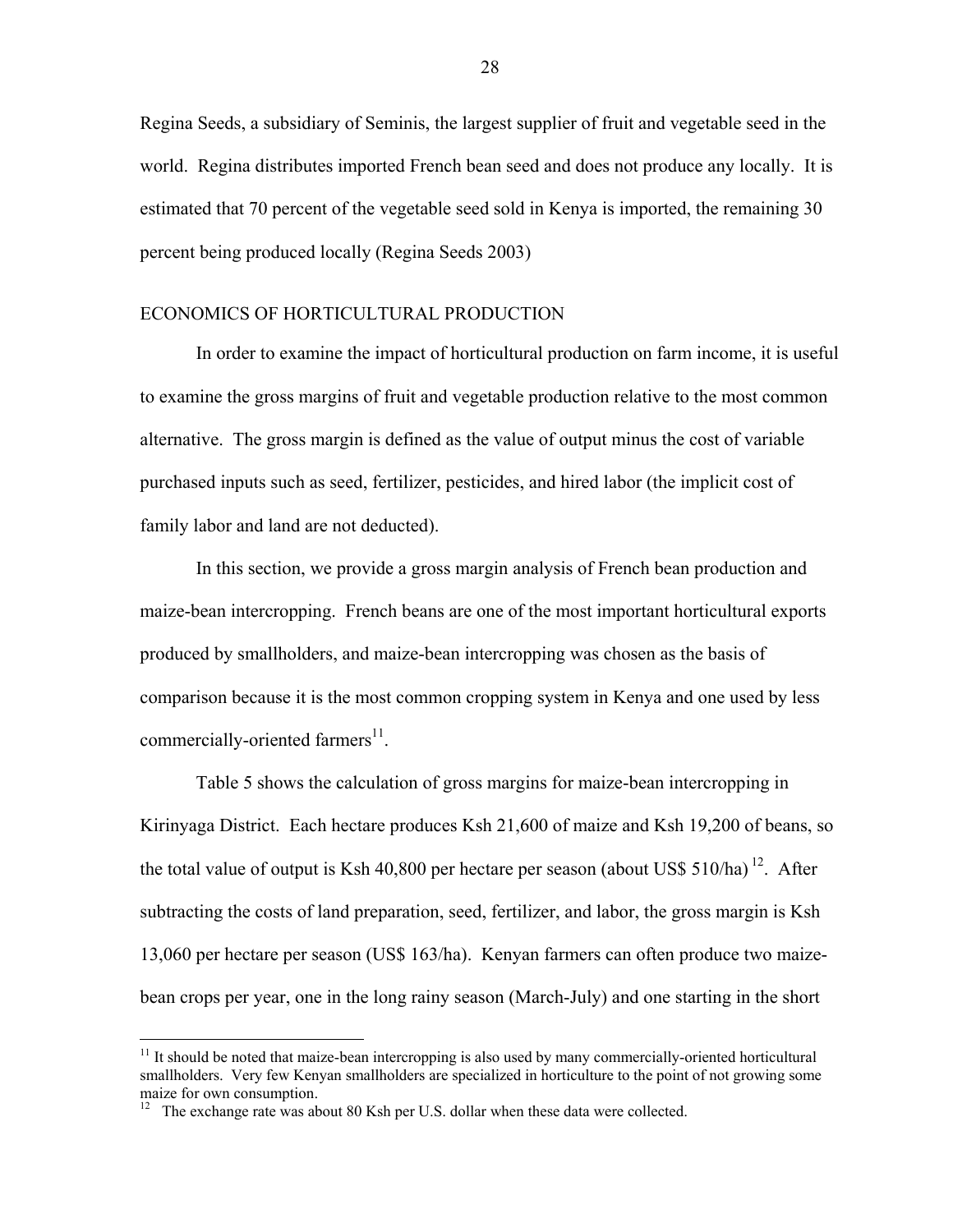rainy season (October-November). The yields are lower in the second season because of the lower rainfall. Thus, maize-bean intercropping generates gross margins of Ksh 20,000 to 25,000 per hectare per year (US\$ 250-312/ha/year).

|                          | Quantity          | Price             | Value per crop<br>per hectacre |
|--------------------------|-------------------|-------------------|--------------------------------|
| Maize yield              | $1620 \text{ kg}$ | $13$ Ksh/kg       | 21.600                         |
| Bean yield               | 540 kg            | $36$ Ksh/kg       | 19,200                         |
| Gross value of output    |                   |                   | 40,800                         |
| Land preparation         | 15 person-days    | 100 Ksh/pers.day  | 3,705                          |
| Maize seed               | $20 \text{ kg}$   | $270$ Ksh $/2$ kg | 2,700                          |
| Bean seed                | $48$ kg           | $30$ Ksh/kg       | 1,440                          |
| Fertilizer               |                   |                   |                                |
| 23:23:0                  | 2 bags            | 1250 Ksh/bag      | 2,500                          |
| <b>CAN</b>               | 2 bags            | 950 Ksh/bag       | 1,900                          |
| Dust against maize borer | $3 \text{ kg}$    | $150$ Ksh/kg      | 450                            |
| Labor                    | 187 person-days   | 80 Ksh/pers.day   | 15,000                         |
| Total variable cost      |                   |                   | 27,740                         |
| Gross margin             |                   |                   | 13,015                         |

**Table 5--Gross margin analysis for maize-bean intercropping** 

Source: Ministry of Agriculture & Rural Development, Kirinyaga District: 2002 Farm Management District guidelines.

Note: Typically, maize/bean intercropping allows one or two harvests per year depending on rainfall.

These results should be interpreted with some caution, however. Yields, prices, and costs vary widely across the country. In more favorable regions such as the Western Highlands, maize yields are often in the range of 3-5 tons/ha. At 4 tons/ha (and assuming other values are the same), the gross margin would be Ksh 43,460 per hectare (about US\$ 540/ha). Second, the returns to the farm household will generally be higher than the gross margin, because will earn part or all of the "labor" budget, depending on how many of the tasks they carry out themselves. Third, these estimates were based on guidelines from the Ministry of Agriculture and Rural Development, but farmers typically use less fertilizer than is recommended by the Ministry.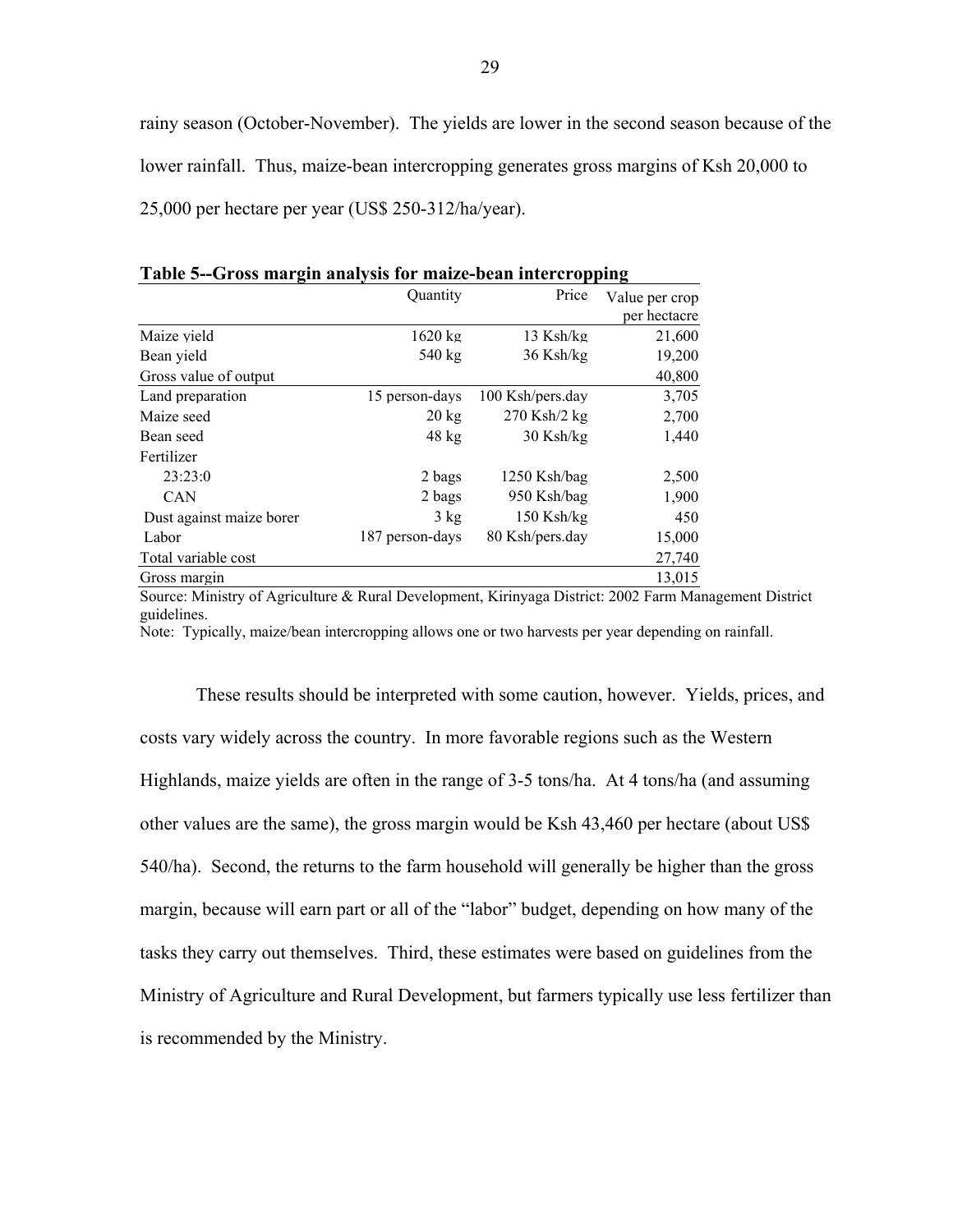Table 6 gives the gross margin for French bean production. The gross value of output is Ksh 445 thousand per hectare per season. This figure is much higher than that of maizebeans because the yield of French beans is higher and because the price is higher. After deducting the cost of inputs, the gross margin is Ksh 158 thousand per hectare. This estimate is somewhat higher than other estimates that the "profits" per farmer range between 62,000 and 124,000 Ksh per hectare (ECI 2000). In addition, these are margins *per season* and it is often possible to produce three crops per year under rain-fed conditions and even more under irrigation. Again, it is important to stress the variability in prices, yields, and costs. Kamau (2000) reports on a survey of the cost of producing French beans in five production zones. The estimated cost ranged from 18 Ksh/kg to 30 Ksh/kg.

|                           |                    |                 | Value (Ksh) |             |
|---------------------------|--------------------|-----------------|-------------|-------------|
|                           | Quantity           | Price           | Per acre    | Per hectare |
| Gross value of output     | $4,000 \text{ kg}$ | $45$ Ksh/kg     | 180,000     | 444,780     |
| Seed bean                 | $16 \text{ kg}$    | 700             | 11,200      | 27,675      |
| Fertilizer                |                    |                 |             |             |
| 23:23:0                   | 4 bags             | $1,250$ Ksh/bag | 5,000       | 12,355      |
| 17:17:0                   | 4 bags             | $1,250$ Ksh/bag | 5,000       | 12,355      |
| <b>CAN</b>                | 2 bags             | 950 Ksh/bag     | 1,900       | 4,695       |
| Fungicides                |                    |                 | 41,500      | 102,547     |
| Labor                     |                    |                 |             |             |
| Land preparation          | 15 person-days     | $100$ Ksh/pd    |             |             |
| Planting                  | 30 person-days     | $100$ Ksh/pd    | 3,000       | 7,413       |
| Harvesting                | 89 person-days     | 300 Ksh/pd      | 26,667      | 65,894      |
| Weeding                   | 75 person-days     | 80 Ksh/pd       | 6,000       | 14,826      |
| Spraying                  | 5 times            | 600 Ksh/time    | 3,000       | 7,413       |
| Total variable costs      |                    |                 | 103,267     | 255,173     |
| Gross margin (Ksh/season) |                    |                 | 76,733      | 189,607     |

#### **Table 6--Gross margin analysis for French beans**

Source: Interviews with farmers.

Note: Up to three seasons of French beans can be harvested in a year under rain-fed conditions and up to five seasons under irrigation.

Accepting the gross margins estimated in the two tables, it appears that the returns per hectare per year are between 6 and 20 times greater for French beans than they are for maize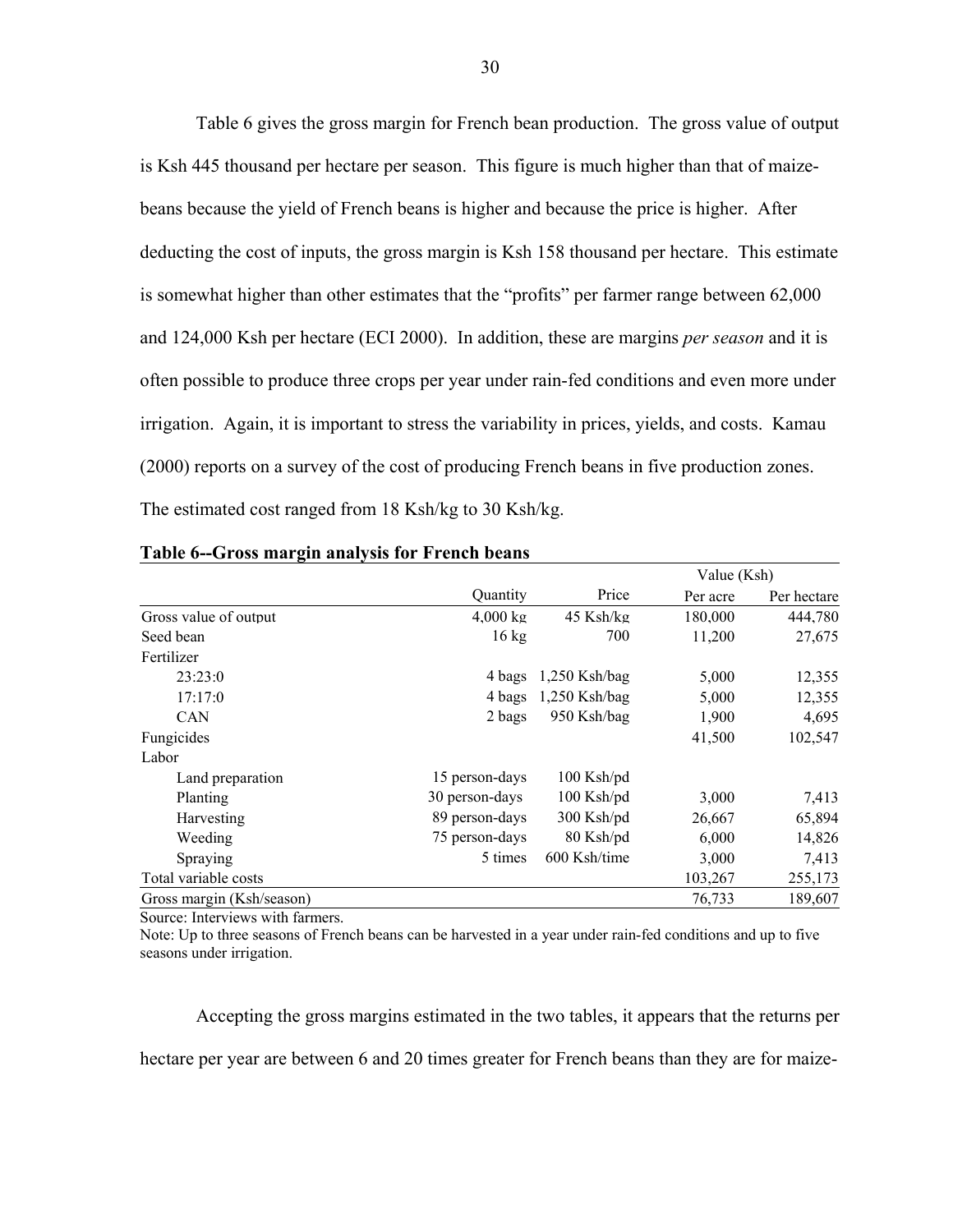bean intercropping. These results seem to imply that farmers should convert all their maize

to French bean production. In fact, the gross margin analysis omits some important factors.

- First, the price used in the analysis is based on what existing French beans growers receive. The price faced by farmers in more remote locations could be much lower or even zero if vegetable traders do not come to the area and it is costly for the farmer to get the crop to market.
- Second, the analysis does not take into account the implicit costs associated with family labor. Vegetable production is significantly more labor-intensive than maizebean production. French bean production requires 1300 person-days per hectare per year, and chili, okra, tomatoes, onions, and brinjal require 540-690 person-days, but maize and beans require just 175 person-days (Scheltema 2002). Given the seasonality of labor demand and the need to grow food crops, few households have sufficient family labor to grow more than 0.20 hectares of vegetables. For example, in the Egerton/Tegemeo/MSU Rural Household Survey (described in Section 4), the average plot of French beans was 0.15 hectares and, of the 78 farmers growing French beans, the largest plot was 1.2 hectares. This is also true for other vegetable crops and, to a lesser degree, for fruits grown by smallholders.
- Third, the water requirements of French beans (and horticultural crops in general) are much greater than those of maize-bean intercropping. If irrigation is required, the average investment cost ranges from US\$ 1000/hectare for a gravity-fed, open-canal system to US\$3100/hectare for a pump-fed, piped-distribution system (Ngigi 2002).
- Fourth, the analysis does not take into account the financial costs associated with much larger up-front variable costs. Compared to maize-bean intercropping, the peracre variable cost of tomato production is three times a high, while those of French bean production are ten times greater. If the farmer has sufficient liquidity or access to credit, then the interest costs should be included in the analysis. If not, then horticultural production is simply not feasible.
- Finally, the analysis does not take into account risk. Most fruits and vegetables are subject to more production risk than staple crops, due to attack from pest and/or poor weather, as well as greater marketing risk, due to its perishability.

In summary, the gross margin analysis shows that when the right conditions are

present in terms of rainfall, markets, family labor, and household ability to bear risk, French

bean production can be much more profitable than maize-bean intercropping. At the same

time, it is necessary to keep in mind that these conditions do not apply for all farmers.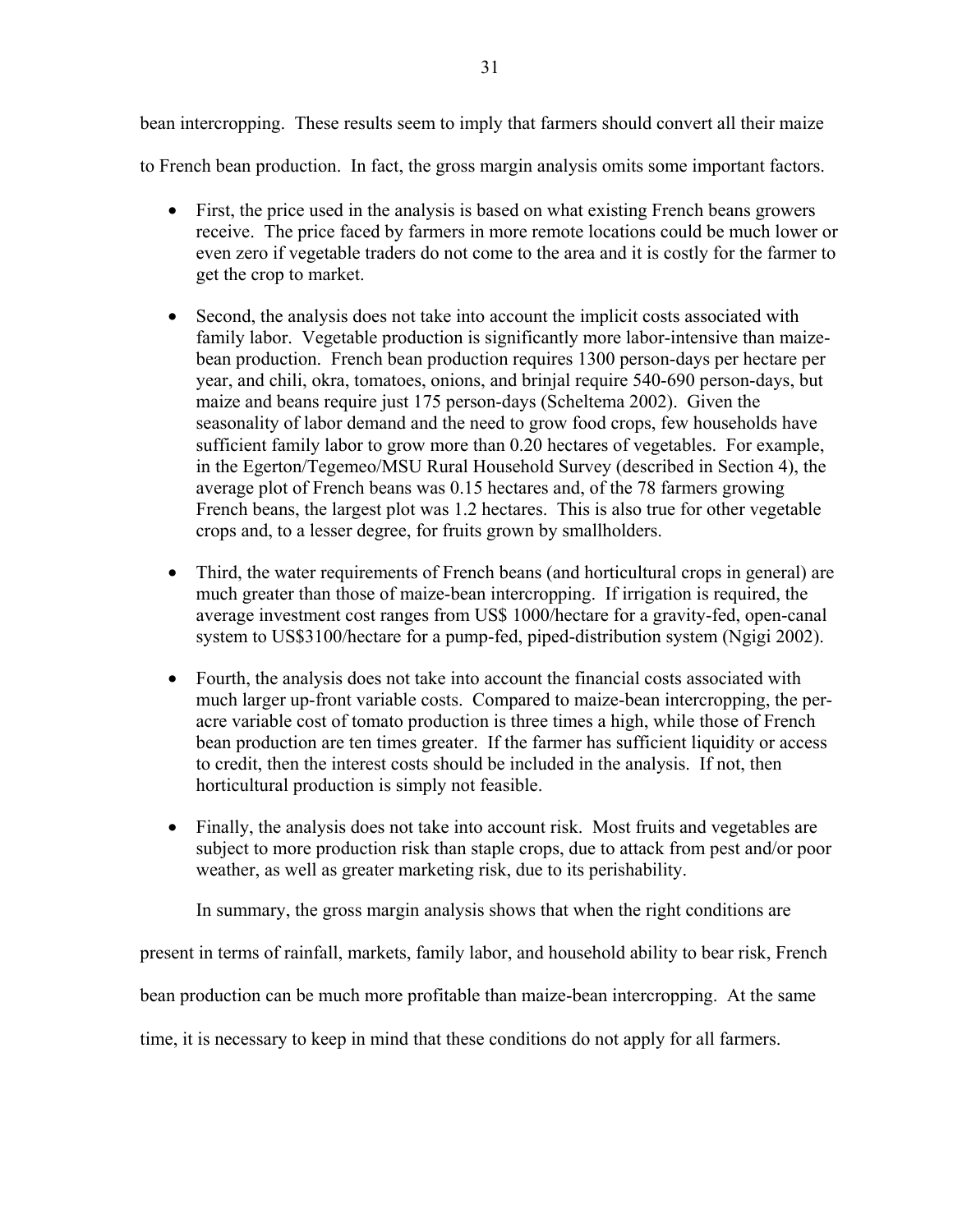#### **4. CHARACTERISTICS OF FRUIT AND VEGETABLE GROWERS**

To better understand the impact of horticultural production on small farmers in Kenya, it is useful to examine the characteristics of the growers. For example, the impact of horticulture on rural livelihoods will be more limited if fruits and vegetables are only grown in one small area or by a small number of farmers. Similarly, the impact on poverty depends on whether poor farmers are able to participate in the sector or whether richer, large-scale growers dominate it.

A recent study compared the characteristics of smallholders producing horticultural crops for the export market, farm workers on large horticultural farms, and smallholders not involved in horticulture<sup>13</sup>. It found that export horticultural smallholders were significantly better off than non-horticultural smallholders, even after controlling for household characteristics such as age, education, ethnicity, and ownership of land. The authors suggest that these farmers benefit directly from the higher income and indirectly through greater access to credit and extension services (McCulloch and Ota 2002). As noted by the authors, however, this study was based on a relatively small sample of 141 rural households in selected zones near Mt. Kenya.

This section sheds light on the characteristics of horticultural growers using two sources of information. First, we examine the results of the Rural Household Survey (described in Section 3) regarding the characteristics of fruit and vegetable growers and the contribution of this activity to household income. Second, to provide more concrete images of the potential impact of participation in the horticultural sector, we describe a number of case studies, based on interviews carried out by one of the authors.

Another component compared urban households working in the horticulture packing houses with other urban households.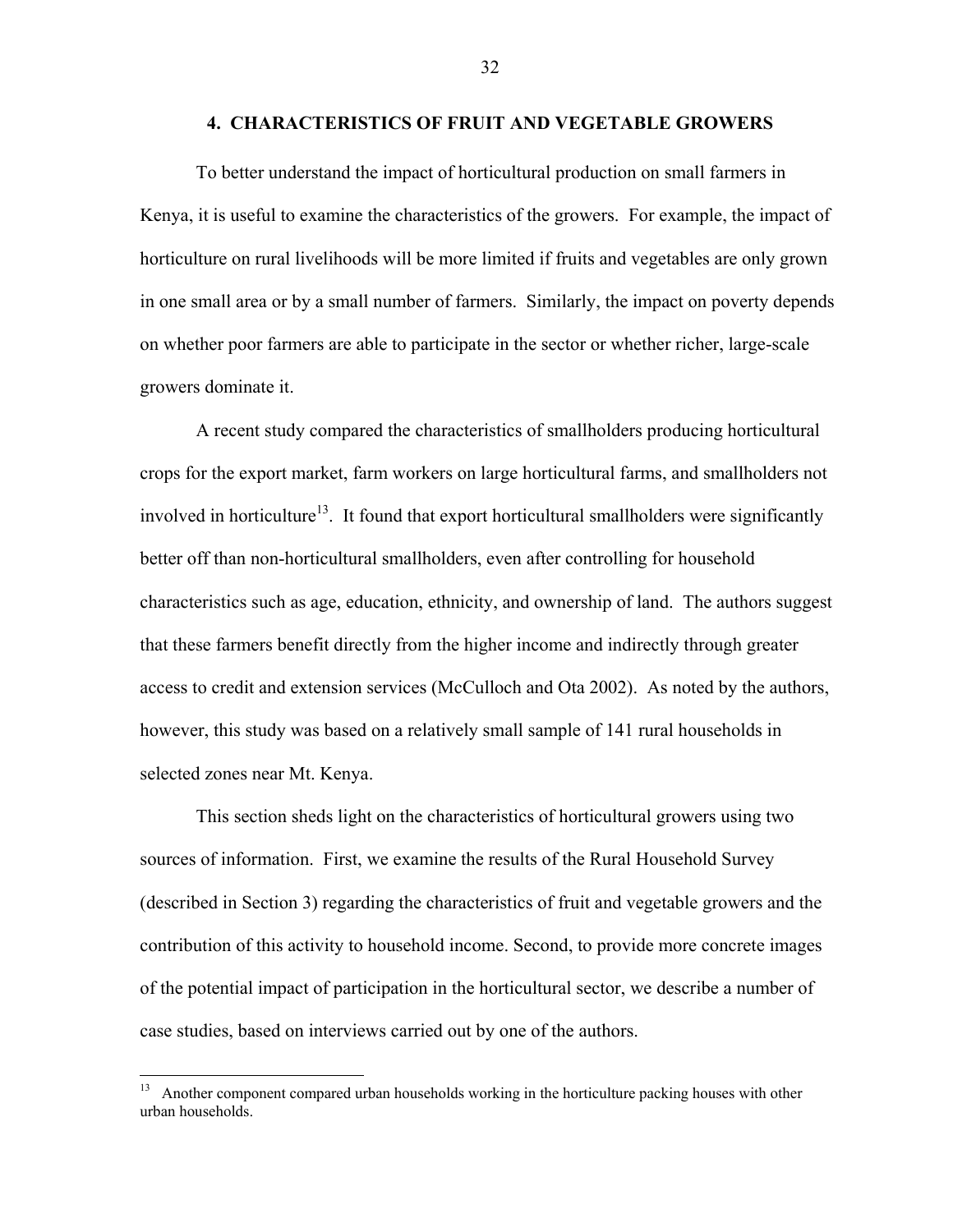## RESULTS OF THE 2000 RURAL HOUSEHOLD SURVEY

According to the Rural Household Survey, carried out by Egerton College, Tegemeo Institute, and Michigan State University, the average farm household has 6.8 members and 2.14 hectares of land. The level of schooling for the heads of household is relatively low: 6

years for male heads and 4 years for female heads (see Table 7).

| Table 7--General characteristics of Kenyah iarmers            |       |
|---------------------------------------------------------------|-------|
| Average age of head of household (years)                      | 53    |
| Proportion of households headed by women (percent)            | 14    |
| Average amount of schooling completed by male heads (years)   | 6.4   |
| Average amount of schooling completed by female heads (years) | 3.7   |
| Average cultivated area (hectares)                            | 1.80  |
| Average sown area (hectares)                                  | 2.14  |
| Percent of farms with production in two seasons               | 65%   |
| Land tenure                                                   |       |
| Own land with title deed                                      | 52%   |
| Own land without title deed                                   | 35%   |
| Only work on rented land                                      | 17%   |
| Only farmed on relative's land                                | 19%   |
| Farm government or communal land                              | 3%    |
| Family structure                                              |       |
| Children below 15 yrs                                         | 2.69  |
| Household member aged $>15$ years $\leq 65$                   | 3.83  |
| Household member aged $> 65$ years                            | 0.26  |
| Total                                                         | 6.80  |
| Land preparation methods                                      |       |
| Exclusively manual                                            | 55%   |
| Exclusively oxen                                              | 5%    |
| <b>Exclusively tractor</b>                                    | 3%    |
| Manual and Oxen                                               | 17%   |
| Manual and tractor                                            | 19%   |
| Tractor and oxen                                              | $1\%$ |
| Distance to a paved road                                      |       |
| Less than 1 km                                                | 17%   |
| $1-5$ km                                                      | 30%   |
| $5 - 10$                                                      | 25%   |
| $10 - 20$ km                                                  | 22%   |
| More than 20 km                                               | 6%    |

| <b>Table 7--General characteristics of Kenyan farmers</b> |
|-----------------------------------------------------------|
|-----------------------------------------------------------|

Source: Egerton/Tegemeo/MSU Rural Household Survey 2000

The average farm is relatively small, with 1.8 hectares of land cultivated in the main rainy season. About two-thirds (65 percent) of the farmers in the sample were able to produce a crop in the short rainy season. Adding the areas cultivated in the main rainy season and in the short rainy season, the average sown area is 2.14 hectares. Slightly more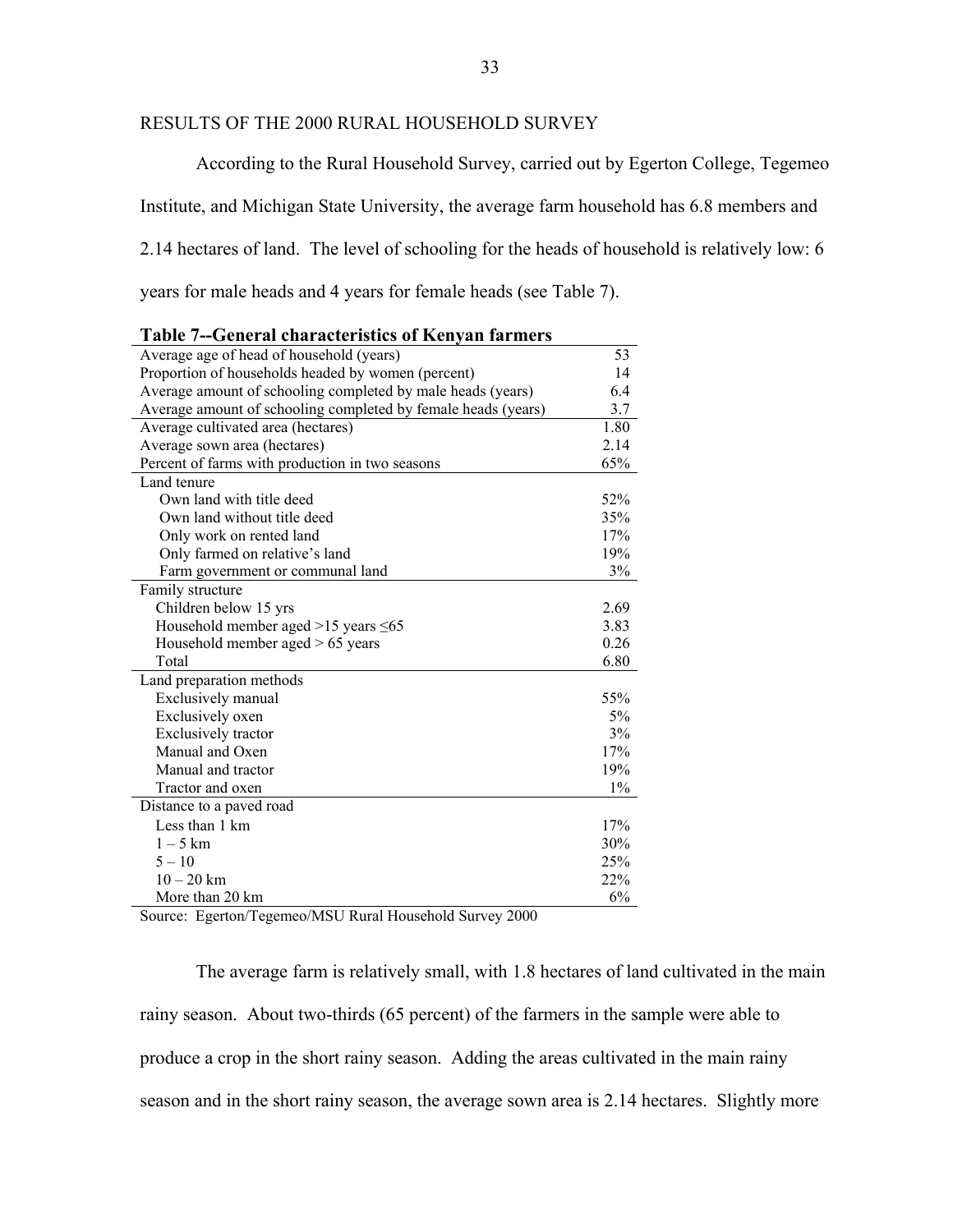than half own land with a title deed, while another third have land but no title. Most of the remainder farm land rented from others or borrowed from relatives. With respect to technology, over half prepare their plots by hand, 19 percent combine manual preparation and rented tractors, and 17 percent combine manual preparation and the use of oxen (Table 7).

One measure of market access is the distance to a paved road. According to the Rural Household Survey, somewhat less than half the agricultural households in Kenya live within 5 kilometers of a paved road, while 6 percent live more than 20 kilometers from a road (Table 7).

In order to examine the patterns in fruit and vegetable production, we divide the sample into different types of households, defined by per capita income, farm size, and region. Table 8 shows the definitions used to create these categories. About two-thirds of the farms have less than 2 hectares of sown area (adding cultivated area over the two seasons), and less than 3 percent have more than 10 hectares. The poorest quintile of farms earn less than 8950 Ksh/person/year (roughly US\$ 120), while the richest quintile of farms earn more than 65,150 Ksh/person/year (US\$ 868).

| Type of category  | Categories         | Definition                      | Number of  | Percentage of |
|-------------------|--------------------|---------------------------------|------------|---------------|
|                   |                    |                                 | households | households    |
| Farm size         | $\leq$ 1 ha        | Less than 1 ha sown area        | 514        | 34.9          |
|                   | $1-2$ ha           | 1-2 hectares sown area          | 475        | 32.3          |
|                   | $2-5$ ha           | 2-5 hectares sown area          | 391        | 26.6          |
|                   | $5-10$ ha          | 5-10 hectares sown area         | 58         | 3.9           |
|                   | $>10$ ha           | More than 10 ha sown area       | 34         | 2.3           |
| Income per capita | Poorest            | Less than 8950 Ksh              | 295        | 19.8          |
|                   |                    | $8950 - 19,490$ Ksh             | 294        | 20.3          |
|                   |                    | $19,490 - 33,200$ Ksh           | 295        | 20.2          |
|                   | 4                  | $33,200 - 65,150$ Ksh           | 294        | 20.2          |
|                   | Richest            | More than $65,150$ Ksh          | 294        | 19.5          |
| Province          | East/Central/Coast | Lives in one of these provinces | 465        | 31.6          |
|                   | <b>Rift Valley</b> | Lives in Rift province          | 499        | 33.9          |
|                   | West               | Lives in West province          | 508        | 34.5          |

**Table 8--Definition of household categories** 

Source: Egerton/Tegemeo/MSU Rural Household Survey 2000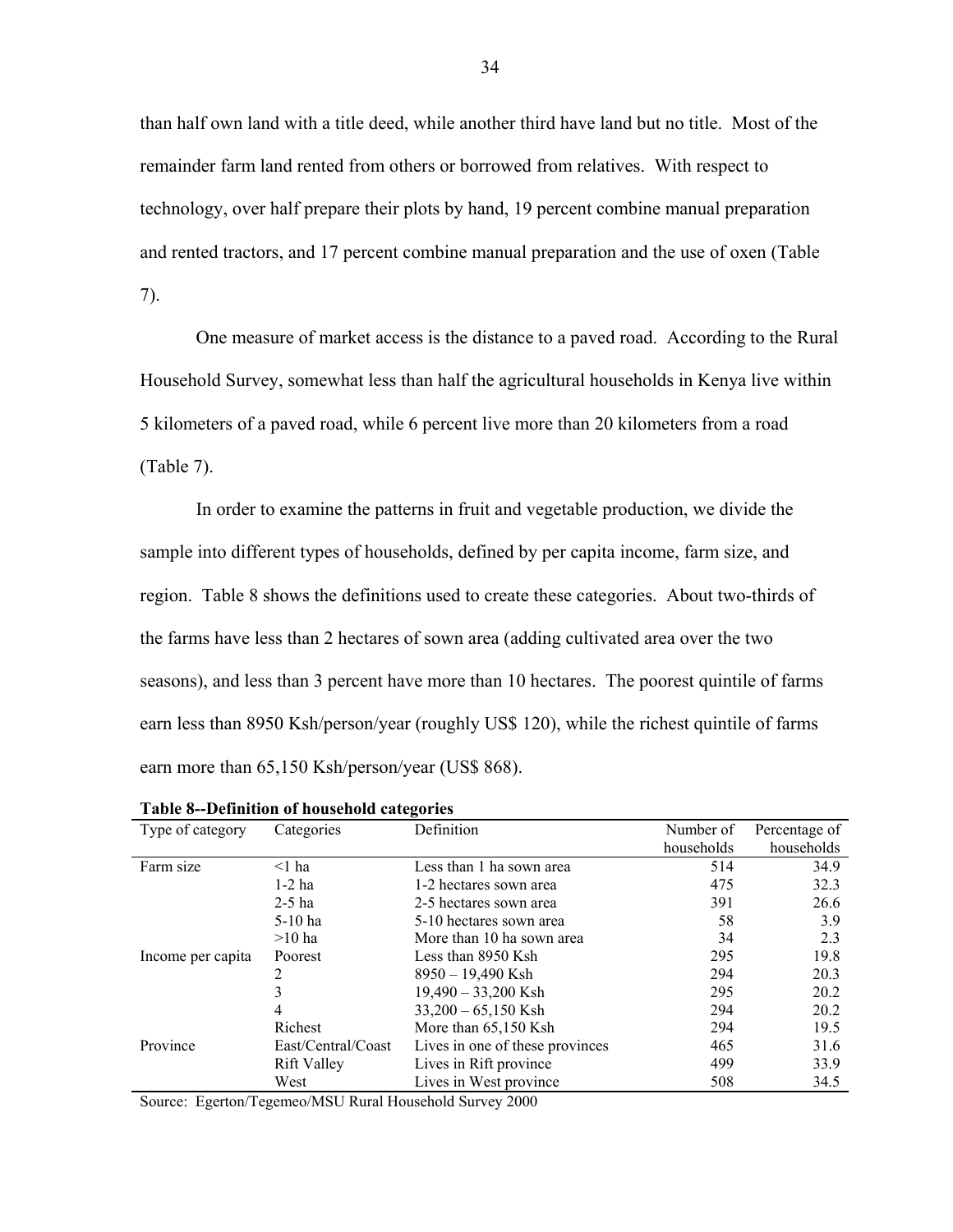Table 9 provides a summary key indicators of the fruit and vegetable sector. The survey results indicate that almost all farmers (98 percent) grow fruits and vegetables. On average, they grow 3.5 different types of fruit and 3.3 types of vegetables. As a basis for comparison, the average number of different types of crops grown is about 12. The average value of fruit and vegetable production is Ksh 49 thousand per year (US\$ 658), representing slightly less than one quarter of the value of crop production. More than one-third (35 percent) of fruit and vegetable production is sold on the market, though the share is higher for vegetables (49 percent) than for fruit (20 percent). Overall, fruits and vegetables production is equivalent to about 18 percent of household income<sup>14</sup>.

 $\overline{a}$ 

 $14$  The contribution of fruits and vegetables to household income is somewhat less because this percentage compares the gross value of output with net income. The survey data do not allow the calculation of net income for each crop.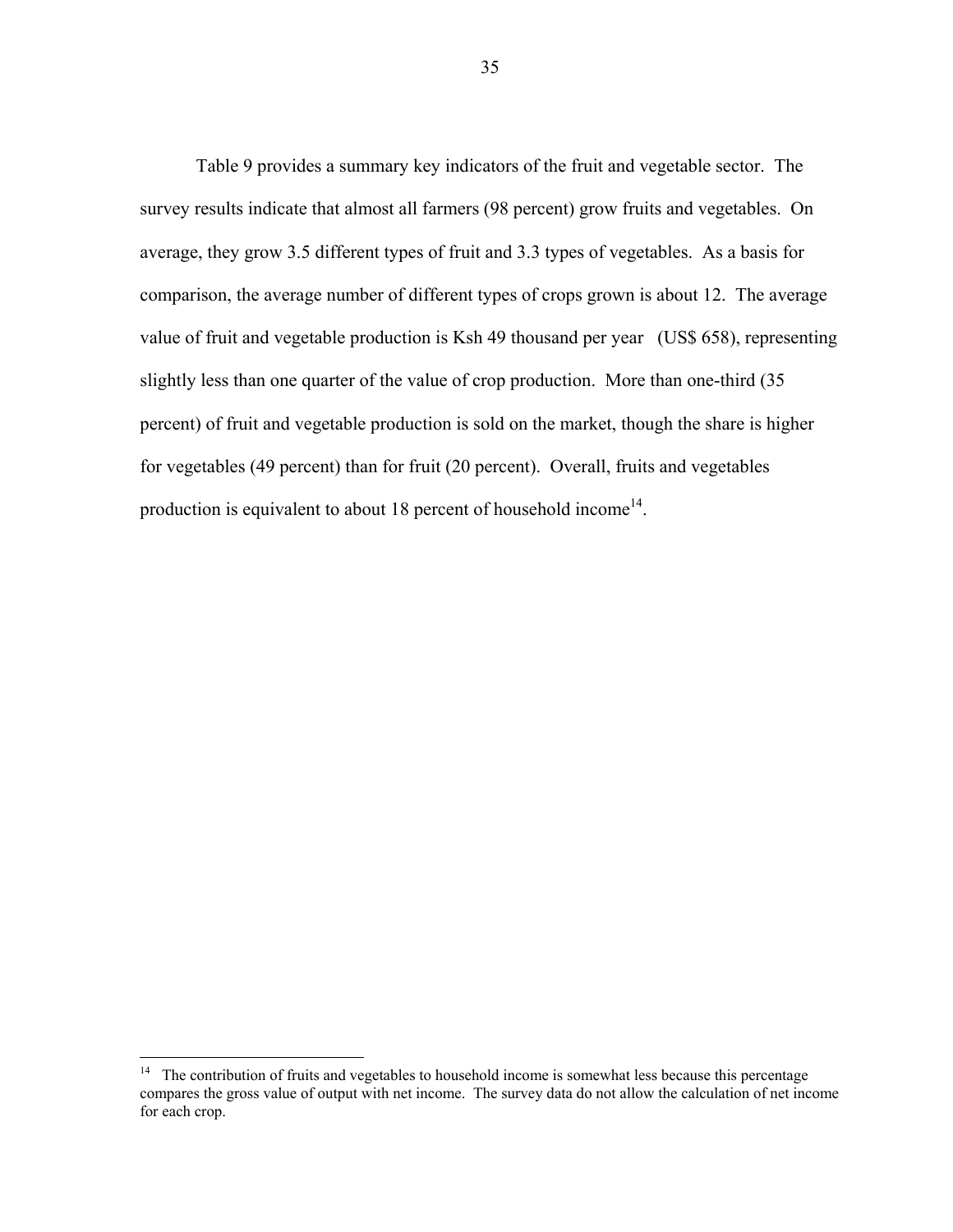|                                              | Income quintile |                |             |                |                |                  |  |  |
|----------------------------------------------|-----------------|----------------|-------------|----------------|----------------|------------------|--|--|
|                                              | Poorest         | $\overline{2}$ | 3           | $\overline{4}$ | Richest        | Total            |  |  |
| Percent of farmers growing                   |                 |                |             |                |                |                  |  |  |
| Fruits                                       | 75              | 89             | 93          | 95             | 93             | 89               |  |  |
| Vegetables                                   | 78              | 87             | 93          | 96             | 97             | 90               |  |  |
| Fruits and vegetables                        | 92              | 99             | 100         | 100            | 100            | 98               |  |  |
| Average number of crops                      |                 |                |             |                |                |                  |  |  |
| Fruits                                       | 2.6             | 3.3            | 3.7         | $\overline{4}$ | $\overline{4}$ | 3.5              |  |  |
| Vegetables                                   | 2.3             | 2.7            | 3.1         | 3.9            | 4.4            | 3.3              |  |  |
| Fruits and vegetables                        | 4.9             | 6.0            | 6.8         | 8.0            | 8.4            | 6.8              |  |  |
| Avg value of production                      |                 |                |             |                |                |                  |  |  |
| Fruits                                       | 4,280           | 9,314          | 11,761      | 21,452         | 75,394         | 24,418           |  |  |
| Vegetables                                   | 3,525           | 7,874          | 11,086      | 29,163         | 73,295         | 24,965           |  |  |
| Fruits and vegetables                        | 7,805           | 17,188         | 22,848      | 50,615         | 148,689        | 49,383           |  |  |
| Value of production as % of total crop value |                 |                |             |                |                |                  |  |  |
| Fruits                                       | 13              | 14             | 11          | 10             | 11             | 11               |  |  |
| Vegetables                                   | 11              | 12             | 10          | 14             | 11             | 11               |  |  |
| Fruits and vegetables                        | 25              | 26             | 21          | 25             | 22             | 23               |  |  |
| Value of sales                               |                 |                |             |                |                |                  |  |  |
| Fruits                                       | 1,047           | 2,631          | 3,137       | 3,980          | 13,585         | 4,872            |  |  |
| Vegetables                                   | 1,131           | 2,531          | 3,737       | 11,982         | 41,537         | 12,171           |  |  |
| Fruits and vegetables                        | 2,178           | 5,163          | 6,874       | 15,962         | 55,123         | 17,043           |  |  |
| Sales as % of total crop sales               |                 |                |             |                |                |                  |  |  |
| Fruits                                       | 11              | 12             | 7           | $\overline{4}$ | 7              | 7                |  |  |
| Vegetables                                   | 12              | 12             | $\,$ 8 $\,$ | 13             | 20             | 16               |  |  |
| Fruits and vegetables                        | 23              | 24             | 14          | 18             | 27             | 23               |  |  |
| Sales as % of production                     |                 |                |             |                |                |                  |  |  |
| Fruits                                       | 24              | 28             | 27          | 19             | 18             | 20               |  |  |
| Vegetables                                   | 32              | 32             | 34          | 41             | 57             | 49               |  |  |
| Fruits and vegetables                        | 28              | 30             | 30          | 32             | 37             | 35               |  |  |
| Value of production as % of household income |                 |                |             |                |                |                  |  |  |
| Fruits                                       | 12              | 9              | 7           | $\overline{7}$ | 9              | $\boldsymbol{9}$ |  |  |
| Vegetables                                   | 9               | 8              | 7           | 10             | 9              | $\mathbf{9}$     |  |  |
| Fruits and vegetables                        | 21              | 18             | 14          | 18             | 18             | 18               |  |  |

**Table 9--Fruit and vegetable production by income category** 

Source: Egerton/Tegemeo/MSU Rural Household Survey 2000

1

Poor and rich farm households differ somewhat in their production patterns<sup>15</sup>. Poor households are somewhat less likely to grow fruits and vegetables, but, even among the

<sup>&</sup>lt;sup>15</sup> Income per capita is calculated by combining estimates of crop income, livestock sales, animal product sales, household enterprise income, and income from wages and salaries. In the case of crop income, we include the imputed value of home production as well as the value of crop sales. In the case of both farm-size and income per capita, the categories are quintiles. In each case (except for wages and salaries), the costs are production are subtracted from the gross sales.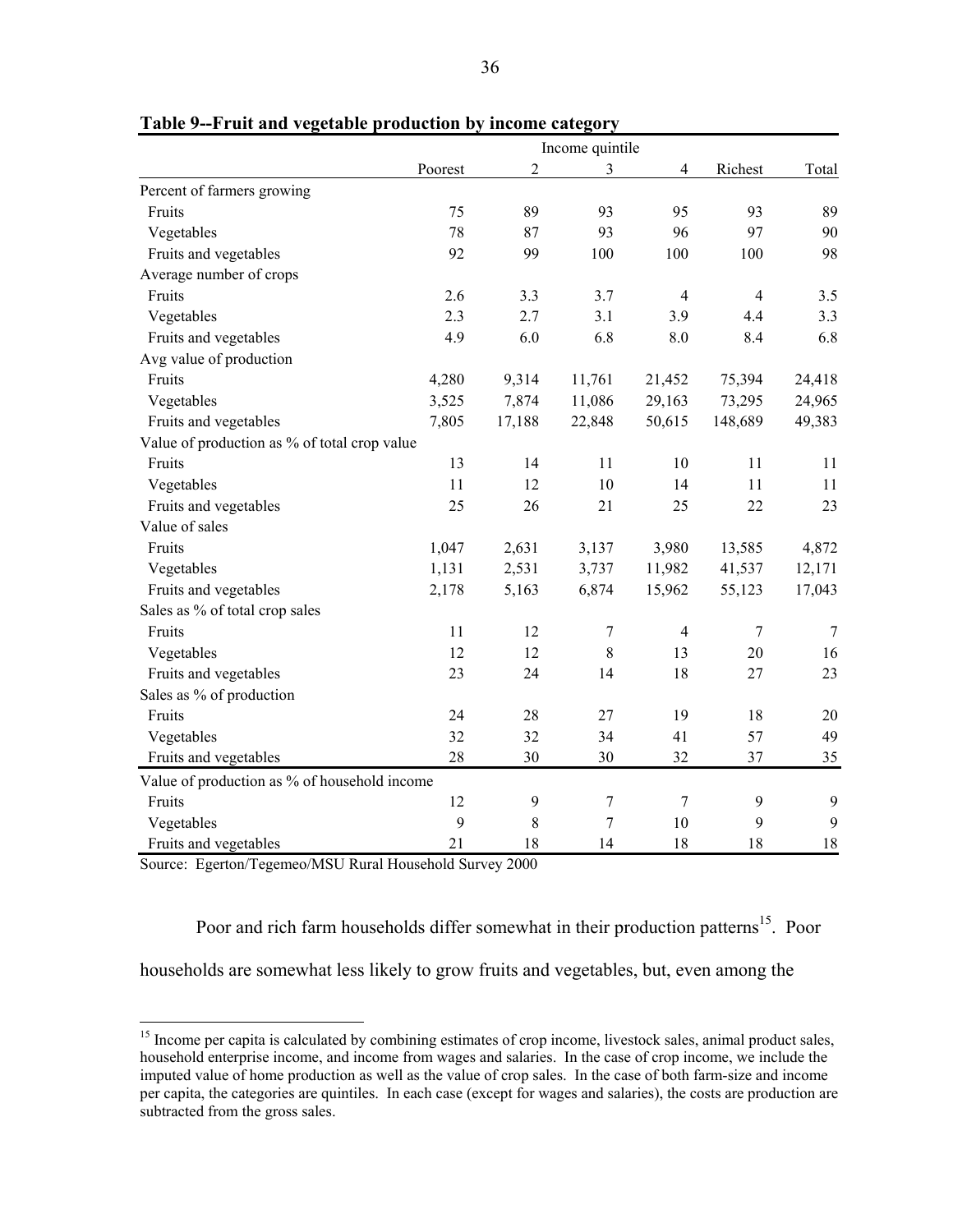poorest quintile, 92 percent do. Similarly, the average number of different fruit and vegetable crops is greater among the higher-income farm households. Even larger differences appear in the value of fruit and vegetable production: the richest quintile of farm households produces 18 times as much as the poorest quintile in value terms. However, this merely reflects the greater agricultural production of high-income households. The value of fruit and vegetable production as a percentage of total crop production does not vary appreciably across income categories (21-26 percent). Nor does the importance of fruit and vegetable production in overall income show a trend across income classes, remaining in the range of 14-21 percent (see Table 9)

Given their larger production, it is not surprising that the higher-income farm households market a larger share of their fruit and vegetable production. The percentage rises from 28 percent among the poorest quintile to 37 percent among the richest quintile. In fact, it is somewhat surprising that the share does not rise faster across income quintiles (see Table 9).

Similar indicators for households in different farm-size categories<sup>16</sup> are shown in Table 10. Many of the patterns follow those found in the previous table: larger farms are more likely to grow fruits and vegetables, they grow a wider variety of fruit and vegetable crops, and the marketed share is higher for large farms than small. On the other hand, the positive relationship between farm-size and the value of horticultural production is surprisingly weak.

 $\overline{a}$ 

<sup>&</sup>lt;sup>16</sup> Farm size is calculated as the sum of the areas of the fields cultivated by the household, including land rented in and excluding land rented out. Double-cropped land is counted twice so it is, strictly speaking, a measure of sown area.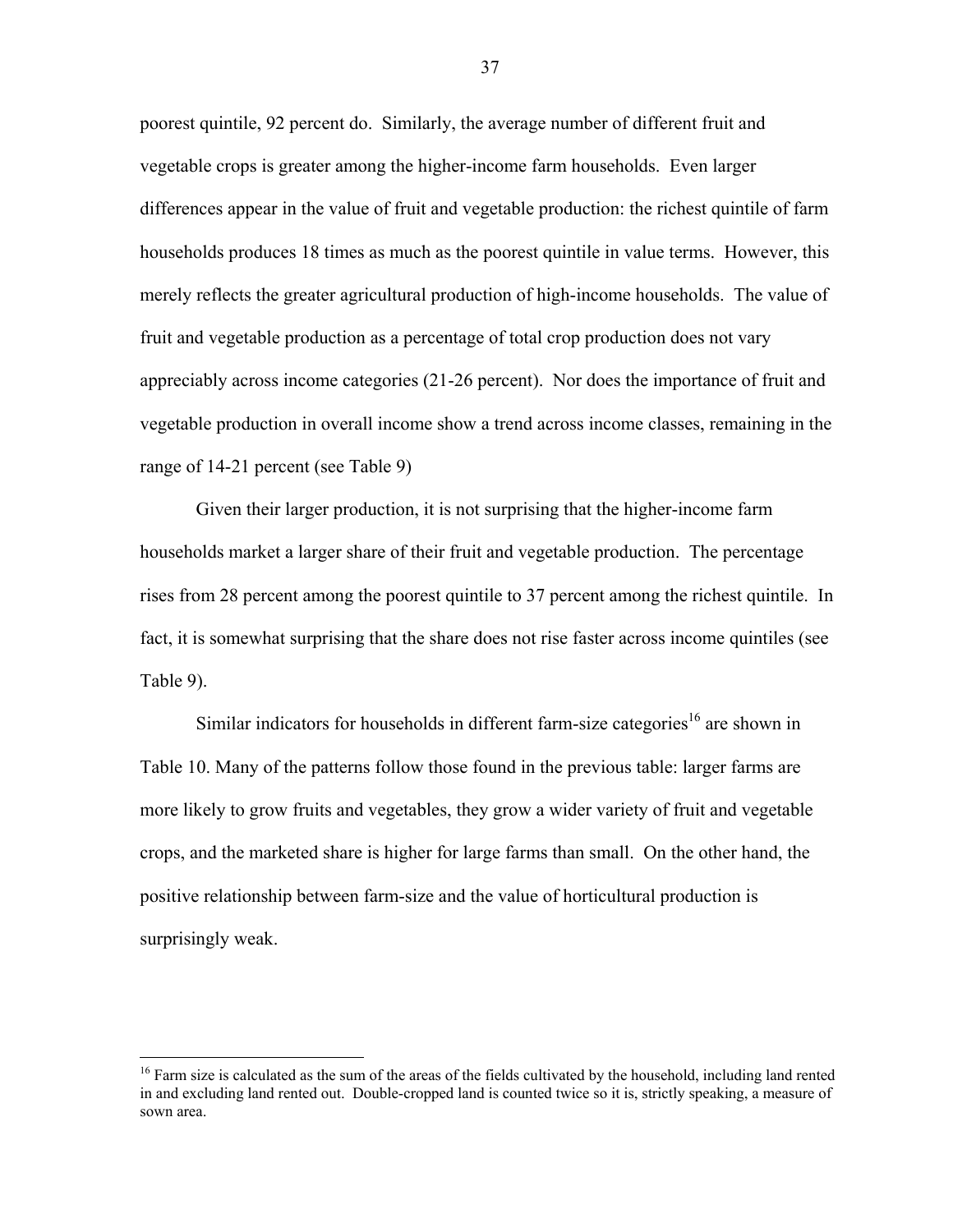|                                              |          |              | Farm-size category |         |                |        |
|----------------------------------------------|----------|--------------|--------------------|---------|----------------|--------|
|                                              | $<$ 1 ha | $1-2$ ha     | $2-5$ ha           | 5-10 ha | $>10$ ha       | Total  |
| Percent of farmers growing                   |          |              |                    |         |                |        |
| Fruits                                       | 88       | 88           | 92                 | 91      | 91             | 89     |
| Vegetables                                   | 86       | 92           | 92                 | 97      | 100            | 90     |
| Fruits and vegetables                        | 97       | 98           | 99                 | 100     | 100            | 98     |
| Average number of crops                      |          |              |                    |         |                |        |
| Fruits                                       | 3.2      | 3.5          | 3.7                | 4.1     | 3.7            | 3.5    |
| Vegetables                                   | 2.8      | 3.3          | 3.7                | 4.6     | 4.6            | 3.3    |
| Fruits and vegetables                        | 6        | 6.8          | 7.4                | 8.6     | 8.3            | 6.8    |
| Avg value of production                      |          |              |                    |         |                |        |
| Fruits                                       | 20,157   | 22,485       | 30,879             | 31,953  | 28,684         | 24,418 |
| Vegetables                                   | 14,881   | 20,654       | 38,528             | 48,578  | 41,363         | 24,965 |
| Fruits and vegetables                        | 35,039   | 43,139       | 69,407             | 80,531  | 70,047         | 49,383 |
| Value of production as % of total crop value |          |              |                    |         |                |        |
| Fruits                                       | 15       | 13           | 10                 | 9       | $\overline{4}$ | 11     |
| Vegetables                                   | 11       | 12           | 12                 | 13      | 6              | 11     |
| Fruits and vegetables                        | 26       | 24           | 22                 | 22      | 10             | 23     |
| Value of sales                               |          |              |                    |         |                |        |
| Fruits                                       | 2,338    | 3,516        | 7,453              | 18,385  | 9,403          | 4,872  |
| Vegetables                                   | 5,822    | 9,714        | 19,995             | 30,814  | 20,691         | 12,171 |
| Fruits and vegetables                        | 8,159    | 13,230       | 27,448             | 49,199  | 30,094         | 17,043 |
| Sales as % of total crop sales               |          |              |                    |         |                |        |
| Fruits                                       | 10       | $\sqrt{6}$   | 7                  | 10      | $\overline{2}$ | $\tau$ |
| Vegetables                                   | 25       | 16           | 18                 | 16      | $\overline{4}$ | 16     |
| Fruits and vegetables                        | 35       | 22           | 25                 | 26      | 6              | 23     |
| Sales as % of production                     |          |              |                    |         |                |        |
| Fruits                                       | 12       | 16           | 24                 | 58      | 33             | 20     |
| Vegetables                                   | 39       | 47           | 52                 | 63      | 50             | 49     |
| Fruits and vegetables                        | 23       | 31           | 40                 | 61      | 43             | 35     |
| Value of production as % of household income |          |              |                    |         |                |        |
| Fruits                                       | 11       | $\mathbf{9}$ | 8                  | $\tau$  | $\overline{4}$ | 9      |
| Vegetables                                   | 8        | 9            | 10                 | 11      | 5              | 9      |
| Fruits and vegetables                        | 20       | 18           | 18                 | 18      | 9              | 18     |

|  |  | Table 10--Fruit and vegetable production by farm-size category |  |  |
|--|--|----------------------------------------------------------------|--|--|
|  |  |                                                                |  |  |

Source: Egerton/Tegemeo/MSU Rural Household Survey 2000

Furthermore, the importance of fruit and vegetable production (as a percentage of crop sales and as a percentage of household income) is actually greater among small farms than among large ones. For example, fruit and vegetable production represents about 20 percent of income among farms with less than 1 hectare compared to just 9 percent among those with more than 10 hectares. This is because large farms tend to be unirrigated and found in semi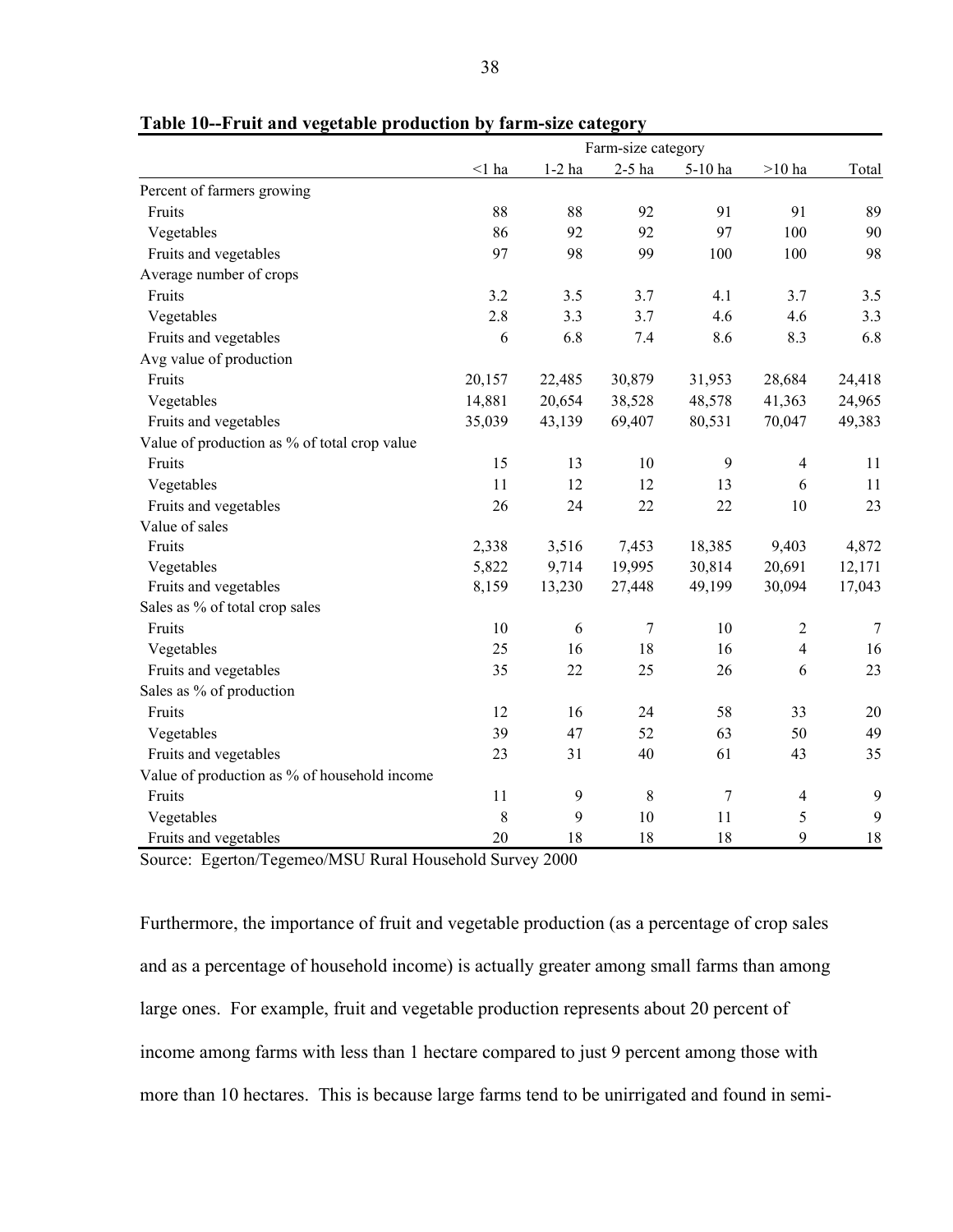arid regions less favorable to horticulture. In addition, because fruit and vegetable production is labor intensive, it is better suited to farms with an abundant labor and small plots.

Table 11 examines the same indicators for three regions: the East, Central, and Coast provinces, the Rift Valley province, and the Western province. The East/Central/Coast provinces are characterized by the highest value of fruit and vegetable production per farm, two to three times as large as in the other two provinces. Not surprisingly, fruit and vegetable production in this region plays a larger role in crop production and household income than in the other two. In the Rift Valley, the average production levels are lower, but the degree of commercialization is higher. Almost half the fruit and vegetable output in this province is sold, according to the survey. The Rift Valley is also more oriented to vegetable production, while the Western province tends to concentrate on fruit production.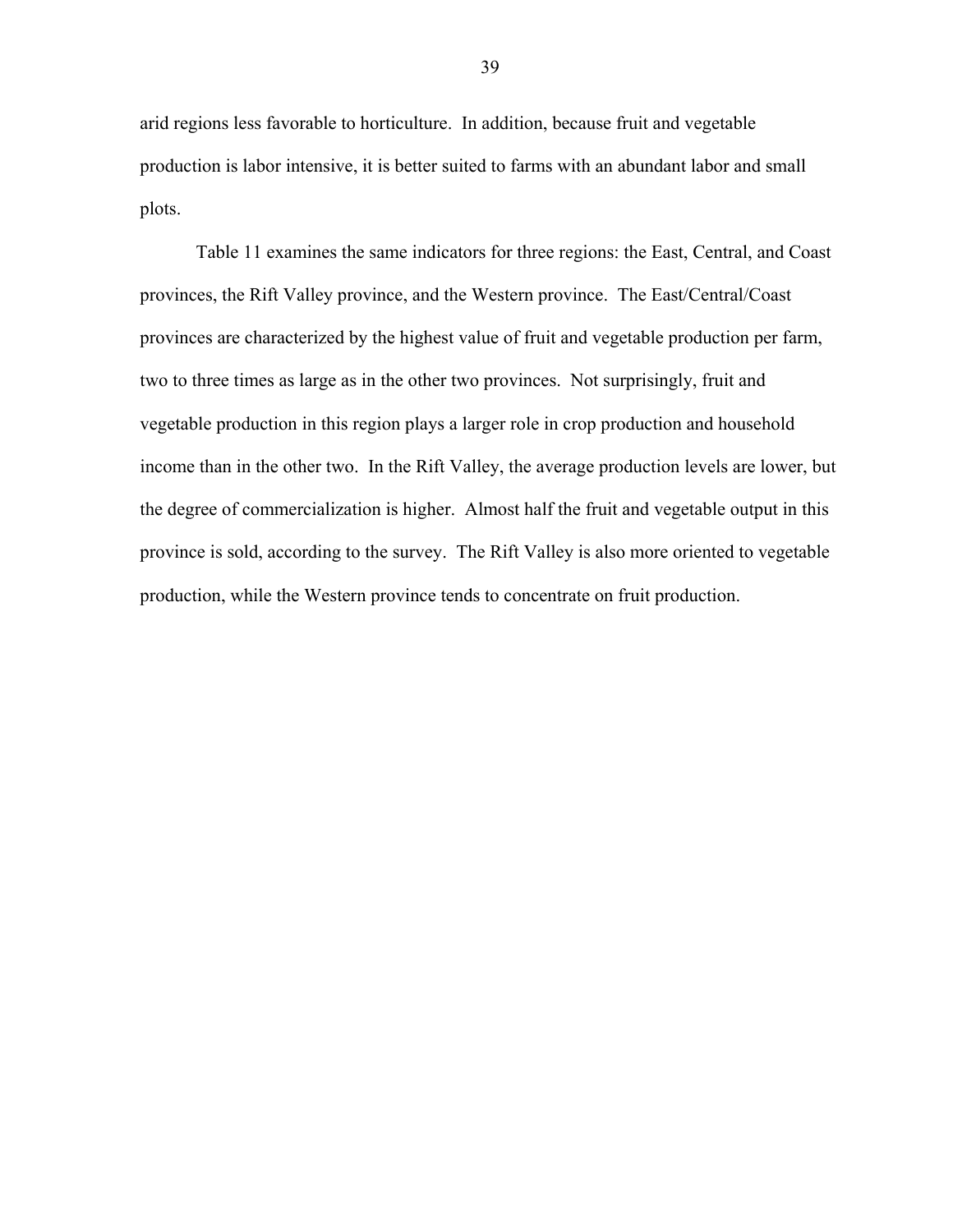|                                              | East/Central | Rift   |                |        |
|----------------------------------------------|--------------|--------|----------------|--------|
|                                              | /Coast       | Valley | Western        | Total  |
| Percent of farmers growing                   |              |        |                |        |
| Fruits                                       | 98           | 81     | 89             | 89     |
| Vegetables                                   | 95           | 95     | 81             | 90     |
| Fruits and vegetables                        | 100          | 99     | 96             | 98     |
| Average number of crops                      |              |        |                |        |
| Fruits                                       | 4.5          | 2.6    | 3.6            | 3.5    |
| Vegetables                                   | 4.3          | 3.7    | $\overline{2}$ | 3.3    |
| Fruits and vegetables                        | 8.7          | 6.3    | 5.6            | 6.8    |
| Avg value of production                      |              |        |                |        |
| Fruits                                       | 47,431       | 9,755  | 17,755         | 24,418 |
| Vegetables                                   | 52,563       | 17,905 | 6,637          | 24,965 |
| Fruits and vegetables                        | 99,994       | 27,660 | 24,393         | 49,383 |
| Value of production as % of total crop value |              |        |                |        |
| Fruits                                       | 14           | 5      | 14             | 11     |
| Vegetables                                   | 15           | 9      | 5              | 11     |
| Fruits and vegetables                        | 29           | 14     | 19             | 23     |
| Value of sales                               |              |        |                |        |
| Fruits                                       | 5,325        | 4,245  | 5,075          | 4,872  |
| Vegetables                                   | 25,005       | 9,293  | 3,249          | 12,171 |
| Fruits and vegetables                        | 30,330       | 13,538 | 8,323          | 17,043 |
| Sales as % of total crop sales               |              |        |                |        |
| Fruits                                       | 6            | 7      | $\tau$         | 7      |
| Vegetables                                   | 30           | 15     | 4              | 16     |
| Fruits and vegetables                        | 36           | 21     | 11             | 23     |
| Sales as % of production                     |              |        |                |        |
| Fruits                                       | 11           | 44     | 29             | 20     |
| Vegetables                                   | 48           | 52     | 49             | 49     |
| Fruits and vegetables                        | 30           | 49     | 34             | 35     |
| Value of production as % of household income |              |        |                |        |
| Fruits                                       | 11           | 4      | 10             | 9      |
| Vegetables                                   | 13           | 7      | $\overline{4}$ | 9      |
| Fruits and vegetables                        | 24           | 10     | 14             | 18     |

**Table 11--Fruit and vegetable production by province** 

Source: Egerton/Tegemeo/MSU Rural Household Survey 2000

Since averages can hide wide variation across households, it is useful to examine the variation in several key variables. Table 12 shows the distribution of fruit and vegetable growers by the share of their fruit and vegetable output that they market. Almost one-quarter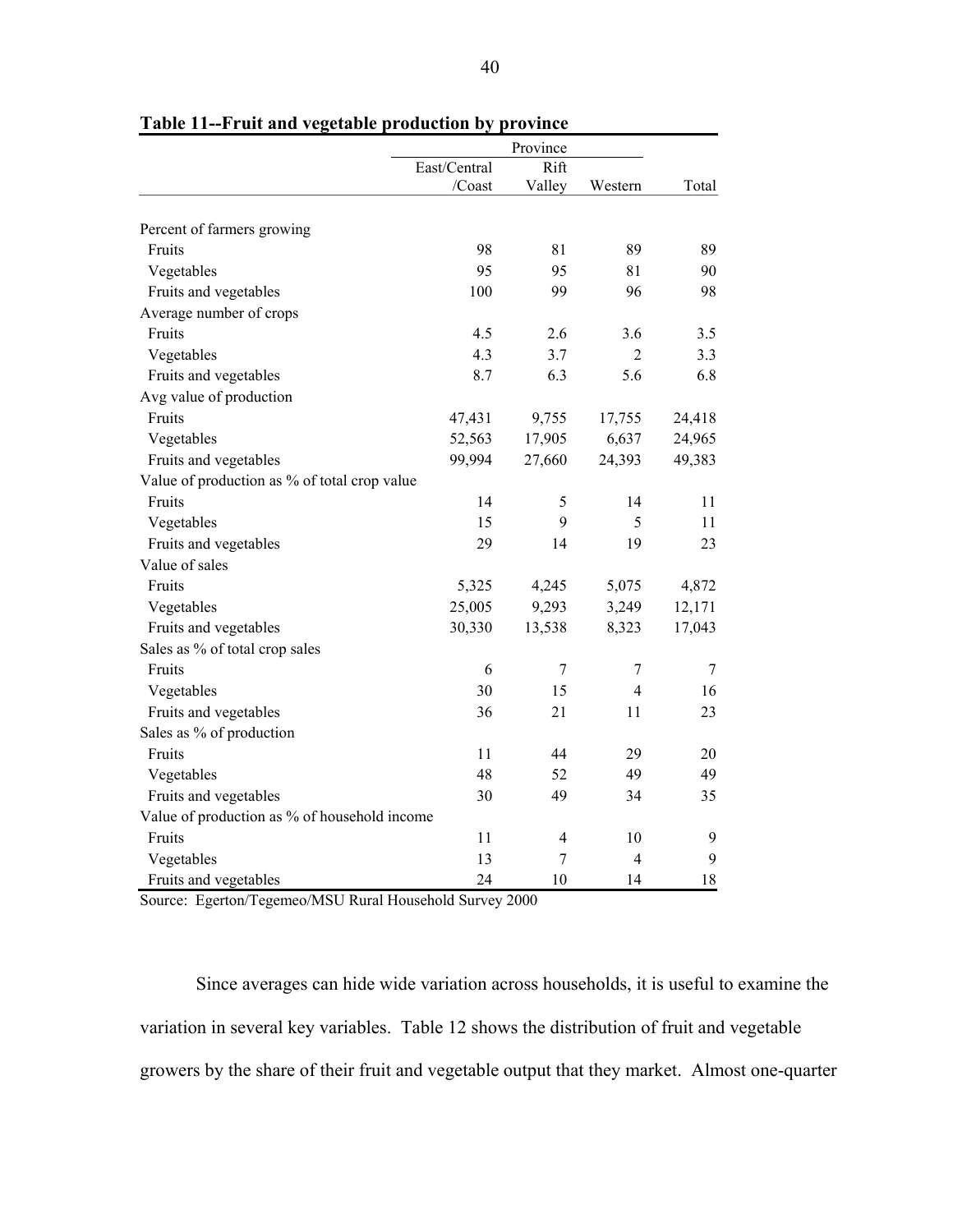has no sales of fruits and vegetables. An additional 20 percent less than 20 percent of their total output. On the other hand, 23 percent of Kenyan farmers sell over half of their fruit and vegetable output. The table also shows that the 6 percent of growers that market 80-100 percent of their output account for fully 44 percent of the total fruit and vegetable sales.

| <i><u><b>BRUTHOMMON</b></u></i> OF IMP |           |                |                | $\mathbf{r}$   |
|----------------------------------------|-----------|----------------|----------------|----------------|
| Sales as a                             | Number of | Percent of all | Percent of the | Percent of the |
| percentage                             | farmers   | farmers        | value of F&V   | value of F&V   |
| of fruit & vegetable                   |           |                | production     | sales          |
| production                             |           |                |                |                |
| No sales                               | 347       | 24             | 18             |                |
| 10                                     | 288       | 20             | 22             | າ              |
| 20<br>10                               | 162       | 11             |                |                |
| 20<br>30<br>$\blacksquare$             | 112       | 8              |                |                |
| 30<br>40                               | 92        |                |                |                |
| 40<br>50                               | 121       | 8              | h              | 8              |
| 50<br>60                               | 93        |                |                |                |
| 60<br>70                               | 70        |                |                | 10             |
| 80<br>70                               | 66        |                | h              | 12             |
| 90<br>80                               | 51        |                | 10             | 24             |
| $90 - 100$                             | 23        |                |                | 20             |
| Total                                  | 1425      | 100            | 100            | 100            |

**Table 12--Distribution of farmers by marketed share of fruit and vegetable production** 

Source: Egerton/Tegemeo/MSU Rural Household Survey 2000

As mentioned above, most growers have relatively small sales of fruits and vegetables, but a few farms have quite sizeable sales. Table 13 shows the distribution of farmers according to their fruit and vegetable sales. The average value of sales is relatively high, Ksh 17 thousand (US\$ 226). On the other hand, more than half the farmers have sales of less than 2,500 Ksh. About 7 percent of them have sales of more than 50,000 Ksh (US\$ 667). This group includes some quite large horticultural producers. Although they are a small proportion of the growers, they account for 72 percent of the sales.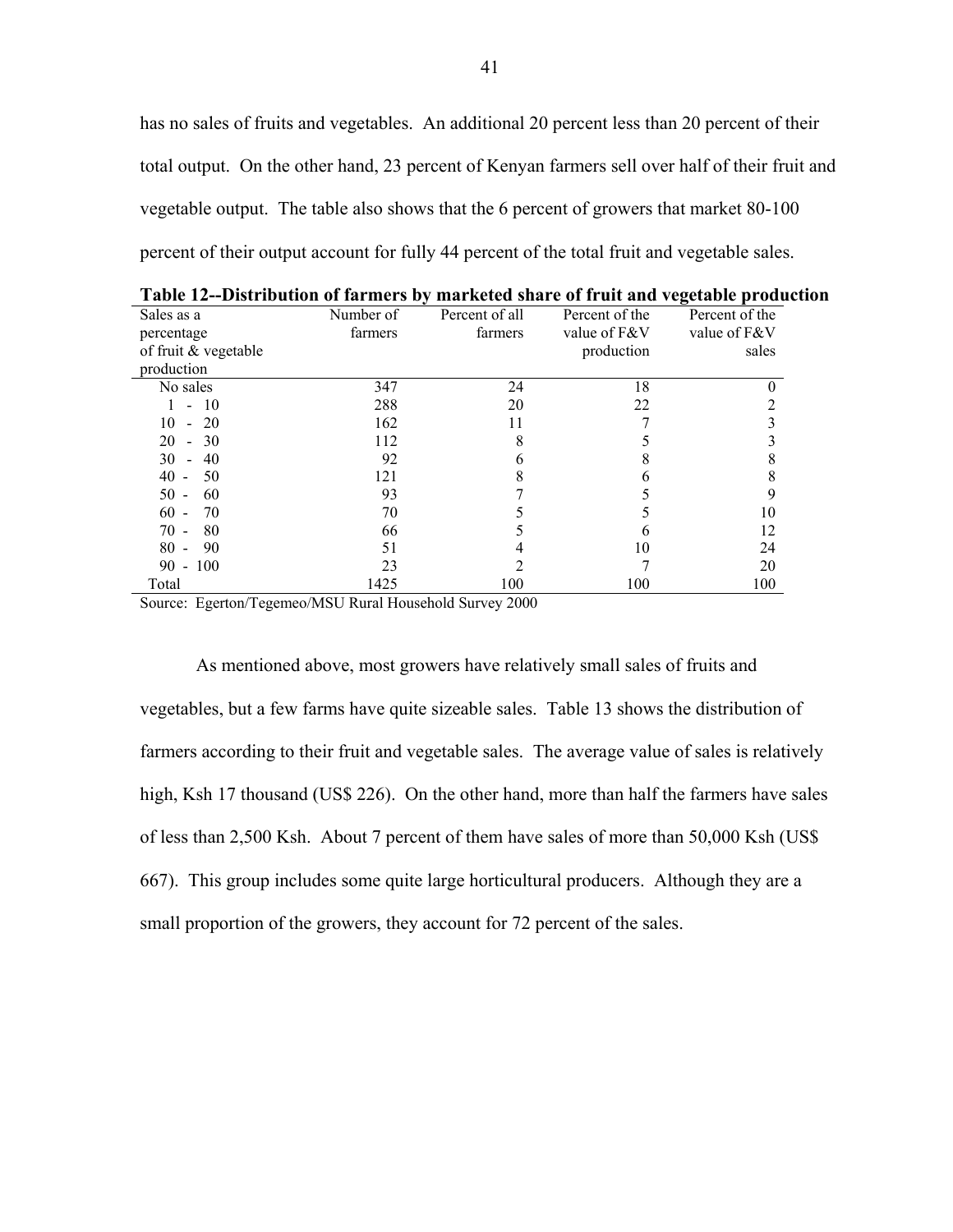| $P$ to the weight of the method $\theta$ |           |                | $\frac{1}{2}$  |
|------------------------------------------|-----------|----------------|----------------|
| Sales of fruits and vegetables           | Number of | Percent        | Percent of the |
| (Ksh/year)                               | farmers   | of all farmers | value of F&V   |
|                                          |           |                | sales          |
| No sales                                 | 394       | 27             |                |
| 500                                      | 167       | 11             |                |
| 500<br>1,000<br>$\blacksquare$           | 110       |                |                |
| 1,000<br>2,500<br>$\sim$                 | 208       | 14             |                |
| $2,500 -$<br>5,000                       | 142       | 10             |                |
| 10,000<br>$5,000 -$                      | 131       | 9              |                |
| $10,000 -$<br>50,000                     | 218       | 15             | 21             |
| Greater than 50,000                      | 102       |                | 72             |
| Total                                    | 1472      | 100            | 100            |

**Table 13--Distribution of farmers by the value of fruit and vegetable sales** 

Source: Egerton/Tegemeo/MSU Rural Household Survey 2000

How much does fruit and vegetable production contribute to the incomes of growers? Table 14 suggests that fruits and vegetables are merely a supplement to income for most farmers, but that a significant minority of farmers relies on fruit and vegetables for a major share of their income. More specifically, over two-thirds of the farmers in the survey rely on fruit and vegetable production for less than 20 percent of income<sup>17</sup>. At the other extreme, however, 8 percent of the farmers earn over half their income from fruit and vegetable production.

| Value of fruit and                         | o<br>Number of | Percent of all | Percent of   | Percent of |
|--------------------------------------------|----------------|----------------|--------------|------------|
| vegetable production                       | farmers        | farmers        | value of F&V | value of   |
| as a percentage                            |                |                | production   | F&V sales  |
| of income                                  |                |                |              |            |
| 0                                          | 38             | 3              |              |            |
| 10<br>$\Omega$<br>$\overline{\phantom{0}}$ | 648            | 45             | 11           | 11         |
| 10<br>20<br>$\overline{a}$                 | 304            | 21             | 13           | 11         |
| 20<br>30<br>$\blacksquare$                 | 160            | 11             | 11           | 10         |
| 30<br>40<br>$\overline{\phantom{a}}$       | 107            |                | 9            | 9          |
| 40<br>50                                   | 51             |                | 12           | 15         |
| 50<br>60                                   | 48             |                | 10           | 14         |
| 60<br>70                                   | 25             |                | 10           | 15         |
| 80<br>70                                   | 19             |                |              |            |
| 90<br>80                                   | 19             |                |              |            |
| >90                                        | 20             |                | 11           |            |
| Total                                      | 1,439          | 100            | 100          | 100        |

**Table 14--Distribution of farmers according to the value of fruit and vegetable production as a percentage of income** 

Source: Egerton/Tegemeo/MSU Rural Household Survey 2000

 $\overline{a}$ 

<sup>17</sup> Because it is difficult to attribute all production costs to different crops, these figures compare the *gross* value of fruit and vegetable production and *net* income, defined as gross revenue minus the cash costs of production.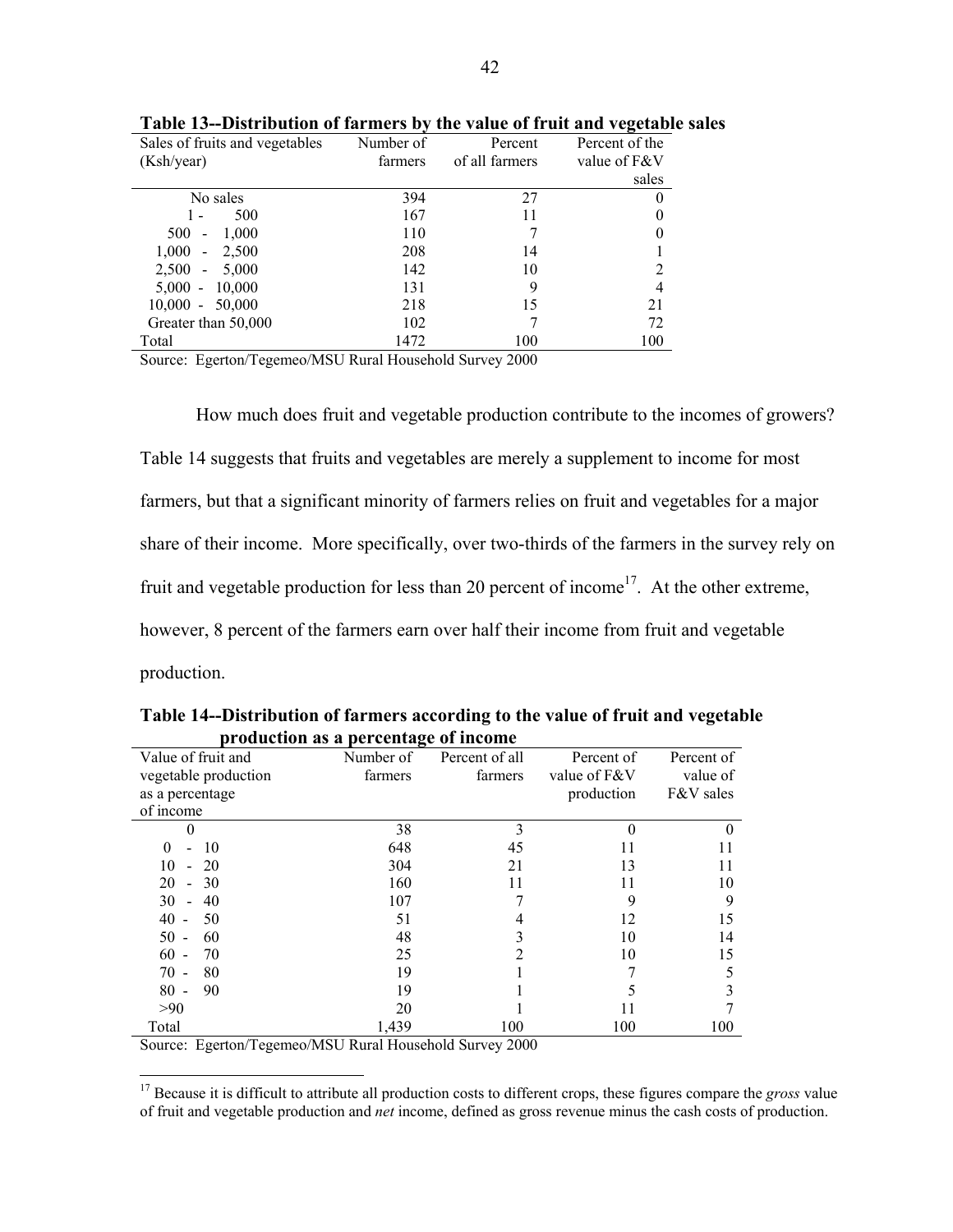We now turn our attention to the production and marketing patterns for specific fruit and vegetable crops. Table 15 provides some indicators of the relative importance of each fruit and vegetable crop to Kenyan farms<sup>18</sup>. The first column shows the percentage of farmers growing each crop. Only bananas and sukuma wiki<sup>19</sup> (greens) are grown by more than half of Kenyan farmers (69 percent and 63 percent, respectively). Other crops grown by at least 30 percent of the farmers include avocados, mangoes, pawpaw (papayas), Irish potatoes, onions, pumpkin, and tomatoes. It may seem surprising that just 4 percent of the smallholders in the survey reported grown French beans, since this commodity is the most important vegetable export from Kenya. Since French bean production is concentrated in several production zones, the margin of error associated with French bean production estimates may be higher than for more widespread crops such as maize. It is useful to recall, however, that there are close to four million small farmers in Kenya, so 4 percent would represent around 150 thousand farmers. Since the local market for French beans is quite limited, it is likely that many of these farmers are growing, at least in part, for the export market.

 $\overline{a}$ 

<sup>&</sup>lt;sup>18</sup> The table shows only fruit and vegetable crops that are grown by at least 40 households (about 3 percent) in the 2000 Rural Household Survey. Minor crops are included in the two "Other" categories.

<sup>&</sup>lt;sup>19</sup> "Sukuma wiki" refers to collard greens, kale, and other greens. The literal translation from Swahili is "push the week", in reference to its ability to stretch the food supply to the end of the week.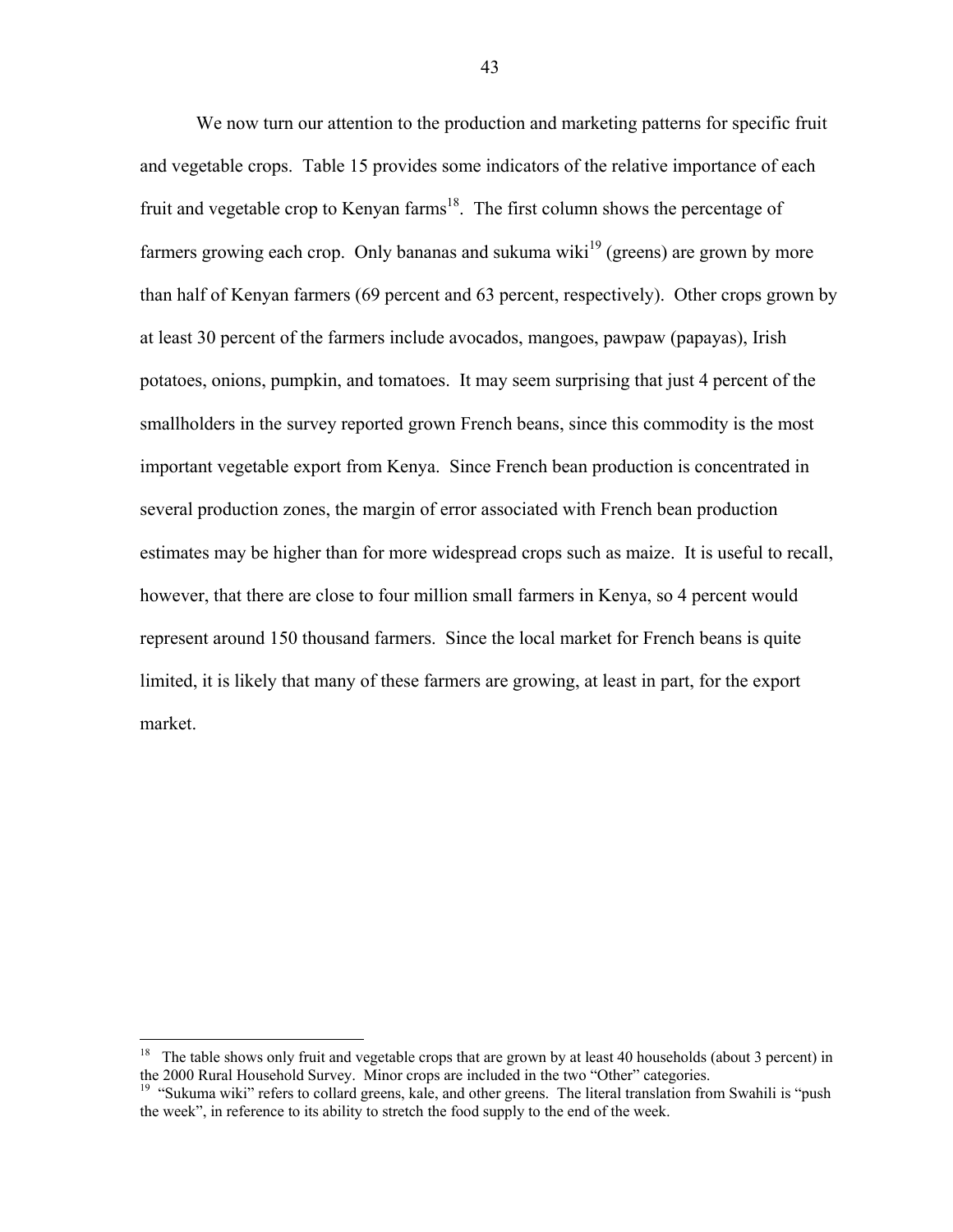|                           | Share of<br>farms        |            |                                       |            |                  | Share of       |
|---------------------------|--------------------------|------------|---------------------------------------|------------|------------------|----------------|
|                           | growing                  |            | Value of sales<br>Value of production |            |                  | output sold    |
|                           |                          |            | (percent of                           |            | (percent of      |                |
|                           | (percent)                | (Ksh/year) | F&V total)                            | (Ksh/year) | F&V total)       | (percent)      |
| <b>Bananas</b>            | 69                       | 6,223      | 12                                    | 3,166      | 15               | 51             |
| Avocado                   | 35                       | 8,276      | 16                                    | 1,032      | 5                | 12             |
| Mangoes                   | 31                       | 5,038      | 10                                    | 413        | 2                | 8              |
| Pawpaws                   | 30                       | 2,459      | $\sqrt{5}$                            | 487        | $\overline{2}$   | 20             |
| Guava                     | 27                       | 279        | $\mathbf{1}$                          | 30         | $\boldsymbol{0}$ | 11             |
| Lemons                    | 15                       | 347        | $\mathbf{1}$                          | 40         | $\boldsymbol{0}$ | 12             |
| Oranges                   | 15                       | 922        | $\overline{2}$                        | 300        | 1                | 33             |
| Passion fruit             | 14                       | 306        | $\mathbf{1}$                          | 66         | $\mathbf{0}$     | 22             |
| Lugard                    | 14                       | 340        | $\mathbf{1}$                          | 16         | $\boldsymbol{0}$ | 5              |
| Matomoko                  | $\epsilon$               | 374        | $\mathbf{1}$                          | 35         | $\boldsymbol{0}$ | 9              |
| Pineapples                | 5                        | 167        | $\boldsymbol{0}$                      | 70         | $\mathbf{0}$     | 42             |
| Mero                      | 3                        | 51         | $\boldsymbol{0}$                      | 14         | $\boldsymbol{0}$ | 27             |
| Other fruit               | 6                        | 620        | $\mathbf{1}$                          | 530        | 3                | 85             |
| Fruit sub-total           | 89                       | 25,402     | 48                                    | 6,199      | 30               | 24             |
| Sukuma wiki               | 63                       | 4,608      | $\mathbf{9}$                          | 1,326      | 6                | 29             |
| Irish potatoes            | 38                       | 5,602      | 11                                    | 2,694      | 13               | 48             |
| Onions                    | 35                       | 1,961      | $\overline{4}$                        | 934        | 5                | 48             |
| Pumpkin                   | 31                       | 414        | $\mathbf{1}$                          | 74         | $\boldsymbol{0}$ | 18             |
| Tomatoes                  | 30                       | 4,533      | 9                                     | 3,371      | 16               | 74             |
| Ndigenous vegetables      | 29                       | 899        | $\overline{2}$                        | 91         | $\boldsymbol{0}$ | 10             |
| Cabbage                   | 23                       | 4,447      | $\,8\,$                               | 3,515      | 17               | 79             |
| Spinach                   | 11                       | 591        | $\mathbf{1}$                          | 39         | $\boldsymbol{0}$ | $\overline{7}$ |
| Carrots                   | 10                       | 953        | $\overline{2}$                        | 488        | $\overline{2}$   | 51             |
| Peppers                   | 10                       | 253        | $\boldsymbol{0}$                      | 39         | $\boldsymbol{0}$ | 15             |
| Green peas                | 8                        | 216        | $\boldsymbol{0}$                      | 54         | $\boldsymbol{0}$ | $25\,$         |
| Green grams               | $\tau$                   | 291        | $\mathbf{1}$                          | 23         | $\boldsymbol{0}$ | $\,8\,$        |
| Pumpkin leaves            | 7                        | 26         | $\boldsymbol{0}$                      | 1          | $\mathbf{0}$     | $\overline{4}$ |
| French beans              | $\overline{4}$           | 779        | 1                                     | 732        | $\overline{4}$   | 94             |
| Capsicum                  | $\overline{\mathcal{A}}$ | 326        | 1                                     | 252        | 1                | 77             |
| Other vegetables          | 7                        | 1,196      | $\sqrt{2}$                            | 731        | $\overline{4}$   | 61             |
| Vegetable sub-total       | 90                       | 27,095     | 52                                    | 14,364     | 70               | 53             |
| Fruit and vegetable total | 98                       | 52,497     | 100                                   | 20,563     | 100              | 39             |

**Table 15--Summary of measures of importance of each crop** 

Source: Egerton/Tegemeo/MSU Rural Household Survey 2000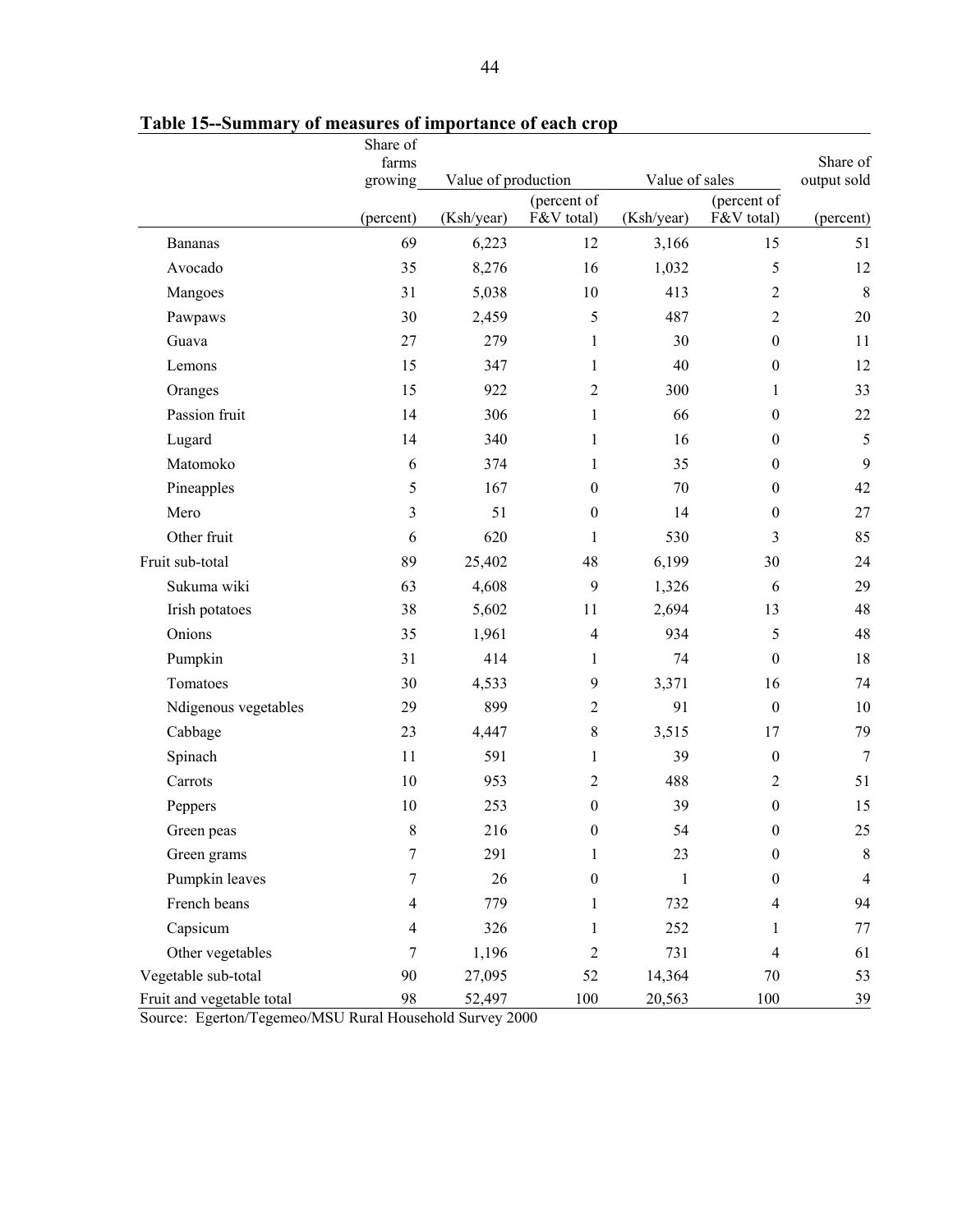The average value of fruit and vegetable production among Kenyan farmers is about Ksh 52 thousand (US\$ 693), but this figure is heavily influenced by a small number of large growers. The median value of fruit and vegetable production is just Ksh 14,096 (US\$ 188). The most important fruits and vegetables in value terms are avocados (16 percent of the fruit and vegetable value), bananas (12 percent), Irish potatoes (11 percent), and mangoes (10 percent). Tomatoes, sukuma wiki, cabbage, and pawpaw are also important, each representing at least 5 percent of the total value of fruit and vegetable production (see Table 15).

Fruit and vegetable sales average somewhat less than Ksh 21 thousand (US\$ 274) concentrated in a smaller number of crops. Four crops (cabbage, tomatoes, bananas, and Irish potatoes) account for about 60 percent of the total value of fruit and vegetable sales (see Table 15).

The degree of commercialization varies widely across commodities. Some are grown almost exclusively for home consumption. For example, no more than 5 percent of the pumpkin leaves and lugard are sold, and less than one-third of the pumpkins, peppers, avocados, mangoes, pawpaws, and guava are. At the other extreme, more than 90 percent of the French beans (green beans) are marketed. This is not surprising given that French beans are the most important vegetable export from Kenya. Similarly, over half the output of bananas, tomatoes, cabbage, carrots, and capsicum are marketed. Overall, 39 percent of the volume of fruit and vegetable production is marketed, the percentage being much higher for vegetables (53 percent) than for fruit (24 percent). It is important to recognize however that this figure is weighted toward large farms that produce larger harvests. If we calculate the percentage of fruits and vegetables sold for each household and take the average (with each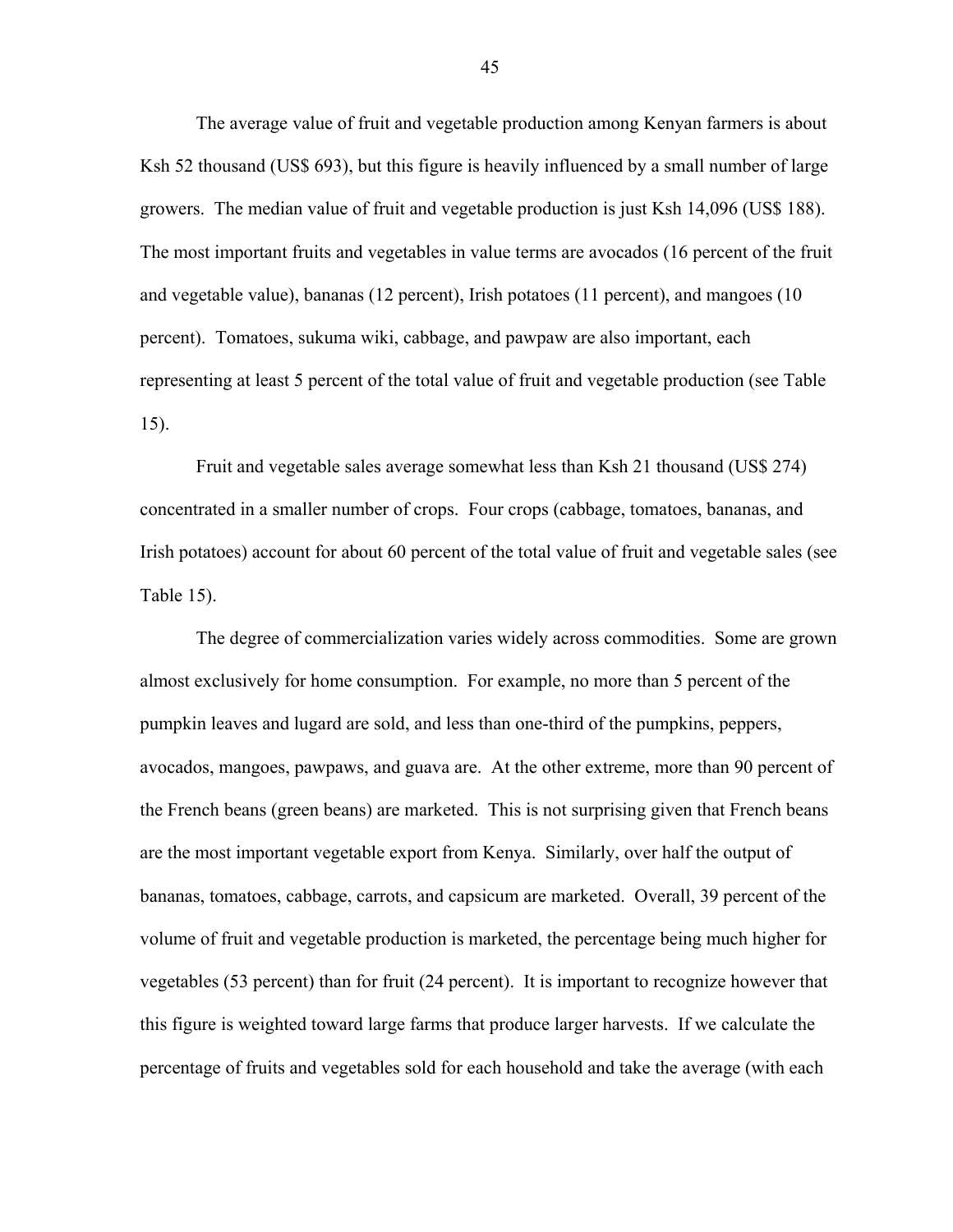household having an equal weight), the result is 27 percent. In other words, a typical Kenyan household might sell about one-quarter of its fruit and vegetable production, but almost 40 percent of the total value is marketed (see Table 15).

How does the importance of individual crops vary across different types of households? As shown in Table 16, the proportion of households growing selected crops<sup>20</sup> shows little variation across farm-size categories. Large farmers are slightly more likely to grow fruits and vegetables, but the difference is small. For some crops, such as citrus, tomatoes, pumpkin, and onions, large farmers are more likely to grow them than small ones. For other crops, such as Irish potatoes, indigenous vegetables, bananas, avocados, and guava, there is no consistent pattern.

|                       |             |          | Farm-size category |         |          |       |
|-----------------------|-------------|----------|--------------------|---------|----------|-------|
| Crop                  | $\leq$ 1 ha | $1-2$ ha | $2-5$ ha           | 5-10 ha | $>10$ ha | Total |
| <b>Bananas</b>        | 70          | 69       | 71                 | 73      | 64       | 70    |
| Avocado               | 39          | 33       | 36                 | 22      | 30       | 36    |
| Mangoes               | 26          | 32       | 35                 | 53      | 33       | 32    |
| Pawpaws               | 28          | 29       | 33                 | 31      | 33       | 30    |
| Guava                 | 25          | 29       | 31                 | 22      | 27       | 28    |
| Oranges               | 11          | 15       | 19                 | 33      | 33       | 16    |
| Lemons                | 11          | 14       | 19                 | 36      | 21       | 15    |
| Lugard                | 15          | 16       | 13                 | 9       | 9        | 15    |
| Passion fruit         | 16          | 13       | 15                 | 5       | 18       | 15    |
| Other fruit           | 12          | 18       | 17                 | 18      | 24       | 16    |
| Sukuma wiki           | 56          | 63       | 71                 | 67      | 73       | 63    |
| Irish potatoes        | 38          | 39       | 37                 | 42      | 27       | 38    |
| Onions                | 32          | 34       | 37                 | 56      | 52       | 35    |
| Pumpkin               | 27          | 26       | 35                 | 55      | 64       | 31    |
| Indigenous vegetables | 27          | 29       | 32                 | 35      | 39       | 30    |
| Tomatoes              | 20          | 33       | 36                 | 35      | 39       | 29    |
| Cabbage               | 17          | 23       | 28                 | 40      | 24       | 23    |
| Other vegetables      | 35          | 42       | 46                 | 55      | 55       | 41    |

**Table 16--Percentage of farms growing each crop by farm-size category** 

Source: Egerton/Tegemeo/MSU Rural Household Survey 2000.

 $\overline{a}$ 

 $20$  Fewer crops are shown in this table than in the previous ones. Because we are disaggregating the results into different household categories, we have limited it to crops grown by at least 250 farms in the sample.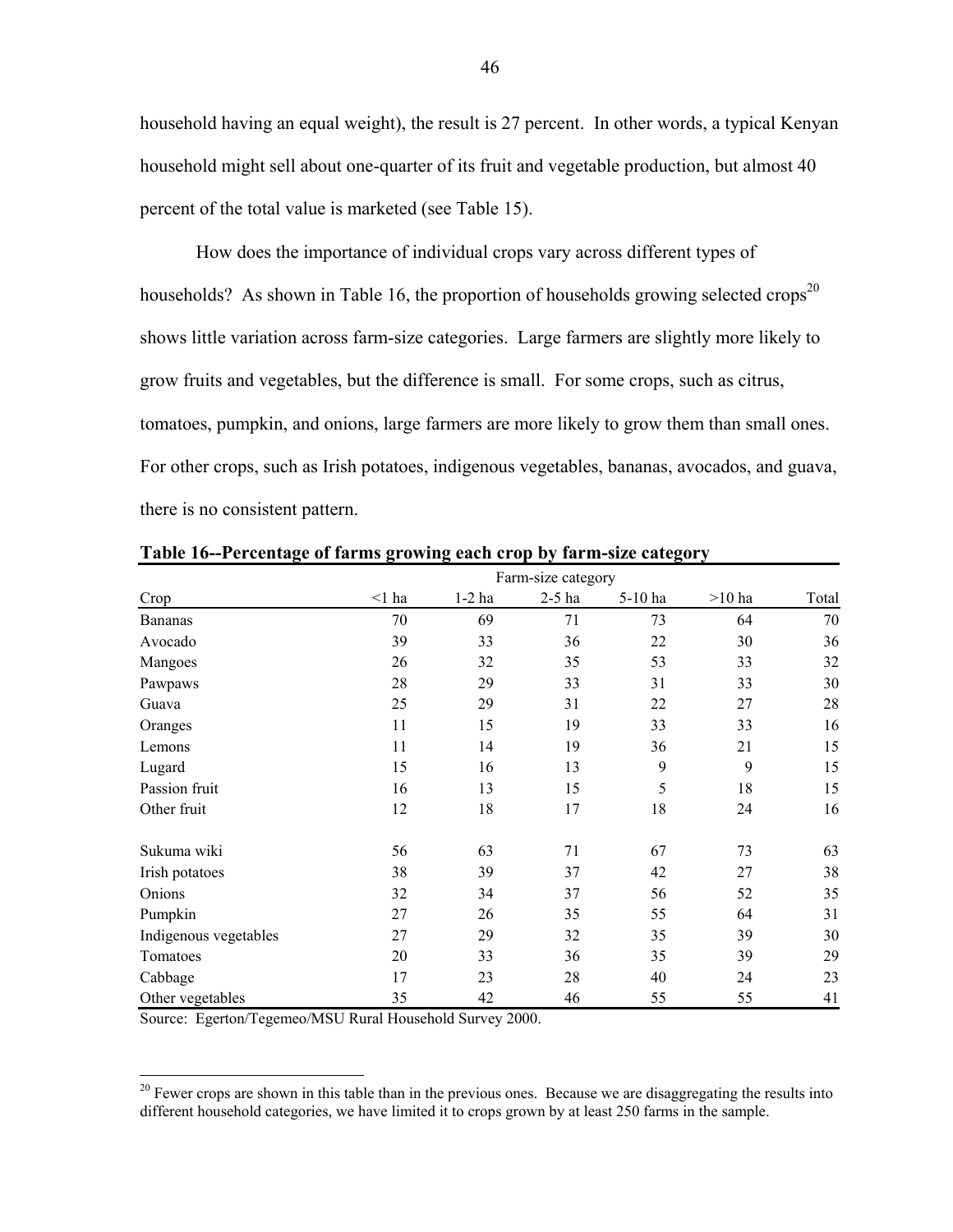It is interesting to note that small farmers are just as likely to grow the main horticultural fruit exports (avocados, and mangoes) as large farmers.

But farm-size is only a rough indicator of the income or wealth of a family. In Table 17, the same figures are presented by income quintile, and the differences across categories are more marked.

|                       |         |                | Income quintile |    |         |       |
|-----------------------|---------|----------------|-----------------|----|---------|-------|
| Crop                  | Poorest | $\overline{2}$ | 3               | 4  | Richest | Total |
| <b>Bananas</b>        | 49      | 67             | 72              | 78 | 84      | 70    |
| Avocado               | 17      | 25             | 36              | 44 | 58      | 36    |
| Mangoes               | 21      | 32             | 34              | 39 | 33      | 32    |
| Pawpaws               | 22      | 32             | 35              | 37 | 25      | 30    |
| Guava                 | 22      | 29             | 26              | 33 | 29      | 28    |
| Oranges               | 14      | 12             | 12              | 21 | 19      | 16    |
| Lemons                | 12      | 16             | 15              | 18 | 15      | 15    |
| Lugard                | 5       | 12             | 14              | 17 | 25      | 15    |
| Passion fruit         | 7       | 9              | 12              | 20 | 25      | 15    |
| Other fruit           | 7       | 13             | 15              | 19 | 25      | 16    |
| Sukuma wiki           | 45      | 55             | 66              | 71 | 79      | 63    |
| Irish potatoes        | 22      | 28             | 38              | 44 | 59      | 38    |
| Onions                | 22      | 28             | 33              | 42 | 51      | 35    |
| Pumpkin               | 25      | 28             | 30              | 36 | 35      | 31    |
| Indigenous vegetables | 27      | 34             | 33              | 30 | 23      | 30    |
| Tomatoes              | 20      | 24             | 28              | 37 | 36      | 29    |
| Cabbage               | 11      | 12             | 19              | 31 | 42      | 23    |
| Other vegetables      | 27      | 34             | 37              | 52 | 56      | 41    |

**Table 17--Percentage of farms growing each crop by income category** 

Source: Egerton/Tegemeo/MSU Rural Household Survey 2000.

 Avocadoes, mangoes, passion fruit, Irish potatoes, cabbage, and many other crops are more likely to be grown by higher-income households than by poor households. For example, 42 percent of the richest income category grows cabbages, compared to just 11 percent of the poorest category. Similarly, 58 percent of the richest farmers grow avocados, but just 17 percent of the poorest ones do.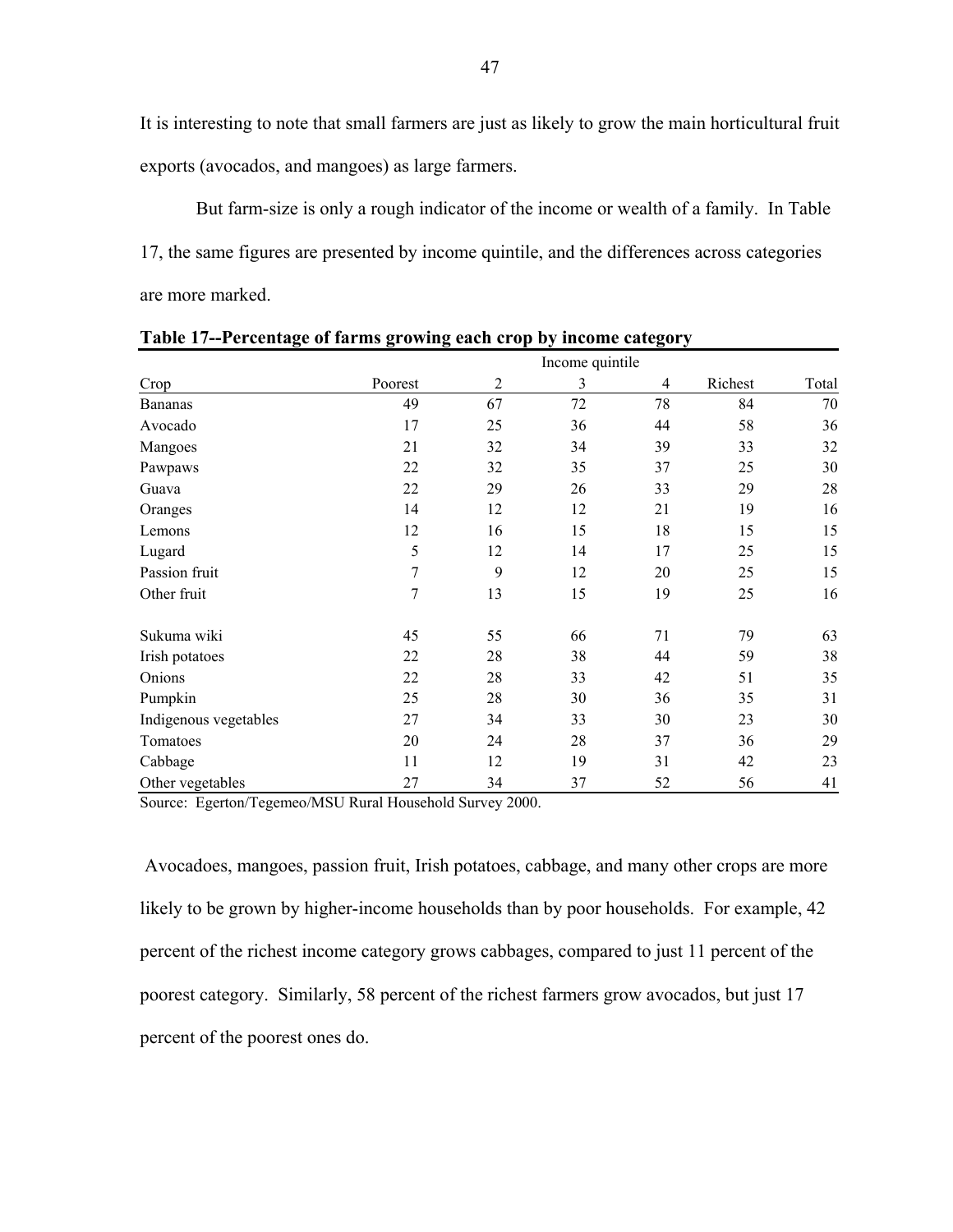Unfortunately, causality is difficult to determine in this case. It may be that highincome households have more of the liquidity, access to credit, and appetite for risk that horticultural production often requires. Alternatively, it may be that farmers (small and large) who engage in horticulture have higher incomes because of the relatively profitability of this sector. A third possibility is that the two variables (income and horticulture) are correlated, but do not strongly influence each other. For example, it may be that households that have good market access are more likely to grow fruits and vegetables and have higher incomes for other reasons, such as off-farm employment.

Another measure of the importance of each crop is the value of production relative to household income. Table 18 shows that small farms rely more heavily on fruit and vegetable production for their income. The ratio falls from 26 percent among farms with less than 1 hectare to 10 percent among those with more than 10 hectares. This pattern holds true for both fruits and vegetables, particularly for bananas, pawpaws, guava, and sukuma wiki. Other crops show little or no consistent pattern.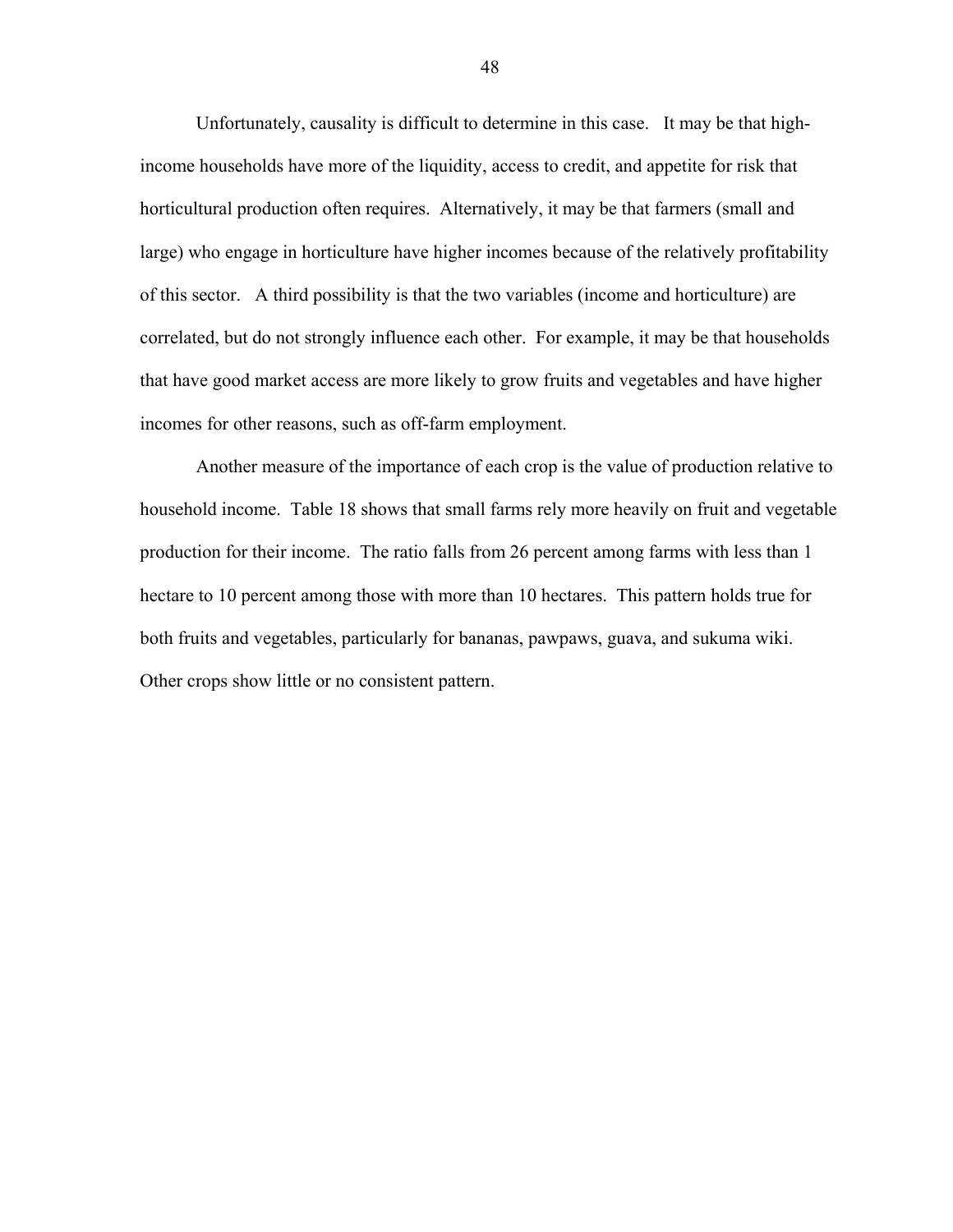| Farm-size category      |          |                |              |          |          |       |  |  |
|-------------------------|----------|----------------|--------------|----------|----------|-------|--|--|
| Crop                    | $<$ 1 ha | $1-2$ ha       | $2-5$ ha     | 5-10 ha  | $>10$ ha | Total |  |  |
| <b>Bananas</b>          | 3        | 3              | 3            |          |          | 3     |  |  |
| Pawpaws                 | 6        | 6              | 2            |          |          | 4     |  |  |
| Guava                   | 3        | 2              |              |          |          | 2     |  |  |
| Mangoes                 |          |                |              |          |          |       |  |  |
| Lemons                  |          | 0              |              |          |          |       |  |  |
| Oranges                 |          | 0              |              |          |          | 0     |  |  |
| Avocado                 |          | 0              | 0            |          |          |       |  |  |
| Lugard                  | 0        | 0              | $\mathbf{0}$ | 0        |          | 0     |  |  |
| Passion fruit           | 0        | 0              | $\mathbf{0}$ |          |          | 0     |  |  |
| Other fruit             | 0        | 0              | 0            | 0        |          | 0     |  |  |
| Fruit sub-total         | 15       | 13             | 10           | 9        |          | 11    |  |  |
| Irish potatoes          | 2        | 2              | 2            | 2        |          | 2     |  |  |
| Tomatoes                | 2        | 2              | 2            | 4        |          |       |  |  |
| Sukuma wiki             | 3        | $\overline{c}$ | 4            |          |          | 3     |  |  |
| Pumpkin                 |          |                |              | 2        |          |       |  |  |
| Cabbage                 | 0        | $\Omega$       | $\Omega$     | $\Omega$ |          | 0     |  |  |
| Onions                  |          | 0              |              | 0        |          | 0     |  |  |
| Indigenous vegetables   |          | 2              |              |          |          |       |  |  |
| Other vegetables        |          | 2              |              |          |          |       |  |  |
| Vegetable sub-total     | 11       | 12             | 12           | 13       | 6        | 12    |  |  |
| Fruit & vegetable total | 26       | 24             | 22           | 22       | 10       | 23    |  |  |

**Table 18--Fruit and vegetable production as a percentage of the total value of crop production by farm-size category** 

Source: Egerton/Tegemeo/MSU Rural Household Survey 2000

If we look at the ratio for different crops across income categories, the overall importance of fruits and vegetables is more-or-less constant. Bananas are much more important in the income of poor households than in the income of higher-income households (see Table 19). Pawpaws, onions, pumpkins, and tomatoes show similar but weaker patterns. But other crops show the opposite pattern, being more important in the income of richer farms. Examples include avocados, mangoes, and Irish potatoes.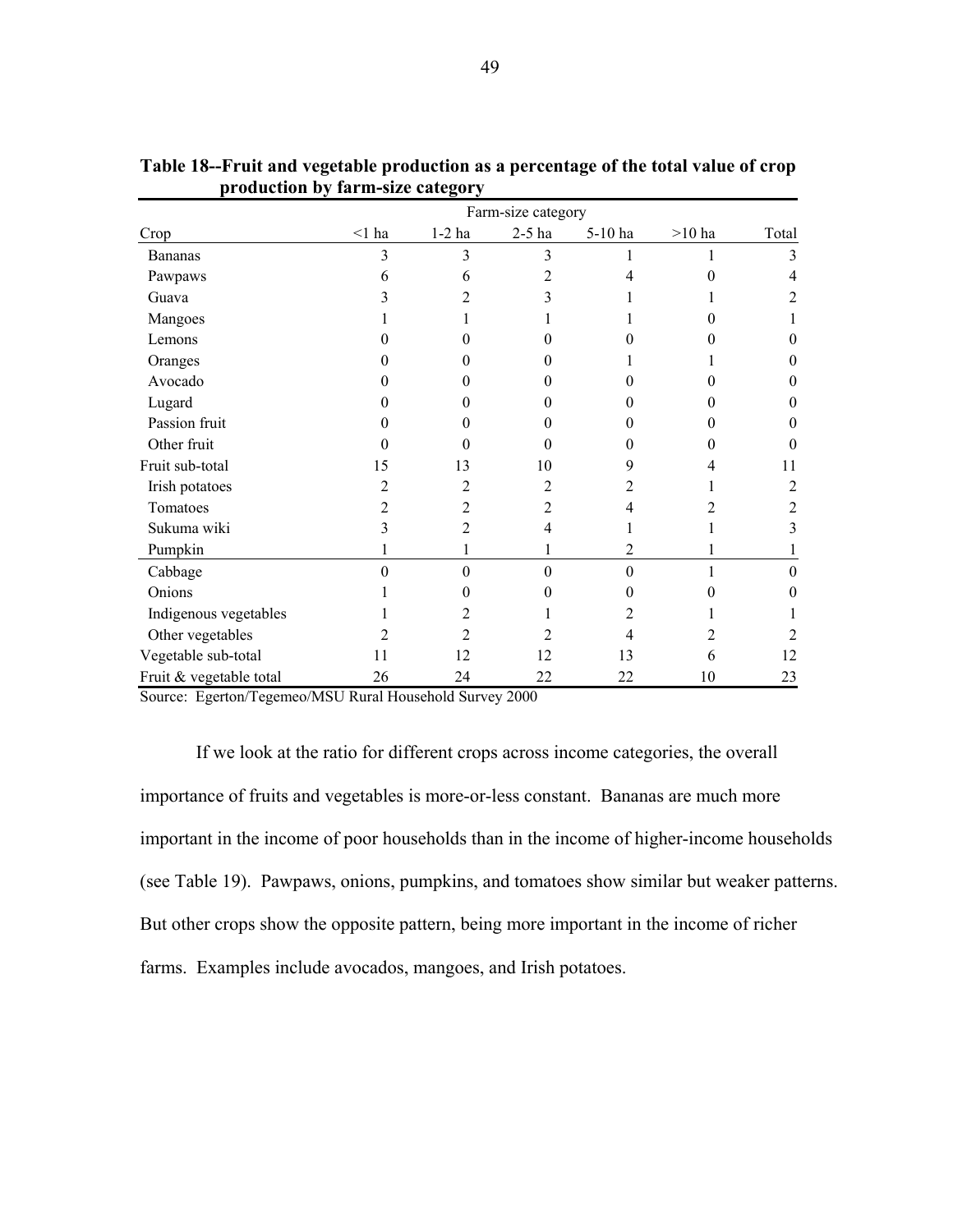|                         | Income category |    |              |    |         |       |
|-------------------------|-----------------|----|--------------|----|---------|-------|
|                         | Poorest         | 2  | 3            | 4  | Richest | Total |
| <b>Bananas</b>          | 6               | 5  | 5            | 3  | 2       | 3     |
| Avocado                 |                 |    |              |    | 5       | 4     |
| Mangoes                 |                 | 2  |              | 2  | 3       | 2     |
| Pawpaws                 |                 | 3  | 2            | 2  |         |       |
| Guava                   |                 | 0  | 0            | 0  |         | 0     |
| Oranges                 |                 |    |              |    |         | 0     |
| Lemons                  |                 | 0  | $\mathbf{0}$ |    |         | 0     |
| Lugard                  |                 | 0  | $\theta$     | 0  | 0       | 0     |
| Passion fruit           |                 | 0  | 0            |    |         | 0     |
| Other fruit             |                 |    | 0            |    |         | 0     |
| Fruit sub-total         | 13              | 14 | 10           | 11 | 11      | 11    |
| Sukuma wiki             |                 | 3  | 3            | 3  | 2       | 2     |
| Irish potatoes          |                 |    | 2            | 2  | 3       | 3     |
| Onions                  |                 |    |              |    |         |       |
| Pumpkin                 |                 | 0  |              |    |         | 0     |
| Indigenous vegetables   |                 |    |              |    |         | 0     |
| Tomatoes                |                 |    |              |    |         |       |
| Cabbage                 | 2               |    | 2            |    |         |       |
| Other vegetables        |                 | 2  | 2            | 3  | 2       | 2     |
| Vegetable sub-total     | 11              | 12 | 11           | 14 | 11      | 12    |
| Fruit & vegetable total | 25              | 26 | 21           | 25 | 22      | 23    |

**Table 19--Fruit and vegetable production as a percentage of the total value of crop production by income category** 

Source: Egerton/Tegemeo/MSU Rural Household Survey 2000

How do farmers supplying the fruit and vegetable export market differ from other farmers in Kenya? The survey data does not identify export farmers, but we can get a rough picture of some of the differences by looking at French bean growers, since this is the most commercialized crop and a large portion of output is exported. Table 20 compares the characteristics of French bean growers with other farmers, though the results must be interpreted with caution given that there are only 62 French bean growers in the sample. French bean growers appear to be similar to other farmers in farm-size, although the average farm-size is slightly larger and there may be a somewhat higher proportion of farms that are larger than 10 hectares. More surprisingly, the average value of assets owned by French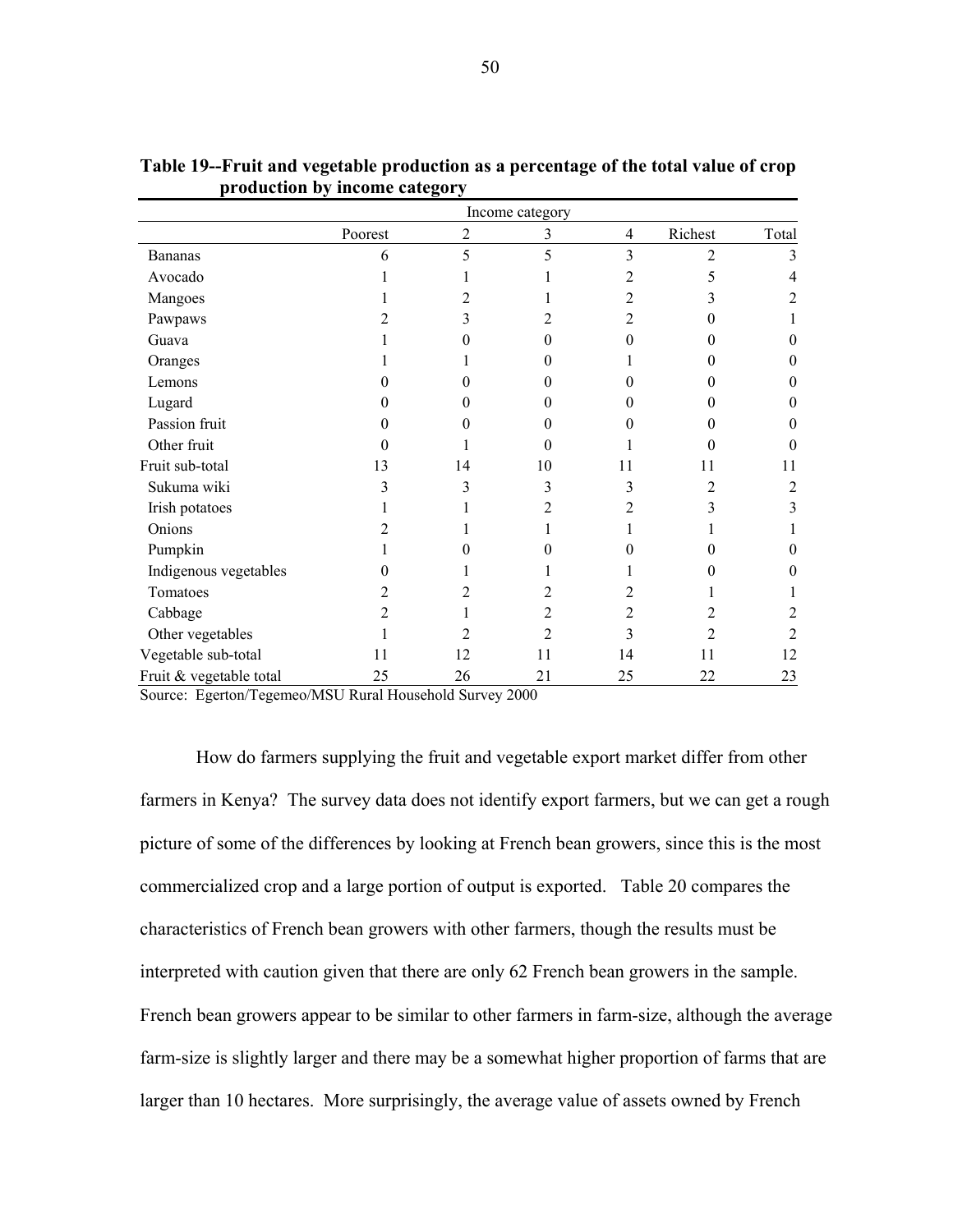bean growers is no greater (and perhaps somewhat less) than that of other farmers. On the other hand, there is a large difference in income, with French bean growers earning more than twice as much as other farmers. Among French bean growers, only 8 percent are in the poorest quintile, while 38 percent are in the richest quintile. Furthermore, as mentioned above, French bean growers are much more likely to own some type of irrigation equipment (50 percent) compared to other farmers (10 percent).

|                                 | French bean | Other       |
|---------------------------------|-------------|-------------|
|                                 | growers     | farmers     |
| Farm size category              |             |             |
| $\leq$ 1 ha                     | 35%         | 35%         |
| $1-2$ ha                        | 32%         | 30%         |
| $2-5$ ha                        | 26%         | 28%         |
| 5-10 ha                         | 4%          | $2\%$       |
| $>10$ ha                        | $2\%$       | 5%          |
| Average farm size (sown area)   | 2.57 ha     | 2.15 ha     |
| Income quintile                 |             |             |
| Poorest                         | 21%         | 8%          |
| $\overline{c}$                  | 20%         | 15%         |
| $\overline{\mathbf{3}}$         | 20%         | 13%         |
| $\overline{4}$                  | 20%         | 25%         |
| Richest                         | 19%         | 38%         |
| Average per capita income       | 99,617 Ksh  | 48,568 Ksh  |
| Province                        |             |             |
| East/Cent/Coast                 | 30%         | 58%         |
| <b>Rift Valley</b>              | 35%         | 15%         |
| Western                         | 35%         | 27%         |
| Distance to paved road          |             |             |
| Less than 1 km                  | 17%         | 12%         |
| $1-5$ km                        | 30%         | 33%         |
| 5-10 km                         | 24%         | 45%         |
| $10-20$ km                      | 22%         | 8%          |
| More than 20 km                 | 6%          | 2%          |
| Average value of assets         | 110,692 Ksh | 139,019 Ksh |
| Pct owning irrigation equipment | 50%         | 10%         |
| Number of households            | 62          | 1548        |

**Table 20--Comparison of French bean growers and other farmers** 

Source: Egerton/Tegemeo/MSU Rural Household Survey 2000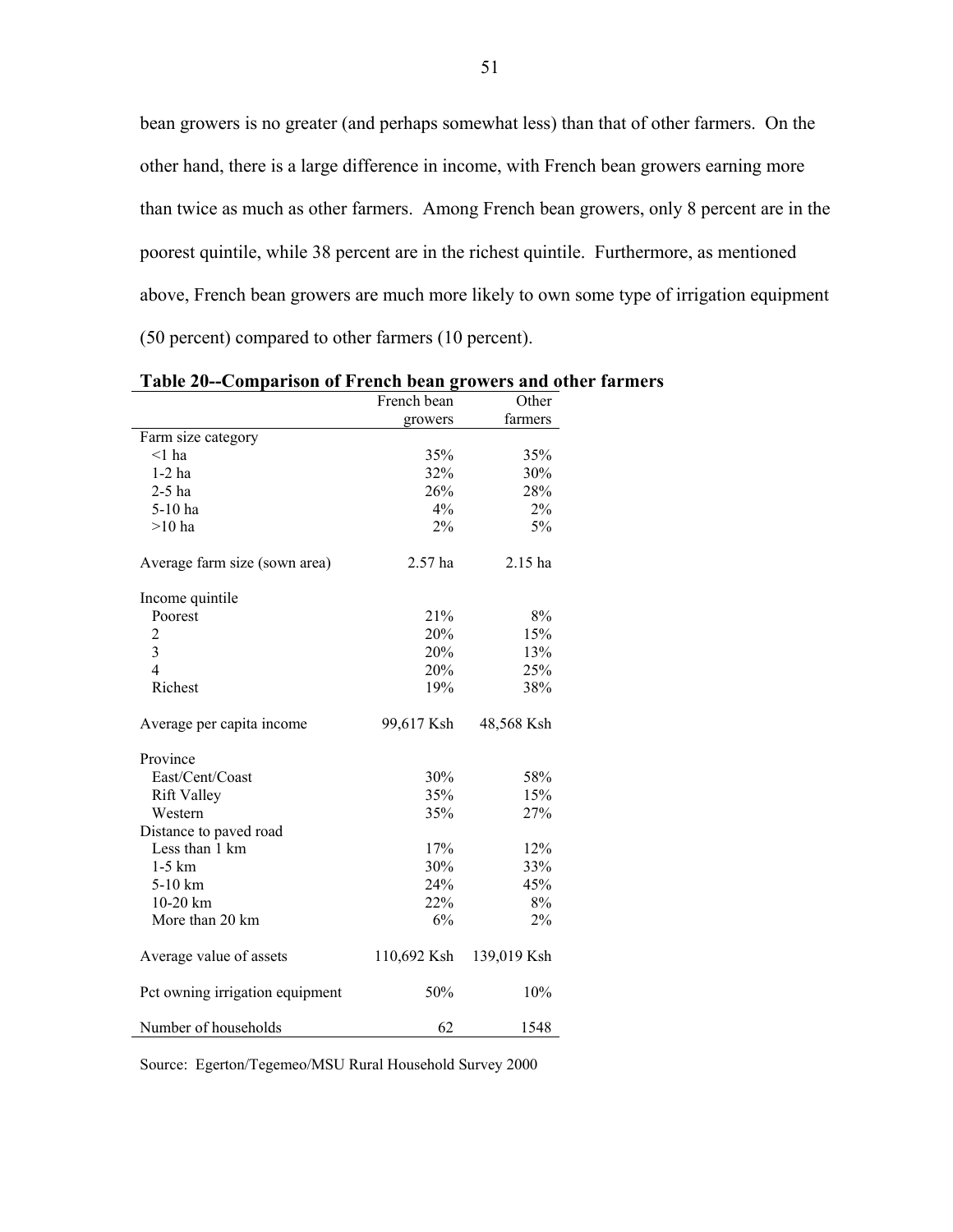In terms of location, French bean growers are much more likely to live in the East, Central, and Coast provinces and much less likely to live more than 10 kilometers from a paved road (see Table 20). French bean growers also appear to be concentrated in a few locations. The survey sample is scattered across 24 districts, but over 70 percent of the French bean growers in the sample are found in just three districts: Meru, Makueni, and Vihiga<sup>21</sup>. Because of the small sample, it should not be inferred that these are the main production zones for French beans, but the results do indicate that French bean production is clustered.

#### CASE STUDIES

1

Survey data provides a comprehensive and balanced view of easily quantified variables, but it does not capture the dynamic nature of the attempts by farmers to improve their lives through by experimenting with different production methods, crops, and marketing strategies. For this reason, it is useful to examine a number of case studies of Kenyan fruit and vegetable growers. Information about these growers was gathered by the authors using semi-structured interviews carried out in March and April 2002.

#### *Case 1: Diversification from staples to vegetables*

Asha Muthori is a middle-aged woman who owns a five-acre piece of land on the banks of the Thiba River, a permanent river. She started growing horticultural crops in 1996 after observing that the neighbors that grew horticultural crops were better off than those who did not. She also learned from the growers that returns from horticulture were

<sup>&</sup>lt;sup>21</sup> Meru is a high-rainfall district about 180 km northeast of Nairobi at the foot of Mount Kenya. Makueni is about 150 km southeast of Nairobi along the road to Mombassa, and rainfall varies with altitude. Vihiga is a high-rainfall district about 250 km northwest of Nairobi near Lake Victoria.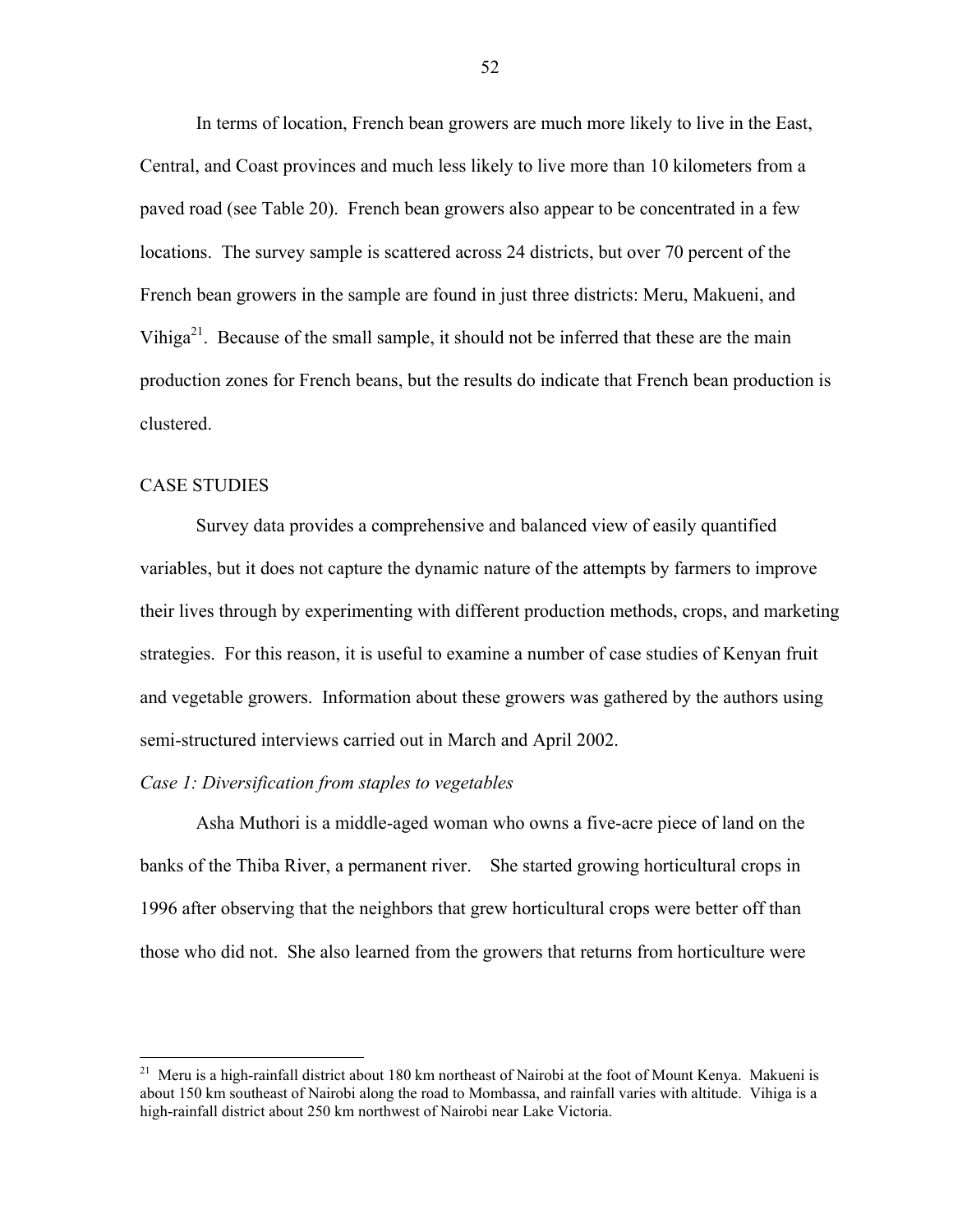generally higher than those from intercropping maize and beans, as she had been doing until then.

She started with a crop of tomatoes, which she sold to traders who resold in the main wholesale market in Nairobi. Later, she started growing French beans and selling them to brokers buying for major exporters. Last year, she joined the Kimuri Farmers Self-help Group and sold her French beans to an exporter through the Group. She explained that sale through the Group has a number of advantages. First, her output is too small to attract direct deals with a major exporter. On her own therefore, she is constrained to sell to brokers at a price that is lower than that offered by major exporters. As a group, however, members pool their produce to achieve volumes that attract direct negotiations with major exporters. She stated that exporters offer a more reliable market outlet than brokers do. In addition, the group deposits each farmer's payments directly in his/her personnel savings account, thus offering better security than cash transactions. This also saves the farmer the cost of traveling to the bank, which are usually located in major urban centers, to deposit the money.

At the same time, she pointed out a major weakness of selling through the Group. The fact that produce from member-farmers is pooled and presented to the buyer as one lot reduces the incentive to maintain quality control in production and handling. Some members do not strictly follow the recommended production practices, and the low quality of their output reduces the quality and price of the entire lot.

Asha stated that the well-being of her family has greatly improved since she started growing commercial horticultural crops. In particular, she said that she used to have difficulties paying her children's school fees, so her children were frequently being sent away from school. Since starting horticultural production, this is no longer a problem and her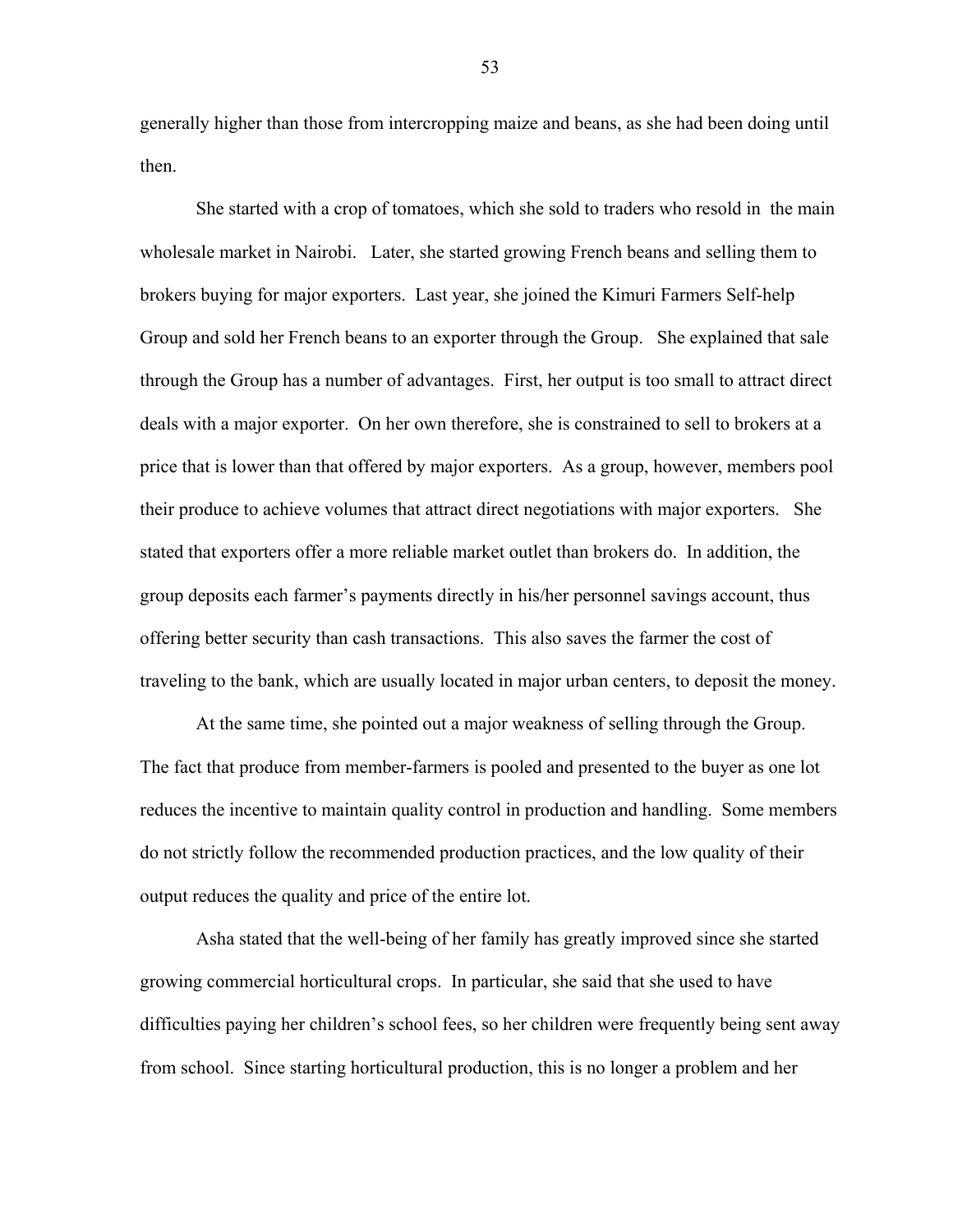children have been able to attend school without interruption. In addition, she said that she used to be forced to sell all her maize and beans at harvest to generate cash for school fees. This meant it was necessary to engage in causal wage labor to raise money for food. Now, she is able to save some of her maize and bean harvest for own consumption. Finally, she noted that she used some of the proceeds of the horticulture farming to buy a plot of land in Mombassa , which she plans to develop.

When asked why other farmers in her area did not grow fruits and vegetables as a commercial activity, she cited lack of capital, especially money required to acquire a water pump. Currently, her only other crop is a three acres intercrop of maize and beans. She also owns one dairy cow and a team (two) of plough oxen. She ranks horticulture as her most important source of income, followed by dairy.

## *Case 2: A trader is unimpressed with vegetable production*

Nancy Wanjiru is a middle-aged woman who ventured into commercial horticultural farming two years ago. Before then, she was a small-scale trader dealing in cereals but heavily dependent on hired transport to ship supplies from the production areas. It was difficult for her to compete with larger traders because they could negotiate volume discounts when buying and transport their product at lower per-unit costs. Because of her poor competitive position, she was on the look out for a better source of income. She noticed that her sister's family, despite owning no land, was doing well by renting land and growing commercial horticultural crops. Like her sister, Nancy does not own any land, but she rented four acres and started with tomatoes and cabbages, which she sold to traders mainly serving the city of Nairobi. Last season she produced two acres of French beans, which she pooled with her sister's, who is a member of "Kimuri Farmer's Self-help Group".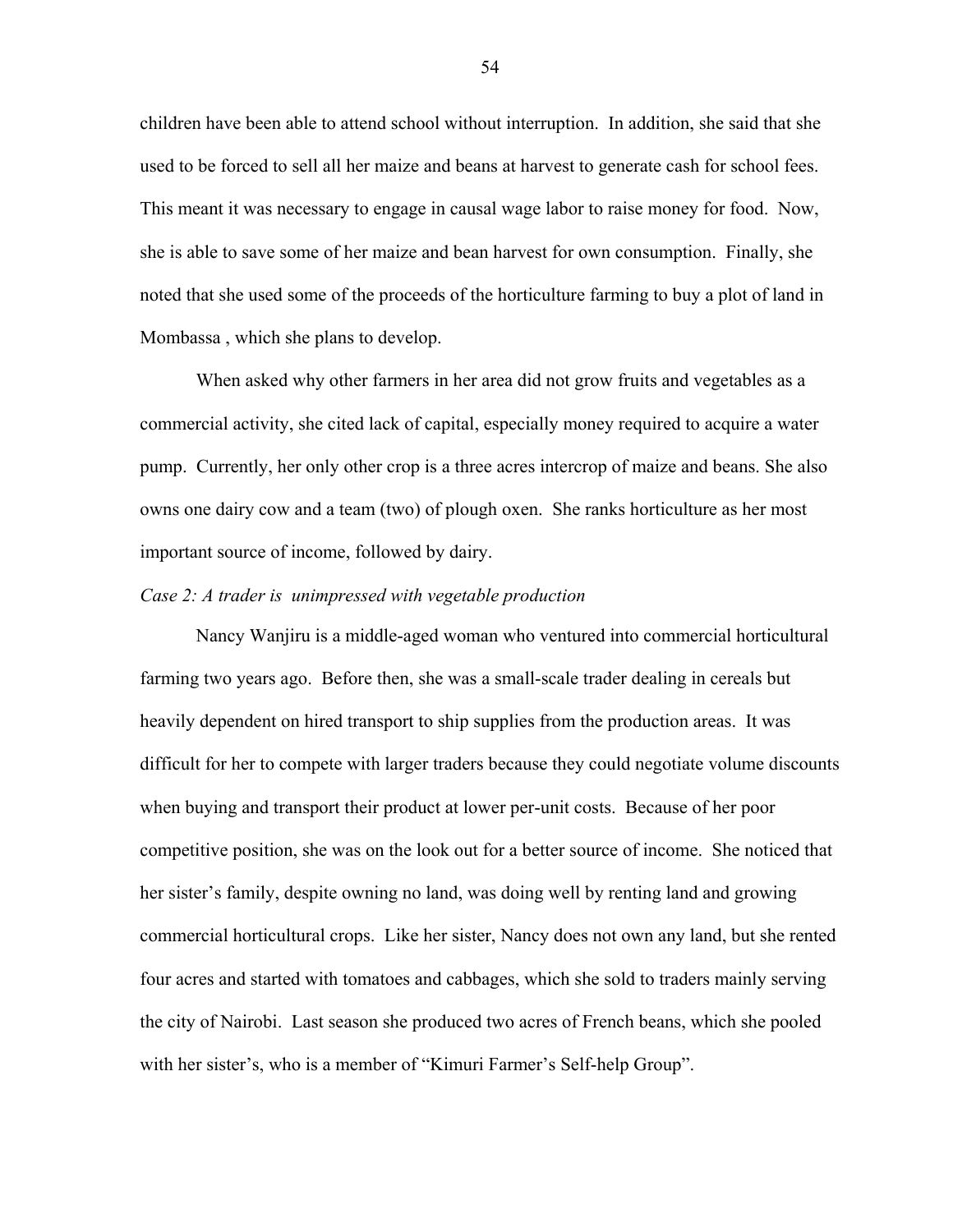Ms. Wanjiru said that the well being of her family has not changed with her shift to commercial horticultural farming and that she plans to shift back to trade business when her land lease expires. She cited inadequate capital as the major reason for her lack of success with horticulture. Without adequate working capital, she is not able to plant a crop of French beans on a weekly basis, which is essential for a continuous flow of produce and thus, cash. Further, the uncertainty of the continuity of land lease discourages her from investing in irrigation infrastructure. During dry spells, she has to pay casual laborers to carry water from Thiba River, which about a kilometer from her plot. She cites this as the major factor constraining other farmers in her area from growing fruits and vegetables as a commercial activity. Her only other crop production consists of intercropping maize and sweet potatoes.

Wanjiru cites lack of transparent in grading of the produce as a major marketing problem. Instead of conducting grading at the produce collection center, the buyers collects the whole produce delivered, grades it at his own pre-cooling center in the absence of the farmer or his representative. The group only gets figures of the quantities assigned the respective grades including the quantity rejected. There are no verifying mechanisms. She recommended that the government can assist horticulture farmers by designing and enforcing a more transparent grading system in which both parties (the farmers' representative and the buyer) are involved.

# *Case 3: Tomatoes help pay for school fees*

Joseph Githiga is a 32 years old farmers who started growing commercial horticulture three years ago after he acquired an irrigation pump. Before that time, he intercropped maize and bean and working as a casual laborer sorting tomatoes for other farmers. He bought the pump out of savings from his causal labor and sale of maize and started growing French beans. Last season he produced one acre of tomatoes which he sold at "Wakulima Market,"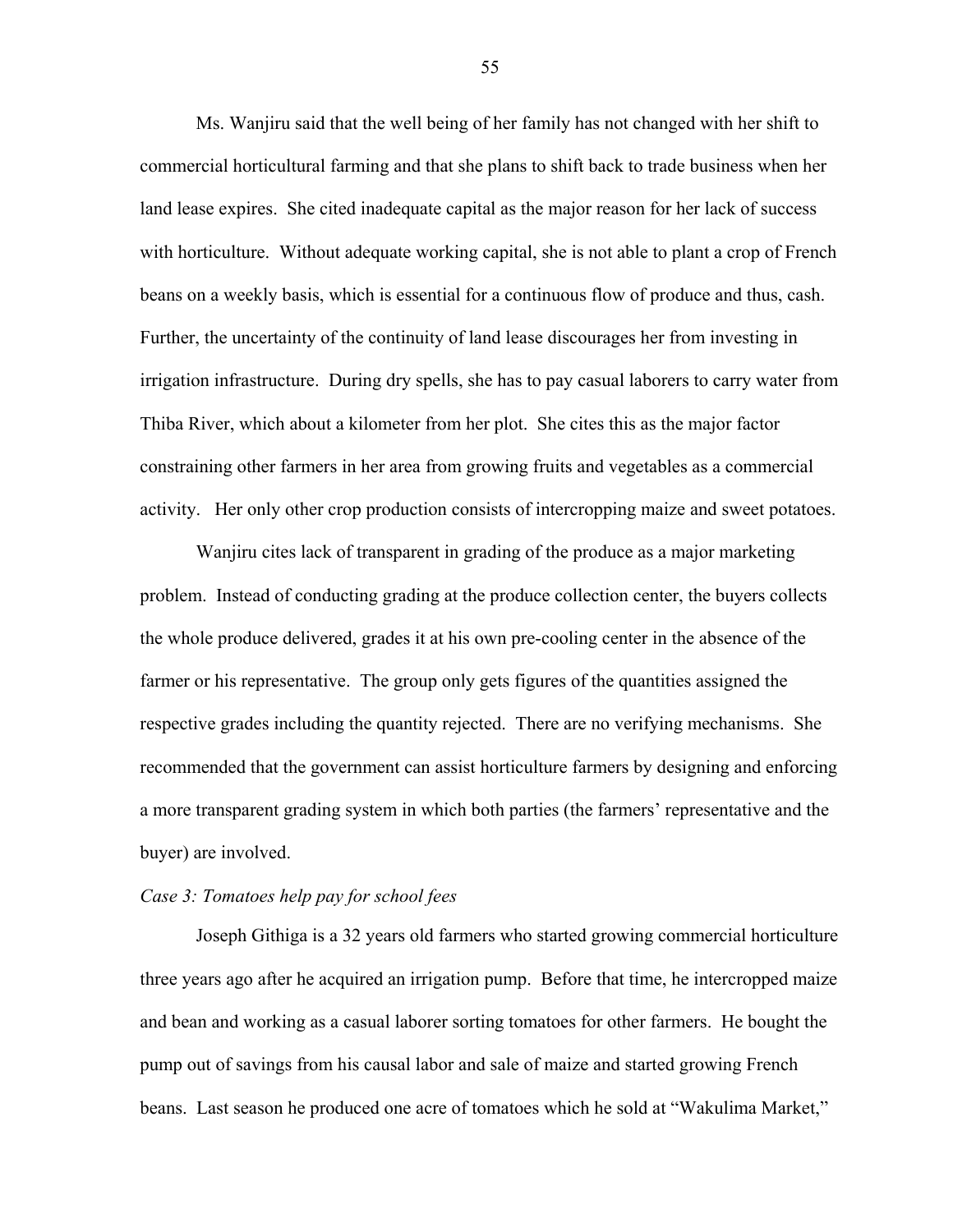the major wholesale market in Nairobi, using hired trucks to ship the produce. He continues to grow maize and beans on a two-acre plot of leased land and he raises chickens, but horticulture is now his main source of income.

Mr. Githiga explained that the well-being of his family has greatly improved since he started growing commercial horticultural crops. In particular, his family now eats better, and he pays his children's fees comfortably. In addition, he has, out of the proceeds of the horticulture farming, bought a 1.5 acre plot of land where he is planning to settle his family. Current he lives on and cultivates a one acre section of his parent's land, but he feels he needs to move to his new piece of land to make room for his younger brother.

He cited high petrol prices as a major constraint to the profitability of his enterprise, since he uses a petrol irrigation pump. Marketing problem is his other major hindrance in the activity. He feels that the market fee charged by the city council of Nairobi is excessive. He and other traders have held talks with the municipal officials in charge of the market and are waiting for feedback. According to Mr. Githega, the main factor constraining other farmers in the area from becoming involved in commercial horticulture is the lack of capital required to buy a water pump.

## *Case 4: An accounts-clerk turns to passion fruit*

Karimi is in his mid-thirties and started growing commercial horticulture in 1999. Before then, he was an accounts-clerk with the city council of Nairobi. His major motivation came from the observation that a friend who had resigned from Unilever-Kenya to grow commercial passion fruit had improved his lot greatly. Karimi resigned his job and uprooted his 0.25 acres of tea to plant passion fruit trees. There was a strong market demand in both the local and export market. The export market offers a higher price, but it is very demanding in terms of quality and only about 50% of his output is of export quality.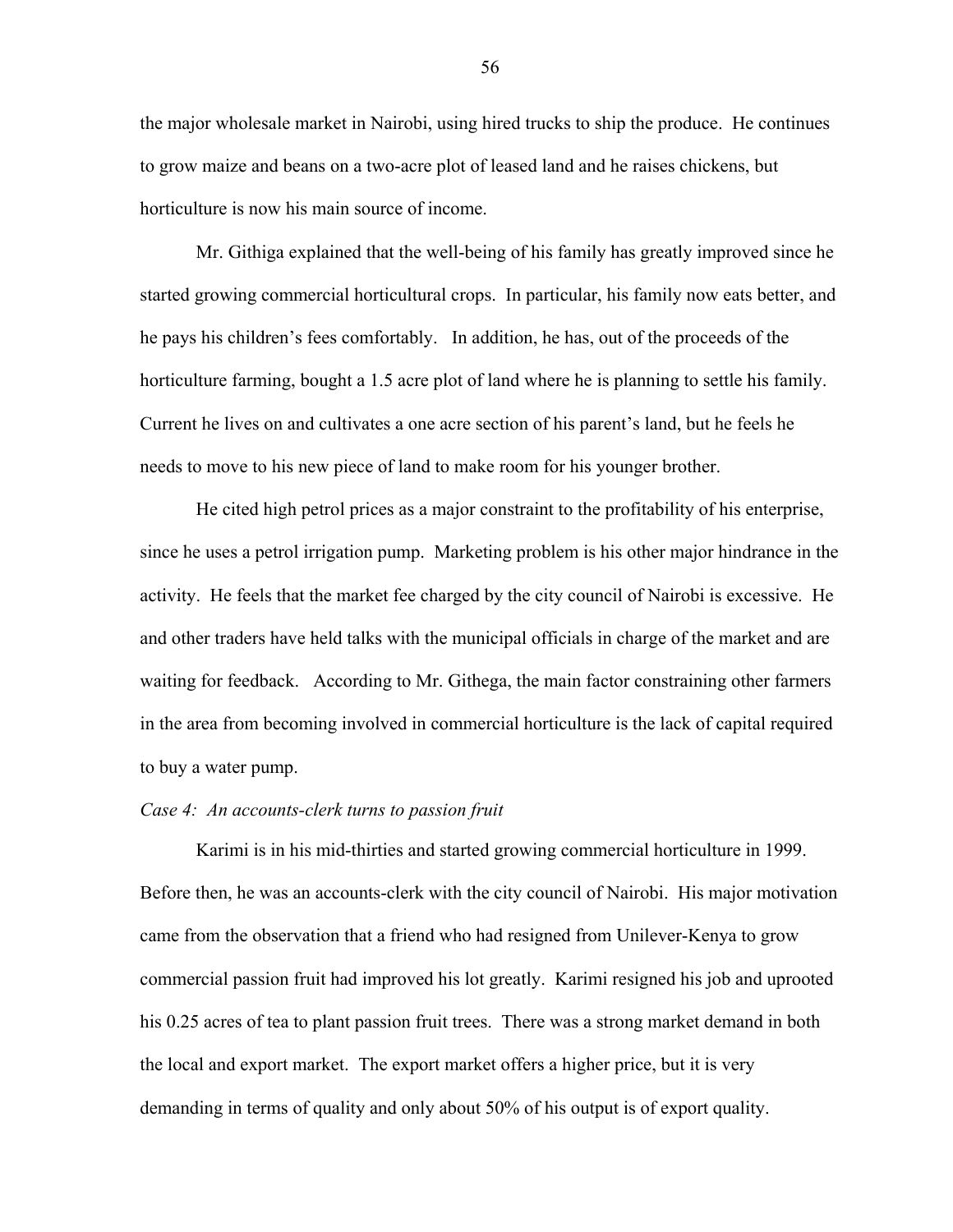Karimi had a bad start: after only one season, his first crop of passion fruit was completely destroyed by counterfeit fungicides. The production of passion fruits is constrained by *muthu* birds, and protecting the fruit is very labor intensive. Since then, the crop has done better and the wellbeing of his family has greatly improved. With the savings from passion fruit production, he bought a one-eighth acre plot in Kirinyaga town, where he plans to put-up a residential rental house. He has also been able to take his son to a better school.

He cited lack irrigation as the major factor constraining other farmers in his area from growing fruits and vegetables as a commercial activity. During dry spells, he has to pay casual laborers to manually carry water a bole-hole on the farm. With regard to passion fruit growing, which is a fairly new activity in the area, he cited lack of knowledge about production methods, high costs of fruit tree planting, the long waiting period before the first harvest (about six to nine months), and labor-intensity as the major constraints. When asked how the government could assist horticultural producers, he said that greater effort was needed to control the quality of agricultural chemicals and regulate input stockists. He does not have any other agricultural enterprise.

# *Case 5: A long-time horticultural grower*

Joyce Wambui and her husband have been growing commercial horticultural crops since they started a family in 1981. They started with a tomato crop for sale. Last season they cultivated a crop French bean. At the time of this interview, they were harvesting a crop of sweet corn. In their own assessment, they feel that the horticultural activity have afforded their family a relatively good livelihood. From the proceeds of the activity, they are able to pay their childrenís school fees. In addition, they have, bought a dairy cow and a pair of oxen, and they have a brick-house under construction.

One major concern, which they explained is shared by many horticultural growers in the area, is that they have started observing problems with the soils. They explained that tomato and some varieties of French beans and even the traditional varieties of bananas have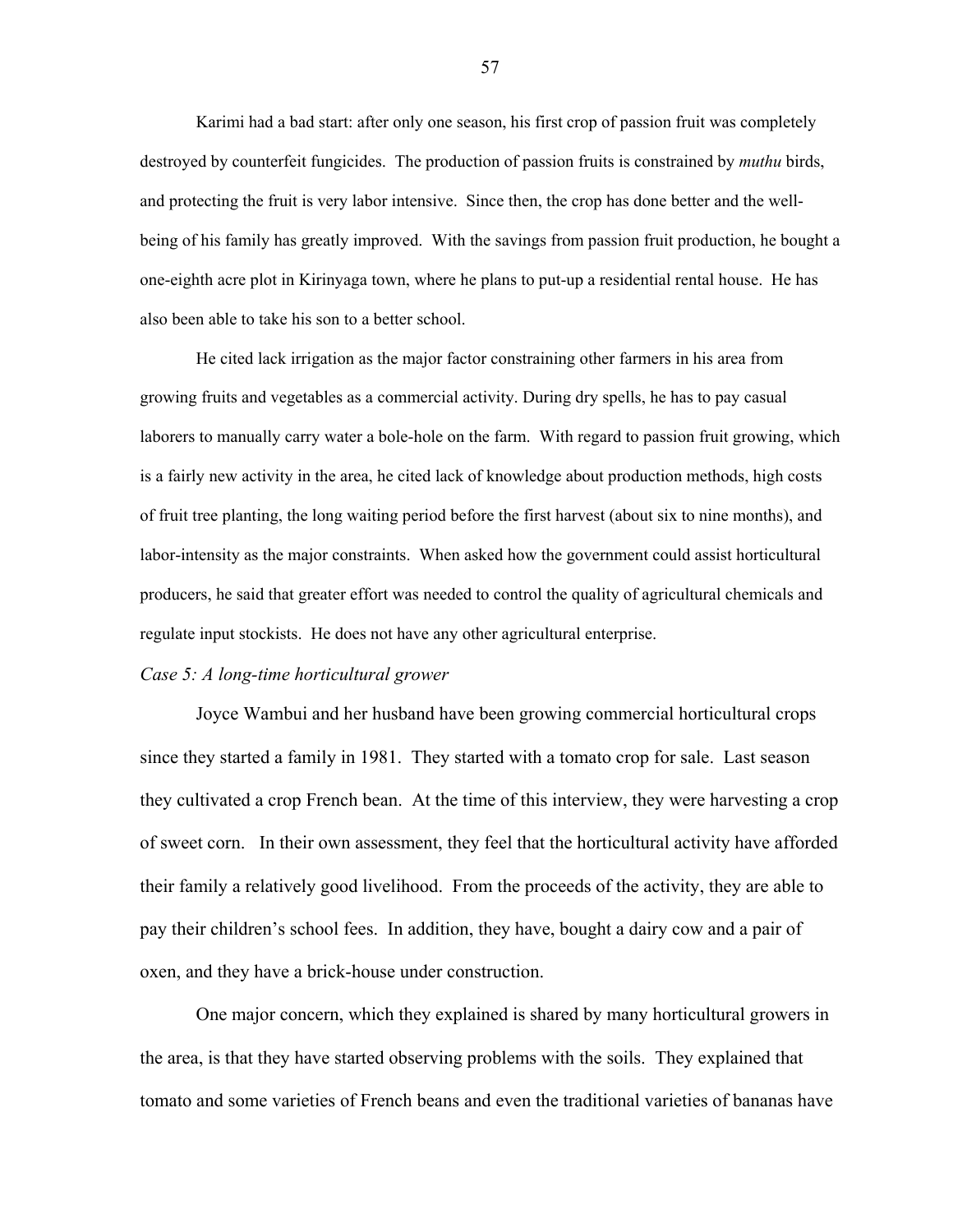been affected by a wilting disease. They were concerned that they may already be experiencing the problem affecting Kibirigwi Irrigation scheme (see below). To deal with this from, they explained that they have shifted from French bean and tomatoes to sweet corn. Another problem experienced in the area is poor water–use management. During dry spells, farmers down steam do not get sufficient water. To solve this problem the farmers in the areas have formed the Kutus-Kiriti Water Furrow Farmersí Group. However, although the group has designed a system of water use shifts, it has not been able to enforce the new system. The group is also encouraging farmers to use pipes to extract water from the main furrow instead using lateral furrows. This effort has been more successful, mainly because the pipes help control the soil problem cited above.

#### *Case 6: A horticultural farmers' group.*

The Kathiriti-Kanjau Horticulture Growers is a registered farmers' self-help group. It was founded in the year 2001 and has a membership of 27 farmers. This and other farmer groups in the area were formed, in part, by the desire to eliminate brokers and permit direct deals with the principal exporters. An official of the group explained that the growers recognized that the major function of brokers is to assemble large lots for exporters. The farmers realized they could achieve such lots by pooling their produce for collective handling by prospective exporters. Such groups are common in the area. They, on behalf of memberfarmers, approach an exporter to seek contractual market arrangements. Such market arrangements offer a more liable market outlet as well as high prices as compared to the broker market. Through such arrangements, the exporter contracts the group to supply a certain quantity of produce per week depending on the market season. The exporter supplies the seed on credit with a promise to buy the entire produce. He recovers his cost from the group's sales proceeds.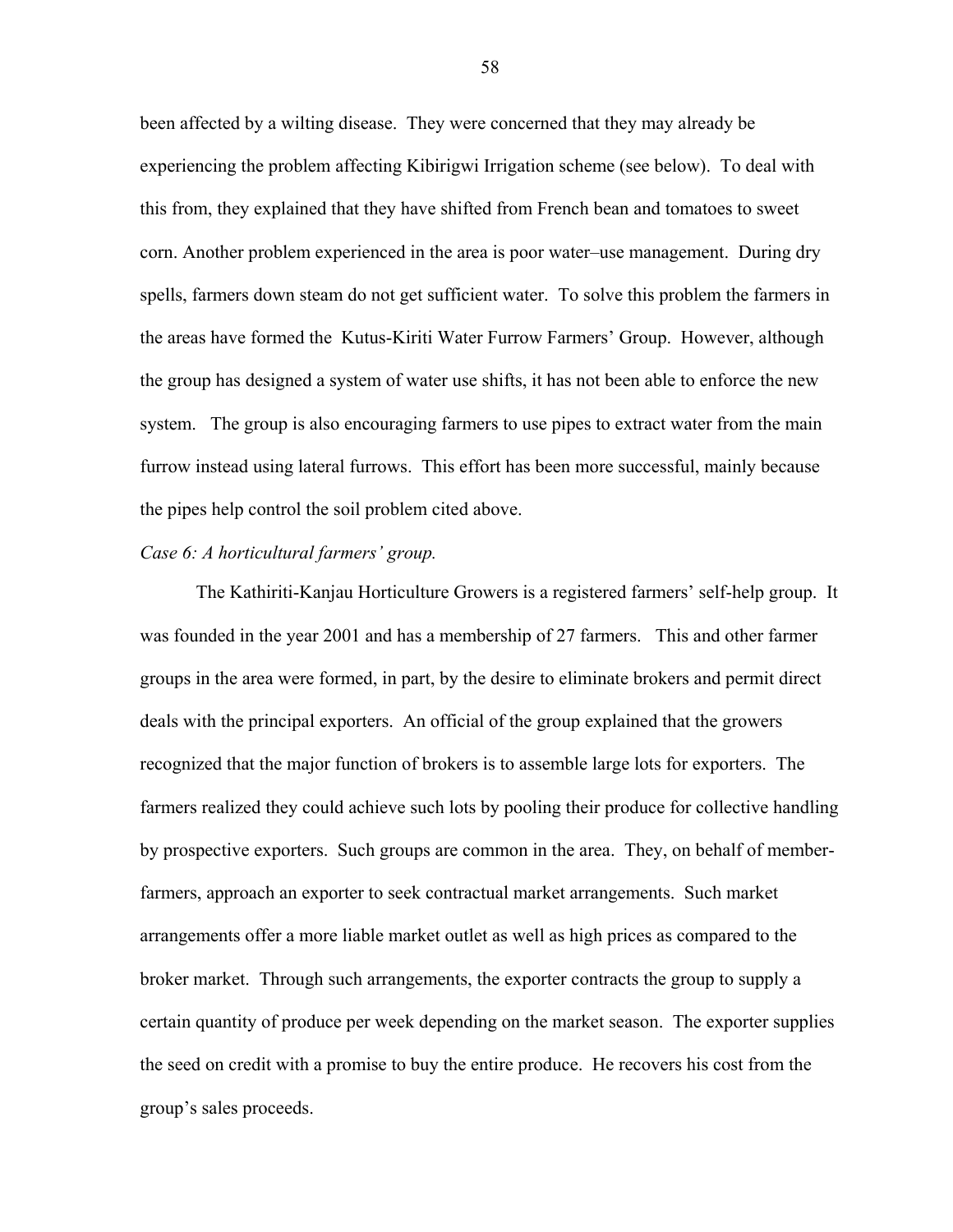The exporter also prescribes the recommended chemicals and production methods, as well as requiring farmers to uphold certain sanitary condition. The group recognizes that since member produce is pooled and marketed as one lot, there is an incentive for some members not to strictly follow the prescribed practices. Poor quality crops produced by such farmers downgrades the produce for the whole group with heavy losses for farmers adhering to the prescribed practices. The group has therefore employed a field supervisor charged with the responsibility of supervising and monitoring production practices to ensure that farmer-members follow the prescribed methods. The supervisor was trained by the exported. The group only met his transport cost to Nairobi and his/her subsistence. The exporter offers free training.

With encouragement from the Department of the Social Services, under which the group sought legal recognition, the group has implemented a savings and credit schemes. The scheme currently provides members with credit to meet harvesting labor costs. The group is also planning to issue dividends from any surplus savings.

The group cited poor market agreement as the major problem market constraining collective marketing. The agreements achieved are usually asymmetrical with the buyer having the upper hand. In particular, the group explained that exporters do not conduct grading on the field. The current practice is for buyer to collect the whole produce delivered and to grade it in the absence of the farmer representative. The group only receives communication on the quantities meeting the respective grades. There was a general concern that exporter may be using the grading to pass all market risks and uncertainties to the farmer.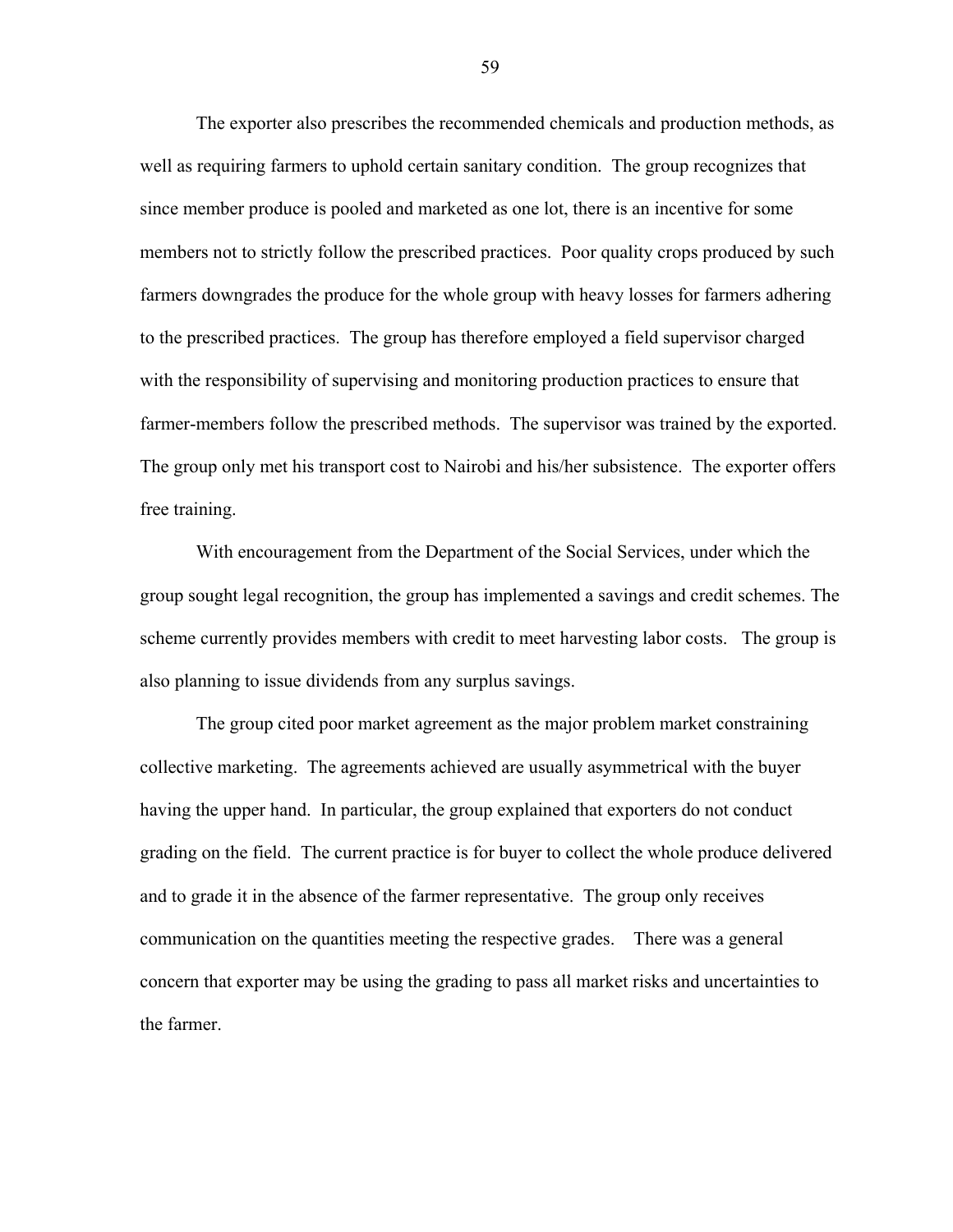## *Summary*

 $\overline{a}$ 

In spite of the variety of crops and experiences, there are some common themes that come out of the case studies. First, success in horticultural production involves a continuous series of experiments and adjustments. Rarely do farmers "get it right" the first time, and often several crops are tried. Second, the capital cost of irrigation pumps and the institutional issues of water management are perceived to be major constraints on horticultural production. Third, farmer groups play an important role in reducing the transaction costs between small farmers and exporters. These groups allow exporters to distribute inputs on credit, to assemble the output, and to recover loan repayments with many small farmers. Brokers sometimes play this role, but growers feel they are better off working through a farmer group. And fourth, most of the farmers interviewed felt that commercial horticultural production had made a significant contribution to the well-being of their families. In many cases, the additional income is used to buy land and/or to pay school fees.

## **5. FRUIT AND VEGETABLE MARKETING**

The success of the fruit and vegetable sector is largely based on the efficiency and flexibility of the marketing system. This is partly because a large share of the potential demand for fruits and vegetables is in urban areas and in foreign markets, so that the volume of horticultural production is highly dependent on markets to link producers and consumers<sup>22</sup>. In addition, the perishability of fruits and vegetables makes prices more volatile and production more risky, thus increasing the potential gain from the exchange of marketing information between producers and traders. Third, fruit and vegetable production requires more labor, more purchased inputs, and more skill than do grains and legumes,

 $22$  In contrast, the bulk of the market for staple foods in a developing country is typically in rural areas, so that the volume of production is less sensitive to the efficiency of the marketing system.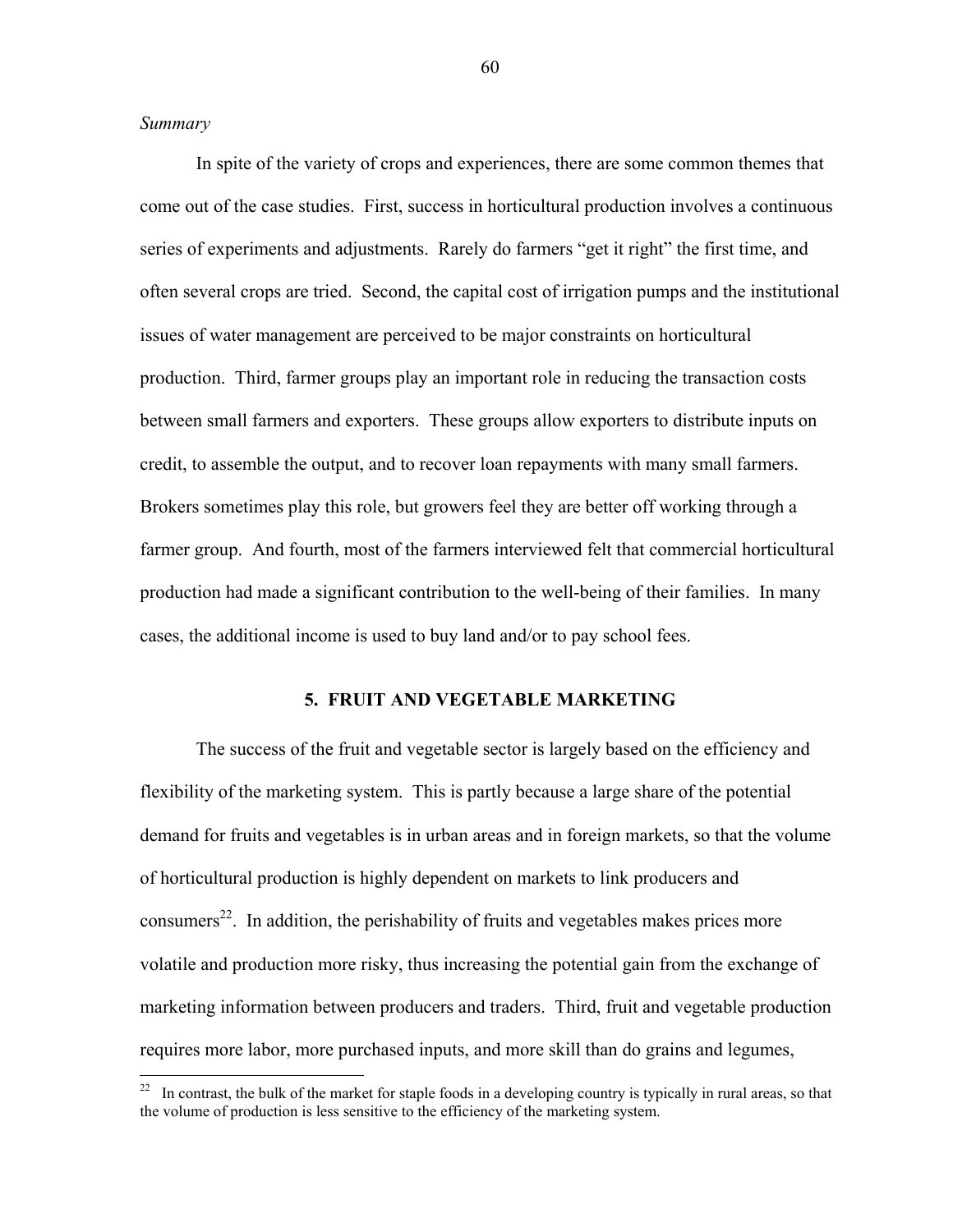implying that the transmission of credit, inputs, and technical assistance is often necessary. The second and third factors suggest that vertical coordination between producers and traders is important in fruit and vegetable marketing, particularly when the producers are smallholders.

This section describes the fruit and vegetable marketing system in Kenya. We begin with a discussion of some of the marketing institutions and then describe the main characteristics of different types of market channels. Because of the diversity of the sector, however, we are only able to provide a brief outline

#### MARKET INSTITUTIONS

Unlike other major agricultural sub-sectors, where both external and domestic trade has been under tight government controls, the marketing of horticultural products has generally been free of direct government interventions. With the exception of onions, the government has not been directly involved in the pricing or performance of physical functions of horticultural marketing. The role of the government has been minimal and mainly confined to regulatory and facilitative functions (Kimweli 1991). The remarkable performance of the industry has been ascribed to this policy, which engendered autonomy in production and marketing decisions thus fostering significant local private initiatives and dynamism within the industry.

The Horticultural Crop Development Agency (HCDA) was established in 1967 under an Act of Parliament. It is a government parastatal charged with the responsibility of promoting the development of horticultural crops, licensing exporters, and disseminating information on horticultural marketing. Initially, the HCDA was involved in the direct export of onions and a few other horticultural commodities. In 1986, however, the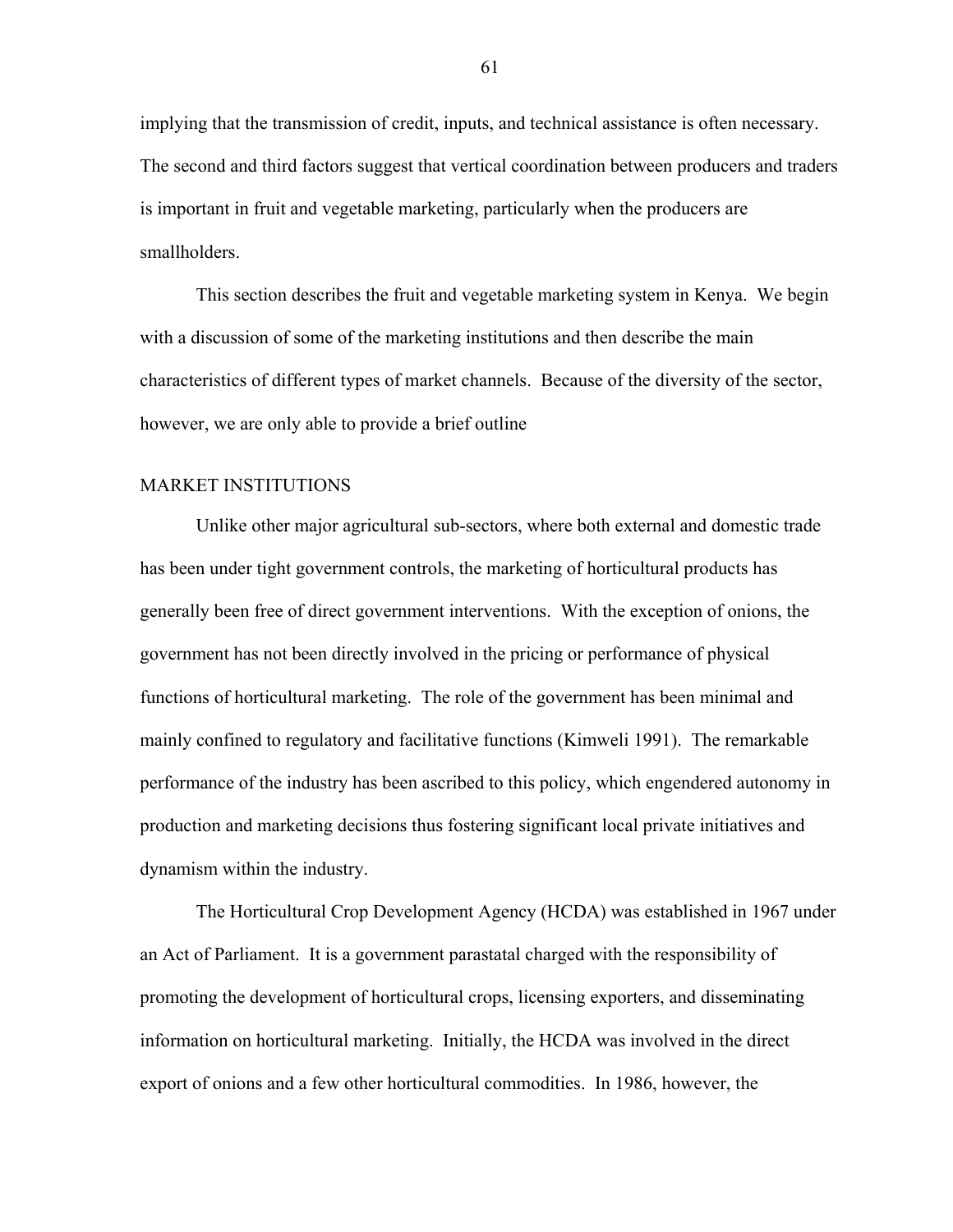government decided to leave horticultural exports to the private sector, and the HCDA withdrew from this activity.

Currently, HCDA is funded by a levy (12 cents per kilogram) on horticultural exports and through support from various international organizations (Lambert 2002). Unfortunately, the fact that HCDA is funded by a tax on exports creates an incentive for exporters to under-state fruit and vegetable exporters, compromising perhaps the main task of HCDA which is to gather and disseminate information about the sector. Djikstra (1997) reports that the some farmers and exporters criticize the HCDA for failing to provide useful information to farmers in exchange for the tax. One report suggests that HCDA "has played little role in the past decade, staying safely on the sidelines" (Ebony Consulting International 2001).

Other government involvement in the industry includes provision of extension services and promotion through research and development. The importance attached to the industry is reflected in the fact that the Ministry of Agriculture and Rural Development (MoARD) has a full-fledged Horticultural Division charged providing extension services to producers. Further, Kenya Agricultural Research Institute (KARI), the national agricultural research institute, has, as part of its research stations, a National Horticultural Research Institute charged with research and development of horticultural crops.

The Kenya Plant Health Inspectiion Service (KEPHIS) became operational in 1997 with a staff of 287. One of KEPHIS's tasks is to inspect imported and exported agricultural commodities and to issue required phytosanitary certificates for export shipments. A team of 22 inspectors cover the fresh produce and flower sectors. KEPHIS is seeking recognition by the European Union Commission as a "competent authority," which would delegate most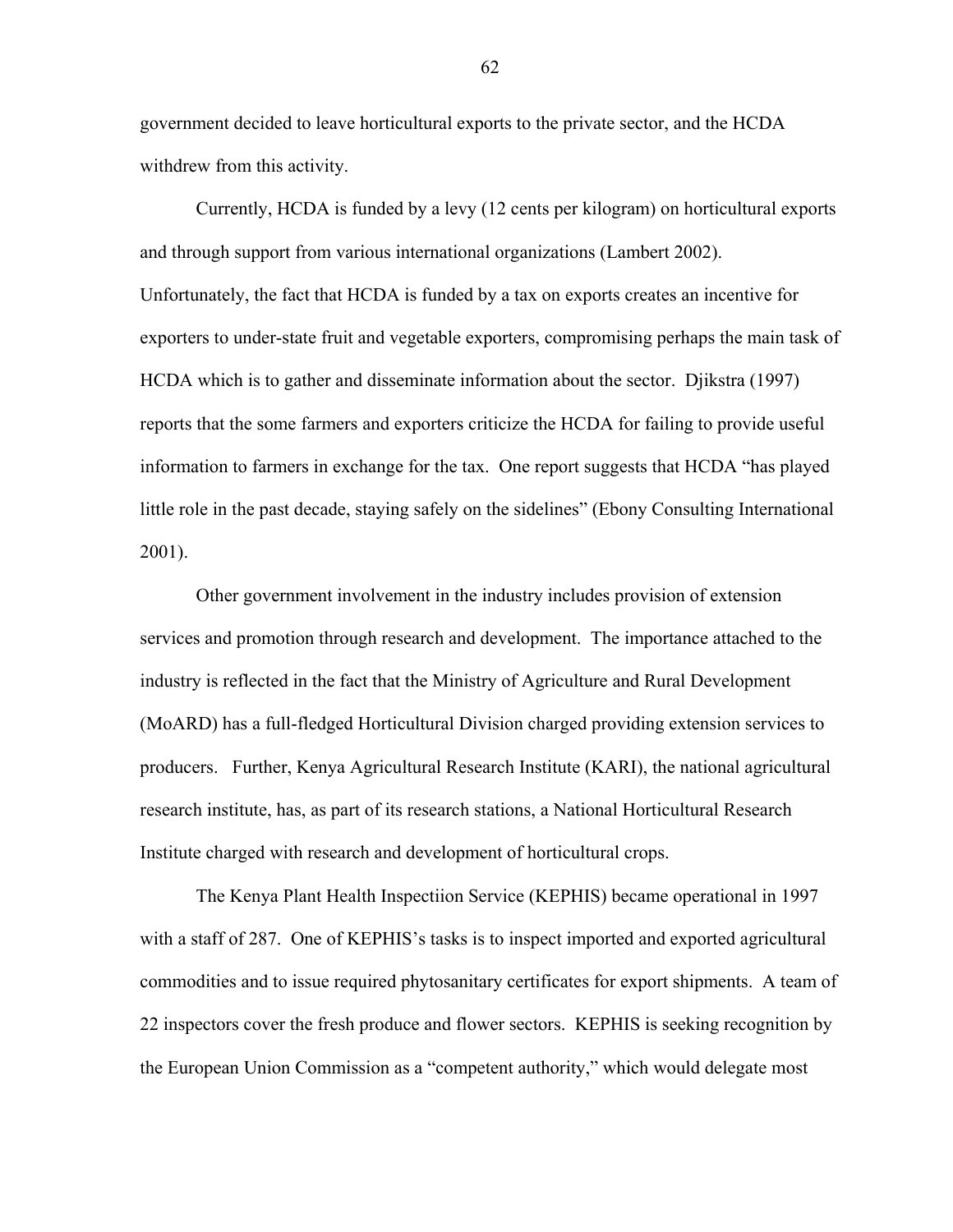inspection responsibilities to KEPHIS and facilitate the entry of Kenyan exports into the E.U. Its role in the horticultural sector is likely to increase with the rise in sanitary and phytosanitary requirements for exporting to the E.U. (see Jaffee 2003 for more detail).

The Fresh Produce Exporter Association of Kenya (FPEAK) is a non-governmental organization formed in 1975, which currently has 80 members. Its activities include market research, representing exporter interests to the government, liason with research and regulatory organizations, support for smallholder outgrower schemes, and the drafting and implementation of the Code of Practice for horticultural producers. FPEAK has been supported by USAID (though funding has recently expired) and recieves income from a small levy (5 cents per kilogram) on exports. Although FPEAK traditionally represented small and medium exporters, larger exporters are beginning to join to deal with regulatory issues and new European environmental regulations.

FPEAK, in collaboration with HCDA and others, have drafted a 70-page Code of Practice for horticultural growers and exporters (FPEAK 1999). The Code is designed satisfy European importers that Kenyan horticultural products are produced in an environmentally-friendly way with due regard for worker health and safety. There is no legal enforcement mechanism, but with European certification of the Code, it is likely that importers will pressure exporters to adhere to the standards. Some have expressed concern about the cost and feasibility of meeting and documenting compliance with the new Code. (Harris et al. 2000; Ebony Consulting International 2001).

# MARKET CHANNELS

Market channels vary widely depending on the commodity, the location of the final consumer relative to the farmer, and the degree of processing. It is convenient to distinguish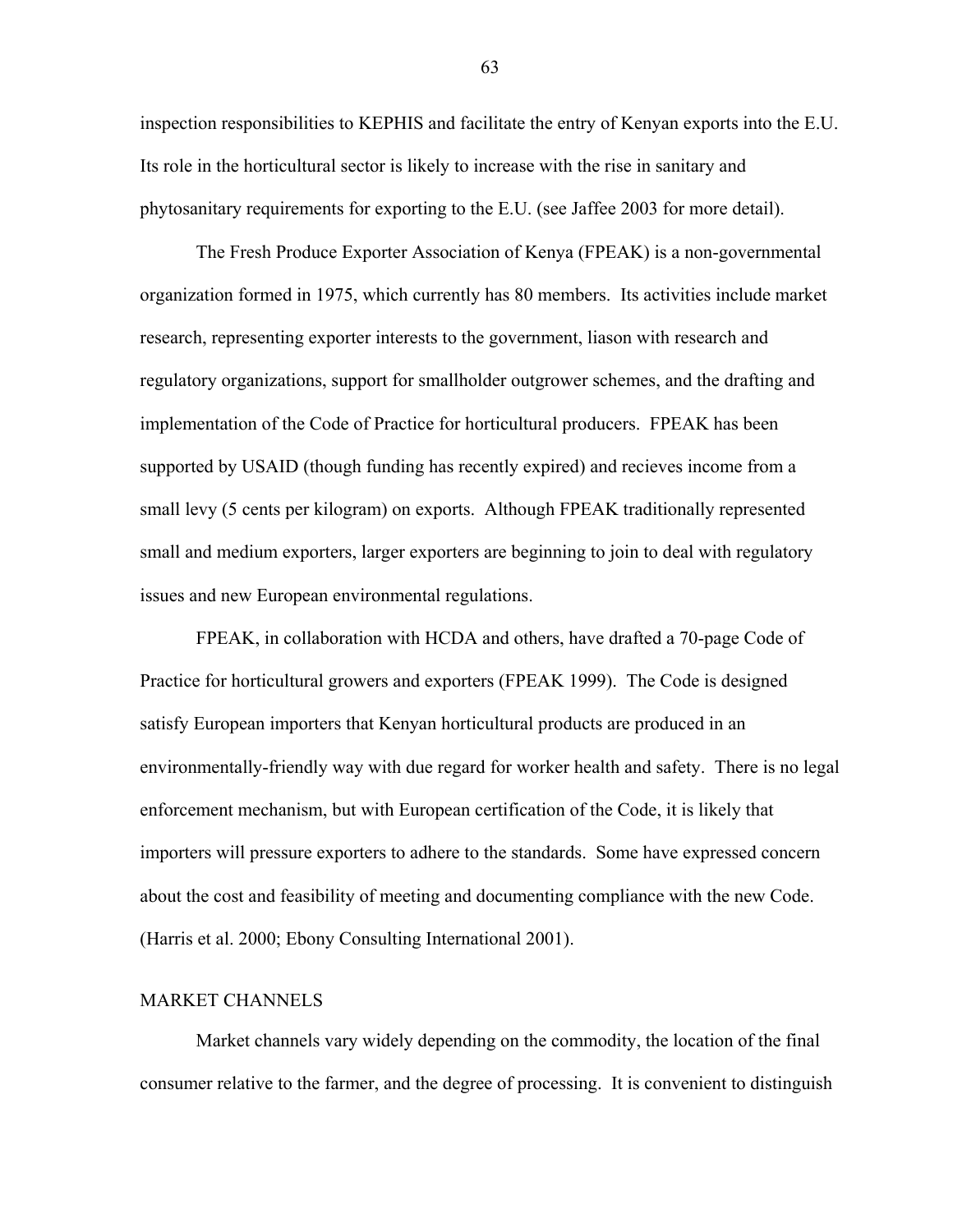between market channels to serve rural consumers, urban consumers, and the export market. Figure 3 summarizes the main market channels for each type of consumer, but it is important to recognize that this diagram necessarily simplifies the situation, since market channels vary widely across commodities and regions. Some of this diversity is described in the following sections.





Source: Based on author's interviews.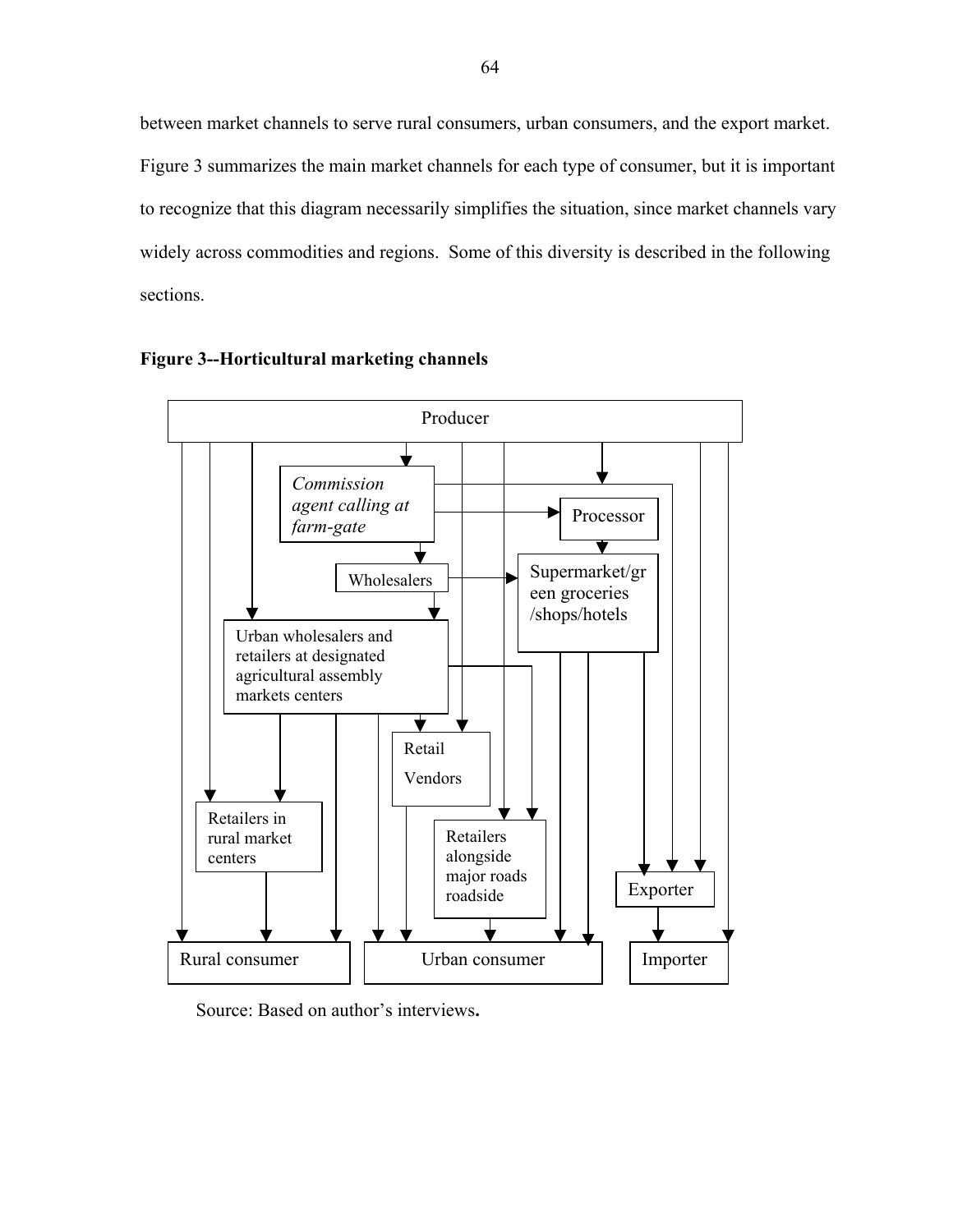# *Market channels for rural consumers*

Horticultural producers easily access nearby rural consumers through direct marketing channels involving sales at the farm-gate or at rural market centers. The smallest rural markets are informal and periodic, with one or two market days per week. These markets are located close enough to production areas so that the produce is transported to market by head-load and by bicycle. At these markets, transactions are often directly between farmers and consumers.

Larger rural markets are registered and supported by the local government (county councils). These are also periodic, though trade may take place on non-market days as well. They are more likely to have permanent stalls where traders sell to consumers and other traders. These larger markets draw farmers from greater distances, so the produce may be brought to market on the top of mini-buses and by small trucks (Dijkstra 1997 and 1999).

Because of the range of agro-ecological conditions in Kenya, different regions specialize in different types of fruits and vegetables. Thus, there is some long-distance ruralrural trade in fruits and vegetables. These goods often pass through wholesalers in large urban markets, giving rise to the phenomenon of urban-rural flows of produce.

#### *Market channels for urban consumers*

Produce is brought from rural to urban areas through a chain of intermediaries that may include assemblers, brokers, wholesalers, and retailers. Produce is brought to the urban markets by independent assemblers or by wholesalers agents who purchase directly from farmers or gather produce from rural markets. Transportation may involve minibuses (for small quantities) or trucks (for larger quantities). Because of the widely ranging agroecological zones and the associated geographical distribution of production, long distance traders and transporters play a very crucial role in moving fruits and vegetables to the urban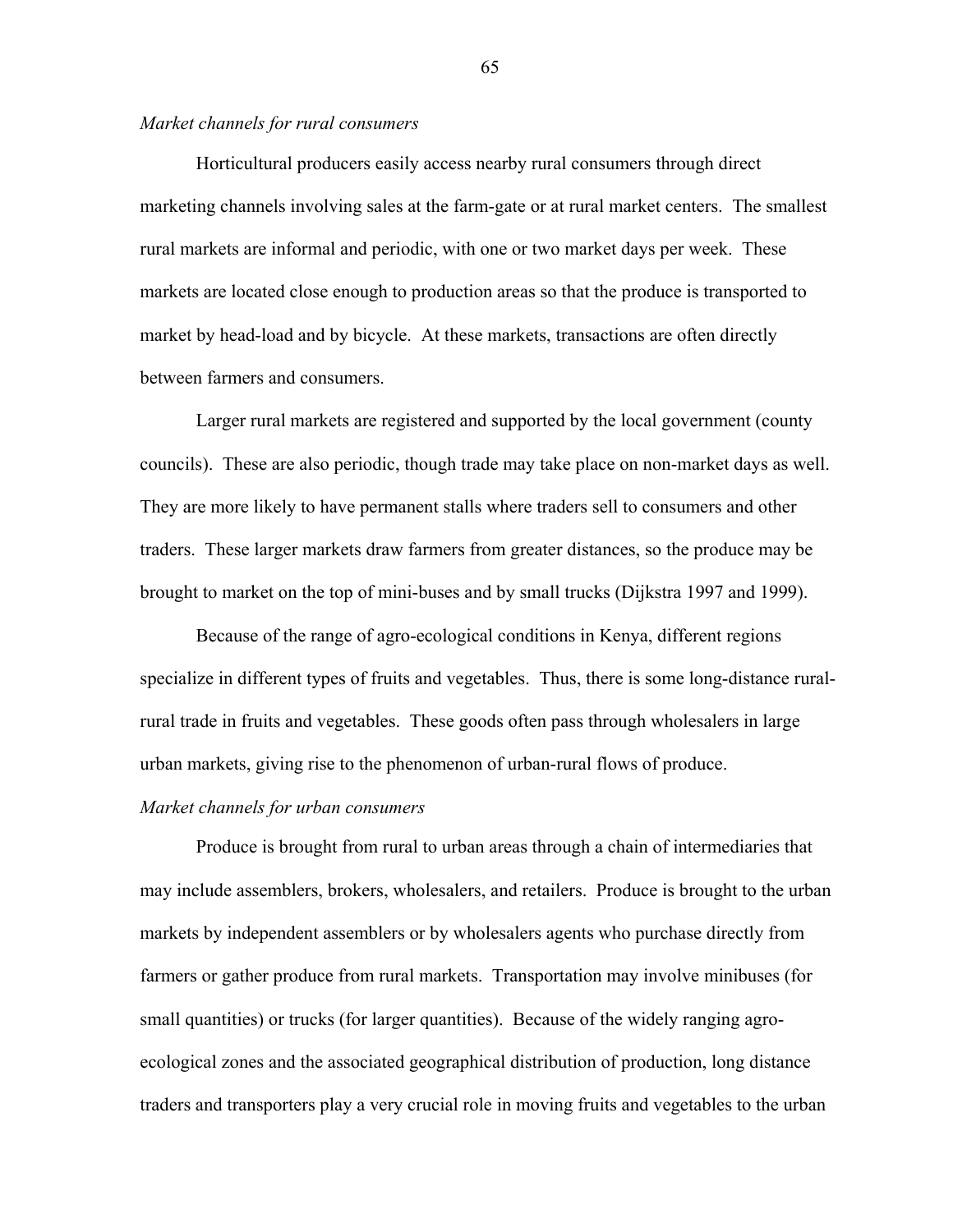markets. For the same reason and because of the small sizes of farm production, commission brokers, acting on behalf of large and long-distant traders, play an important role in searching for supplies and organizing procurements into economical loads. Dijkstra (1999) shows that farm-gate sales of potatoes to "collecting wholesalers" makes sense for the farmer because the traders have lower marketing costs due to economies of scale. Nonetheless, farmers often feel exploited by traders and express a strong desire to deal directly with the principal buyers, with some forming into commodity-specific community based groups to organize collective sales in order to by-pass the agent.

Horticultural cooperatives have been promoted by the government as a way to avoid ìexploitationî by traders. Although cooperatives are active in marketing coffee, cotton, and dairy products, horticultural cooperatives are rare in Kenya. Attempts in the 1980s to organize farmers into a Horticultural Cooperative Union were beset with serious management difficulties leading to their abandonment. According Dijkstra (1997), farmers do not trust cooperatives because, in the past, farmers were forced to market their output through inefficient and sometimes corrupt cooperatives that were created and managed by the government.

Generally, every major urban center in the country has two markets, a wholesale and a retail market, at locations designated by the local government. The markets are administered by urban councils of the local governments. The councils are charged with the responsibility of providing the markets with necessary facilities, including concrete floors, roofed sheds, display benches, security, running water and toilets as well as to enforcing sanitation. To finance and maintain the facilities, the councils levy a cess from traders using the market facilities. As shown in Figure 2, the council markets are the main market contact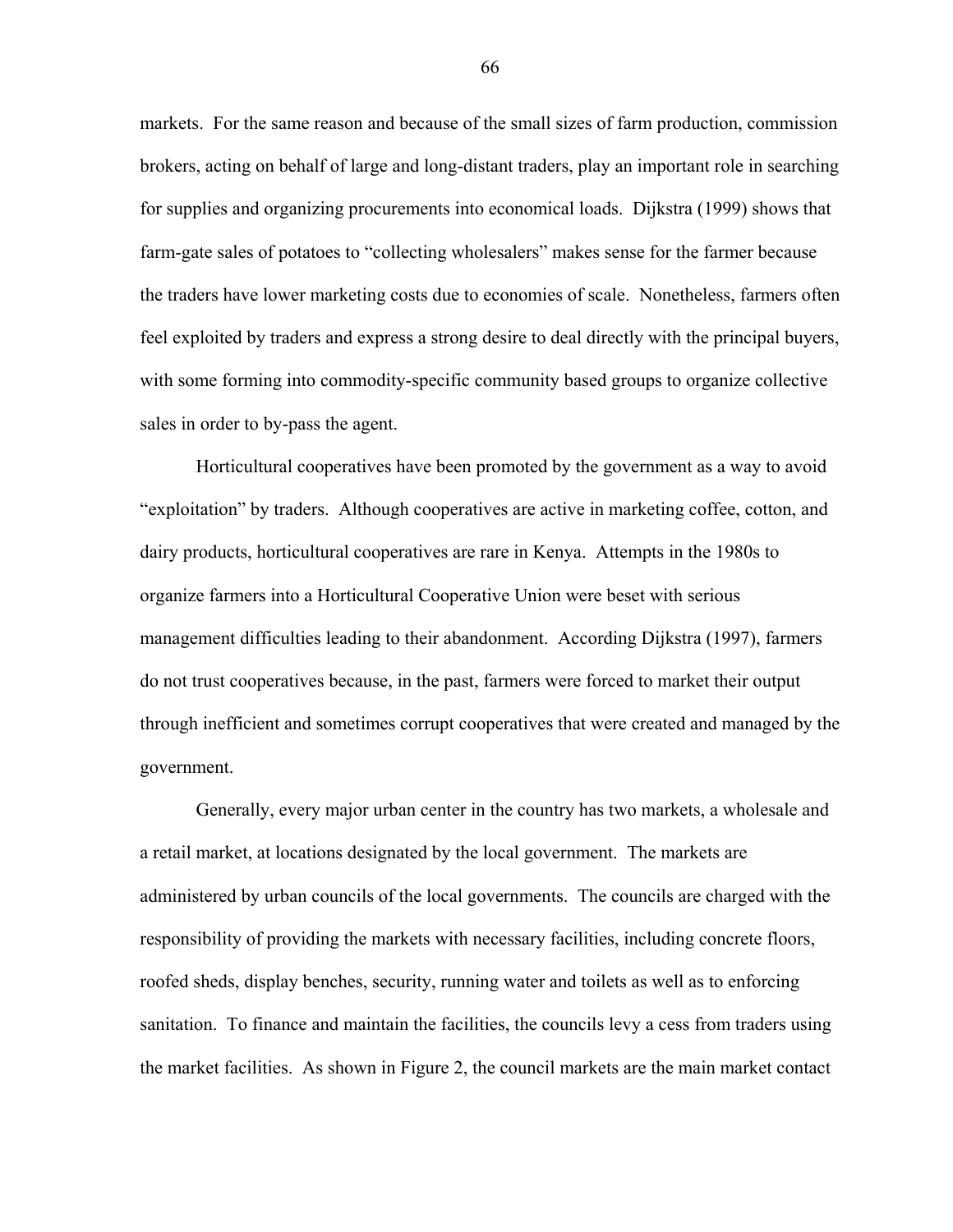points for distribution of horticultural commodities to urban areas. The state of the markets, however, varies greatly with most experiencing a serious problem of congestions. The authorities often have trouble separating the retail and wholesale functions, as retailers often "invade" wholesale markets (Dijkstra 1997).

Over the years, roadside-market assemblies have developed as convenient target sites for motorist, who stop for a snack or to buy fruits and vegetables to take home. Produce commonly sold at roadside contact points includes pineapples, ripe bananas, oranges, potatoes, green peas, and carrots. Green maize, boiled or roasted on the cob, is also a common snack sold alongside major roads. Roadside-sellers procure suppliers either directly at farm gates or from urban agricultural market assemblies. Some producers also retail own produce at the roadsides.

Fruits and vegetable retailers comprise the principal linkage between the urban markets and the final urban consumer. These are typically small-scale traders operating in make-shift-sheds in high-density residential areas, on pavements in busy urban streets, or hawking produce door-to-door in the residential areas. Such vending is common with most other agricultural commodities as well as other general consumer products. It a major component of a fast growing informal sector . However, the legal status of the activity is not clearly defined. Major issues of concern are the congestion of urban streets and sidewalks and the sanitary conditions under which produce is sold.

# *Market channels for processed fruits and vegetables*

Studies of Kenya's horticultural processing sub-sector show that the market for the processed food products is highly segmented (Maritim 1994). The main processed commodities include canned vegetables and fruits, jams and marmalades, dehydrated vegetables, spices and food seasoning, and frozen products and juice concentrates. Canned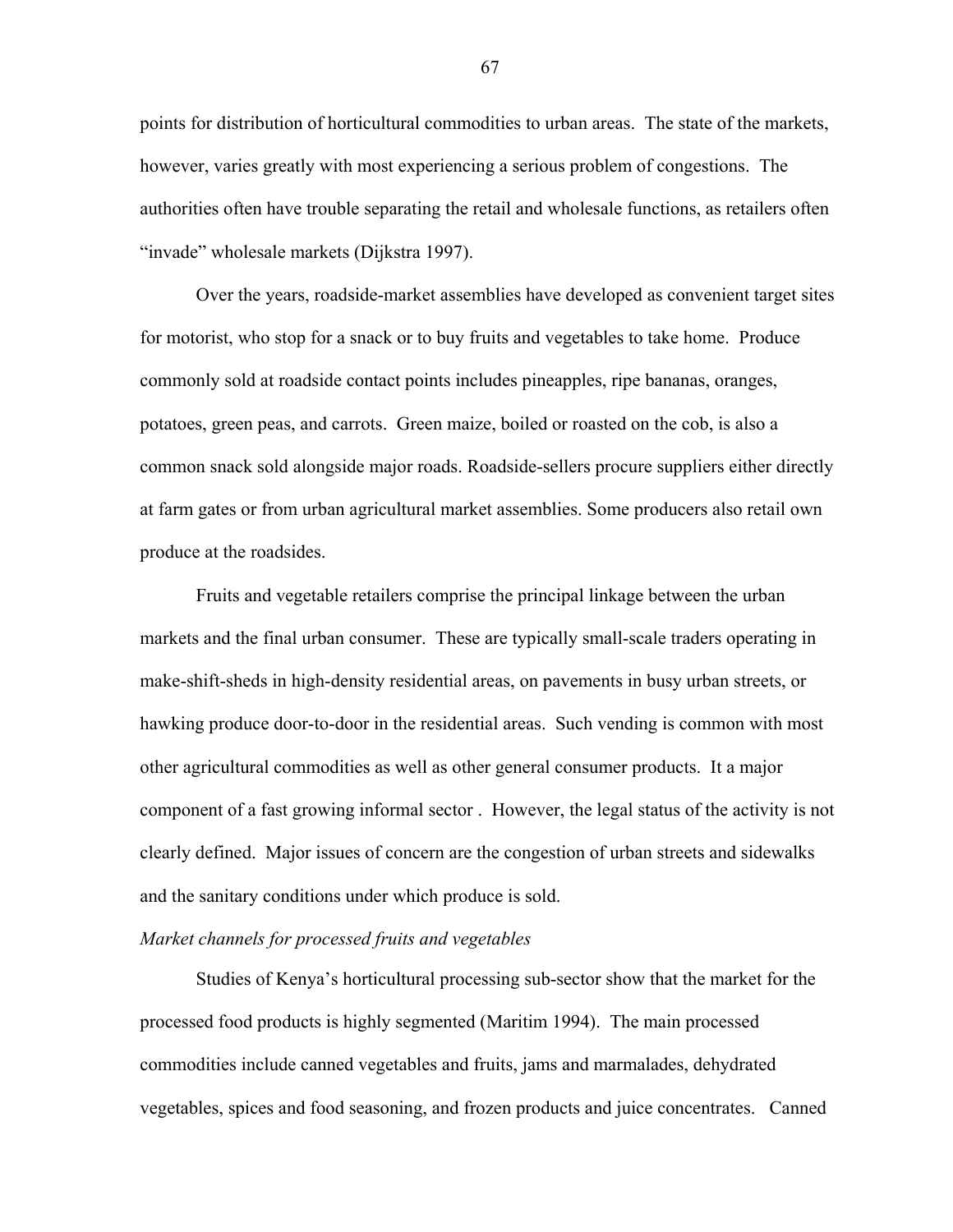vegetables and fruit preserves are generally targeted to affluence consumers in Kenya. According, they are distributed through supermarkets, specialty shops, hotels, and other outlets catering to high-income consumers.

Juices and dehydrated vegetables, on the other hand, are target for a wider market segment with different marketing strategies for the different market sub-segment. Lowincome groups are reached with smaller packages through shops and kiosks. Processor are also devoting special marketing strategy towards the school children segment with small packages and ease in dispensing of the content. Spices and food seasoning are generally targeted for the high-income groups. Frozen products and juices concentrates are mainly targeted for the export market.

Apart from large and medium processing entrepreneurs, observations in major urban centers reveal that individual and village-based small-scale processors, principally producing fruit juices, have recently emerged with the liberalization of the sub-sector. However, there is little documentation of their operations. A study by RELMA (2001) concluded that local processing of avocado is limited to cottage industries with potential opportunities in a wide market segment.

#### *Export market channels*

Export channels vary widely, but they can be roughly classified according to the degree of vertical integration. At one extreme is the verticallly integrated Del Monte, which produces pineapples on its own plantation in Thika, processes the pineapples, arrange shipping to Europe or other destinations, and even distributes the goods to supermarkets and wholesalers in foreign markets. This system is not limited to canned pineapple, however.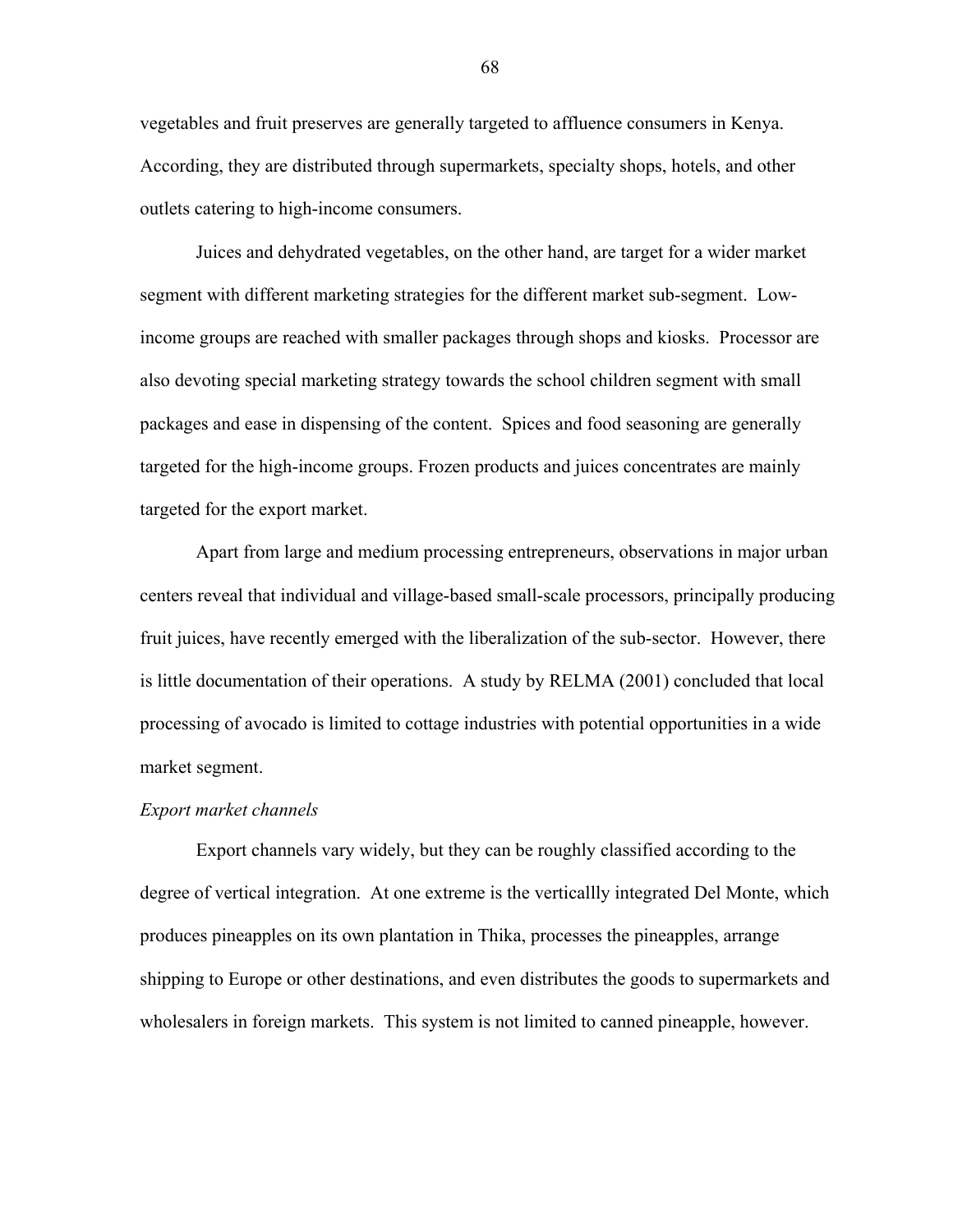Dolan and Humphrey (2000) find that, among the four largest fruit and vegetable exporters, 40 percent of the production was from their own farms (including own and leased land)<sup>23</sup>.

Another channel involves exporters who contract farmers to produce fruits and vegetables for export. Dijkstra (1997) reports that almost all horticultural exporters rely to some degree on contract farmers. The agreements between exporters and farmers are often unwritten and are subject to frequent disputes. If the market price falls, the exporter may fail to pick up the produce and try to source elsewhere. If the market price rises, farmers may sell elsewhere and default on the agreement (Jaffee 1995; Kimenye 1995). When exporters contract directly with farmers, they are often large or medium-scale farmers Among the four largest fruit and vegetable exporters, about 40 percent of supplies are obtained from largescale commercial farms and only 18 percent from smallholders (Dolan and Humphrey 2000).

A third channel involves various types of intermediaries between the farmer and the exporter. Small farmers and those that do not live in the main production zones often rely on traders or brokers to assemble produce for resale. Sometimes a large farmer who has a contract with an exporter will coordinate the production and marketing of the some of the produce by smallholders living nearby. These are more likely to be spot market transactions. A third type of intermediation is community-based organizations. For example, in the production of French beans for export, farmers have created groups to ensure a minimum level of production to attact exporters or traders. Through self-selection and peermonitoring, such groups also provide some assurance of quality and commitment. Exporters use spot market purchases to fill in gaps between their regular supply (from own production

1

 $^{23}$  As noted earlier, however, exporter may wish to exaggerate their own-farm production to reassure importers.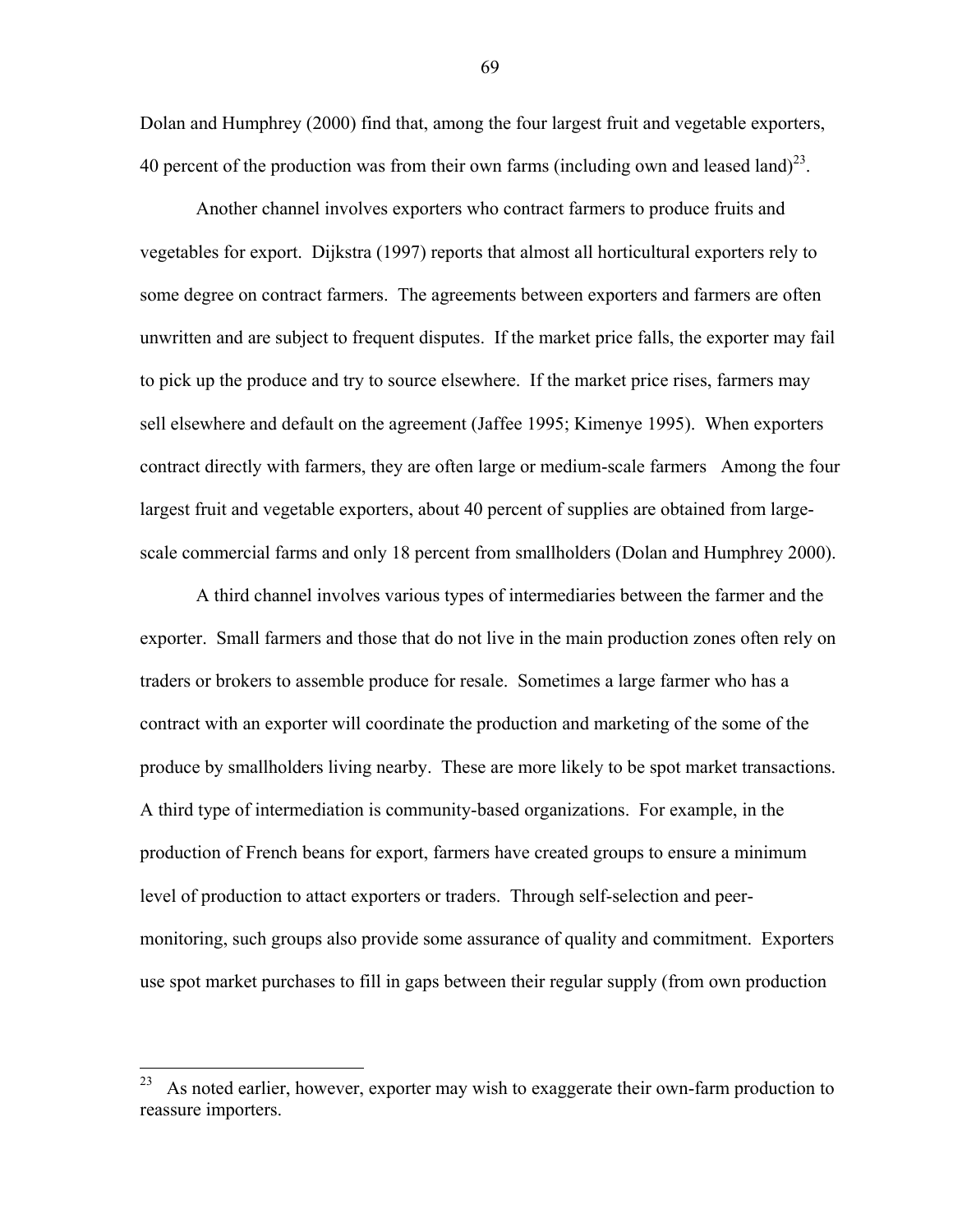and contracts) and their commitments to distributors and supermarkets overseas (Jaffee 1995; Ebony Consulting International 2001).

In the early 1990s, there were about 200 licensed fresh produce exporters, but only 50 were full-time dedicated exporters. The other 150 were traders who enter the market as opportunities arise (Jaffee 1995). The smallest and most transient of these are called "briefcase exporters." Few of the fruit and vegetable exporters are foreign companies. One third of them are Kenyans of South Asian origin, who make use of kin connections to export produce, particularly Asian vegetables, to the United Kingdom (Dijkstra 1997). Several observers have noted that the export sector has become more concentrated over the 1990s. This trend is a response to the increasing role of supermarkets as importers and the premium they give for reliability of supply, consistency of quality, and documentation of production conditions. Exporters are being required to monitor and document production practices affecting food safety (such as chemical use) and, increasingly, worker conditions and environmental impact. Furthermore, the trend toward pre-packaging and labeling exports so they are ready for retail distribution increases the economies of scale in exporting (see Kamau 2000; Dolan and Humphreys 2000; ECI 2001; and Jaffee 2003).

The complexity of export marketing is illustrated by Figure 4, which shows the different channels used to export French beans as estimated by Ebony Consulting International (2001). According to this report, 8-10 large-scale exporters with foreign distribution capacity account for 75-80 percent of the export volume, while small and medium-size exporters represent another 10-15 percent (Ebony Consulting International 2001).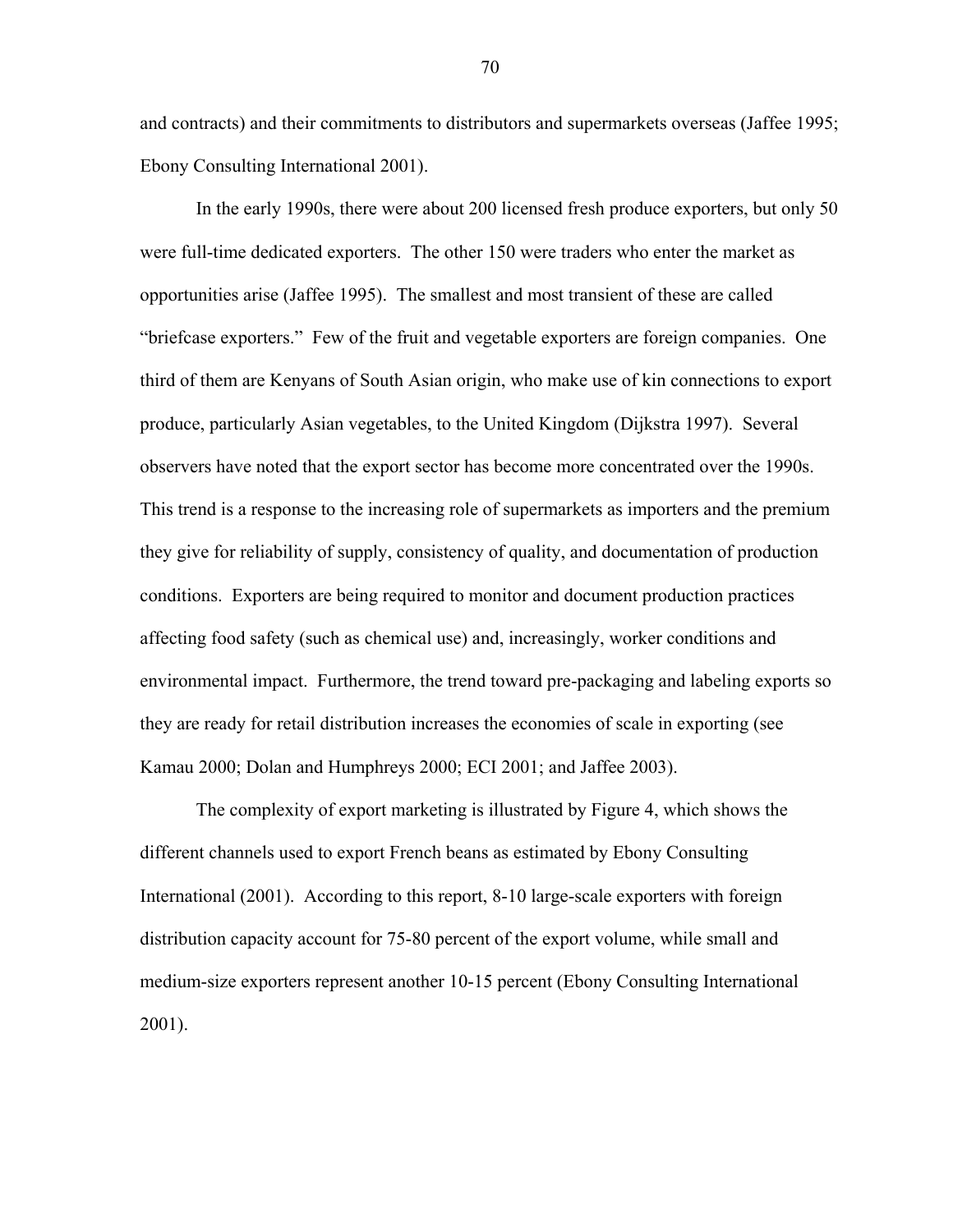

**Figure 4--Marketing channels of French beans** 

Source: Ebony Consulting International (2001)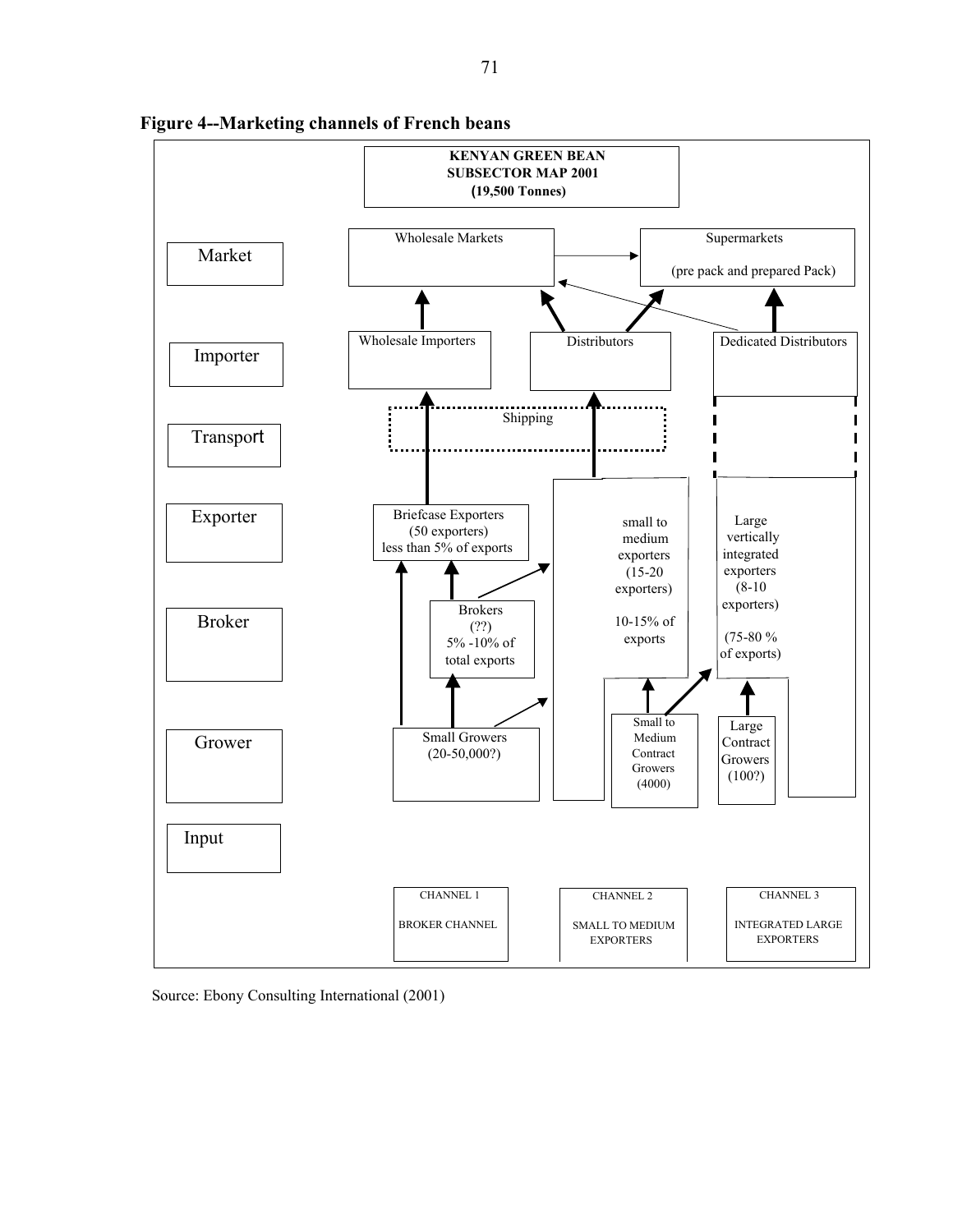It should be noted that most exporters are involved in more than one type of marketing channel simultaneously. For example, of the eight largest green bean exporters, two rely primarily on own-production and contracts with large-scale farmers. Two others rely mainly on contracts with smallholders. And the other six make use of a variety of strategies for obtaining supplies (Ebony Consulting International 2001).

# **6. COMPARISON WITH CÔTE D'IVOIRE**

#### BACKGROUND

As of 1999, Côte d'Ivoire was the main horticultural exporter in West Africa, exporting US\$ 140 million of fruits and vegetable in 1999. This placed Côte d'Ivoire at approximately the same level as Kenya and second only to South Africa among sub-Saharan African countries (FAOSTAT 2002). This section examines the development of the horticultural sector in Côte d'Ivoire and the factors that contributed to the growth in this sector. The goal is not to provide a comprehensive analysis of horticultural exports, but rather to highlight the variety of experiences in horticultural development across African countries, as well as to identify some similarities with the Kenyan case.

Over the first two decades of independence, Côte d'Ivoire was considered an African success story. The country had maintained a high rate of economic growth (7.2 percent annually in real terms over 1960-1975) based largely on agricultural exports produced by small-scale farmers. The government successfully diversified its exports, with the contribution of cocoa and coffee to agricultural export revenue falling from over 90 percent in 1961 to 77 percent by 1975. Paradoxically, government support for the agricultural sector led to structural transformation in which the share of the primary sector (crops, livestock,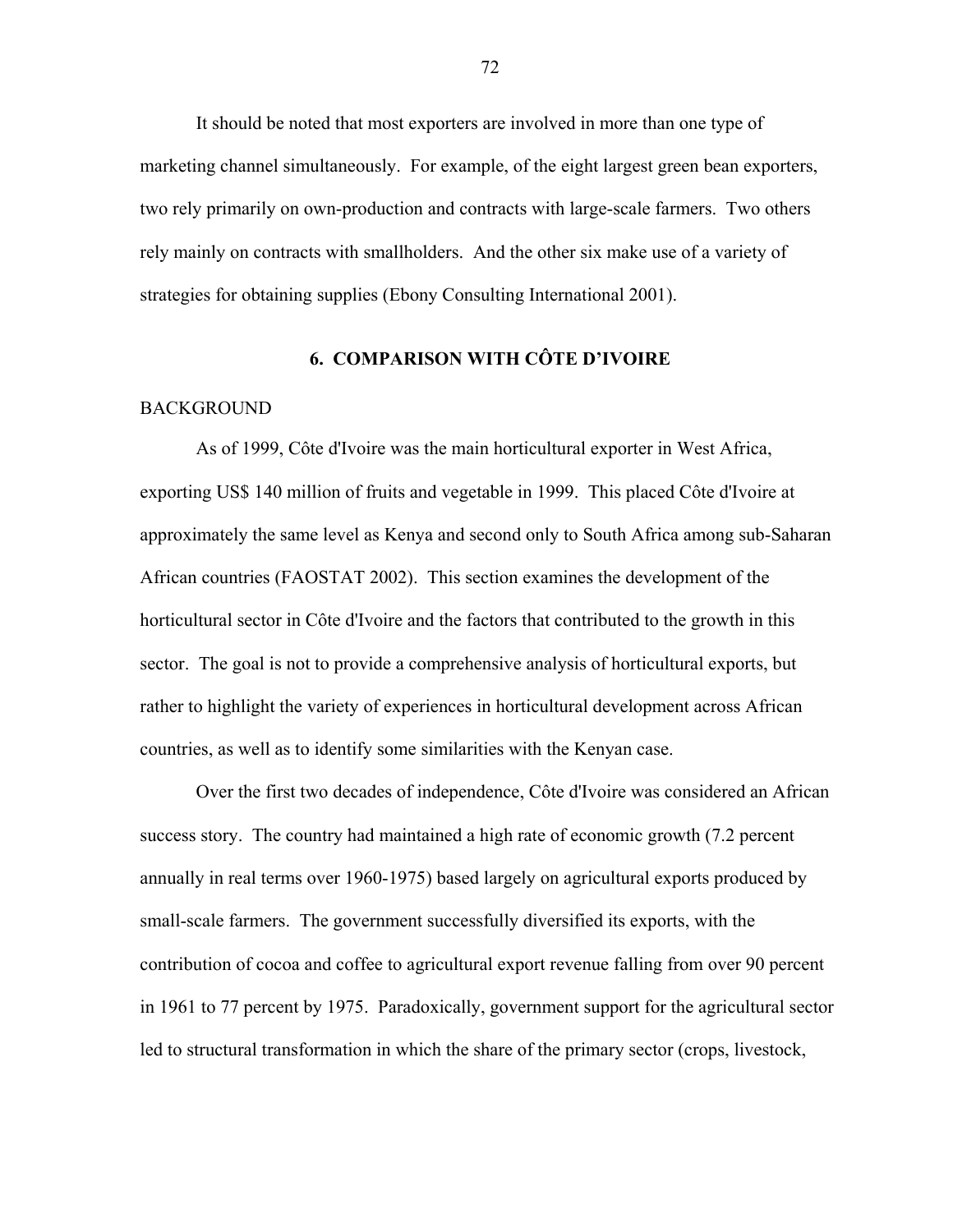forestry, and fisheries) in gross domestic product fell from 43 percent at independence to 28 percent in 1974 (Tuinder 1978: 322-323; FAOStat 2002).

As in Kenya and many other developing countries, however, the government responded to the commodity price boom of the 1970s by embarking on a public expenditure and investment spree that could not easily be scaled back when the boom subsided. In the 1980s, adverse trends in world prices and the accumulation of public debt forced the country into a series of structural adjustment programs with the International Monetary Fund and the World Bank (Widner 1993; Zartman and Delgado 1984). More recently, the reputation of Côte d'Ivoire for political stability was undermined by a coup in 1999, allegations of rigged elections in 2000, a coup attempt in 2001, and a armed rebelion in 2002 (Government of Côte d'Ivoire 2003). Here, we focus on the challenges and opportunities related to horticultural exports from Côte d'Ivoire up to the recent political problems.

### EVOLUTION OF THE IVORIAN HORTICULTURAL SECTOR

Fruit and vegetables exports from the Côte d'Ivoire were worth almost US\$ 127 million in 2000, somewhat less than Kenyan fruit and vegetable exports. However, Ivorian exports have not grown as quickly, and they contribute less than 7 percent of the value of agricultural exports (see Figure 5).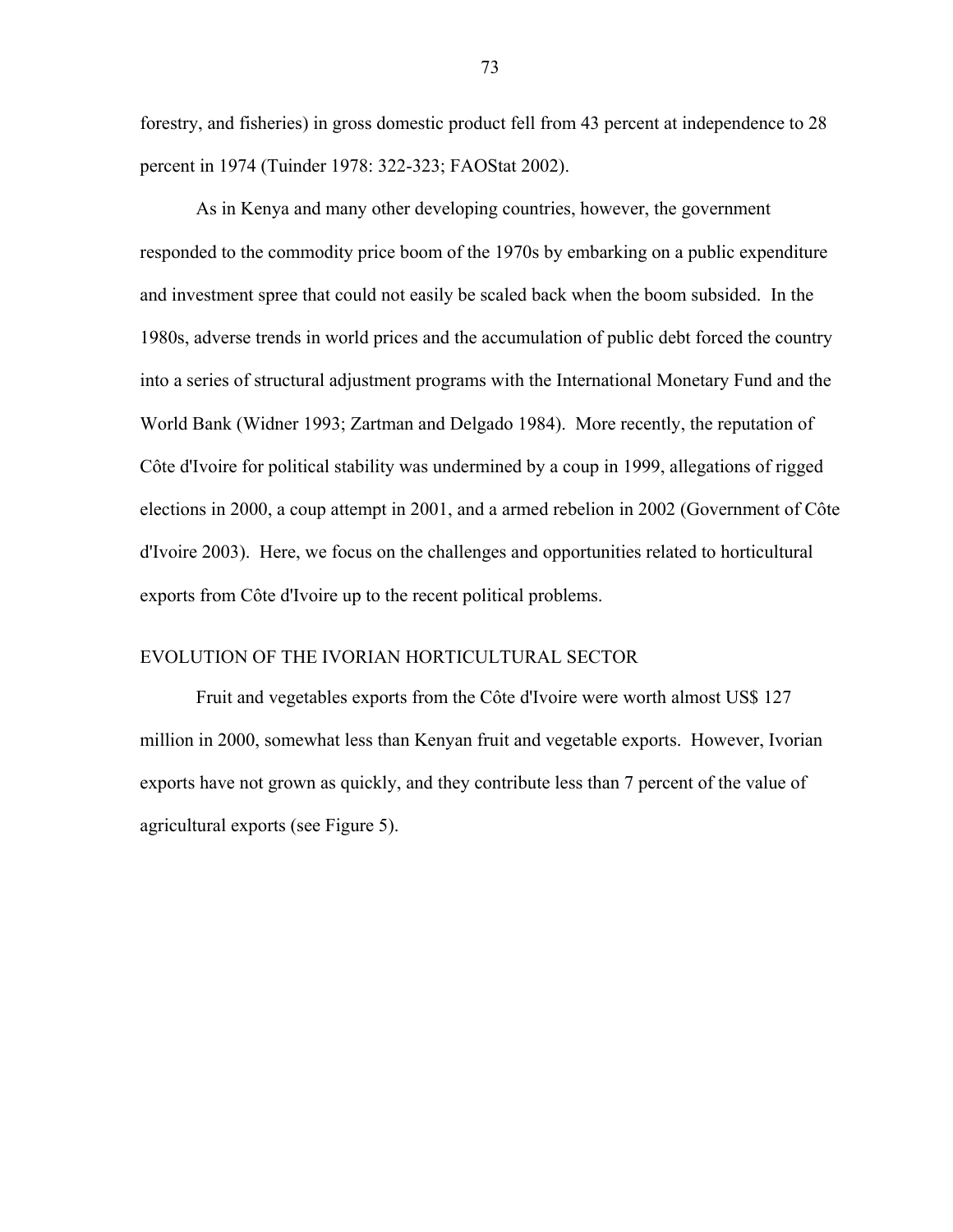

**Figure 5--Value of Ivorian fruit and vegetable exports and share of agricultural export revenue** 

Source: FAOStat for agricultural statistics and U.S. Department of Commerce for U.S. consumer price index.

Unlike Kenya, where horticultural exports are relatively diversified, the horticultural exports of Côte d'Ivoire are based largely on two commodities, pineapples and bananas, each of these commodities has a long history in the country (see Figure 6). Bananas and plantains have been grown in West Africa for centuries, and banana production for export in Côte d'Ivoire began in 1933, when European settlers adopted the crop in response to low prices of cocoa.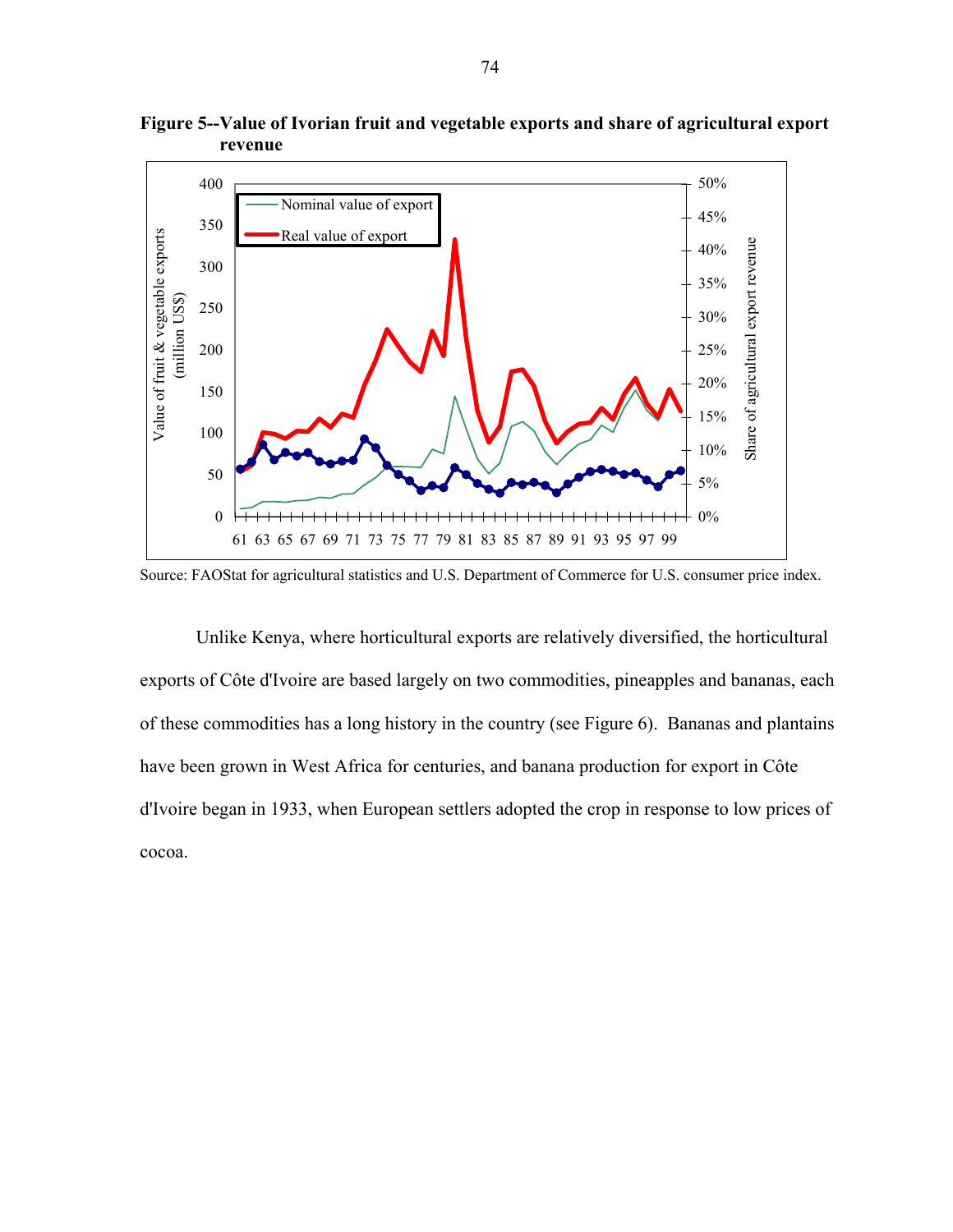

**Figure 6--Trends in the composition of Ivoirian fruit and vegetable exports** 

Source: FAOStat for agricultural statistics and U.S. Department of Commerce for U.S. consumer price index.

Exports were quite modest, however, and Guinea was the dominant supplier of bananas to France at the time (Sawadogo 1977: 119). During the 1950s, production of export crops by African smallholders expanded in spite of policies favoring European growers. In coffee and cocoa, African smallholders came to represent the bulk of production. The banana and pineapple sectors, however, evolved toward a dualistic structure with both largescale and small-scale production. Because of the cost of transportation and the perishability of the product, banana production for export was (and remains) concentrated along paved roads near Abidjan. By the time of independence, banana exports were about 90 thousand tons, representing about 5 percent of the value of agricultural exports.

Banana exports have benefited from the highly regulated European banana market. France, the United Kingdom, and other European countries gave preferential access to exports from African, Caribbean, and Pacific (ACP) countries, most of which were former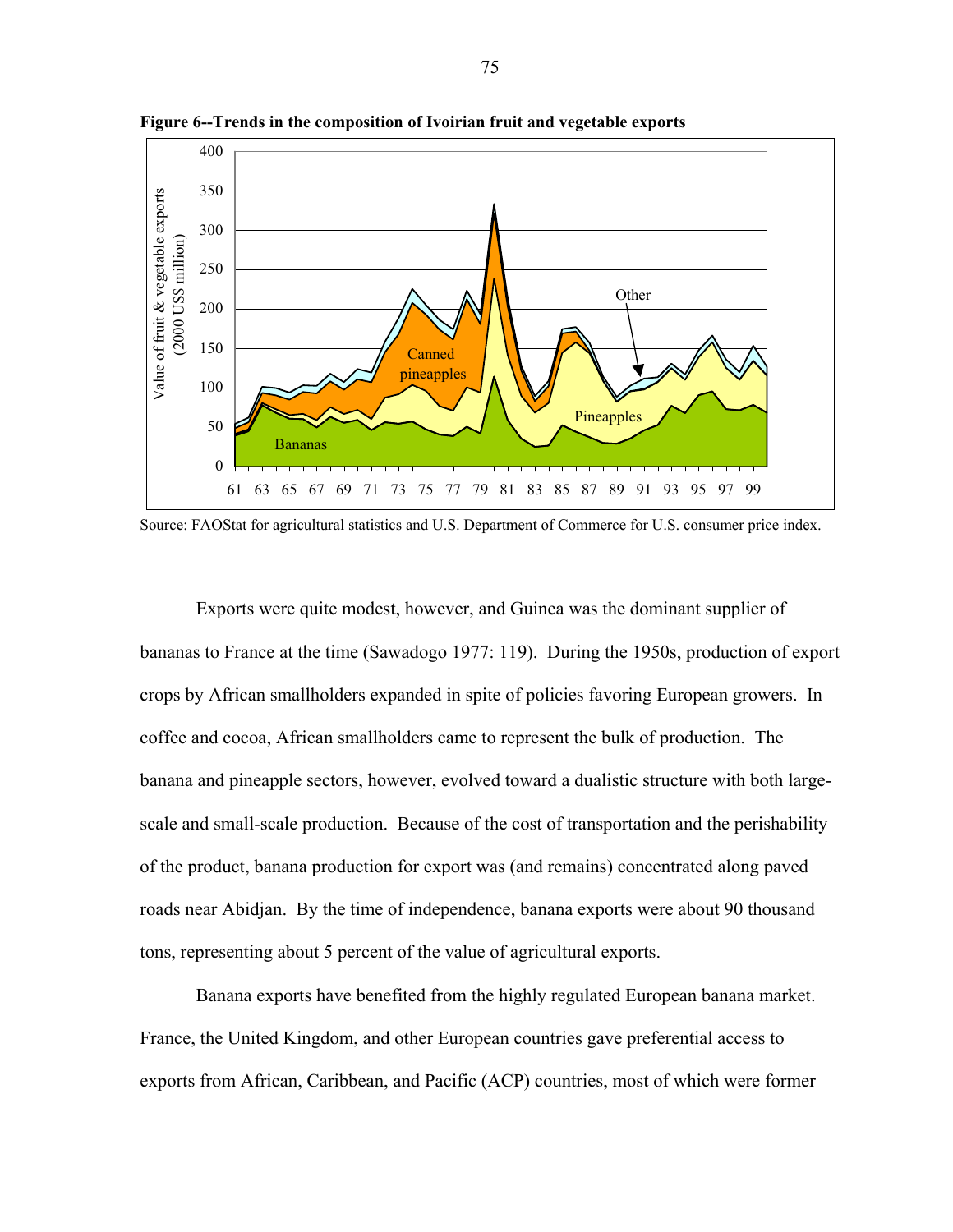colonies<sup>24</sup>. In the case of bananas, this policy has given favorable treatment to exports from Côte d'Ivoire, Cameroon, other African exporters, and a few Caribbean exporters at the expense of lower-cost producers in Latin Amercia. The restrictions on European imports made banana exports quite remunerative, since European prices were significantly higher than world market prices, but import quotas limited the volume. In spite of a peak in 1974, banana exports from Côte d'Ivoire over the period 1961-1989 averaged 120 thousand tons per year, no greater than the level in the early 1960s.

The export of pineapple products also began during the colonial period, when two processing plants were established with foreign investment. At independence, the export of pineapple products was less than half the value of banana exports (2 percent of agricultural exports). However, these exports grew steadily through the 1960s and 1970s so that, by the early 1970s, the export value of pineapple had surpassed that of bananas. At this time, most of the pineapple exports were in the form of canned pineapples and single-strength pineapple juice. In the 1980s, however, Thailand expanded exports three-fold, increasing its market share of the canned pineapple market to over 50 percent and pushing world prices down (Loeillet 1997). Also during the 1980s, economic reforms in Côte d'Ivoire reduced subsidies for many state enterprises and closed others, including CORFRUITEL, the parastatal in charge of marketing fruit (Rouge and N'Goan 1997). As a result, Côte d'Ivoire exports of canned pineapple and pineapple juice had practically disappeared by the late 1980s.

Much of the Ivorian pineapple production, however, switched over to fresh pineapple export to Europe by sea-freight, using the same refrigerated freighters ("reefers") used to

 $\overline{a}$ 

 $24$  The 1957 Treaty of Rome established preferential access to markets in France, Greece, Italy, Portugal, Spain, and the United Kingdom for exporters from ACP countries. Exports from other countries, most notably in Latin American, were subject to a quota and 20 percent duty. Germany maintained a duty-free import policy. The other five member states maintained a 20 percent duty on banana exports from non-ACP countries. These disparate policies continued until 1993, as discussed below (Guyomard, Laroche, and Le Mouel 1999).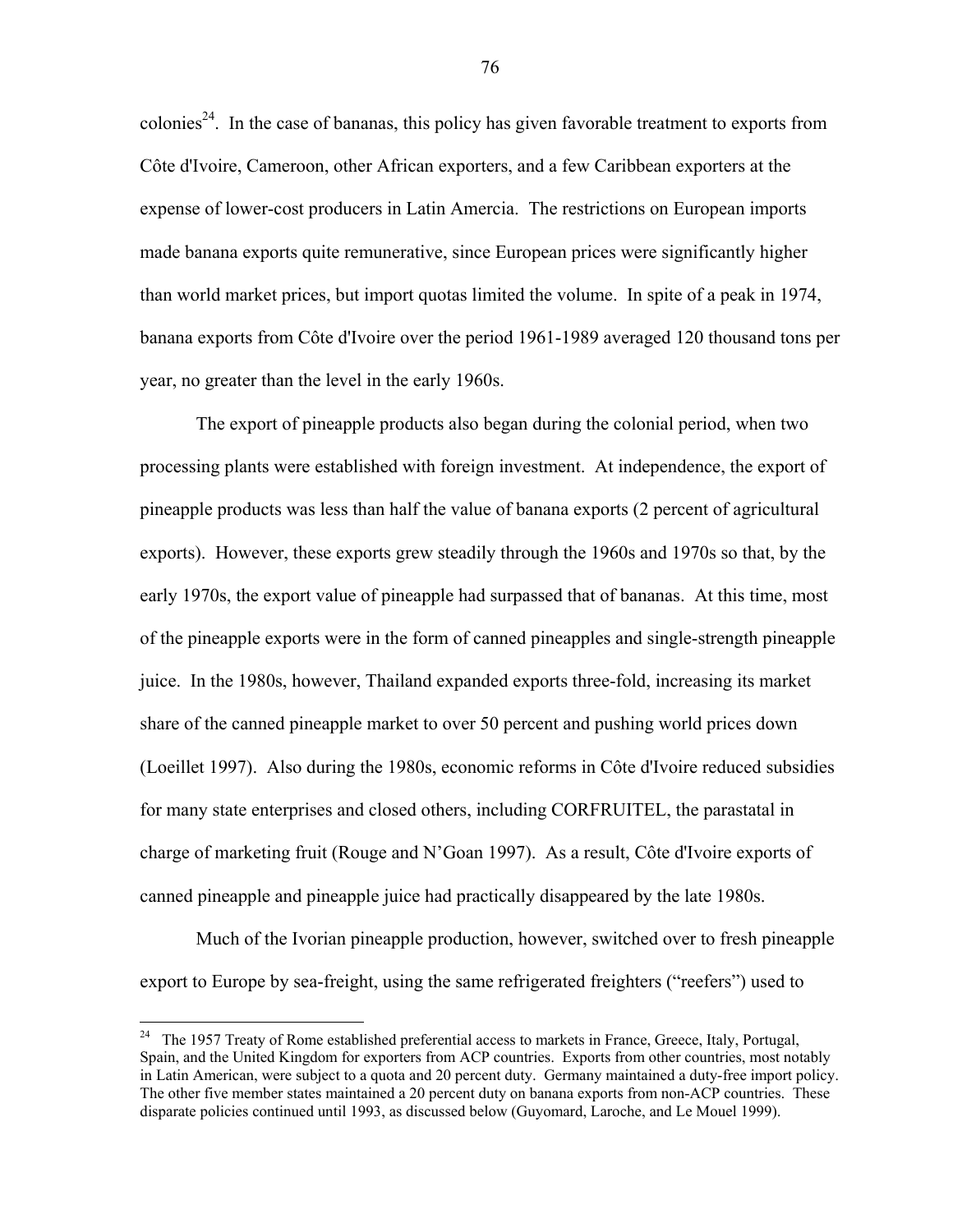transport bananas. This move took advantage of the advantage of Côte d'Ivoire in terms of its proximity to Europe, a factor much more important in the fresh pineapple trade than in the market for canned pineapple. This market is not without its problems, however. In the late 1980s, CÙte d'Ivoire began to lose market share to Central American and Caribbean fresh pineapple exporters. After supplying close to 90 percent of the European market for fresh pineapple in the mid-1980s, their market share fell to two-thirds in 1990 (Rouge and N'Goan 1997).

The 1990s brought several changes favorable to Ivorian fruit and vegetable exports. First, in 1990s, the Office Centrale des Producteurs-Exportateurs d'Anana et de Bananes (OCAB) was formed to represent the interests of exporters, set quality standards, and facilitate communication. OCAB has reduced the number of "approved" exporters of fruit in an attempt to maintain quality standards. It also organizes the charter of refrigerated ships to transport bananas and pineapples to Europe.

Second, in 1993, after much debate, Europe harmonized its banana import policies to make way for the single European market. Although the United States and Latin American exporters pushed for a more liberalized system, as existed in Germany, the EU maintained the system of preferences for ACP countries, extending it to all members of the European Union. This expanded the size of the market to which Côte d'Ivoire and other ACP producers had preferential access<sup>25</sup>.

 $\overline{a}$ 

<sup>&</sup>lt;sup>25</sup> Under the new regime announced in 1993, EU and ACP exporters were entitled to duty-free access to European markets up to 858 thousand tons, with each exporter receiving a quota. Other imports were subject to a 2.0 million tons and a duty of 100 ECU/ton tariff that applied to non-ACP exporters only. Above 2 million tons, banana imports were subject to duties of 750 ECU/ton for ACP bananas and 850ECU/ton for other bananas. A fund was established to assist ACP exporters in the transition. There were two challenges to the new rules under the General Agreement on Trade and Tariffs (GATT). In both cases, GATT panels ruled against the EU, but adoption of the panel decision was blocked by the EU and ACP countries. To appease Latin American nations, the EU negotiated concession to four of the five Latin American complaintants. This ìFramework Agreementî expanded the quota to 2.2 million tons, increased the country-specific quotas of these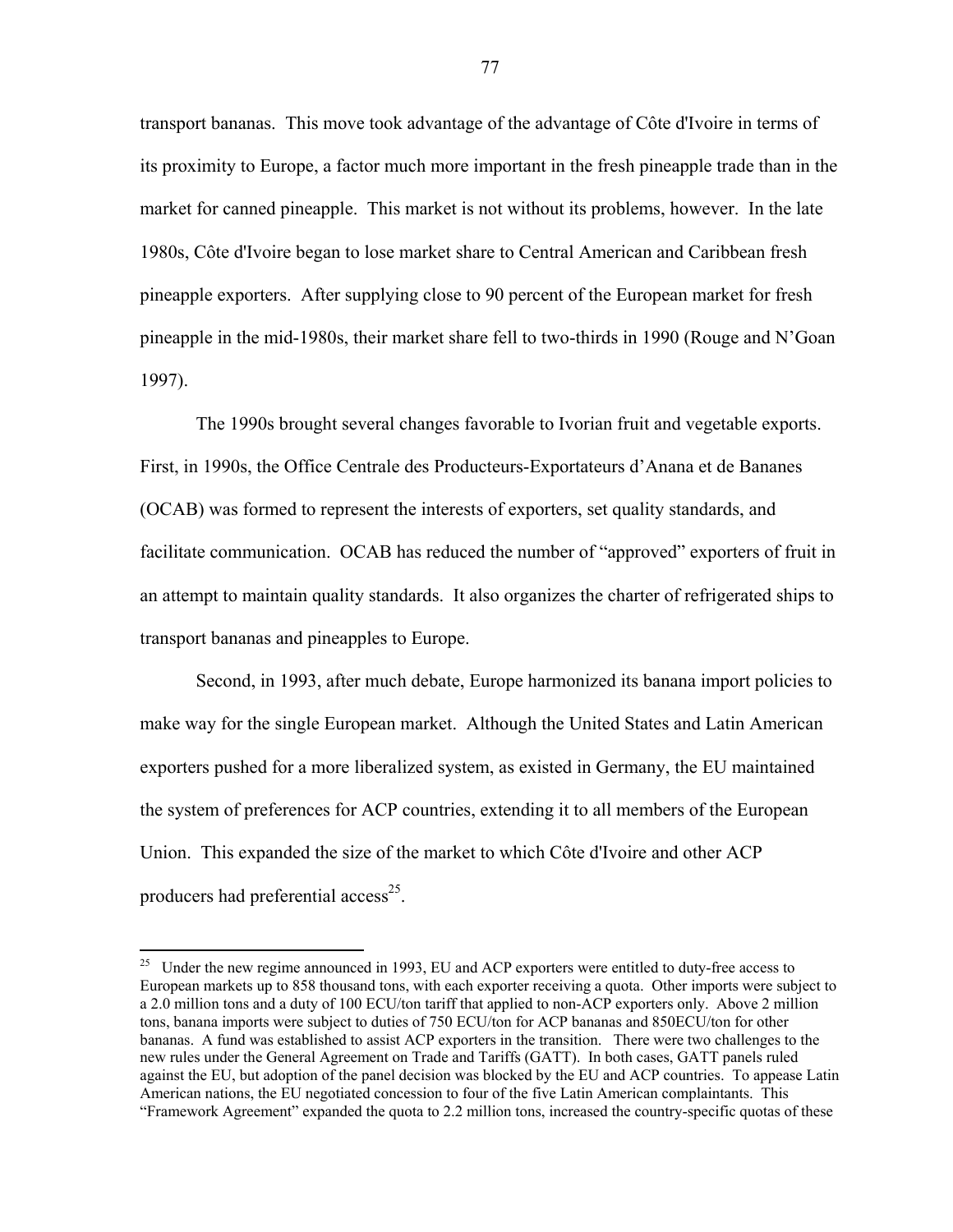Third, the 50 percent devaluation of the CFA franc in January 1994, helped stimulate the economy, particularly the export sectors.

The net effect of these three factors has been to reanimate fruit and vegetable exports from Côte d'Ivoire. Banana exports grew from 95 thousand tons in 1990 to 215 thousand tons in 1999, while fresh pineapple exports expanded from 135 thousand tons to 183 thousand tons over the same period (FAOStat 2003). Côte d'Ivoire became the second-largest fresh pineapple exporter in the world after Costa Rica (Ti 2000). In addition, the export of mangoes has grown rapidly, increasing seven-fold over the 1990s to reach US\$ 5 million. As of 2000, the total value of fruit and vegetable exports was US 127 million, of which 54 percent was bananas, 37 percent fresh pineapple, and 4 percent was mangoes.

In the last two years, two international agreements have been signed that will affect Côte d'Ivoire horticultural exports. Under the "Everything but Arms" policy, implemented by the EU in March 2001, duties and quotas on almost all goods from the poorest 48 countries (including almost all of sub-Saharan Africa) have been eliminated. Although the policy excludes bananas, it will facilitate exports of other fruits and vegetables from Côte d'Ivoire and other African countries. Quality and sanitary and phyto-sanitary barriers remain a key constraint to horticultural exports.

Under pressure from the U.S. and Latin America, supported by WTO rulings, Europe has reduced the preferential treatment of ACP countries in its banana imports and promises to adopt a tariff-only system by 2006. As a result, Côte d'Ivoire and other ACP producers will come under increasing competitive pressure from Ecuador and other low-cost Latin American exporters (Dickson 2002; Lambert 2002).

countries, reduced the non-ACP duty, and allowed these countries to issue export licenses, effectively transferring the quota rents to the exporting country governments (see Dickson 2002 and Guyomard, Laroche, and Le Mouel 1999).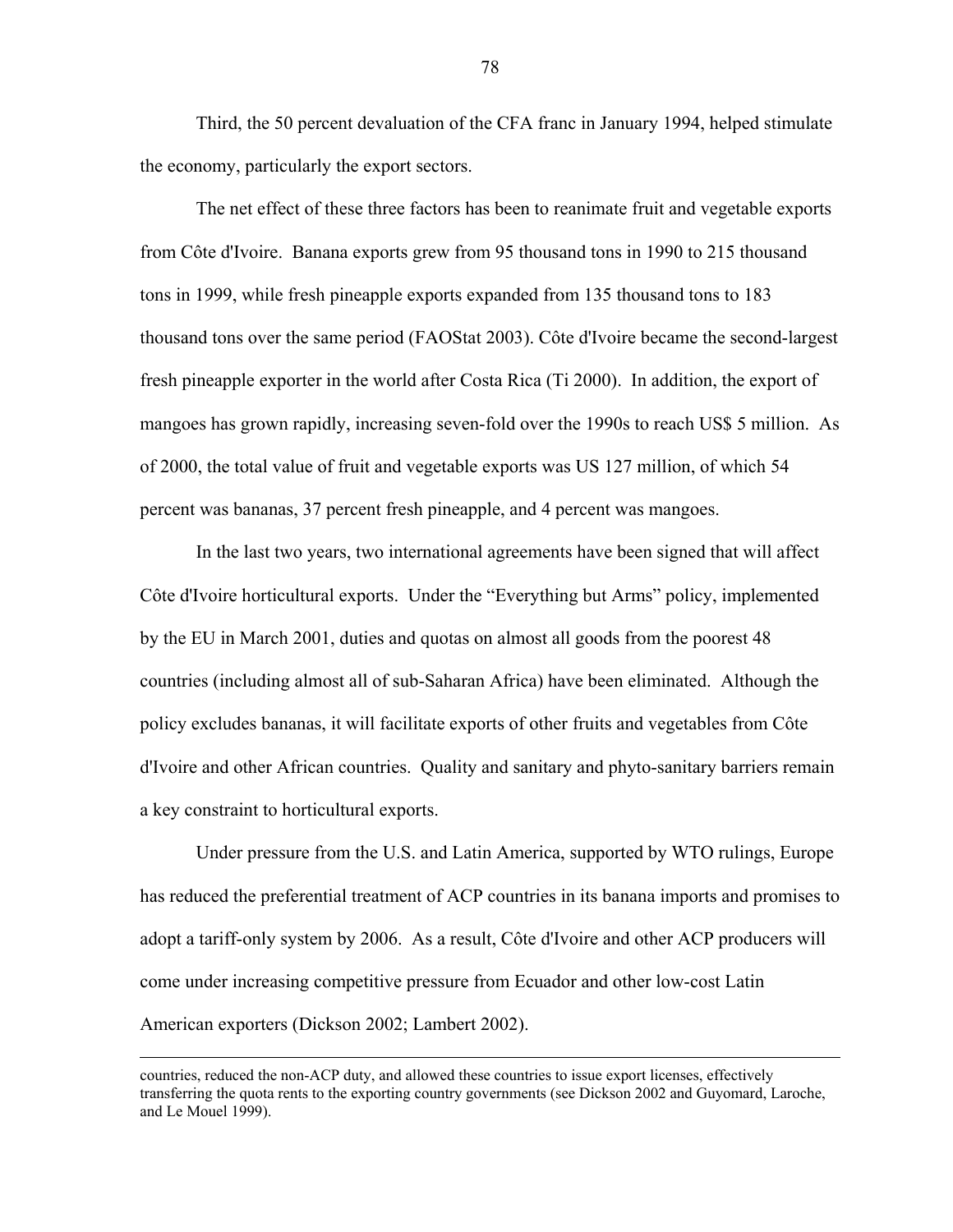## POVERTY IMPACT OF IVORIAN HORTICULTURAL EXPORTS

Who benefits from fruit and vegetable exports from Côte d'Ivoire? According to Lambert (2002), the small-scale rainfed banana farms that used to dominate the sector have given way to medium and large-scale irrigated farms of 100 to 1000 hectares, mostly owned by Europeans and selling directly to French importers. In addition, exporters such as Chiquita and the *Compangie Fruitière* are vertically integrated with their own plantations. One factor behind this consolidation is the competitive pressure from non-ACP countries to reduce the cost of production. Another factor is the increasingly strict marketing requirements by European importers regarding the size, quality, and consistency of the fruit and the use of pesticides and other chemicals in production. The implication is that most of any positive impact in terms of poverty reduction would be through the employment of workers on the plantations. It is estimated that there are 35 thousand people employed by the banana and pineapple plantations.

In pineapple production, on the other hand, smallholders continue to dominate. According to Rouge and N'Goan (1997), 70 percent of Ivorian pineapple exports are produced by smallholders with 0.5 to 10 hectares. The remaining 30 percent is produced by large plantations, including some owned by the vertically integrated banana companies such as *Compagnie Fruitière* and Chiquita. One reason for the greater involvement of smallholders in pineapple production compared to banana production is that the initial investment cost of establishing a plot is estimated to be 3-4 times as great for bananas (Rouge and N'Goan 1997).

Mangoes are the third most important horticultural export. They are produced by smallholders in the north of the country, as well as by farmers in Burkina Faso and Mali who export via Côte d'Ivoire (Lambert 2002). Thus, it is likely that a high proportion of the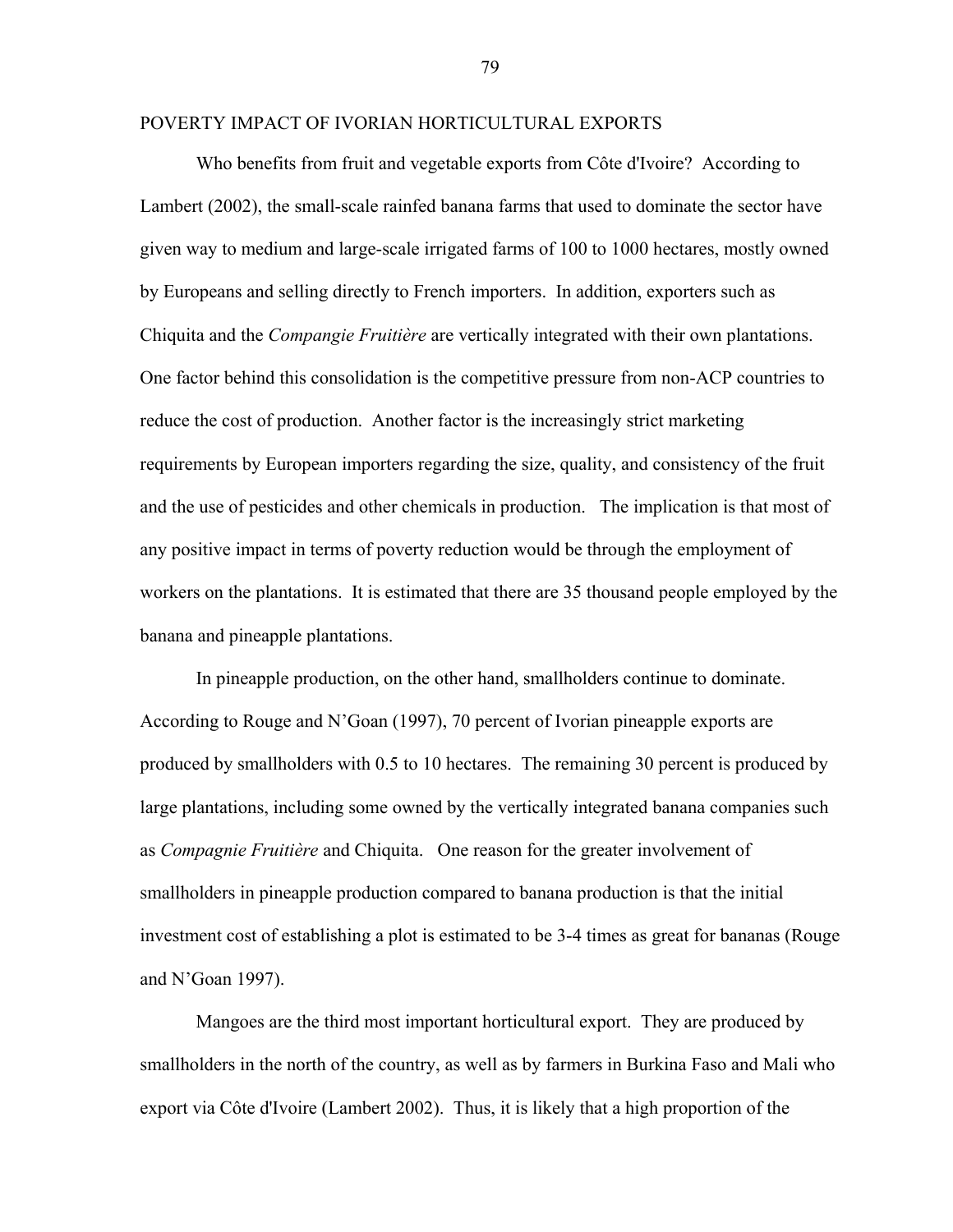mangoes are produced by poor households. Given the cost of getting mangoes to the coast and then to Europe, the farm-gate price may be low, so it is not clear whether mango sales are an important component of the income of growers.

## FACTORS BEHIND THE IVORIAN SUCCESS

The success of the Ivorian fruit and vegetable sector is a qualified one. Fruit and vegetable exports from CÙte d'Ivoire have not grown as fast as those of Kenya, and the role of smallholders is less important than in Kenya. On the other hand, Côte d'Ivoire is one of the three largest exporters of fruits and vegetables in sub-Saharan Africa and it maintained solid growth in the 1990s. Although smallholders play a less important role than in Kenya, tens of thousands of rural households depend on the sector for their livelihoods, either as farmers or agricultural laborers.

Several factors lie behind the success (albeit qualified) of fruit and vegetable exports from CÙte d'Ivoire. First, CÙte d'Ivoire has long been known for its political stability. Until the last few years, Côte d'Ivoire had a reputation for being the most politically stable country in West Africa. President Felix Houphouet-Boigny served as president from independence in 1960 until his death in 1993. He was successful in promoting economic growth and minimizing political turmoil until the 1980s when commodity prices fell. The advent of multiparty democracy in 1990 is said to have created (or perhaps just exposed) ethnic and religious divisions.

Second, President Houphouet-Boigny has, for the most part, supported agriculture-led growth. He came to prominence representing the interests of African cocoa growers during the colonial period. As president, he drew his support from the rural areas and maintained a cocoa farm himself. Although agriculture was taxed directly through the policies of the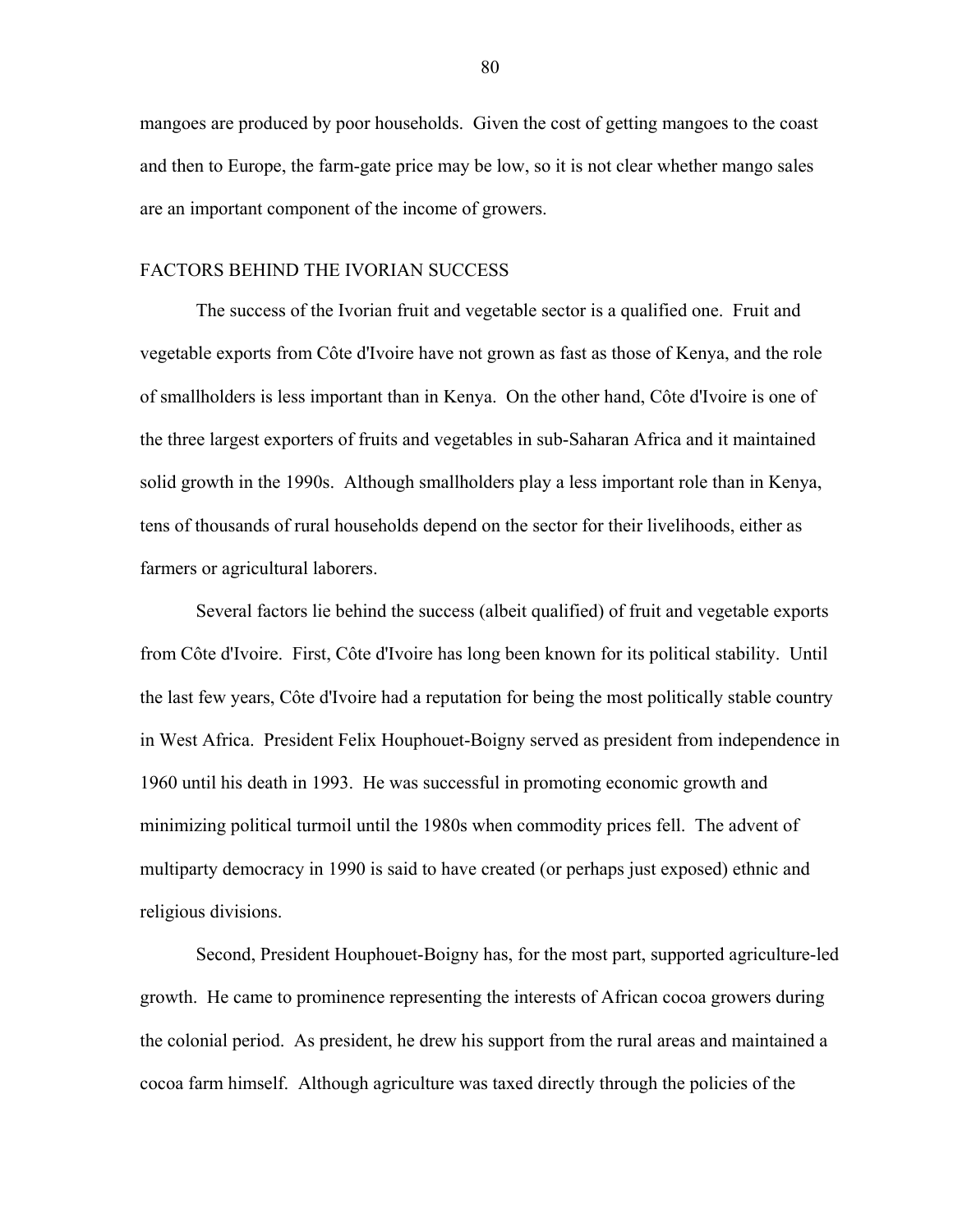marketing boards and indirectly through over-valued exchange rates, investment in rural infrastructure and agricultural research reflected the priority given to agriculture.

Third, Côte d'Ivoire has benefited from its proximity to European markets. Côte d'Ivoire is just 8-10 days by sea freighter from Marseilles. Although it also benefits from frequent air-connections with Paris, this is less important since most of the Ivorian fruit and vegetable exports have been by sea-freight.

Fourth, the government has had relatively limited involvement in production and marketing, particularly in the horticultural sector. Although the Ivorian agricultural policy was more interventionist than that of Kenya, President Houphouet-Boigny had a more promarket orientation than most of its West African neighbors. In particular, Côte d'Ivoire maintained close ties to France, while many of its neighbors rejected European involvement and experimented with different variants of socialism.

#### **7. CONCLUSIONS**

As described in the introduction, this paper was motivated by three questions regarding the development of the Kenyan fruit and vegetable sector, particularly the export sector.

- Does the horticultural sector of Kenya and Côte d'Ivoire constitute a valid success story in African agriculture?
- What factors have contributed to the historical development of the horticultural sector in the two countries?
- What lessons can be drawn from these examples for policymakers in other African countries and for the international development organizations?

We now return to those questions as a way of organizing the conclusions.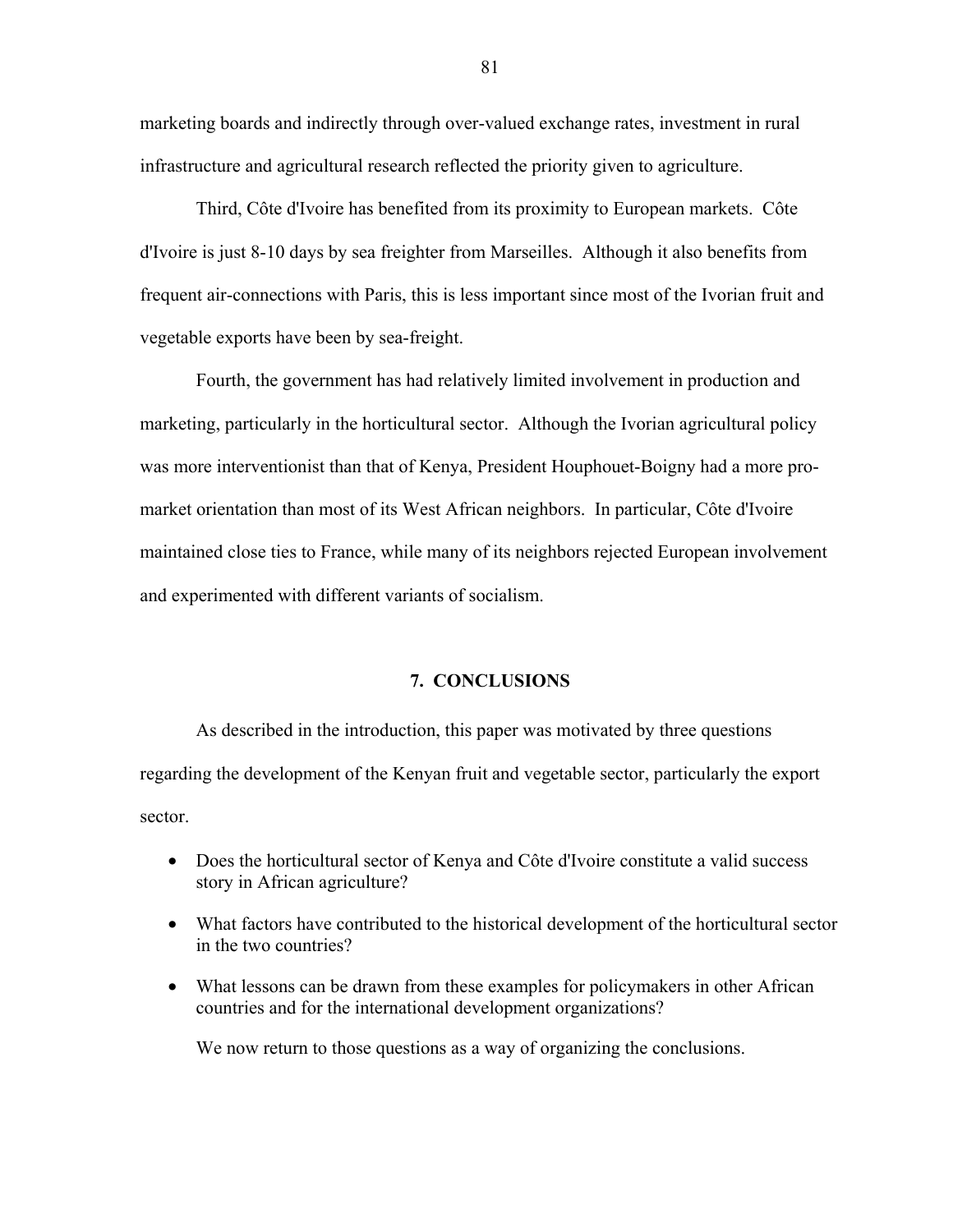### IS HORTICULTURE A SUCCESS STORY?

Certainly, horticulture in Kenya can be considered a success in terms of export growth. Fruit and vegetable exports have grown from US\$ 2-3 million at independence to over US\$ 150 million in 1999. The sector has even grown as a percentage of agricultural exports, rising from 3 percent of the total at independence to 17 percent today. Although coffee and tea continue to dominate agricultural exports in Kenya, the gro**w**th of tourism and horticulture have reduce the vulnerability of the Kenyan economy to price swings in those two commodity markets.

It is more useful, though more difficult, to evaluate its success in terms of the impact on the lives of Kenyan families, particularly the poor. The fact that smallholders produce some 60 percent of the exported fruits and vegetables provides strong support for the idea that horticultural development has been good for the rural poor. The results of McCulloch and Ota (2002) suggest that farmers who participate in horticultural production earn higher incomes than their neighbors who do not. And the case studies presented in this paper, in spite of their non-systematic nature, seem to support the idea that when small farmers get involved in horticultural production for export, their incomes rise and this translates into more tangible improvements in standard of living such as being able to pay for school fees and purchase land.

The data from the 2000 Rural Household Survey suggest that almost all farmers, large and small, rich and poor, participate in some form of horticultural production. Better-off farmers seem to grow a wider variety of fruits and vegetables, but the percentage contribution of horticulture to income is fairly constant across income and farm-size categories. Somewhat surprisingly, the horticultural production of large farmers is no more commercially-oriented than that of small farmers. While higher income households tend to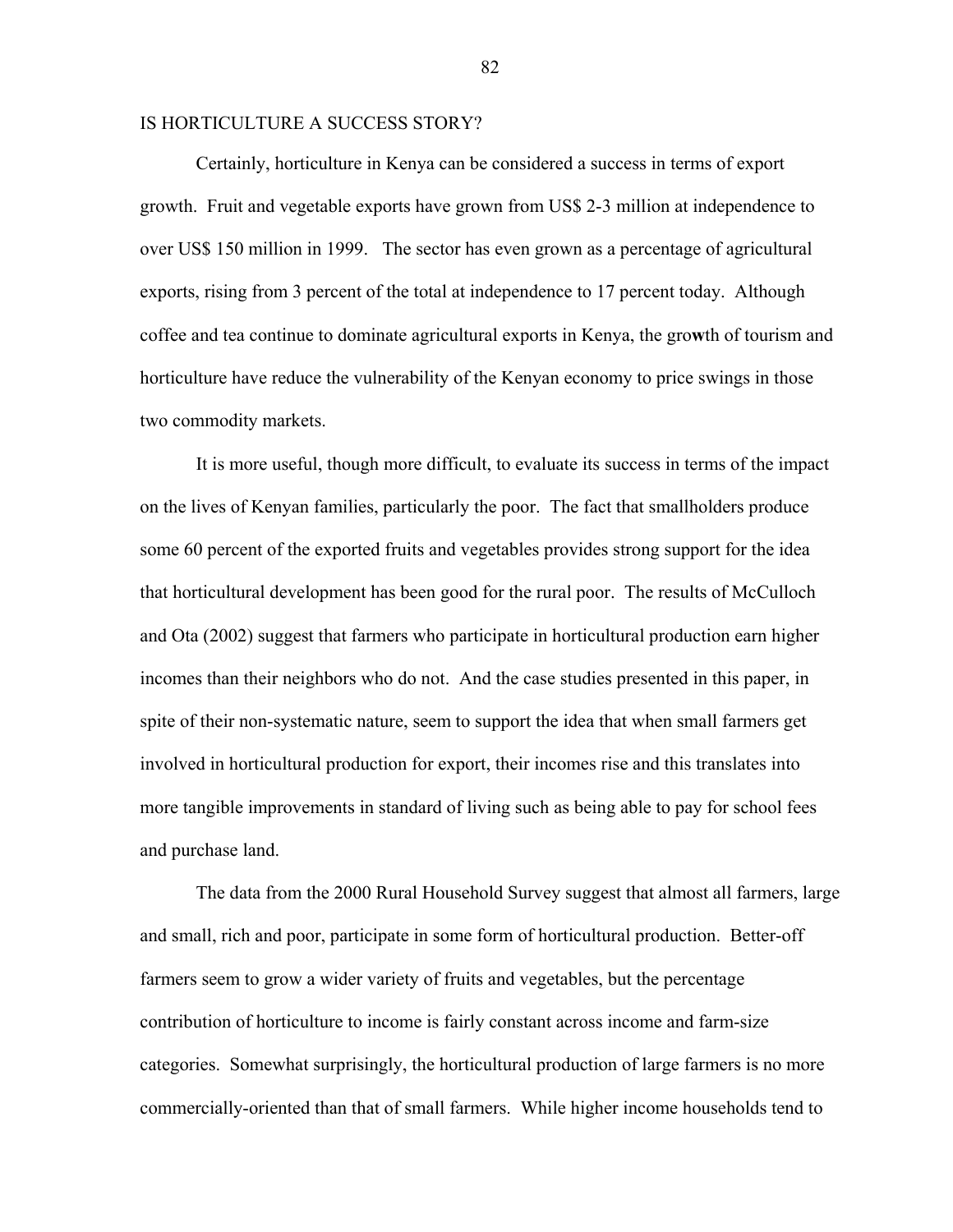be more commercially oriented, it would be a mistake to think of poor farmers (and small farmers) as subsistence farmers. Even among the poorest 20 percent of Kenyan farmers, 41 percent of the fruit and vegetable output is marketed.

And the gross margin analysis indicates that, under certain conditions, horticultural production can produce substantially higher returns per hectare than staple food crop production. For example, one crop of French beans can generate gross margins more than ten times greater than maize-bean intercropping.

What is the direct impact of horticultural exports on Kenyan smallholders? If smallholders account for about 47 percent of fresh produce exports and the farm-gate price is 60 percent of the F.O.B. price, then the direct benefits of fruit and vegetable exports to smallholders is about US\$ 46 million. Estimates of the number of smallholders that participate in horticultural exports vary widely. Jaffee (1995) estimates that 13-16 thousand smallholders are involved in fresh produce export, while Swanberg (1995) cites a figure of 500 thousand. In their diagram of the French bean market channels, ECI (2001) shows 20-50 thousand small growers participating in French bean exports alone. If we assume the smallholder French bean exporters in the survey by Kamau (2000) are typical of smallholder exporters, this would imply about  $108,000$  smallholders in the export sector<sup>26</sup>. This figure must be considered highly speculative since we do not know if the sample was representative of smallholders producing export French beans, much less smallholders producing fresh produce for export.

 $\overline{a}$ 

<sup>&</sup>lt;sup>26</sup> This calculation is based on US\$ 46 million in total horticultural export revenue for smallholders, an average horticultural sales of about 32 thousand Ksh, and the June 1999 exchange rate of 70 Ksh/US\$. Among those selling French beans in the 2000 Rural Household Survey, the average value of sales was just Ksh 14,000 or US\$ 175, but these farms include those supplying the domestic market. The average value of horticultural sales in the survey carried out by McCulloch and Ota (2003) was 170 thousand shillings or over US\$ 2000, but the average farmsize was 2.7 so it is not clear if the sample was limited to "smallholders."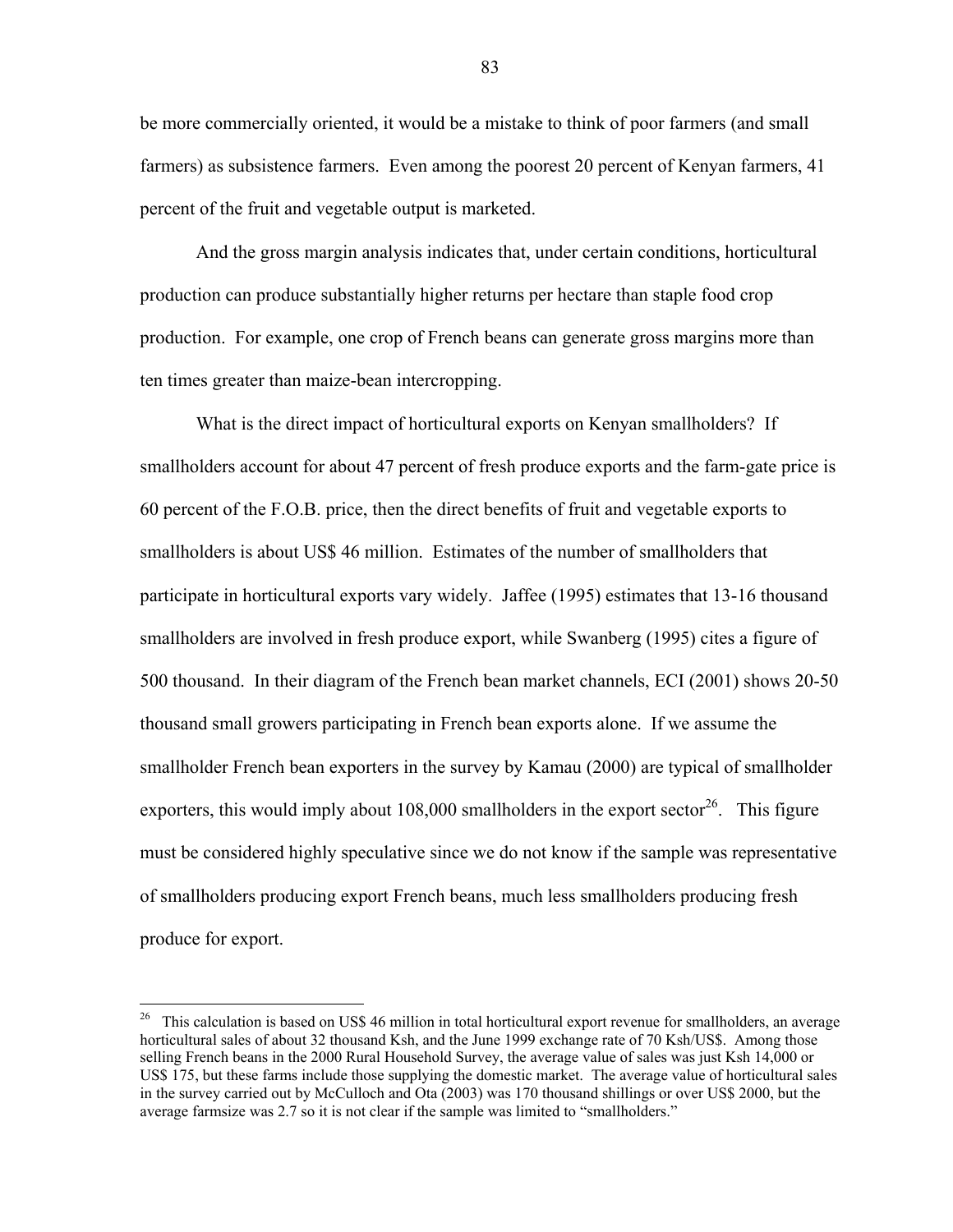Although less visible, it is likely that the indirect benefits associated with horticultural exports are greater than the direct benefits. First, the multiplier effect of injecting US\$ 46 million annually into the rural sector generates benefits for other households and sectors who produce goods purchased by export producers. Second, this analysis has focused on smallholders producing for export, but it is important to recognize the employment effects of horticultural exports extend beyond this. Del Monte alone employs several thousand workers in its processing plants and estates. Third, the skills and institutional development stimulated by the horticultural export sector also serve to development the domestic horticultural market. Given the fact that 96 percent of fruit and vegetable production is consumed domestically, even small improvements in yield, post-harvest methods, and marketing efficiency in the domestic supply chain could have benefits to the economy that are large relative to the direct benefits of horticultural exports.

It is less clear whether to consider the Ivorian horticultural sector a success story. First, the sector has not grown in a consistent manner. In real terms, the value of fruit and vegetable exports in 1999 was still somewhat below the levels it reached in the mid-1970s and the mid-1980s. Second, the role of smallholders in the Ivorian fruit and vegetable sector is more limited. Bananas, the largest horticultural export, are produced mainly on large-scale farms and by vertically integrated multi-national companies. Certainly, there are thousands of farm workers whose livelihoods are supported by the banana sector, but it is likely that the benefits are less widely distributed among Ivorian households than it would be if banana production were based on smallholder production. Third, it is not clear to what degree the success of the Ivorian banana sector is based on European trade policies that discriminate against Latin American producers. It is not clear whether current levels of banana exports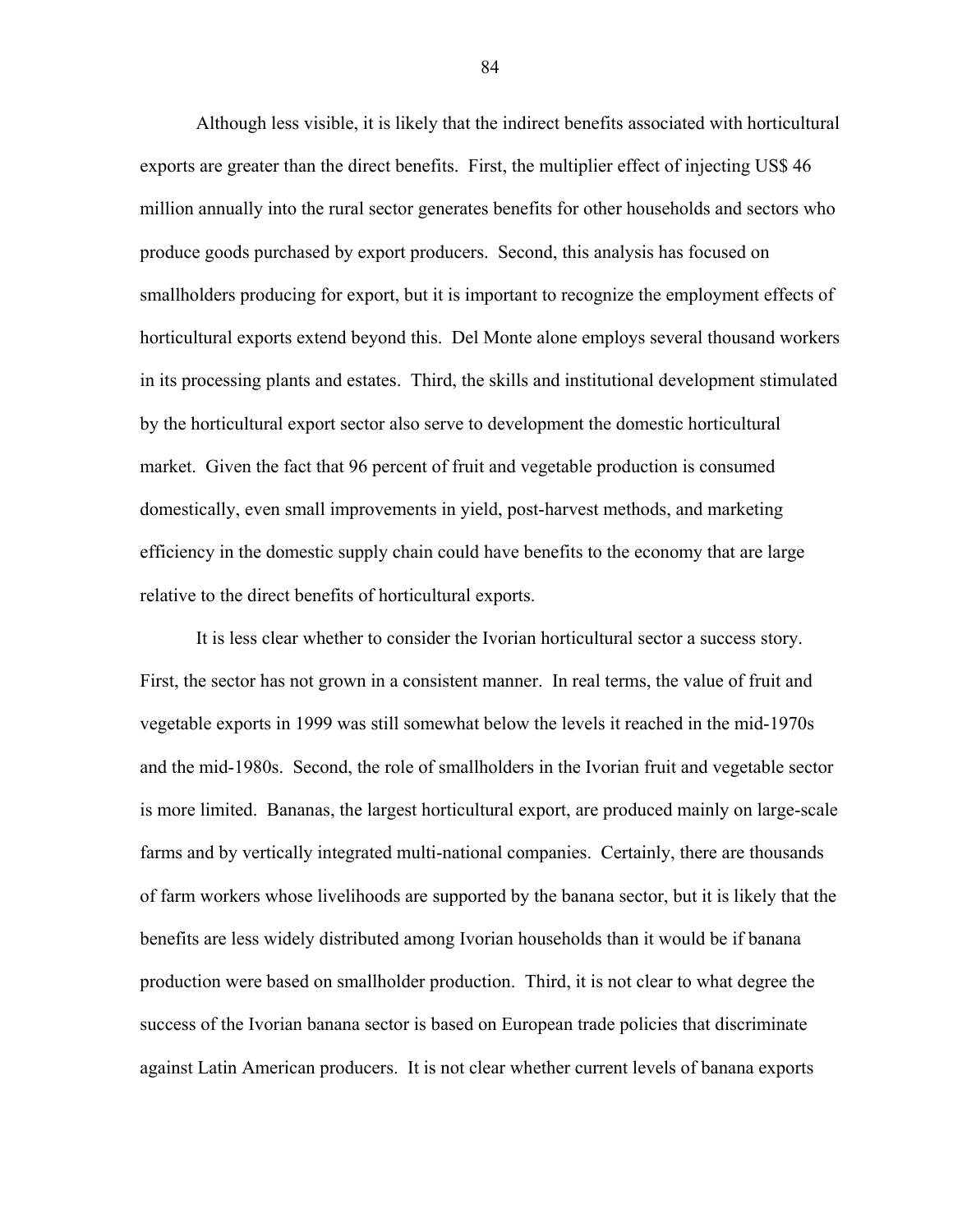can be maintained when Europe removes these preferential policies, a change which is not imminent but may be inevitable under World Trade Organization commitments.

Nonetheless, there are some positive signs in the Ivorian horticultural sector. First, the sector was able to adjust to the loss of the canned pineapple exports by developing fresh pineapple exports to Europe (Kenya attempted to launch fresh pineapple exports to Europe, but it proved uneconomical). In addition, Ivorian horticultural exports showed healthy growth (4.4 percent) over the 1990s, including expansion of smallholder crops such as pineapple, mango, and papaya for export. Although it is difficult to foresee the impact of the current political crisis in Côte d'Ivoire, it seems inevitable that the institutional and commercial development necessary to expand horticultural exports will be set back more than a few years.

## WHAT FACTORS HAVE CONTRIBUTED TO THE SUCCESS?

Several factors have contributed to the success of the horticultural sector in Kenya and, in a more limited way, Côte d'Ivoire.

*Geography and climate* Kenya is favored with an equatorial latitude and bimodal rainfall that reduce seasonality, combined with a range of altitudes, allowing the production of tropical fruits such as mangoes, pineapple, and avocados, as well as temperate vegetables such as French beans. Furthermore, Nairobi and its airport are located in the western highlands, an area endowed with good soils and a suitable climate for vegetable production.

Similarly, the areas of Côte d'Ivoire most appropriate for banana production are along the cost, near the port of Abidjan. In addition, among countries with a humid-tropical climate Côte d'Ivoire is one of the closest by sea to major European ports.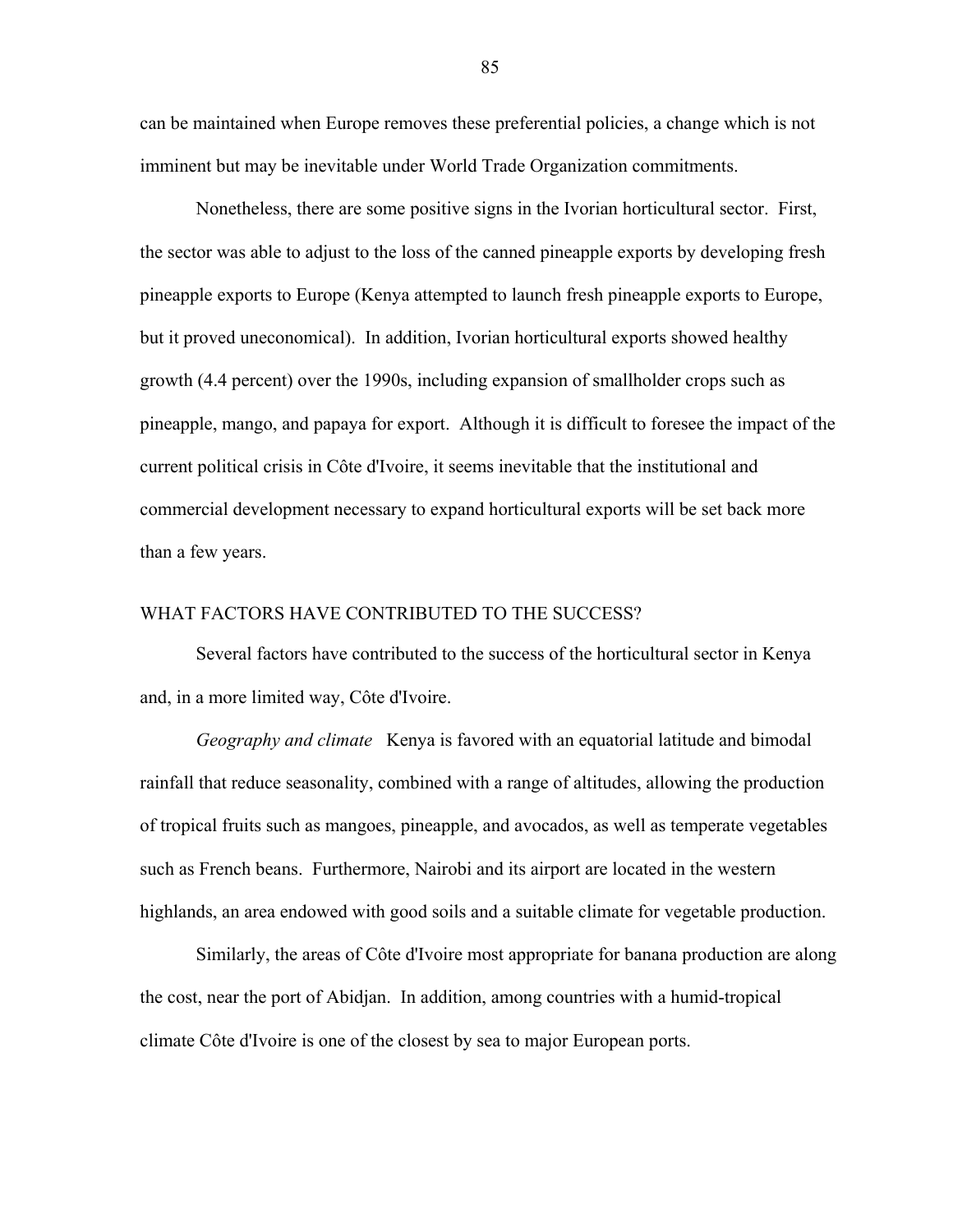*Transportation infrastructure.* The cost and duration of transportation to major markets in Europe is a critical factor in the success of the horticultural sector. Both Kenya and Côte d'Ivoire serve as regional hubs for air traffic. The growth of the Kenyan tourism industry and the consequent frequency of air connections with Europe has facilitated the development of fresh produce exports to Europe via air-freight. In Côte d'Ivoire, much of the horticultural export is by sea-freight, so investment and efficient management of the port in Abidjan is of critical importance. Domestic transportation infrastructure is also an important factor, since horticultural exports do not tolerate delays in getting to the airport. The Kenyan horticultural sector benefits from an extensive road network in the highland areas. It is estimated that much of the export vegetable production in Kenya takes place within 100 kilometers of the airport. Similarly, banana production in Côte d'Ivoire is concentrated along paved roads near the port.

*Limited direct government intervention in horticultural markets.* Another factor is that the Kenyan government has not intervened to any significant degree in horticultural markets to buy, sell, export, or set prices. In Kenya, the Horticultural Crop Development Authority was originally given authority to fix prices, regulate trade, operate processing facilities, and market horticultural goods. Based on its unsuccessful experience, the functions were pared back to regulation, market information, and advisory services $27$ . State enterprises were actively involved in various horticultural processing operations, often as part of joint ventures with foreign companies. Most of the growth in horticultural exports, however, has been in fresh produce. In any case, the horticultural sector was never as tightly

<u>.</u>

 $27$  The HCDA maintained a monopoly on onion marketing and export briefly and later competed with private onion traders. In 1986, the government required HCDA to withdraw from direct marketing. It is probably not a coincidence that the only horticultural commodity the HCDA attempted to market is one of the least perishable vegetables.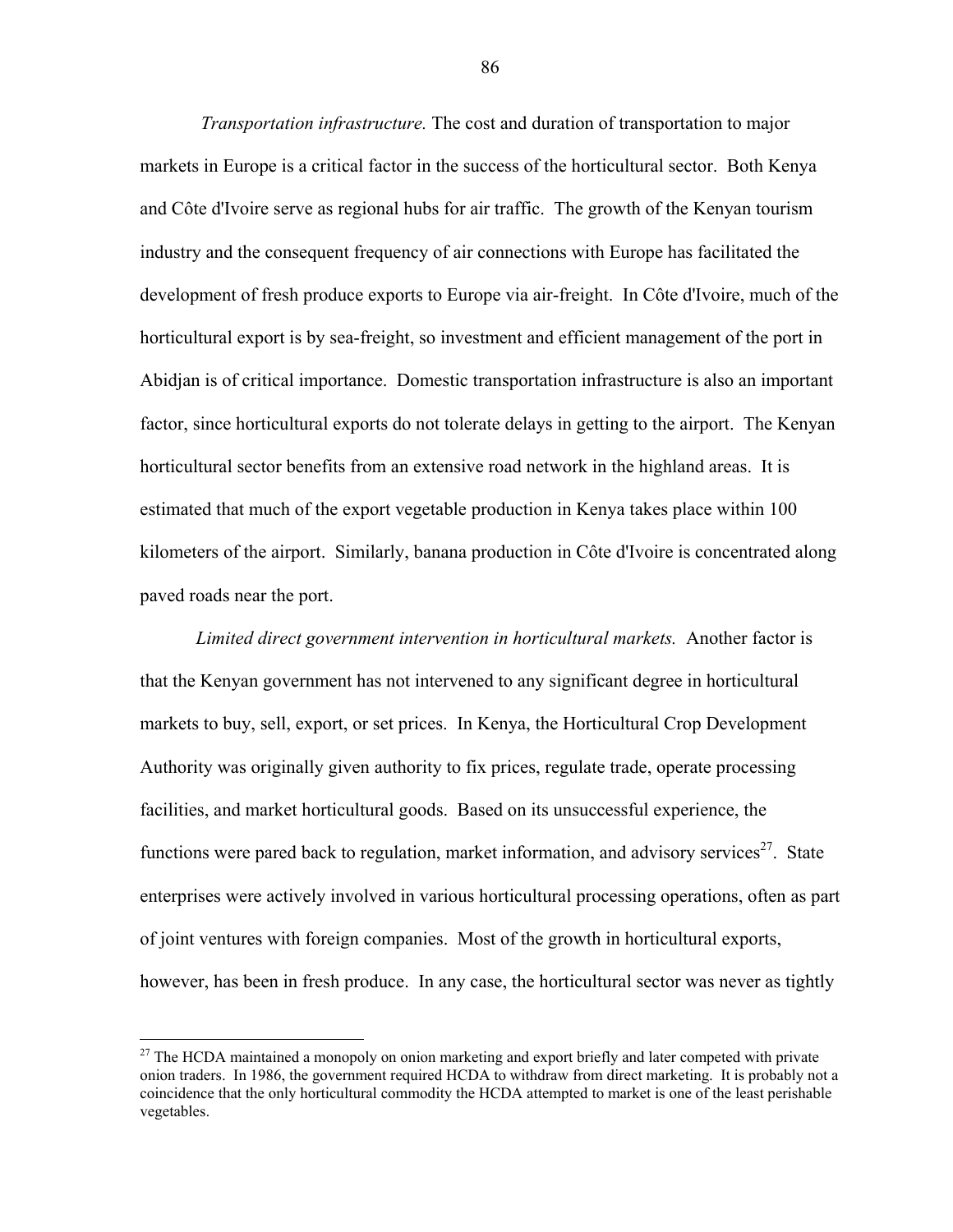controlled as the maize, coffee, and tea sectors were. In spite of the proliferation of state enterprises, the investment climate in Kenya was good, at least compared to many other African countries. This climate allowed investment in the horticultural sector by local and international firms, most notably by Del Monte in the 1960s.

Similarly, Côte d'Ivoire is said to have followed an agriculture-led development strategy and kept direct intervention in agricultural markets to a modest level. Probably the area of greatest direct involvement in the horticultural sector was in the pineapple processing, where joint ventures between private investors and various public institutions were the rule. When the export of processed pineapple products collapsed in the late 1980s, even this form of participation in horticulture disappeared. It is probably important not to exaggerate the importance of the lack of direct government intervention in horticulture. Even during the height of state intervention in agricultural markets in the late 1970s and early 1980s, few African governments ventured into the risky area of fresh produce marketing.

*Policies allowing private and international investment.* Both Kenya and Côte d'Ivoire have had relatively liberal policies regarding foreign investment and investment by local businesses. In both countries, foreign investment has contributed to increasing the capacity of horticultural production, processing, and export. In Kenya, Del Monte is the largest example, but Dijkstra (1997) lists 20 other private processors of fruits and vegetables in the country as of 1990. Lambert  $(2002)$  also stresses the importance of Kenya's "open skies" policy, under which exporters and shipping companies may charter planes in their own name. In Côte d'Ivoire, Chiquita and *Compagnie Fruitière* have played a central role in banana and fresh pineapple production and export.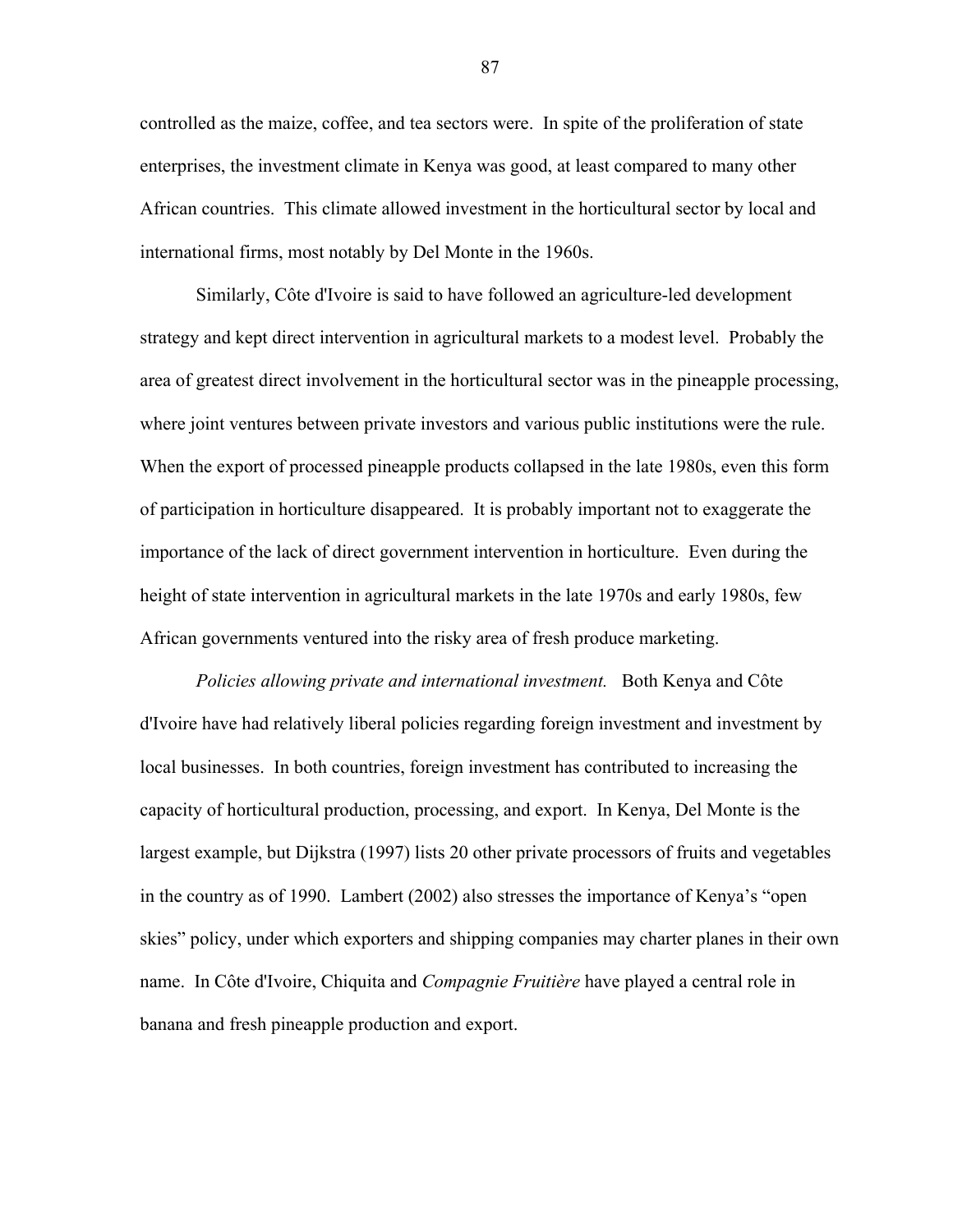*Macroeconomic stability and realistic exchange rates.* Both Kenya and Côte d'Ivoire had reputations for political and macroeconomic stability in the 1960s and 1970s, which is necessary to elicit long-term investments in productive capacity. Similarly, a realistic exchange rate, which gives exporters the full value of the foreign exchange they generate, is critical factor in stimulating exports, including horticultural exports. Although both countries experienced economic problems in the 1980s, the level of inflation and the extent of exchange rate over-valuation was modest compared to that experienced by some of their neighbors, including Tanzania, Uganda, and Ghana. The 1994 devaluation of the CFA franc provided important stimulus to horticultural exports (among others) in Côte d'Ivoire, contributing to the healthy 4.4 percent growth rate in fruit and vegetable exports over 1990- 99.

*Institutional innovation.* Horticultural development requres a continuous process of institutional innovation at two levels. First, institutions are needed to address sector-wide externalities and coordination problems. For example, the adoption of a common code of practice, the exchange of market information, and funding of research and extension are activities that benefit the sector as a whole but cannot easily be carried out by an individual firm. Second, marketing institutions are needed to improve vertical coordination between farmers and trader/processors. This may include various types of contract farming, farmer credit groups, marketing cooperatives, or farmer associations.

The Kenyan government has allowed and (in some cases) promoted the development of a wide range of private marketing institutions such as the Fresh Produce Exporters Association of Kenya (FPEAK), local producer associations, self-help groups, and so on. In addition, it has allowed experimentation with a wide range of institutional arrangements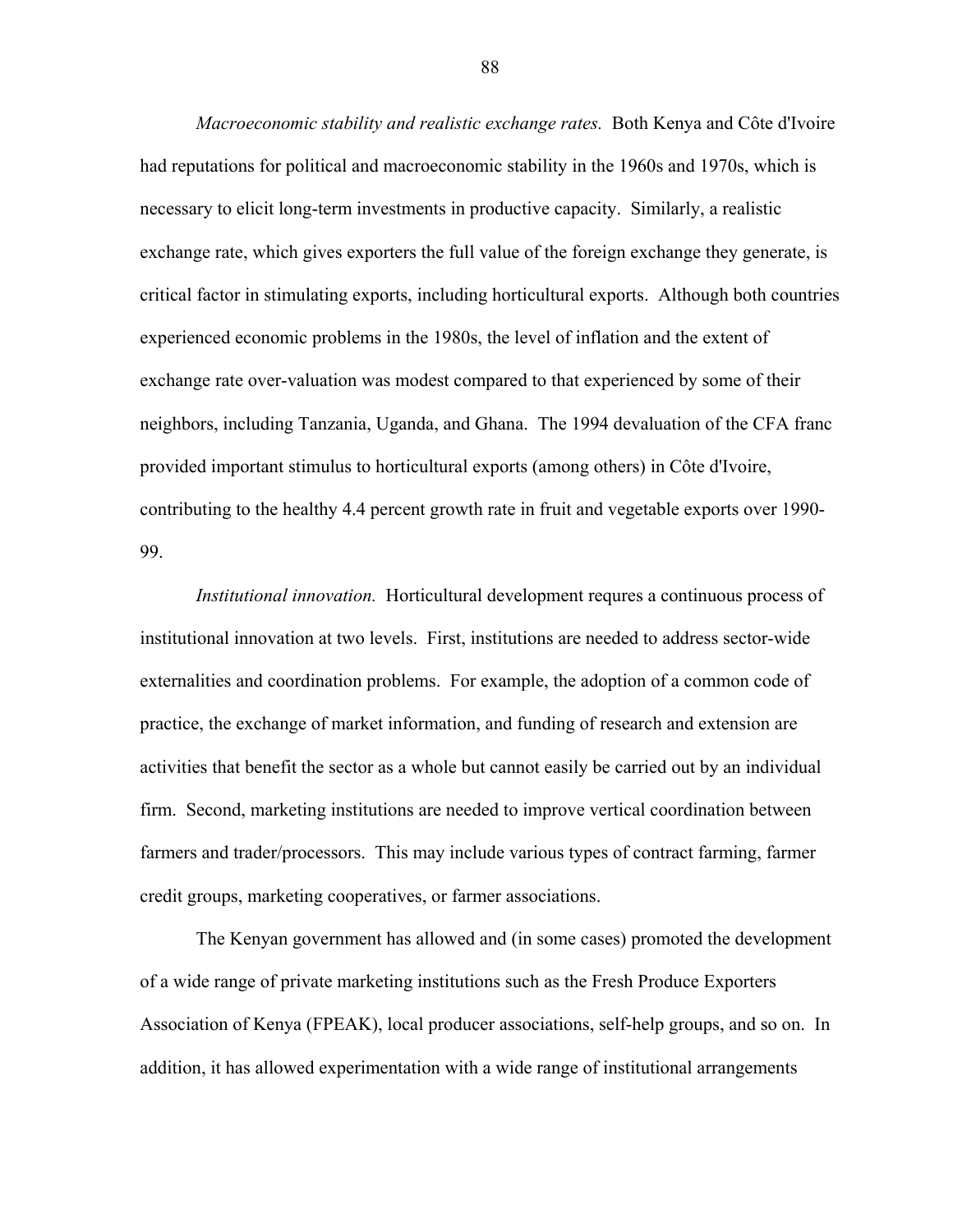between farmers and buyers. In spite of early attempts to oblige processors to work with smallholders, greater leeway is now given for the most economical arrangement to evolve in response to market signals. Over the decades, Kenyan participants in the horticultural sector have accumulated considerable experience in managing the relationship between growers and buyers. Today, contract farming may be more widely used in Kenya than anywhere else in Africa, though conflicts between farmers and buyers are an almost universal feature of these schemes. One source of conflict is the fact that after a buyer provides the assistance needed by smallholders (in the form of seed, inputs, and credit) he faces the risk that other buyers will come and "poach" the harvest and the loan will not be repaid. Alternatively, if the market price falls, the buyer may refuse to honor its commitment or use grading as a pretext for refusing shipment. Arbitrary and non-transparent.grading procedures is a common complaint among contract growers.

In Côte d'Ivoire, the government has created a series of institutions to coordinate horticultural exports with varying success. In the 1960s, small-scale horticultural producers formed an export cooperative. In 1976, this was replaced by SICROFEL, a marketing board with a monopoly on horticultural exports. This approach failed due to high costs, bureaucratic procedures, and corruption. It was replaced in 1978 by COFRUITEL, a producer organization with greater participation by exporters but without a legal export monopoly (Hormann and Weitor 1980). More recently, the government created the Organisation Centrale de líAnanas et de la Banane to coordinate the sector and provide information and other public goods. One of the biggest coordination tasks that the Ivorian horticultural sector faces is matching the supply of bananas and pineapples at the port with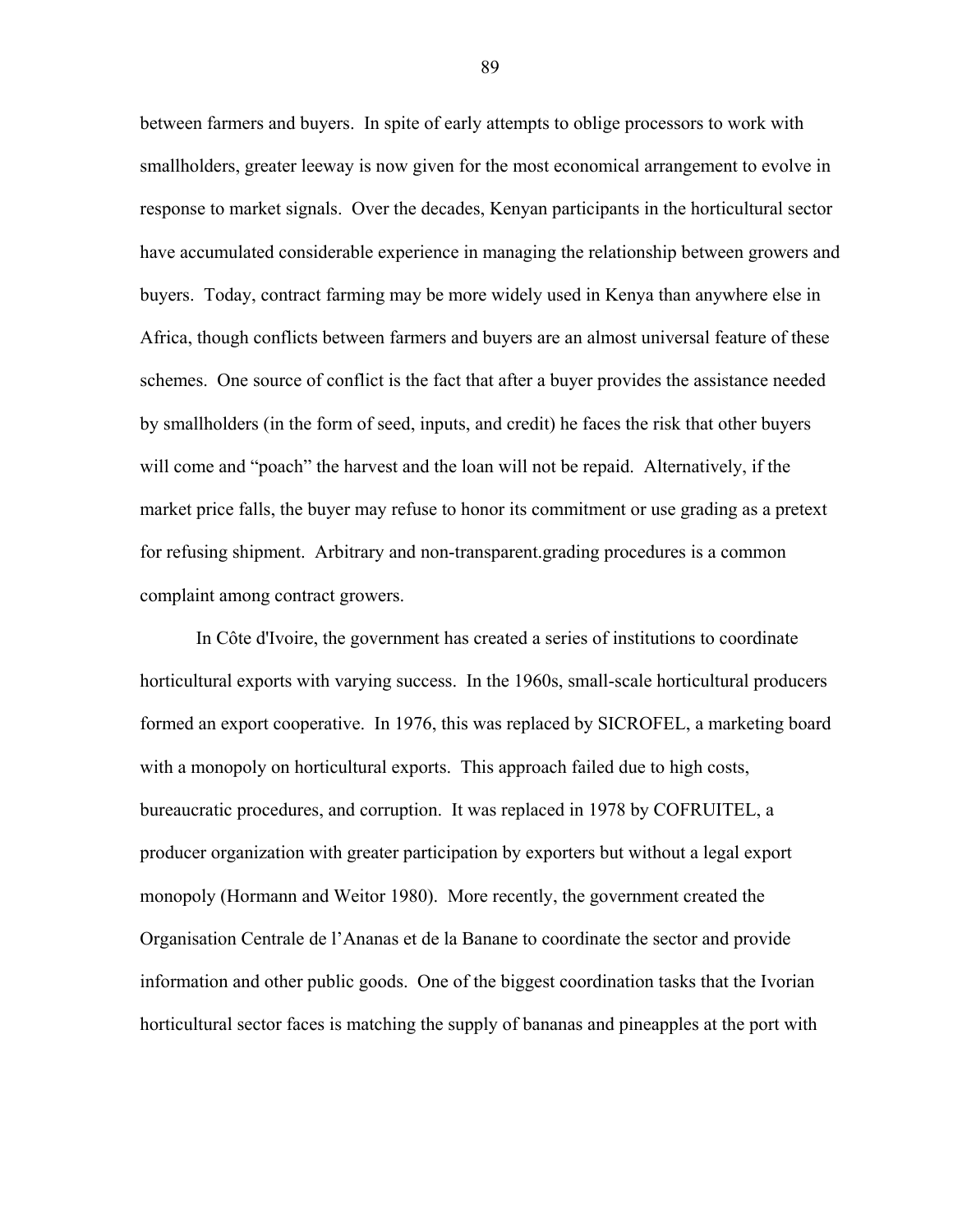the arrival of ships to transport them. Another is developing a strategy to address mounting concerns among importers regarding food safety, the environment, and working conditions.

*Domestic demand.* In Kenya, tourism expanded the domestic demand for highquality fruits and vegetables. As hotels and restaurants established supply chains to supply this produce, they gave Kenyan farmers more experience with horticultural production and indirectly strengthened the infrastructure and logistical skills of traders, all of which facilitated the development of the horticultural export sector. Similarly, the domestic demand for Asian vegetable gave Kenyans experience in growing and marketing Asian vegetables. These factors facilitated the development of market channels to supply fruits and vegetables to Asian and European consumers overseas. Although less well documented, the large French population in Côte d'Ivoire before and after independence may have facilitated the development of the export fruit sector there.

*International commercial links.* The presence of the Asian community in Kenya has undoubtedly contributed to horticultural crop development. Before the 1970s, the Asian community created a demand for Asian vegetables, providing smallholders with valuable experience in these crops which would later be useful in serving the UK market. In addition, the presence of the Asian community made it easier to penetrate the UK market, first with Asian vegetables and later with French beans and other fresh produce. In the case of Côte d'Ivoire, multinational corporations (Chiquita and *Compagnie Fruitière*) offer a different solution to the problem of coordinating African supply and European demand. By vertically integrating production, processing, and distribution, the flow of information and credit is facilitated.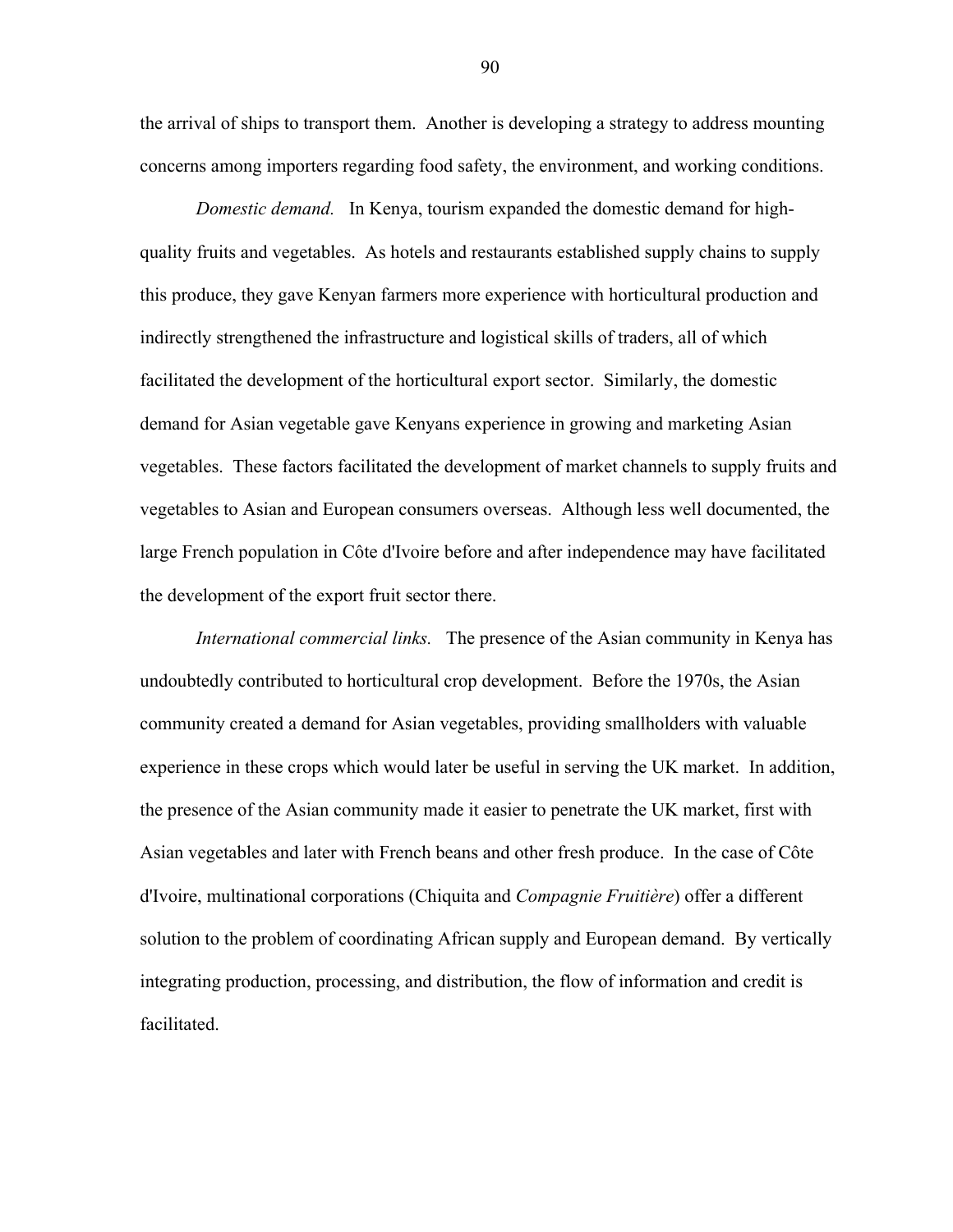### WHAT ARE THE LESSONS FOR OTHER AFRICAN COUNTRIES?

Clearly, some of the factors mentioned in the previous section are out of the control of public policy and investment. Little can be done to alter the geographic and climatic features of a country. Nor is it practical to alter the ethnic composition of a country to allow greater links with similar groups in Europe. On the other hand, most of the other factors carry lessons that are applicable for other countries.

*Geography and climate.* Although government policy has no control over these factors, similar conditions exist in Uganda, Rwanda, Burundi, and parts of Tanzania. Côte d'Ivoire does not have the same range of altitude, but rainfall varies widely between the semiarid north and wetter south. In this respect, it is similar to other coastal West African nations, most notably Ghana and Cameroon.

*Stability.* Political and economic stability matter. Stability provides investors with the confidence that they will be able to reap the benefits of long-term investments. Although both Kenya and Côte d'Ivoire have had leaders whose tenure spanned decades, political stability should not be defined in terms of the duration of a given regime, but rather in terms of the durability of policies and economic institutions over time.

*Non-intervention.* The tendency of the Kenyan and Ivorian governments not to intervene directly in horticultural production and marketing is clearly an approach that can be (and is) emulated by other countries. The fresh fruit and vegetable sector is simply too diverse, too risky, and too fast-changing for state enterprises or marketing boards to play a constructive role. Kenya's earlier experience in promoting joint ventures between foreign companies and state enterprises is almost uniformly unsuccessful and serves as a counterexample. The most successful processed horticulture operation in Kenya has been Del Monte, which did not involve a partnership with a state enterprise.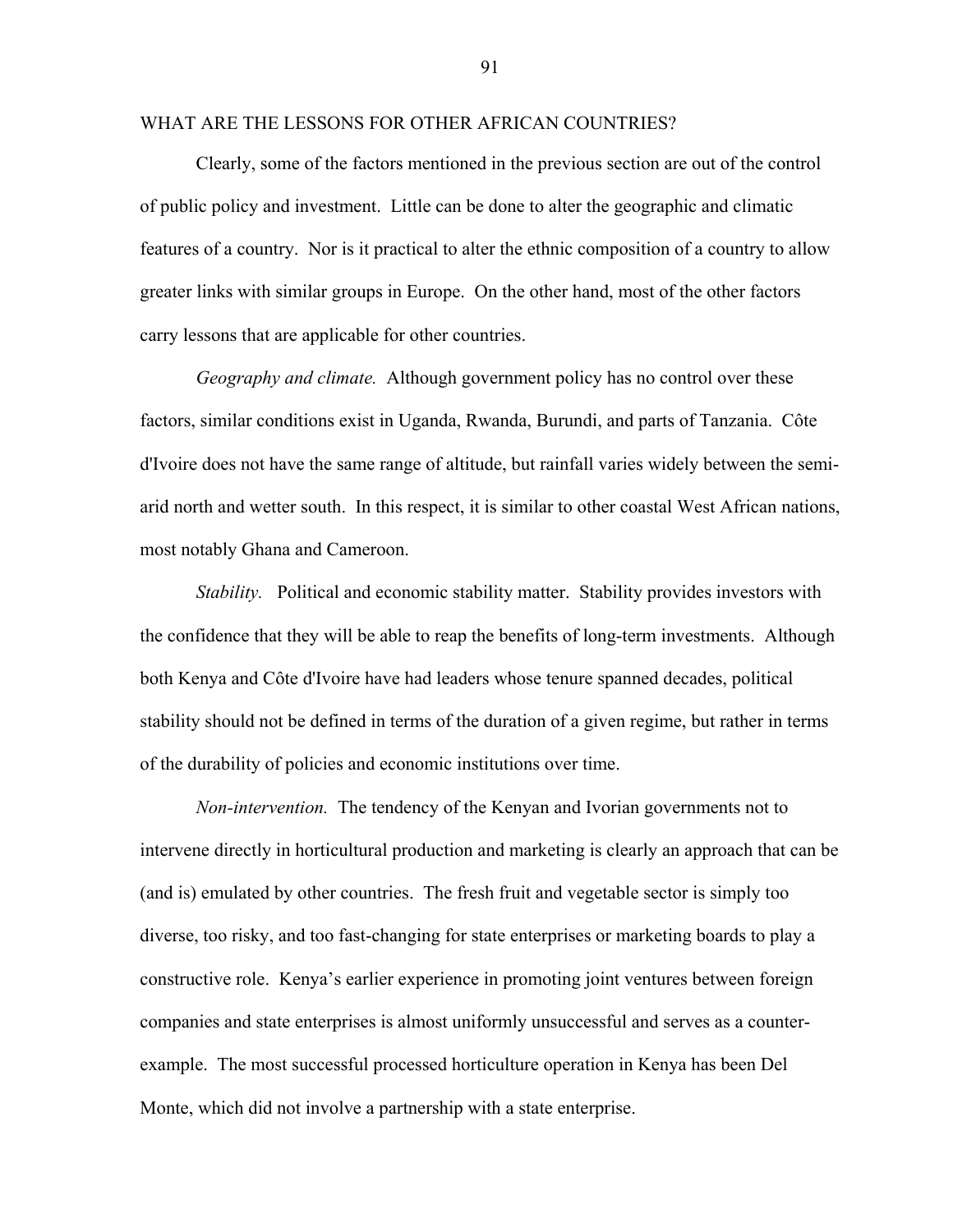*Investment in agricultural research and extension.* Both Kenya and Côte d'Ivoire have invested in horticultural research, developing institutions that have their roots in the colonial period. Although the contribution of horticultural research to the Kenyan and Ivorian horticultural sectors is not well documented, studies of the benefits of agricultural research almost invariably show high rates of return. The fact that horticulture often involves new crops or new varieties to satisfy a export market only increases the need for research and extension efforts. Disease control and post-harvest processing are also particularly important in the case of horticultural research. And new sanitary and phyto-sanitary requirements by importing countries create a demand for research into ways to reduce or eliminate pesticide residues and prevent the spread of horticultural pests.

*Market exchange rate.* Exchange rate policy is particularly important for horticultural exports. A market exchange rate provides greater incentives to produce exports (including horticultural exports). Furthermore, a liberalized market for foreign currency facilitates the purchase of imported equipment and inputs for production. This is more important for horticulture than for field crops because of the need for imported seed, agricultural chemicals, and specialized equipment. The positive response of Ivorian fruit exports to the 1994 devaluation of the CFA franc demonstrates this point.

*Promoting institutional innovation.* The Kenyan experience demonstrates the importance of allowing a variety of private institutions and marketing arrangements to develop. The early experience of Del Monte in Kenya shows that it takes more than experience and technical skills to survive in horticulture. It is necessary to continually experiment, innovate, and adapt to changing environments. The horticultural sector in Kenya is characterized by a wide array of institutional arrangements including smallholders selling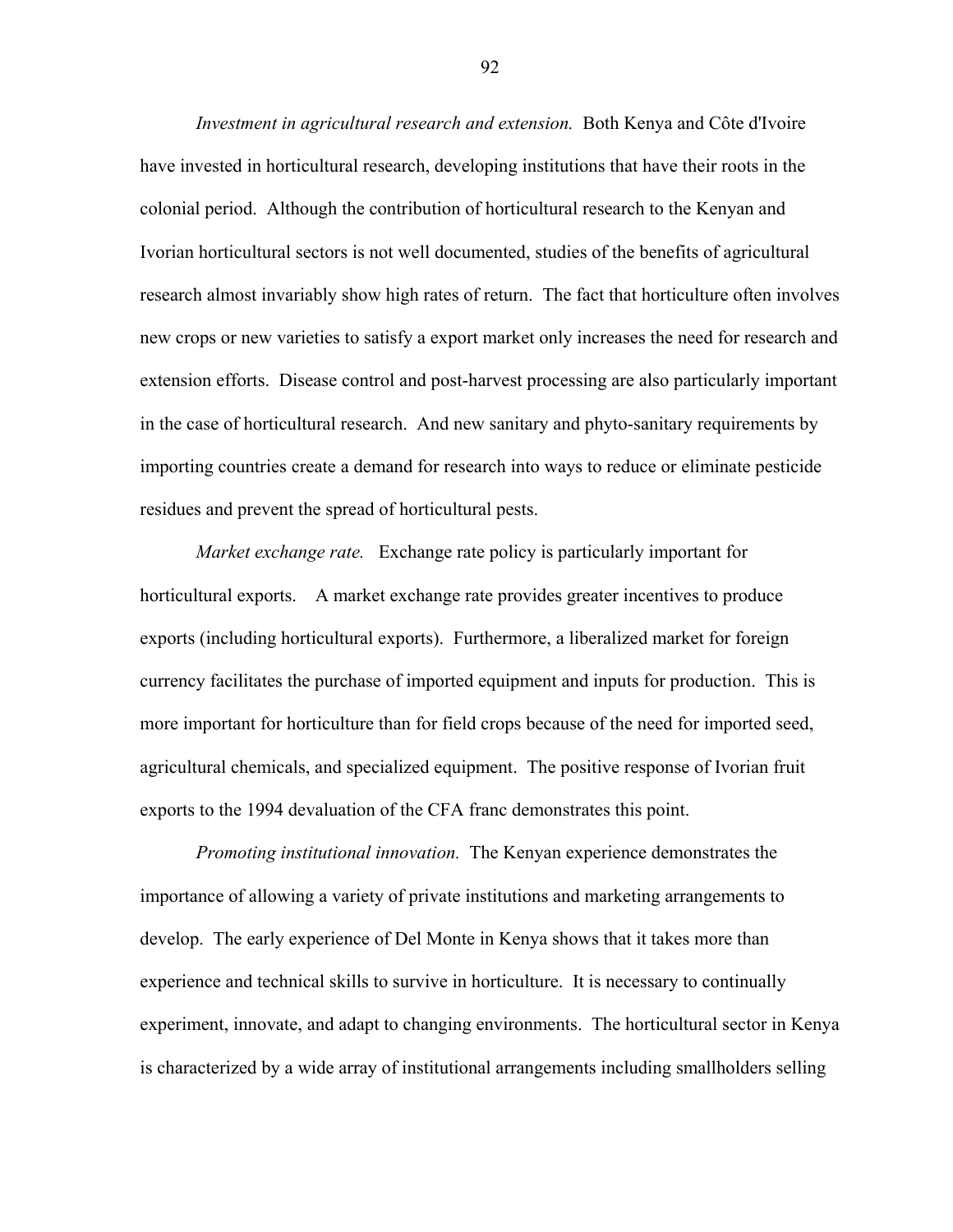in spot markets, personalized relationships with traders, implicit contract, explicit contracts, farmer organizations, medium- and large-scale farming, and vertically integrated producerexporters. Many commodity channels involve various scales of production and several types of farmer-buyer linkages. The government can play a role in facilitating institutional innovation through the provision of market information, extension services, mediation of disputes, and the establishment of standards.

*Linking smallholders to high-value urban and export markets.* Linking small farmers to high-value urban and export markets is an important strategy for raising rural incomes and reducing poverty. Such a strategy may also be critical for maintaining export competitiveness, at least for some labor-intensive crops that require careful husbandry. How can the government promote smallholder involvement? First, it should avoid leasing land at concessionary rates, subsidizing credit for mechanization, and providing tax incentives for agricultural investment, all of which subsidize the formation of large-scale capital-intensive farms. In some sectors, these farms will be more competitive anyway, but there is no rationale for favoring these farms through public policy. Second, the government should avoid counter-productive attempts to impose cooperative production, contract farming, nucleus estate production, or any other specific marketing system. Efficient market institutions should evolve out of experiments with different forms. Third, contract farming shows some promise for delivering improved technology, credit, and information to farmers, but such schemes only make sense with a crop that involves new technology, an uncertain market, a large initial investment, and/or specialized husbandry. Even in these cases, contract farming schemes often collapse when other buyers come to "poach" at harvest, allowing farmers to avoid repaying loans. The government can, however, facilitate linkages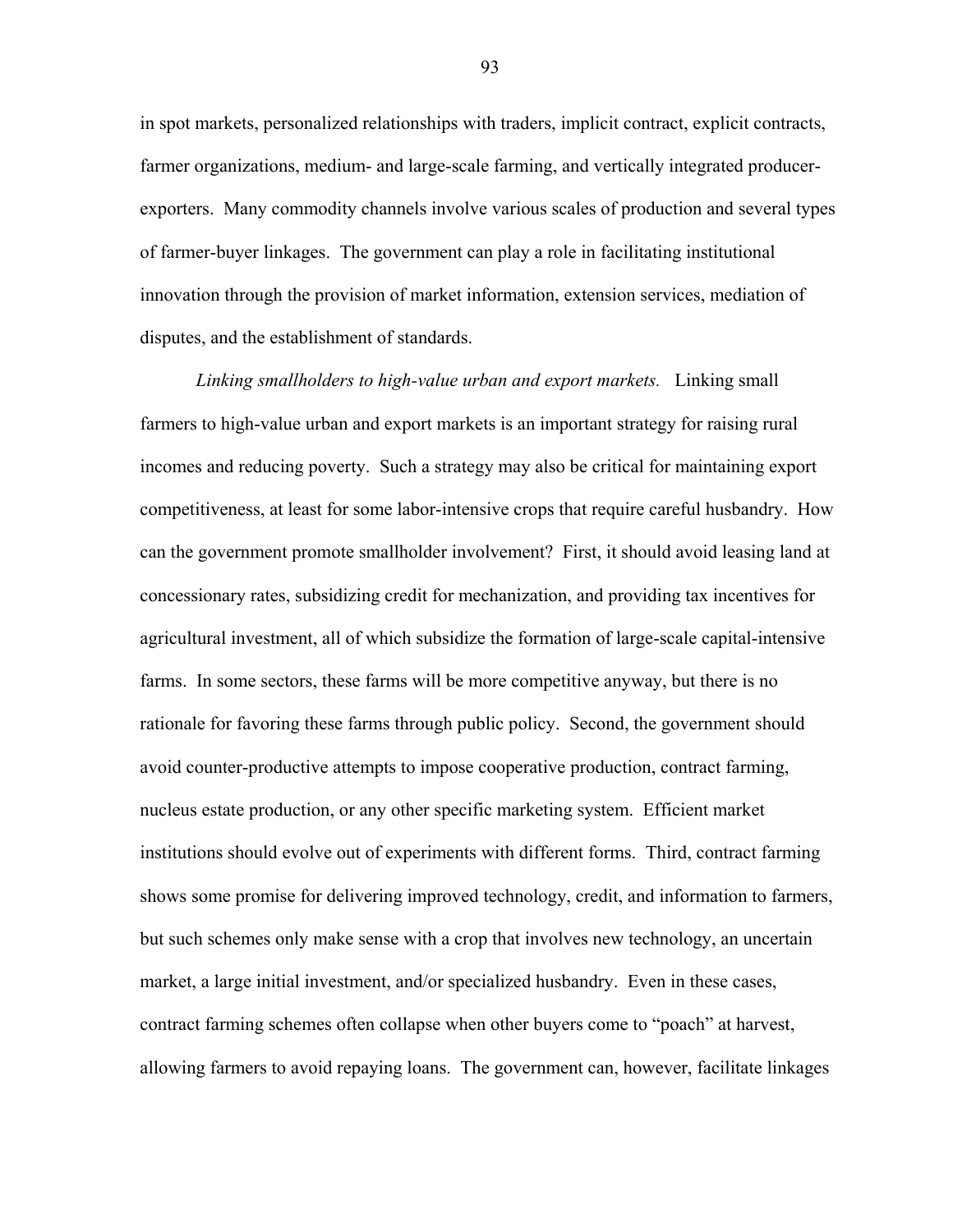between farmers and exporters or other buyers by helping to organize farmer groups, establishing ground-rules for farmer-buyer contracts, dissemination of lessons learned from successful contract schemes, establishing small-claims courts to address contract disputes, gathering and disseminating information about the past performance of buyers and farmers, and providing certification services to reduce the transactions costs faced by buyers trying to purchase from many small farmers.

*Air transport sector.* The importance of air-freight costs in the competitiveness of export horticulture indicates has implications for policy. The aviation industry is heavily protected in most parts of the world, with regulations controlling access by foreign carriers. Africa is no exception with its plethora of small and uneconomic national airlines. Adopting an open skies policy might endanger some of these national airlines, but it would probably introduce greater competition and reduce the cost of air freight. This would have a positive impact on the export of fresh produce and other high-value commodities.

*Ethnic minorities.* The positive contribution of the Asian traders to Kenya's horticultural development has lessons for other developing countries. Ethnic minority trading communities are a common feature across the world, from the Chinese in Malaysia to the Lebanese in West Africa. Given the suspicion and resentment that inevitably occurs on the part of the majority, special efforts are needed by the government to provide equal treatment under the law.

*Investment in irrigation.* Although public and private investment in irrigation has facilitated the growth of the horticultural sector, the implications must be drawn carefully. Large-scale public irrigation projects in Kenya and elsewhere in Africa have often proven to be uneconomic and unsustainable. Problems have arisen from the high cost of irrigation, the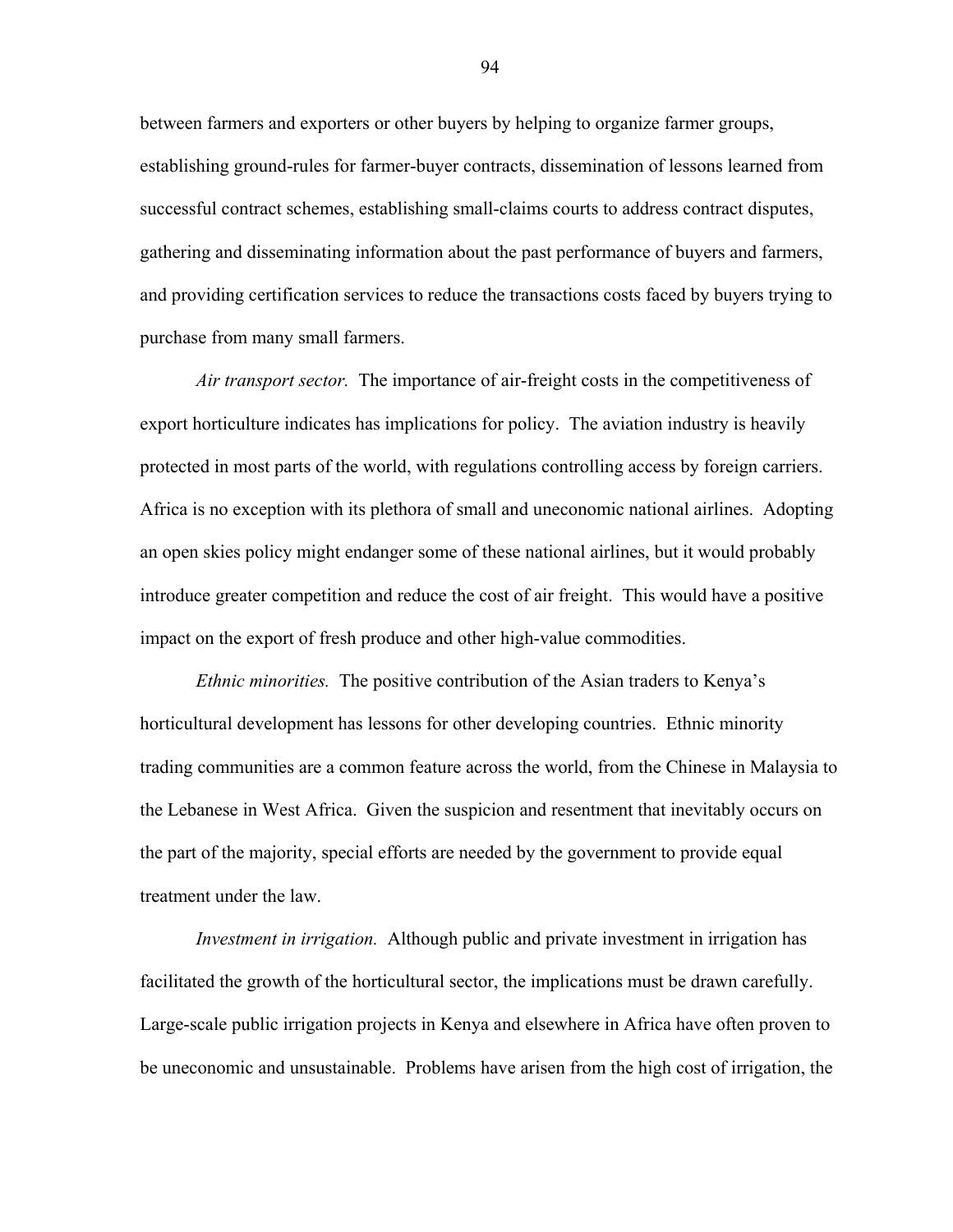lack of adequate feasibility analysis, and problems in managing and maintaining the system after completion. In the past ten years, most of the investment and increases in capacity in Kenyan irrigation have been carried in the private sector, by large-scale commercial farms and by groups of smallholders. The case studies discussed earlier provided several examples of farms that started horticultural production when they obtained a pump. This finding highlights the need for a competitive market for agricultural equipment, including water pumps. Given the externality issues associated with irrigation, the government has a role to play in facilitating the formation of water-user groups to regulate water use, organize maintenance, and resolve disputes. In addition, the government can fund research and dissemination activities to stimulate innovation, particularly in micro-irrigation technology.

*Contract enforcement.* Although disputes in contract farming arrangements will never be avoided completely, the experience of Kenya (and other countries) indicates that there may be a role for the government in enforcing contracts between buyers and growers, or at least in mediating the disputes between them. Developing new institutional arrangement that would facilitate the enforcement of contracts would contribute significantly to the more-widespread use of contract farming and would expand the participation of small farmers in high-value horticultural production and export. Although the costs of enforcing each contract may be prohibitively high, there may be scope for better record-keeping to identify and exclude farmers that have violated contracts in the past. In the short run, this would protect the interests of buyers, but in the long run it would increase the availability of credit and other forms of assistance for farmers.

Clearly, the development of export horticulture depends in part on geography, historical accident, and agro-climatic factors. Because of these factors, some countries do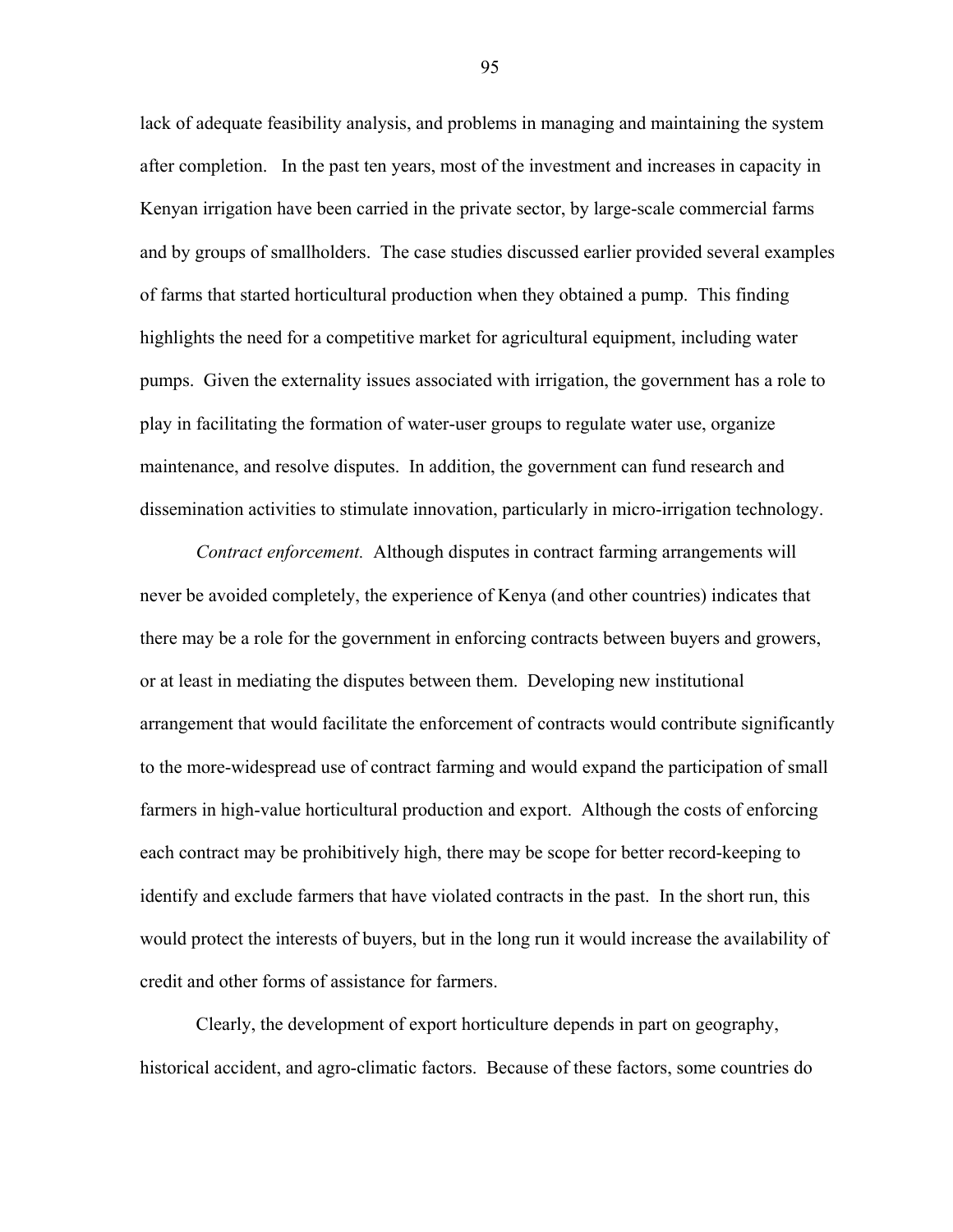not have the potential for large-scale horticultural development even with the best policies and investment. Many of the factors that have contributed to the success of the horticultural sectors in Kenya and Côte d'Ivoire are, however, subject to influence through policy, regulation, and public investment. Furthermore, most of the lessons derived from the Kenyan and Ivorian examples make sense for the development of commercial agriculture, regardless of whether or not horticulture is involved.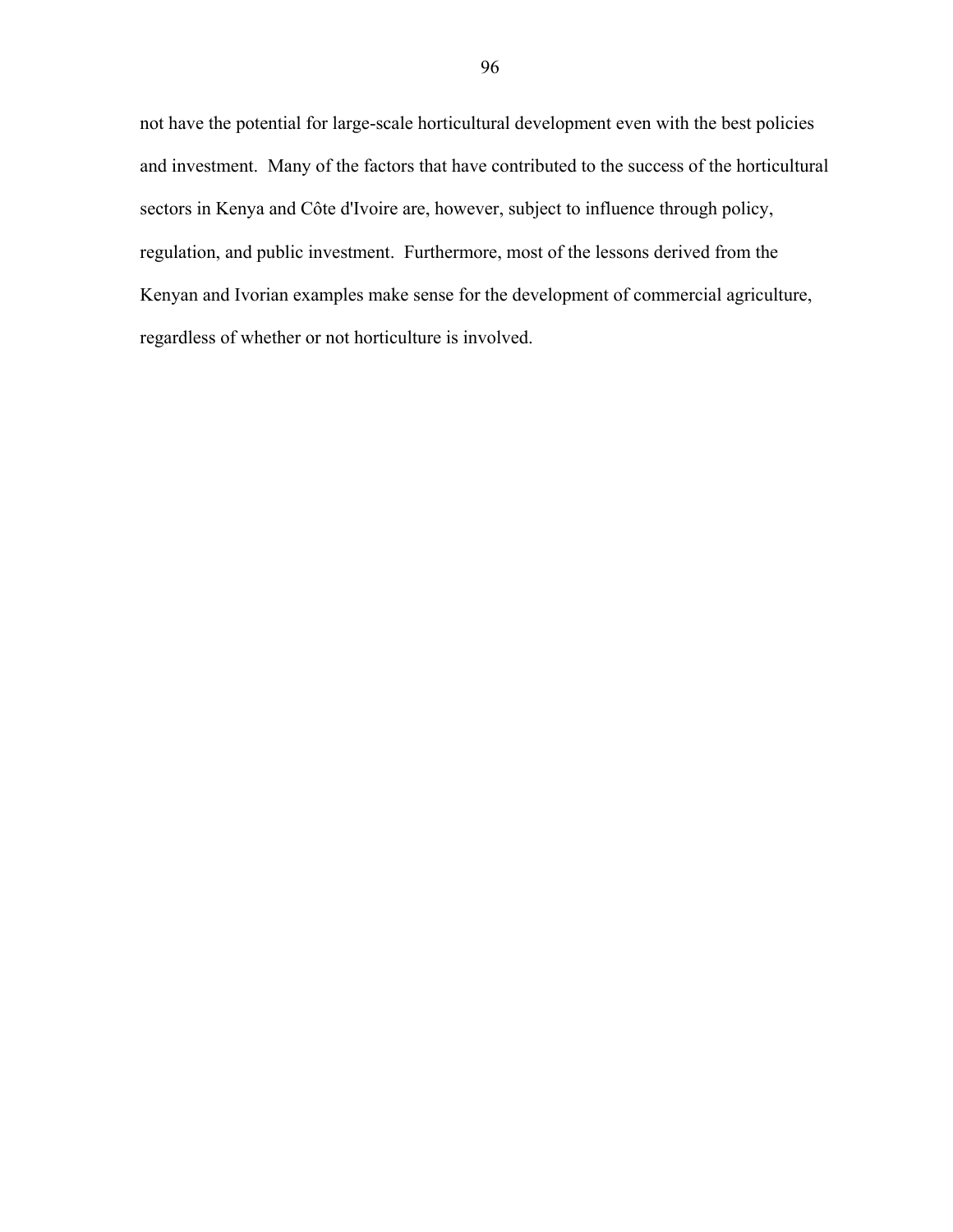#### **REFERENCES**

- ApproTEC. 2003. *Micro-irrigation technologies.*  http://www.approtec.org/tech\_irrigate.shtml. Accessed April 2003.
- Dickson, A. 2002. The EU banana regime: History and interests. Report commissioned by Banana Link for Euroban. (http://www.bananalink.org.uk/trade\_war/trade\_war\_main3.htm). Accessed April 2003
- Dijkstra, T. 1997. *Trading the fruits of the land: Horticultural marketing channels in Kenya*. Aldershot, U.K.: Ashgate Press.
- Dijkstra, T. 1999. Horticultural marketing in Kenya: Why potato farmers need collecting wholesalers. In *Agricultural Marketing in Tropical Africa – Contributions from the Netherlands*, ed. van der Laan, H.L., T. Dijkstra, and A. van Tilburg. African Studies Centre Research Series 15/1999. Aldershot, U.K.: Ashgate Press.
- Dolan, C., J. Humphrey, and C. Harris-Pascal. 1999. *Horticultural commodity chains: The impact of the UK market on the African fresh vegetable industry.* IDS Working Paper No. 96. Sussex, U.K.: Institute for Development Studies. Sussex.
- Dolan, C. and J. Humphrey. 2000. Governance and trade in fresh vegetables: The impact of UK supermarkets on the African horticultural industry. *Journal of Development Studies* 37 (2): 147-176.
- Ebony Consulting International. 2001. The Kenyan green bean subsector. Report prepared for the Department for International Development (DfID), Nairobi, Kenya.
- Evans, R.K. 1999? *From small farms to supermarkets.* Nairobi, Kenya: Homegrown Ltd. Partnership for Rural Development in sub-Saharan Africa.
- FAOStat. 2002. Food and Agriculture Organization Statistical Database. http://apps.fao.org. Accessed April 2003. Rome, Italy: FAO.
- Fresh Produce Exporters Association of Kenya (FPEAK). 1999. Code of Practice 2d edition Fresh Produce Exporters Association of Kenya, Nairobi, 1999.
- Garcia Alvarez-Coque, J.M. and R.M. Bautista. 1994. Sources of EC horticultural import growth from developing countries. *Agricultural Economics* 10: 125-141.
- Government of Côte d'Ivoire. 2003. Côte d'Ivoire seeks international support to secure lasting peace. *Washington Post Advertising Supplement.* January 24, 2003.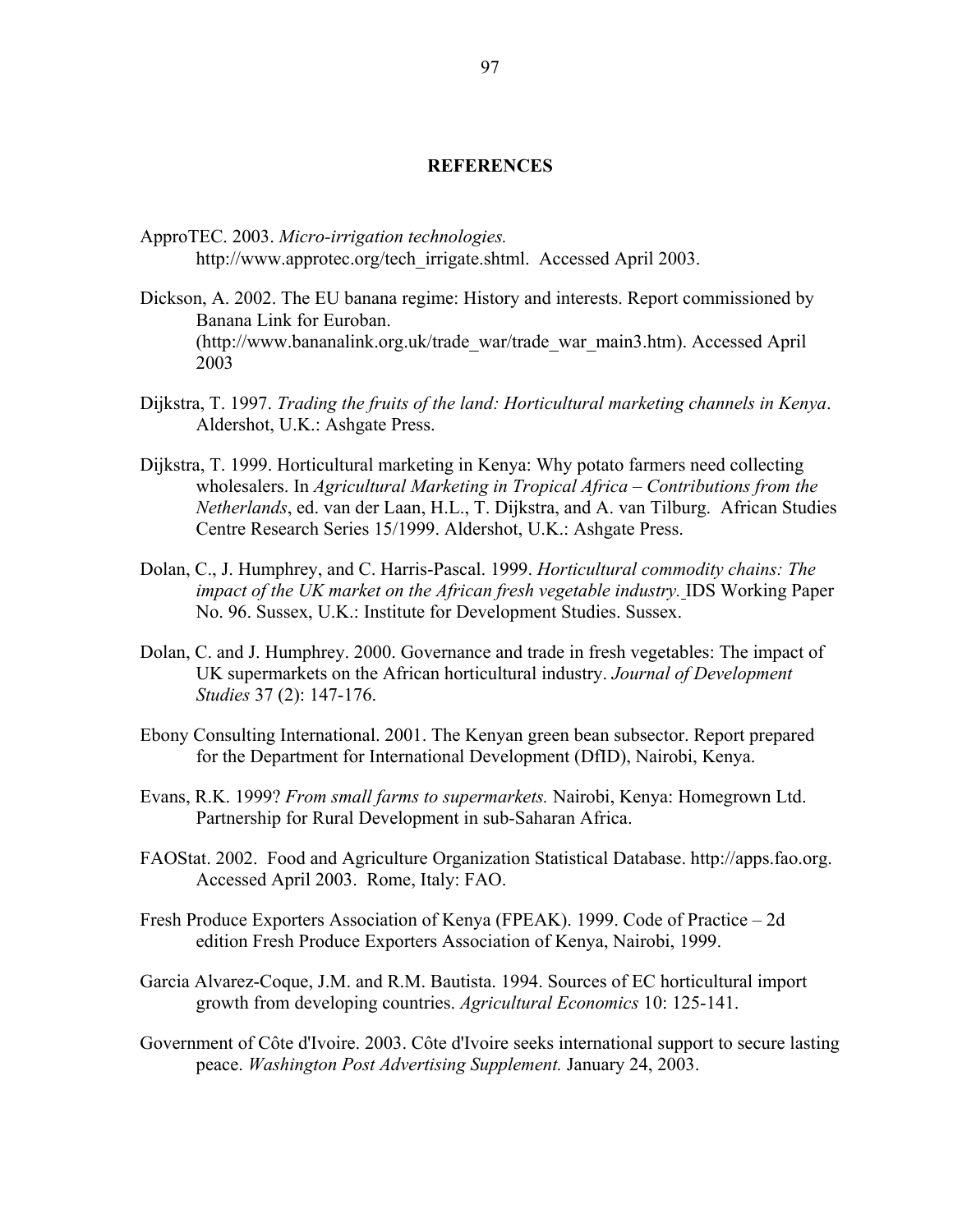- Guyomard, H., C. Laroche, and C. Le Mouel. 1999. An economic assessment of the Common Market Organization for bananas in the European Union. *Agricultural Economics* 20 (2): 105-120.
- Harris, C., P.V. Hegarty, M. Kherallah, C. Mukindia, J. Ngige, P. Sterns, and J. Tatter. 2001. The impacts of standards on the food sector of Kenya. Report prepared by the Institute for Food and Agricultural Standards, Michigan State University, for the U.S. Agency for International Development. East Lansing, Michigan.
- Hills, M.F.(1956) *Cream Country: The story of the Kenya co-operative creameries limited*. KCC, Nairobi.
- Hormann, D. and L. Wietor. 1980. Export-oriented horticulture in developing countries Ivory Coast. Working Paper No. 26. Institute for Horticultural Economics. Hannover, Federal Republic of Germany: University of Hannover.
- Jaffee, S. 1994. Contract farming in the shadow of competitive markets: The experience of Kenyan horticulture. In *Living under contract: Contract farming and agrarian transformation in Sub-Saharan Africa*, ed. Little, P. and M. Watts. Madison, Wisc., USA: University of Wisconsin Press.
- Jaffee, S. 1995. The many faces of success: The development of Kenyan horticultural exports. In *Marketing Africa's high-value foods*, ed. Jaffee, S. and J. Morton. Washington, D.C.: World Bank.
- Jaffee, S. 2003. From challenge to opportunity: The transformation of the Kenyan fresh vegetable trade in the context of emerging food safety and other standards. PREM Trade Unit. Washington, D.C.: World Bank.
- Kabutha, C. and C. Mutero. 2002. From government to farmer-managed smallholder rice schemes: The unresolved case of the Mwea Irrigation Scheme. In *The changing face of irrigation in Kenya: Opportunities for anticipating change in eastern and southern Africa*, ed. Blank, H.G., C. M. Mutero and H. Murray-Rust. Colombo, Sri Lanka: International Water Management Institute.
- Kamau, M. 2000. The way forward in export oriented small-holder horticulture. Background paper for a Stakeholder Consultation Meeting, Norfolk Hotel, Nairobi. February 8.
- Kenya Seed Company. 2003. About us. http://www.kenyaseed.com/profile.htm. Accessed April 16, 2003.
- Kimenye, L. 1995. Kenya's experience promoting smallholder production of flowers and vegetables for European markets. *African Rural and Urban Studies* 2 (2-3): 121-141.
- Lambert, A.M. 2002. A scoping study for detailed case studies of trade facilitation/export promotion projects for non-traditional agricultural products in sub-Saharan Africa. Report prepared for the Africa Region (AFTR2). Washington, D.C.: World Bank.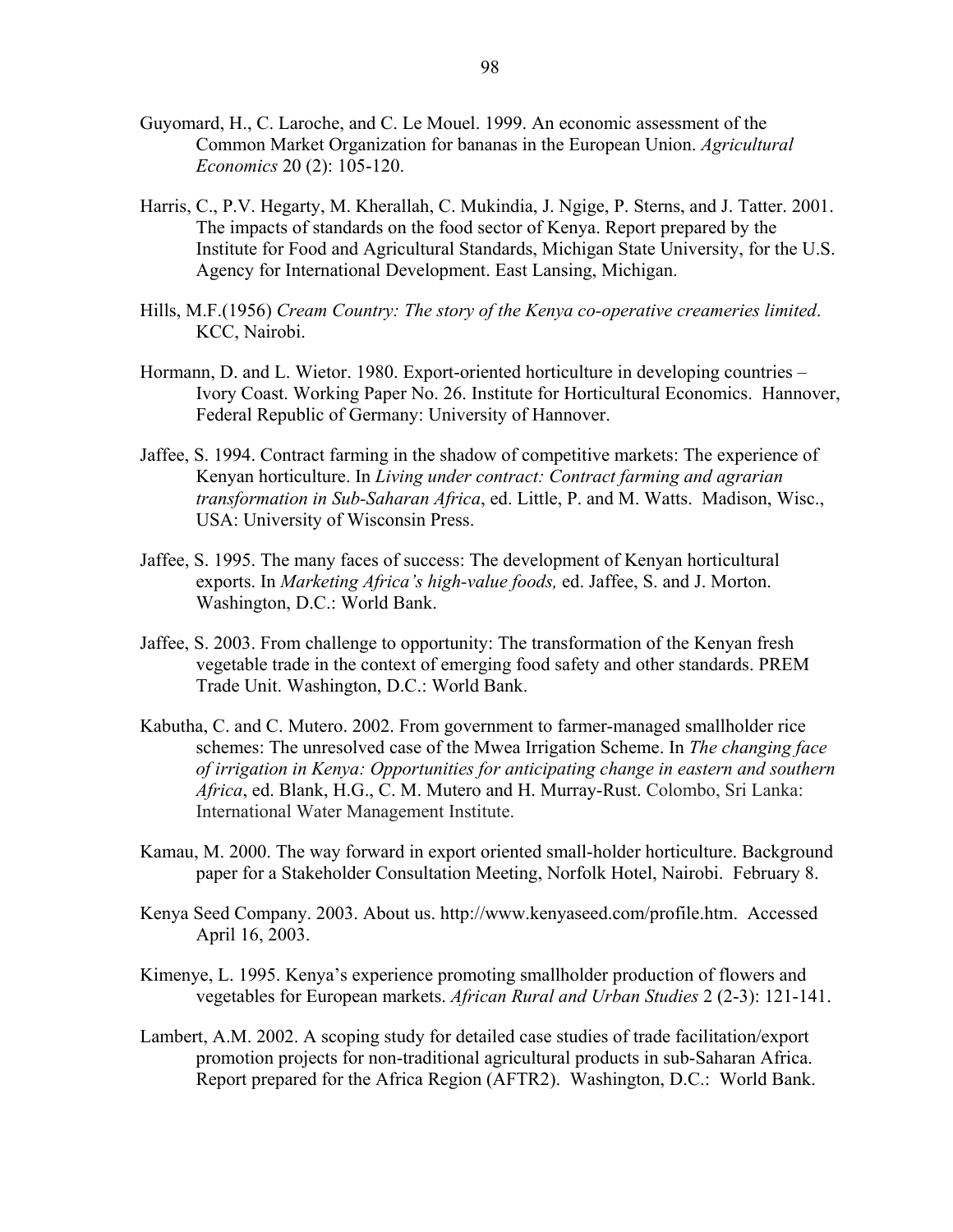- Loeillet, D. 1997. Panorama du marché mondial de l'ananas: L'importance de l'Europe. Proceedings of the 2nd International Pineapple Symposium. *Acta Horticulturae* 425.
- McCulloch, N. and M. Ota. 2002. *Export horticulture and poverty in Kenya.* Working Paper 174. Sussex, U.K.: Institute for Development Studies.
- Ngigi, S. 2002. Review of irrigation development in Kenya. In *The changing face of irrigation in Kenya: Opportunities for anticipating change in eastern and southern Africa*, ed. Blank, H.G., C. M. Mutero and H. Murray-Rust. Colombo, Sri Lanka: International Water Management Institute.
- Nguyo, W., B. Kaunga, and M. Bezuneh. 2002. *Alleviating poverty and food insecurity: The case of the Mwea Irrigation Scheme in Kenya.* Broadening Access and Strengthening Input Market Input Systems. Washington, D.C.: U.S. Agency for International Development.
- Onjala, J. 2001. *Water pricing options options in Kenya: Cases of Mwea and West Kano Irrigation Schemes.* Working Paper 01.9. Copenhagen, Denmark: Centre for Development Research. (http://www.cdr.dk/working\_papers/wp-01-9.pdf). Accessed April 2003.
- Winter-Nelson, A. 1995. A history of agricultural policy in Kenya. In *Agricultural Policy in Kenya: Applications of the Policy Analysis Matrix*, ed. Pearson, S. R, E. Monke, G. Argwings-Kodhek, A. Winter-Nelson, S. Pagiola, and F. Avillez. Ithaca, NY: Cornell University.
- Regina Seed. 2003. Personal communication from Peter Francombe, Regina Seed, Nairobi. April 16, 2003.
- Rouge and N'Goan.1997. L'ananas en Afrique de l'ouest et du centre. Proceedings of the 2<sup>nd</sup> International Pineapple Symposium. *Acta Horticulturae* 425.
- Rougé, B. and M. N'Goan. 1997. L'anana en Afrique de l'ouest et du centre. *Acta Horticulturae* 425: 75-82.
- Sawadogo, A. 1977. *L'agriculture en Côte d'Ivoire* Presse Universitaire de France, Paris.
- Scheltema, W. 2002. Smallholder management of irrigation in Kenya. In *The changing face of irrigation in Kenya: Opportunities for anticipating change in eastern and southern Africa*, ed. Blank, H.G., C. M. Mutero and H. Murray-Rust. Colombo, Sri Lanka: International Water Management Institute.
- Sijali, I. and R. Okumu. 2002. New irrigation technologies. In *The changing face of irrigation in Kenya: Opportunities for anticipating change in eastern and southern Africa,* ed. Blank, H.G., C.M. Mutero and H.Murray-Rust. Colombo, Sri Lanka: International Water Management Institute.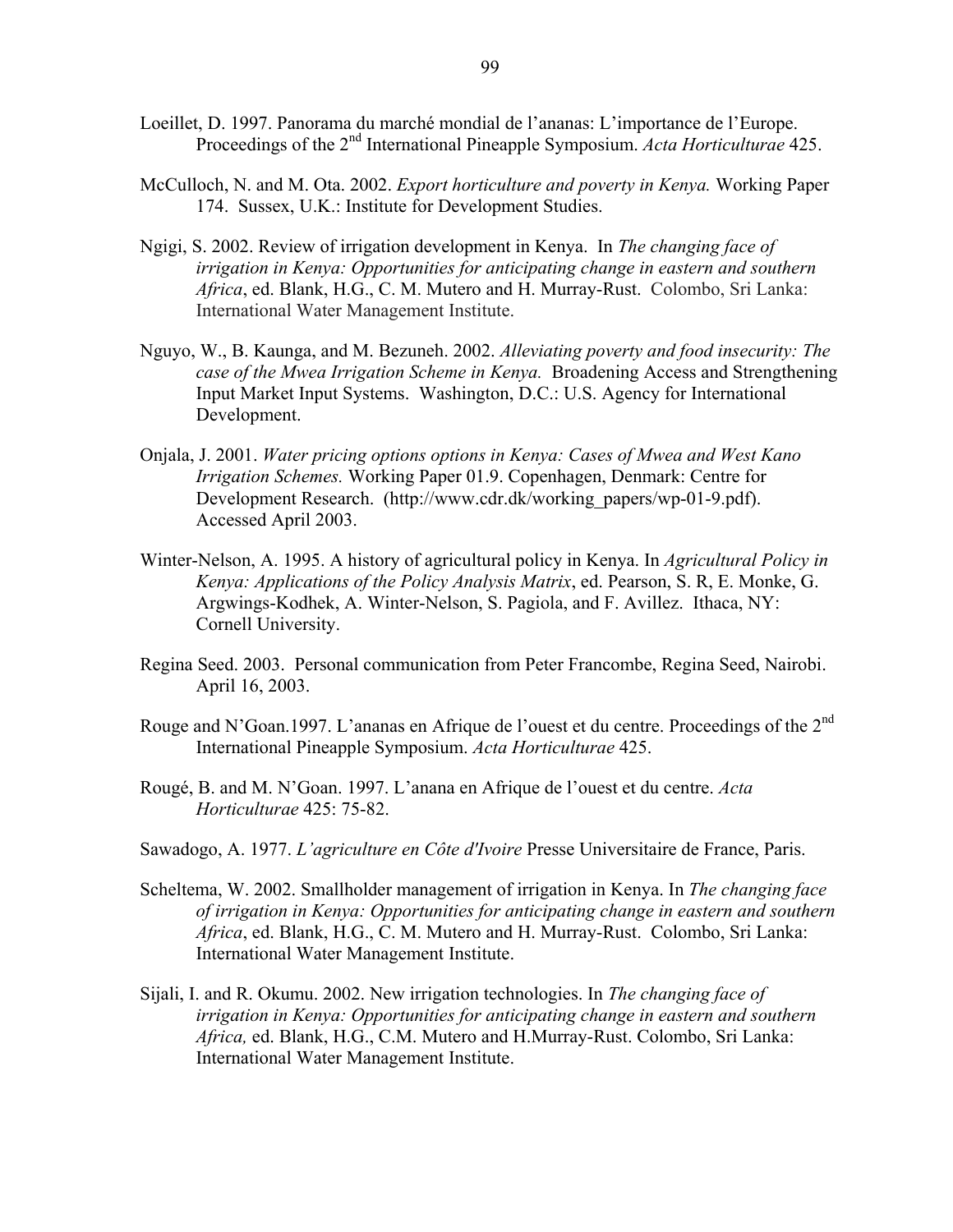- Stevens, C. and J. Kennan. 1999. *Will Africa's participation in horticultural chains survive liberalization.* IDS Working Paper No. 106. Sussex, U.K.: Institute for Development Studies..
- Swanberg, K. 1995. Horticultural exports from Kenya. *Horticultural Trade Journal* 3: 3-5.
- Thiru, A. 2000. International trade in fruits and vegetables: Opportunities and constraints for Kenya, Presented at the Technical Workshop on Fruit and Vegetable Standards and Grades. Naro Moro River Lodge. August 15-17.
- Ti, T.C. 2000. The global pineapple economy. *Acta Horticulturae* 529: 49-50.
- Tuinder, B. A. den. 1978. *Ivory Coast: The challenge of success*. A World Bank country Economics Report. Baltimore, M.D.: Johns Hopkins University Press.
- World Bank. 2002. *World Development Indicators CD-ROM.* Washington, D.C.: World Bank.
- Zartman, I.W. and C. Delgado. 1984. Introduction. In *The Political Economy of Ivory Coast.*  ed. I.W. Zartman and C. Delgado. New York, N.Y, Praeger.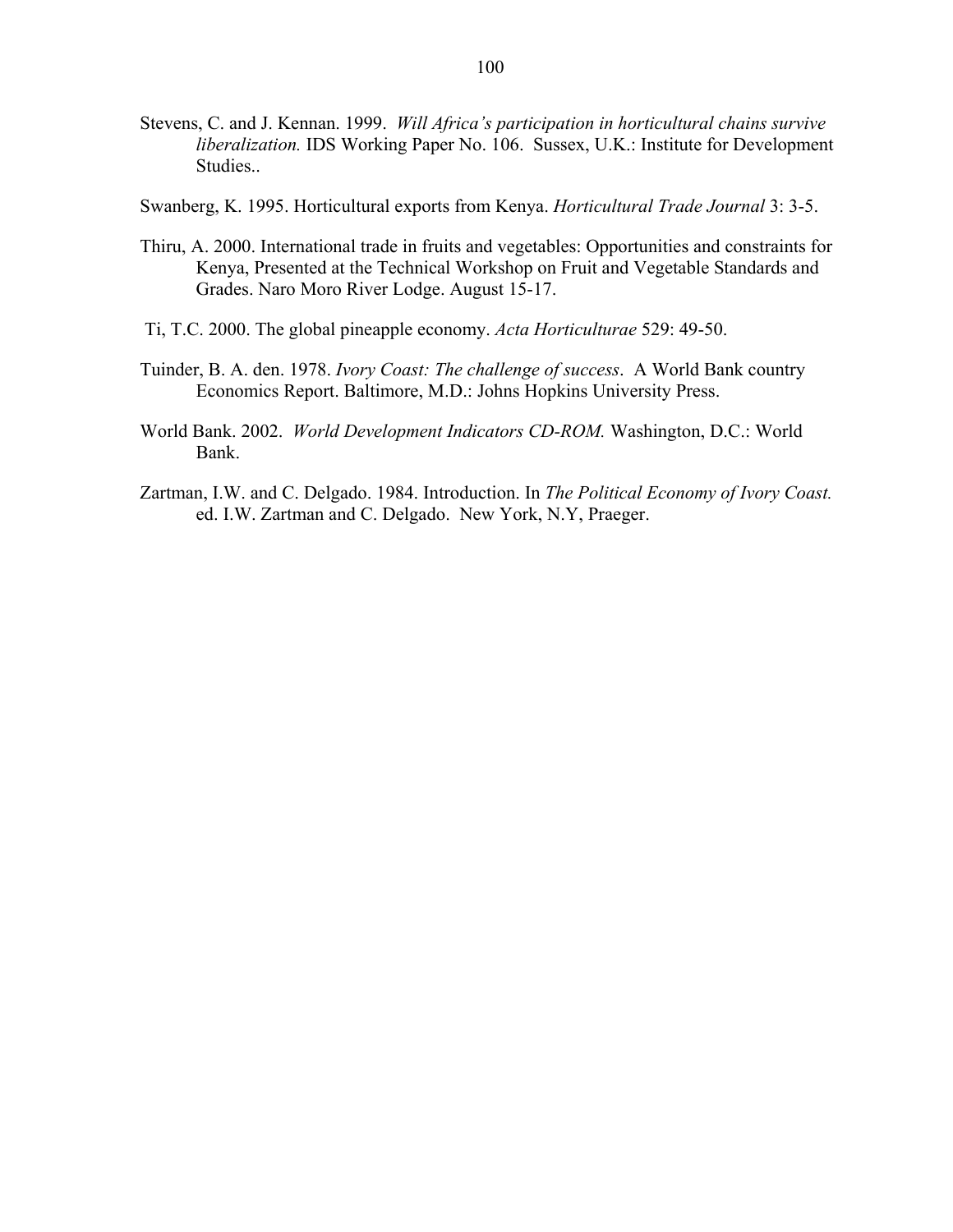# LIST OF EPTD DISCUSSION PAPERS

- 01 Sustainable Agricultural Development Strategies in Fragile Lands, by Sara J. Scherr and Peter B.R. Hazell, June 1994.
- 02 Confronting the Environmental Consequences of the Green Revolution in Asia, by Prabhu L. Pingali and Mark W. Rosegrant, August 1994.
- 03 Infrastructure and Technology Constraints to Agricultural Development in the Humid and Subhumid Tropics of Africa, by Dunstan S.C. Spencer, August 1994.
- 04 Water Markets in Pakistan: Participation and Productivity, by Ruth Meinzen-Dick and Martha Sullins, September 1994.
- 05 The Impact of Technical Change in Agriculture on Human Fertility: District-level Evidence From India, by Stephen A. Vosti, Julie Witcover, and Michael Lipton, October 1994.
- 06 Reforming Water Allocation Policy Through Markets in Tradable Water Rights: Lessons from Chile, Mexico, and California, by Mark W. Rosegrant and Renato Gazri S, October 1994.
- 07 Total Factor Productivity and Sources of Long-Term Growth in Indian Agriculture, by Mark W. Rosegrant and Robert E. Evenson, April 1995.
- 08 Farm-Nonfarm Growth Linkages in Zambia, by Peter B.R. Hazell and Behjat Hoijati, April 1995.
- 09 Livestock and Deforestation in Central America in the 1980s and 1990s: A Policy Perspective, by David Kaimowitz (Interamerican Institute for Cooperation on Agriculture. June 1995.
- 10 Effects of the Structural Adjustment Program on Agricultural Production and Resource Use in Egypt, by Peter B.R. Hazell, Nicostrato Perez, Gamal Siam, and Ibrahim Soliman, August 1995.
- 11 Local Organizations for Natural Resource Management: Lessons from Theoretical and Empirical Literature, by Lise Nordvig Rasmussen and Ruth Meinzen-Dick, August 1995.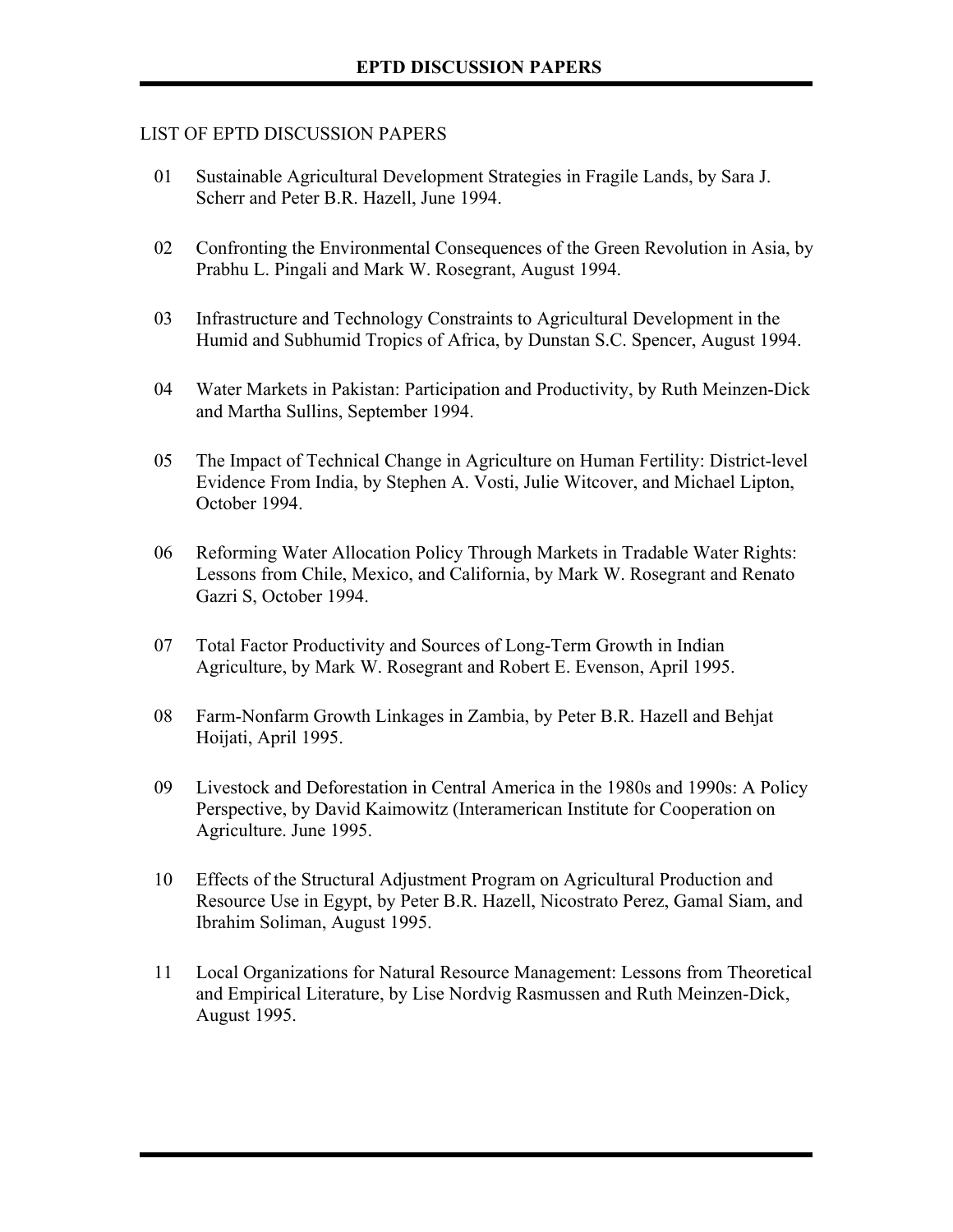- 12 Quality-Equivalent and Cost-Adjusted Measurement of International Competitiveness in Japanese Rice Markets, by Shoichi Ito, Mark W. Rosegrant, and Mercedita C. Agcaoili-Sombilla, August 1995.
- 13 Role of Inputs, Institutions, and Technical Innovations in Stimulating Growth in Chinese Agriculture, by Shenggen Fan and Philip G. Pardey, September 1995.
- 14 Investments in African Agricultural Research, by Philip G. Pardey, Johannes Roseboom, and Nienke Beintema, October 1995.
- 15 Role of Terms of Trade in Indian Agricultural Growth: A National and State Level Analysis, by Peter B.R. Hazell, V.N. Misra, and Behjat Hoijati, December 1995.
- 16 Policies and Markets for Non-Timber Tree Products, by Peter A. Dewees and Sara J. Scherr, March 1996.
- 17 Determinants of Farmers' Indigenous Soil and Water Conservation Investments in Indiaís Semi-Arid Tropics, by John Pender and John Kerr, August 1996.
- 18 Summary of a Productive Partnership: The Benefits from U.S. Participation in the CGIAR, by Philip G. Pardey, Julian M. Alston, Jason E. Christian, and Shenggen Fan, October 1996.
- 19 Crop Genetic Resource Policy: Towards a Research Agenda, by Brian D. Wright, October 1996.
- 20 Sustainable Development of Rainfed Agriculture in India, by John M. Kerr, November 1996.
- 21 Impact of Market and Population Pressure on Production, Incomes and Natural Resources in the Dryland Savannas of West Africa: Bioeconomic Modeling at the Village Level, by Bruno Barbier, November 1996.
- 22 Why Do Projections on Chinaís Future Food Supply and Demand Differ? by Shenggen Fan and Mercedita Agcaoili-Sombilla, March 1997.
- 23 Agroecological Aspects of Evaluating Agricultural R&D, by Stanley Wood and Philip G. Pardey, March 1997.
- 24 Population Pressure, Land Tenure, and Tree Resource Management in Uganda, by Frank Place and Keijiro Otsuka, March 1997.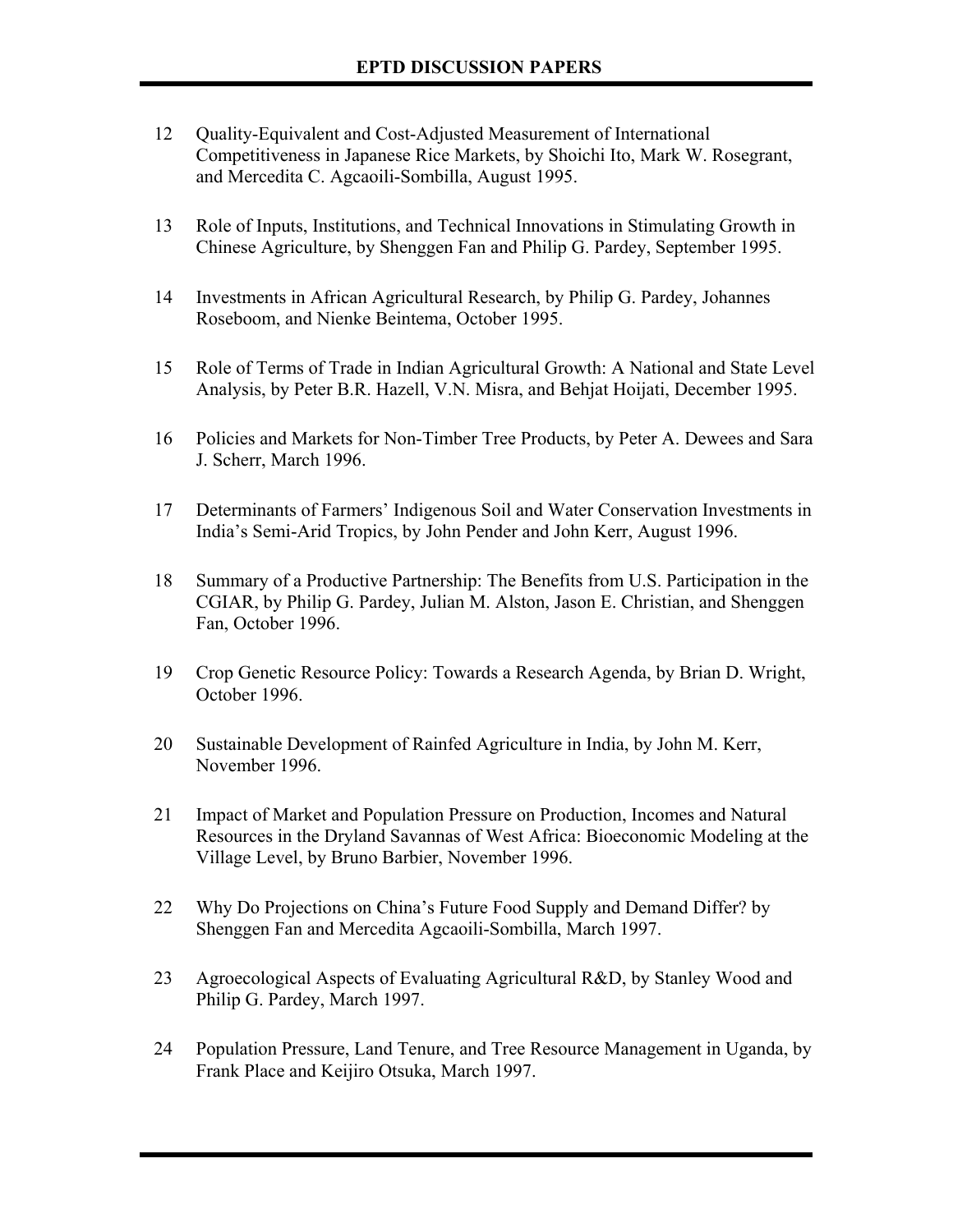- 25 Should India Invest More in Less-favored Areas? by Shenggen Fan and Peter Hazell, April 1997.
- 26 Population Pressure and the Microeconomy of Land Management in Hills and Mountains of Developing Countries, by Scott R. Templeton and Sara J. Scherr, April 1997.
- 27 Population Land Tenure and Natural Resource Management: The Case of Customary Land Area in Malawi, by Frank Place and Keijiro Otsuka, April 1997.
- 28 Water Resources Development in Africa: A Review and Synthesis of Issues, Potentials, and Strategies for the Future, by Mark W. Rosegrant and Nicostrato D. Perez, September 1997.
- 29 Financing Agricultural R&D in Rich Countries: What's Happening and Why? by Julian M. Alston, Philip G. Pardey, and Vincent H. Smith, September 1997.
- 30 How Fast Have Chinaís Agricultural Production and Productivity Really Been Growing? by Shenggen Fan, September 1997.
- 31 Does Land Tenure Insecurity Discourage Tree Planting? Evolution of Customary Land Tenure and Agroforestry Management in Sumatra, by Keijiro Otsuka, S. Suyanto, and Thomas P. Tomich, December 1997.
- 32 Natural Resource Management in the Hillsides of Honduras: Bioeconomic Modeling at the Micro-Watershed Level, by Bruno Barbier and Gilles Bergeron, January 1998.
- 33 Government Spending, Growth, and Poverty: An Analysis of Interlinkages in Rural India, by Shenggen Fan, Peter Hazell, and Sukhadeo Thorat, March 1998. Revised December 1998.
- 34 Coalitions and the Organization of Multiple-Stakeholder Action: A Case Study of Agricultural Research and Extension in Rajasthan, India, by Ruth Alsop, April 1998.
- 35 Dynamics in the Creation and Depreciation of Knowledge and the Returns to Research, by Julian Alston, Barbara Craig, and Philip Pardey, July, 1998.
- 36 Educating Agricultural Researchers: A Review of the Role of African Universities, by Nienke M. Beintema, Philip G. Pardey, and Johannes Roseboom, August 1998.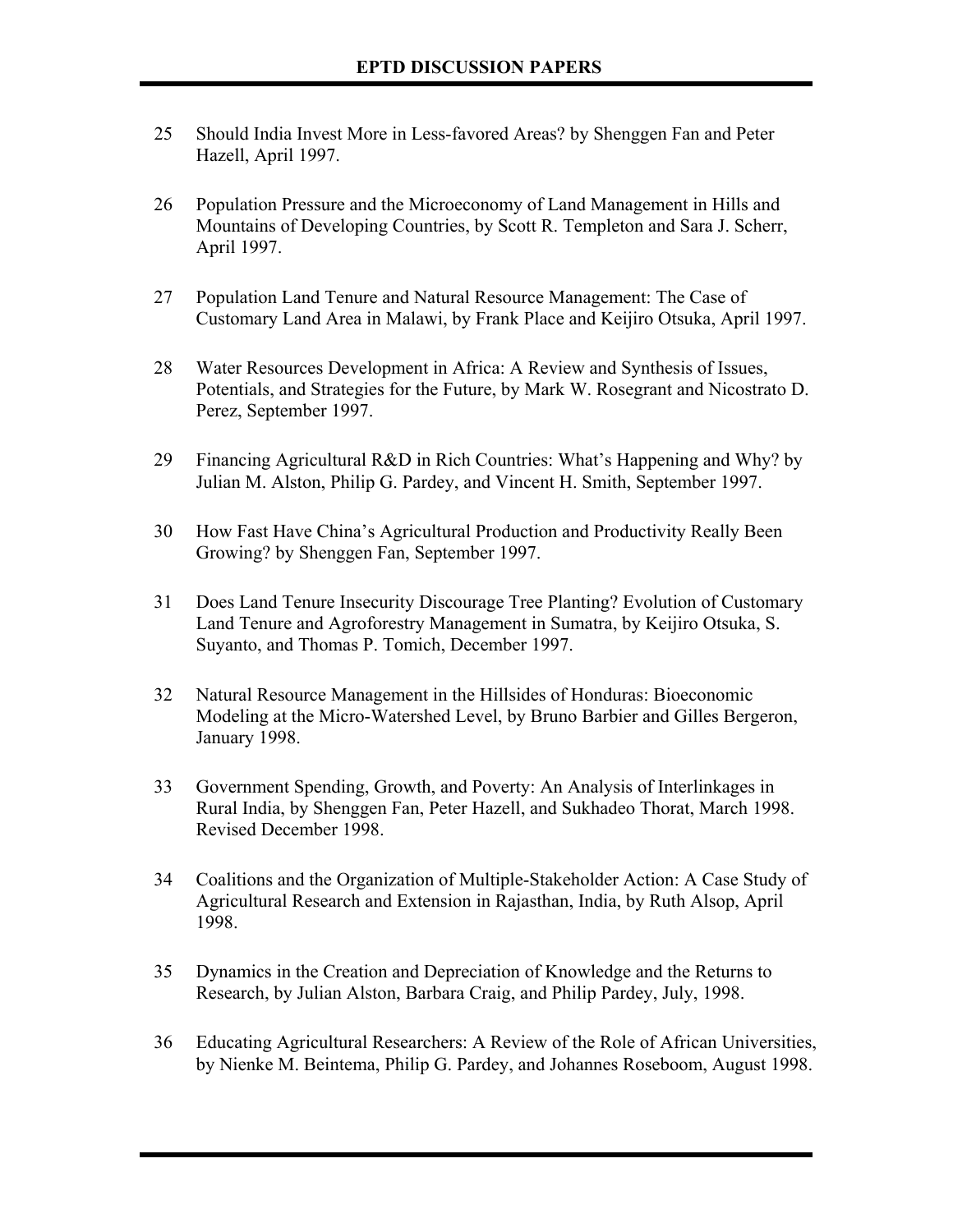- 37 The Changing Organizational Basis of African Agricultural Research, by Johannes Roseboom, Philip G. Pardey, and Nienke M. Beintema, November 1998.
- 38 Research Returns Redux: A Meta-Analysis of the Returns to Agricultural R&D, by Julian M. Alston, Michele C. Marra, Philip G. Pardey, and T.J. Wyatt, November 1998.
- 39 Technological Change, Technical and Allocative Efficiency in Chinese Agriculture: The Case of Rice Production in Jiangsu, by Shenggen Fan, January 1999.
- 40 The Substance of Interaction: Design and Policy Implications of NGO-Government Projects in India, by Ruth Alsop with Ved Arya, January 1999.
- 41 Strategies for Sustainable Agricultural Development in the East African Highlands, by John Pender, Frank Place, and Simeon Ehui, April 1999.
- 42 Cost Aspects of African Agricultural Research, by Philip G. Pardey, Johannes Roseboom, Nienke M. Beintema, and Connie Chan-Kang, April 1999.
- 43 Are Returns to Public Investment Lower in Less-favored Rural Areas? An Empirical Analysis of India, by Shenggen Fan and Peter Hazell, May 1999.
- 44 Spatial Aspects of the Design and Targeting of Agricultural Development Strategies, by Stanley Wood, Kate Sebastian, Freddy Nachtergaele, Daniel Nielsen, and Aiguo Dai, May 1999.
- 45 Pathways of Development in the Hillsides of Honduras: Causes and Implications for Agricultural Production, Poverty, and Sustainable Resource Use, by John Pender, Sara J. Scherr, and Guadalupe Durón, May 1999.
- 46 Determinants of Land Use Change: Evidence from a Community Study in Honduras, by Gilles Bergeron and John Pender, July 1999.
- 47 Impact on Food Security and Rural Development of Reallocating Water from Agriculture, by Mark W. Rosegrant and Claudia Ringler, August 1999.
- 48 Rural Population Growth, Agricultural Change and Natural Resource Management in Developing Countries: A Review of Hypotheses and Some Evidence from Honduras, by John Pender, August 1999.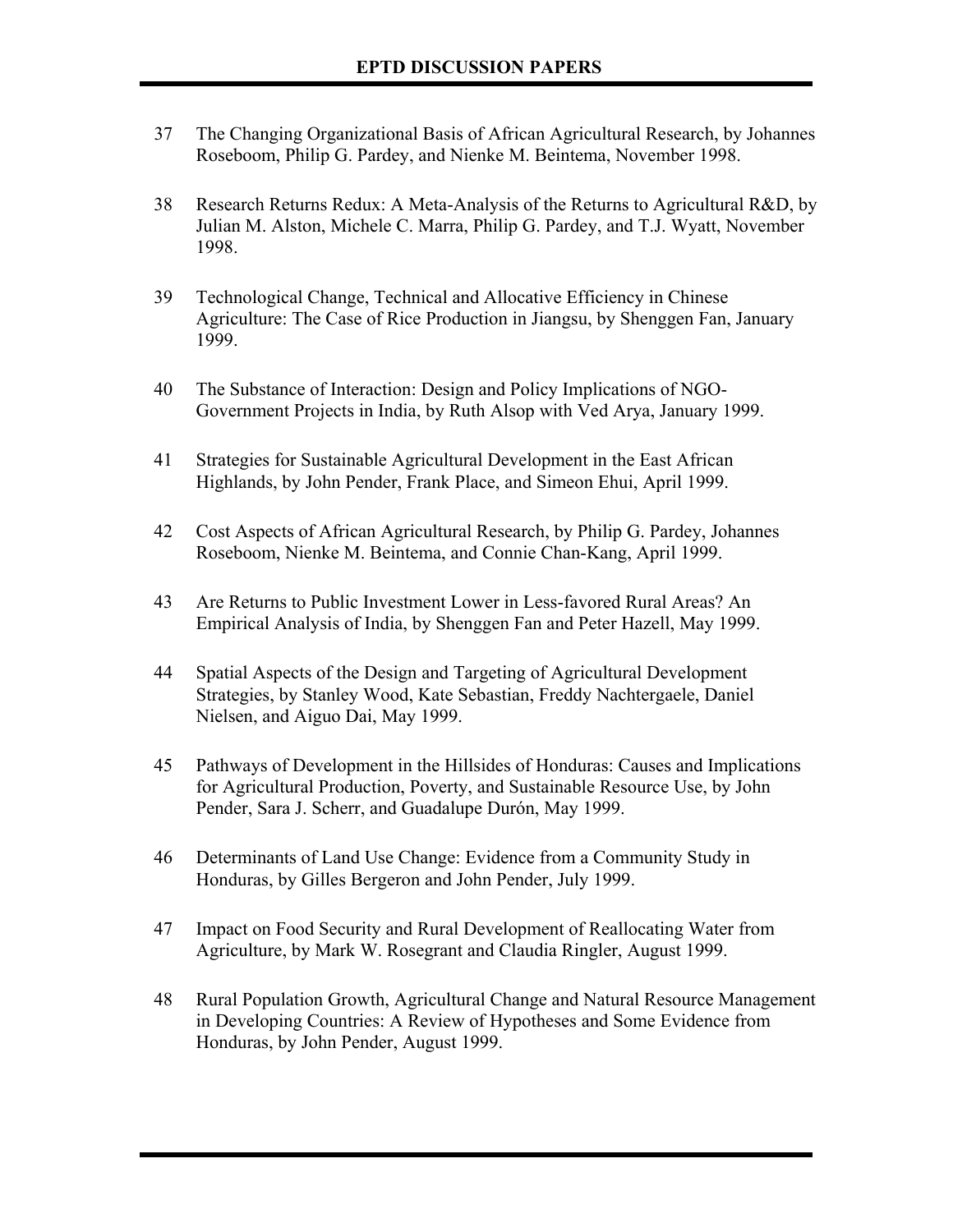- 49 Organizational Development and Natural Resource Management: Evidence from Central Honduras, by John Pender and Sara J. Scherr, November 1999.
- 50 Estimating Crop-Specific Production Technologies in Chinese Agriculture: A Generalized Maximum Entropy Approach, by Xiaobo Zhang and Shenggen Fan, September 1999.
- 51 Dynamic Implications of Patenting for Crop Genetic Resources, by Bonwoo Koo and Brian D. Wright, October 1999.
- 52 Costing the Ex Situ Conservation of Genetic Resources: Maize and Wheat at CIMMYT, by Philip G. Pardey, Bonwoo Koo, Brian D. Wright, M. Eric van Dusen, Bent Skovmand, and Suketoshi Taba, October 1999.
- 53 Past and Future Sources of Growth for China, by Shenggen Fan, Xiaobo Zhang, and Sherman Robinson, October 1999.
- 54 The Timing of Evaluation of Genebank Accessions and the Effects of Biotechnology, by Bonwoo Koo and Brian D. Wright, October 1999.
- 55 New Approaches to Crop Yield Insurance in Developing Countries, by Jerry Skees, Peter Hazell, and Mario Miranda, November 1999.
- 56 Impact of Agricultural Research on Poverty Alleviation: Conceptual Framework with Illustrations from the Literature, by John Kerr and Shashi Kolavalli, December 1999.
- 57 Could Futures Markets Help Growers Better Manage Coffee Price Risks in Costa Rica? by Peter Hazell, January 2000.
- 58 Industrialization, Urbanization, and Land Use in China, by Xiaobo Zhang, Tim Mount, and Richard Boisvert, January 2000.
- 59 Water Rights and Multiple Water Uses: Framework and Application to Kirindi Oya Irrigation System, Sri Lanka, by Ruth Meinzen-Dick and Margaretha Bakker, March 2000.
- 60 Community natural Resource Management: The Case of Woodlots in Northern Ethiopia, by Berhanu Gebremedhin, John Pender and Girmay Tesfaye, April 2000.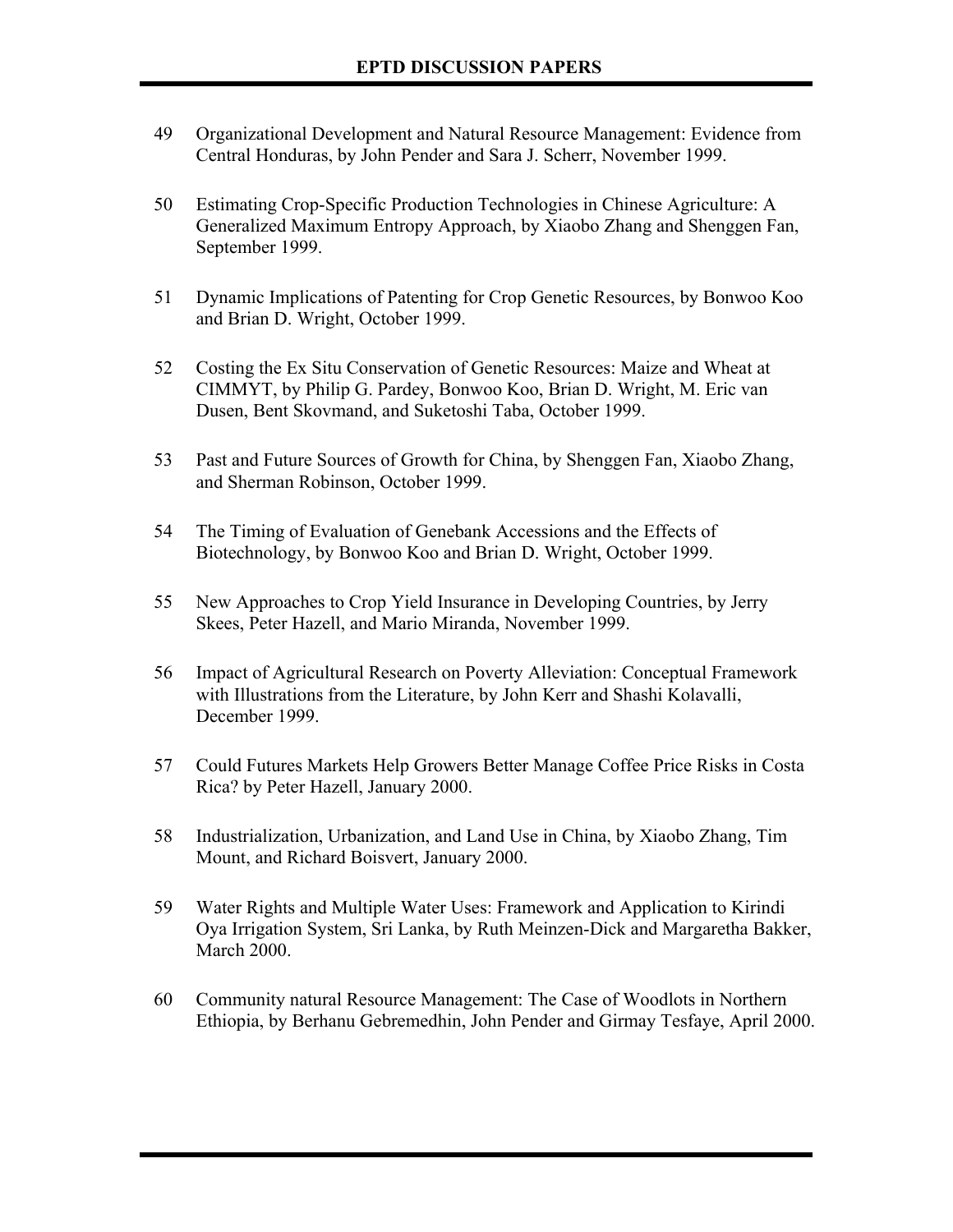- 61 What Affects Organization and Collective Action for Managing Resources? Evidence from Canal Irrigation Systems in India, by Ruth Meinzen-Dick, K.V. Raju, and Ashok Gulati, June 2000.
- 62 The Effects of the U.S. Plant Variety Protection Act on Wheat Genetic Improvement, by Julian M. Alston and Raymond J. Venner, May 2000.
- 63 Integrated Economic-Hydrologic Water Modeling at the Basin Scale: The Maipo River Basin, by M. W. Rosegrant, C. Ringler, DC McKinney, X. Cai, A. Keller, and G. Donoso, May 2000.
- 64 Irrigation and Water Resources in Latin America and he Caribbean: Challenges and Strategies, by Claudia Ringler, Mark W. Rosegrant, and Michael S. Paisner, June 2000.
- 65 The Role of Trees for Sustainable Management of Less-favored Lands: The Case of Eucalyptus in Ethiopia, by Pamela Jagger & John Pender, June 2000.
- 66 Growth and Poverty in Rural China: The Role of Public Investments, by Shenggen Fan, Linxiu Zhang, and Xiaobo Zhang, June 2000.
- 67 Small-Scale Farms in the Western Brazilian Amazon: Can They Benefit from Carbon Trade? by Chantal Carpentier, Steve Vosti, and Julie Witcover, September 2000.
- 68 An Evaluation of Dryland Watershed Development Projects in India, by John Kerr, Ganesh Pangare, Vasudha Lokur Pangare, and P.J. George, October 2000.
- 69 Consumption Effects of Genetic Modification: What If Consumers Are Right? by Konstantinos Giannakas and Murray Fulton, November 2000.
- 70 South-North Trade, Intellectual Property Jurisdictions, and Freedom to Operate in Agricultural Research on Staple Crops, by Eran Binenbaum, Carol Nottenburg, Philip G. Pardey, Brian D. Wright, and Patricia Zambrano, December 2000.
- 71 Public Investment and Regional Inequality in Rural China, by Xiaobo Zhang and Shenggen Fan, December 2000.
- 72 Does Efficient Water Management Matter? Physical and Economic Efficiency of Water Use in the River Basin, by Ximing Cai, Claudia Ringler, and Mark W. Rosegrant, March 2001.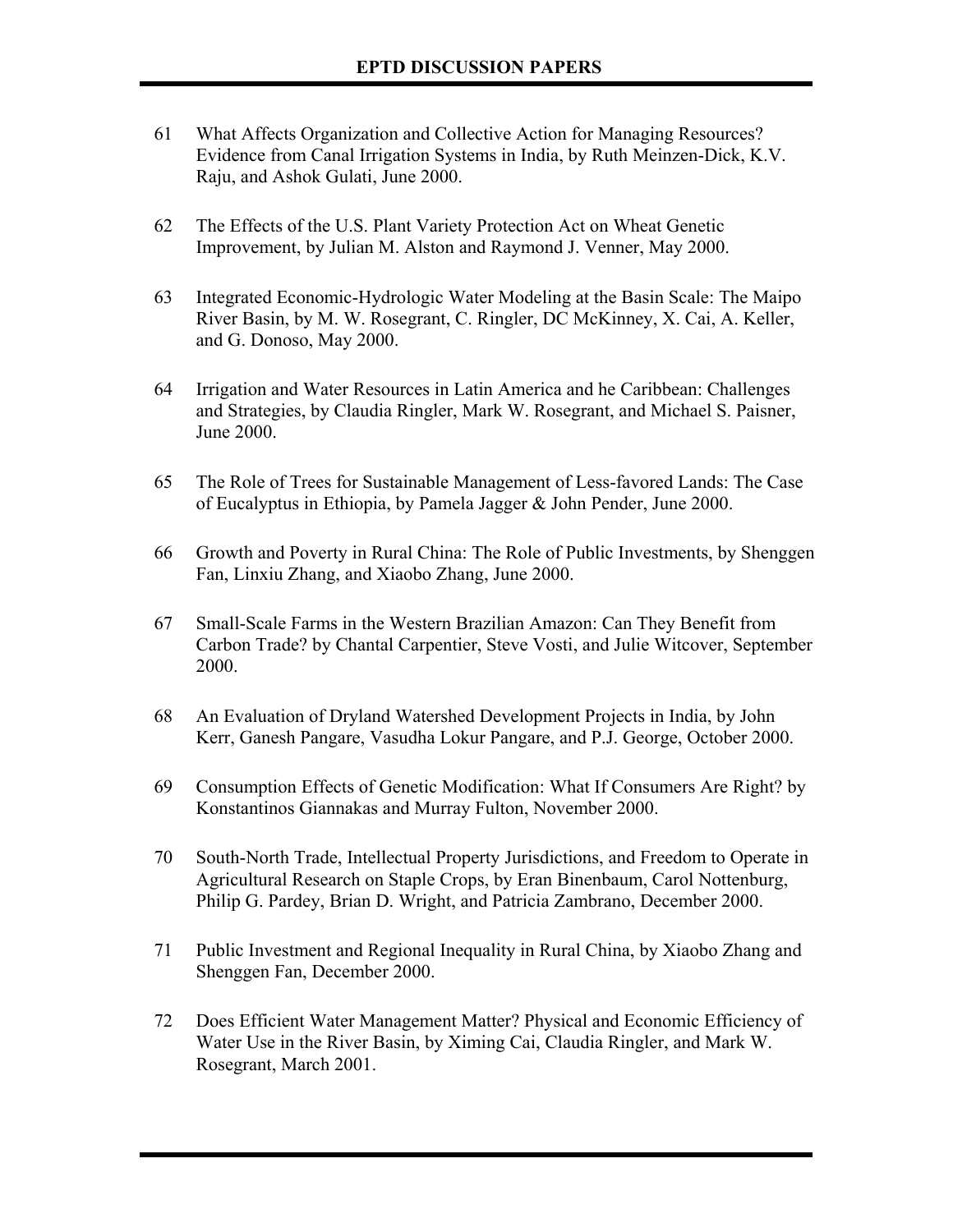- 73 Monitoring Systems for Managing Natural Resources: Economics, Indicators and Environmental Externalities in a Costa Rican Watershed, by Peter Hazell, Ujjayant Chakravorty, John Dixon, and Rafael Celis, March 2001.
- 74 Does Quanxi Matter to NonFarm Employment? by Xiaobo Zhang and Guo Li, June 2001.
- 75 The Effect of Environmental Variability on Livestock and Land-Use Management: The Borana Plateau, Southern Ethiopia, by Nancy McCarthy, Abdul Kamara, and Michael Kirk, June 2001.
- 76 Market Imperfections and Land Productivity in the Ethiopian Highlands, by Stein Holden, Bekele Shiferaw, and John Pender, August 2001.
- 77 Strategies for Sustainable Agricultural Development in the Ethiopian Highlands, by John Pender, Berhanu Gebremedhin, Samuel Benin, and Simeon Ehui, August 2001.
- 78 Managing Droughts in the Low-Rainfall Areas of the Middle East and North Africa: Policy Issues, by Peter Hazell, Peter Oram, Nabil Chaherli, September 2001.
- 79 Accessing Other Peopleís Technology: Do Non-Profit Agencies Need It? How To Obtain It, by Carol Nottenburg, Philip G. Pardey, and Brian D. Wright, September 2001.
- 80 The Economics of Intellectual Property Rights Under Imperfect Enforcement: Developing Countries, Biotechnology, and the TRIPS Agreement, by Konstantinos Giannakas, September 2001.
- 81 Land Lease Markets and Agricultural Efficiency: Theory and Evidence from Ethiopia, by John Pender and Marcel Fafchamps, October 2001.
- 82 The Demand for Crop Genetic Resources: International Use of the U.S. National Plant Germplasm System, by M. Smale, K. Day-Rubenstein, A. Zohrabian, and T. Hodgkin, October 2001.
- 83 How Agricultural Research Affects Urban Poverty in Developing Countries: The Case of China, by Shenggen Fan, Cheng Fang, and Xiaobo Zhang, October 2001.
- 84 How Productive is Infrastructure? New Approach and Evidence From Rural India, by Xiaobo Zhang and Shenggen Fan, October 2001.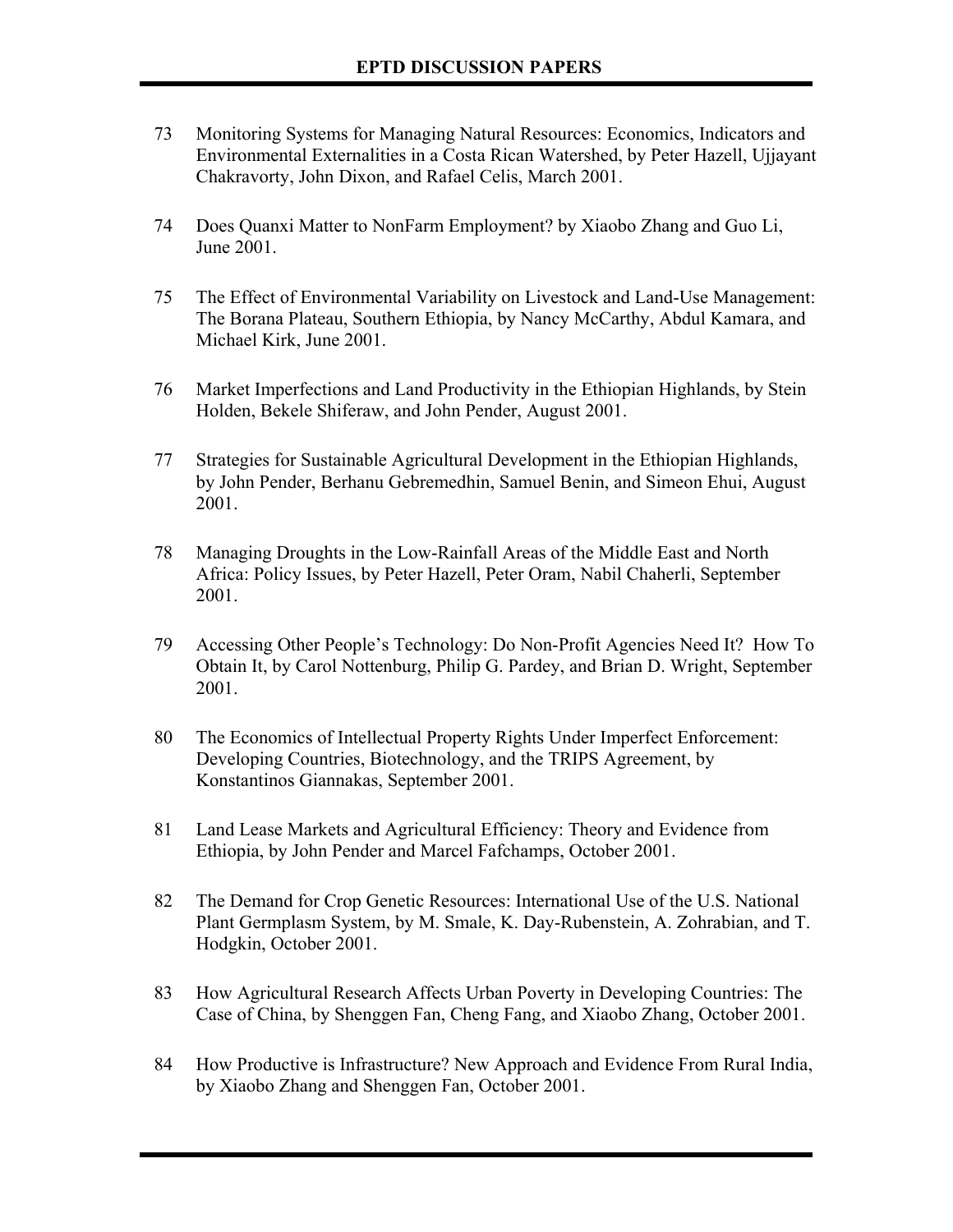- 85 Development Pathways and Land Management in Uganda: Causes and Implications, by John Pender, Pamela Jagger, Ephraim Nkonya, and Dick Sserunkuuma, December 2001.
- 86 Sustainability Analysis for Irrigation Water Management: Concepts, Methodology, and Application to the Aral Sea Region, by Ximing Cai, Daene C. McKinney, and Mark W. Rosegrant, December 2001.
- 87 The Payoffs to Agricultural Biotechnology: An Assessment of the Evidence, by Michele C. Marra, Philip G. Pardey, and Julian M. Alston, January 2002.
- 88 Economics of Patenting a Research Tool, by Bonwoo Koo and Brian D. Wright, January 2002.
- 89 Assessing the Impact of Agricultural Research On Poverty Using the Sustainable Livelihoods Framework, by Michelle Adato and Ruth Meinzen-Dick, March 2002.
- 90 The Role of Rainfed Agriculture in the Future of Global Food Production, by Mark Rosegrant, Ximing Cai, Sarah Cline, and Naoko Nakagawa, March 2002.
- 91 Why TVEs Have Contributed to Interregional Imbalances in China, by Junichi Ito, March 2002.
- 92 Strategies for Stimulating Poverty Alleviating Growth in the Rural Nonfarm Economy in Developing Countries, by Steven Haggblade, Peter Hazell, and Thomas Reardon, July 2002.
- 93 Local Governance and Public Goods Provisions in Rural China, by Xiaobo Zhang, Shenggen Fan, Linxiu Zhang, and Jikun Huang, July 2002.
- 94 Agricultural Research and Urban Poverty in India, by Shenggen Fan, September 2002.
- 95 Assessing and Attributing the Benefits from Varietal Improvement Research: Evidence from Embrapa, Brazil, by Philip G. Pardey, Julian M. Alston, Connie Chan-Kang, Eduardo C. Magalhães, and Stephen A. Vosti, August 2002.
- 96 India's Plant Variety and Farmers' Rights Legislation: Potential Impact on Stakeholders Access to Genetic Resources, by Anitha Ramanna, January 2003.
- 97 Maize in Eastern and Southern Africa: Seeds of Success in Retrospect, by Melinda Smale and Thom Jayne, January 2003.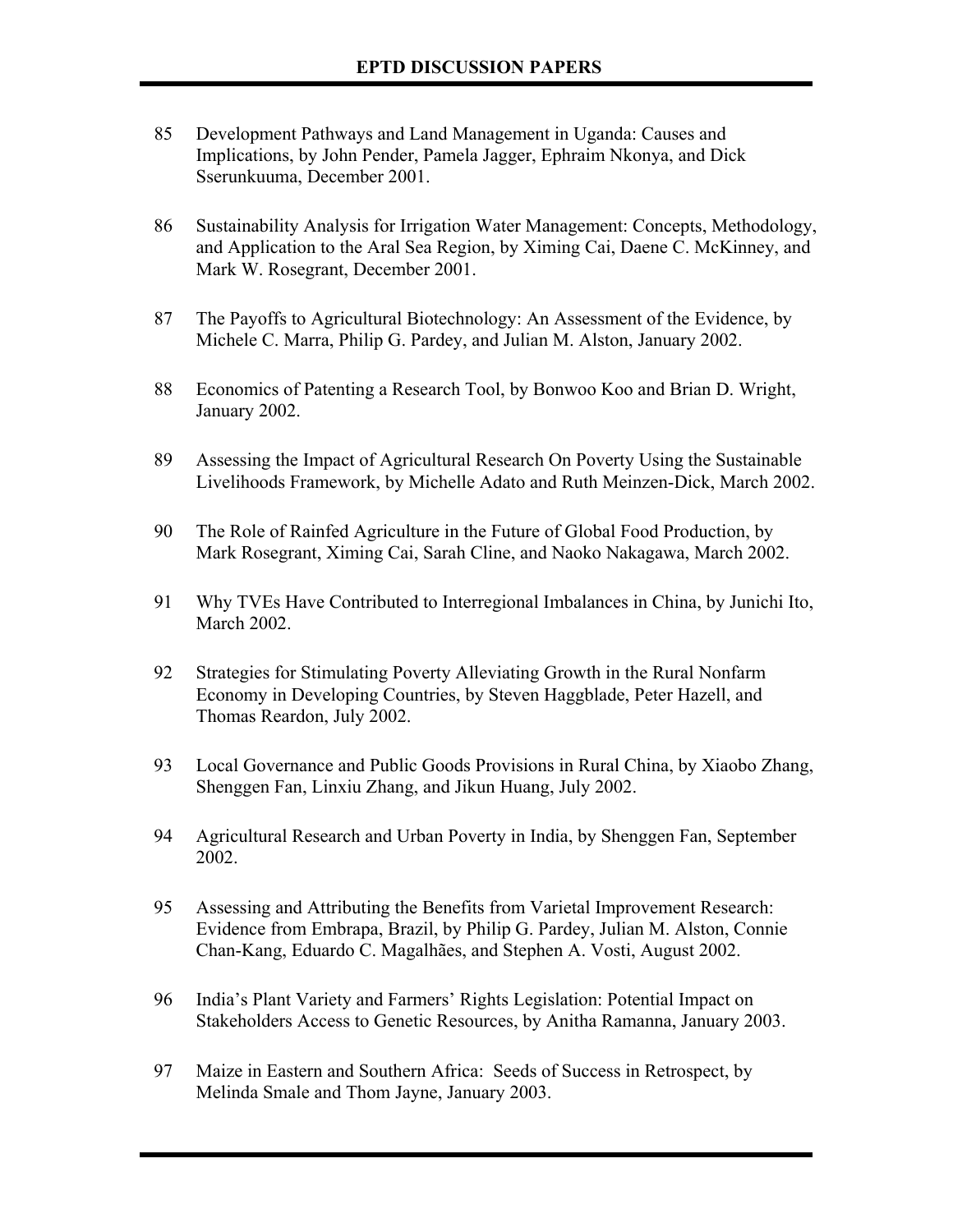- 98 Alternative Growth Scenarios for Ugandan Coffee to 2020, by Liangzhi You and Simon Bolwig, February 2003.
- 99 Public Spending in Developing Countries: Trends, Determination, and Impact, by Shenggen Fan and Neetha Rao, March 2003.
- 100 The Economics of Generating and Maintaining Plant Variety Rights in China, by Bonwoo Koo, Philip G. Pardey, Keming Qian, and Yi Zhang, February 2003.
- 101 Impacts of Programs and Organizations on the Adoption of Sustainable Land Management Technologies in Uganda, Pamela Jagger and John Pender, March 2003.
- 102 Productivity and Land Enhancing Technologies in Northern Ethiopia: Health, Public Investments, and Sequential Adoption, Lire Ersado, Gregory Amacher, and Jeffrey Alwang, April 2003.
- 103 Animal Health and the Role of Communities: An Example of Trypanasomosis Control Options in Uganda, by Nancy McCarthy, John McDermott, and Paul Coleman, May 2003.
- 104 Determinantes de Estrategias Comunitarias de Subsistencia y el uso de Prácticas Conservacionistas de Producción Agrícola en las Zonas de Ladera en Honduras, Hans G.P. Jansen, Angel Rodríguez, Amy Damon, y John Pender, Juno 2003.
- 105 Determinants of Cereal Diversity in Communities and on Household Farms of the Northern Ethiopian Highlands, by Samuel Benin, Berhanu Gebremedhin, Melinda Smale, John Pender, and Simeon Ehui, June 2003.
- 106 Demand for Rainfall-Based Index Insurance: A Case Study from Morocco, by Nancy McCarthy, July 2003.
- 107 Woodlot Devolution in Northern Ethiopia: Opportunities for Empowerment, Smallholder Income Diversification, and Sustainable Land Management, by Pamela Jagger, John Pender, and Berhanu Gebremedhin, September 2003.
- 108 Conservation Farming in Zambia, by Steven Haggblade and Gelsom Tembo, October 2003.
- 109 National and International Agricultural Research and Rural Poverty: The Case of Rice Research in India and China, by Shenggen Fan, Connie Chan-Kang, Keming Qian, and K. Krishnaiah, September 2003.